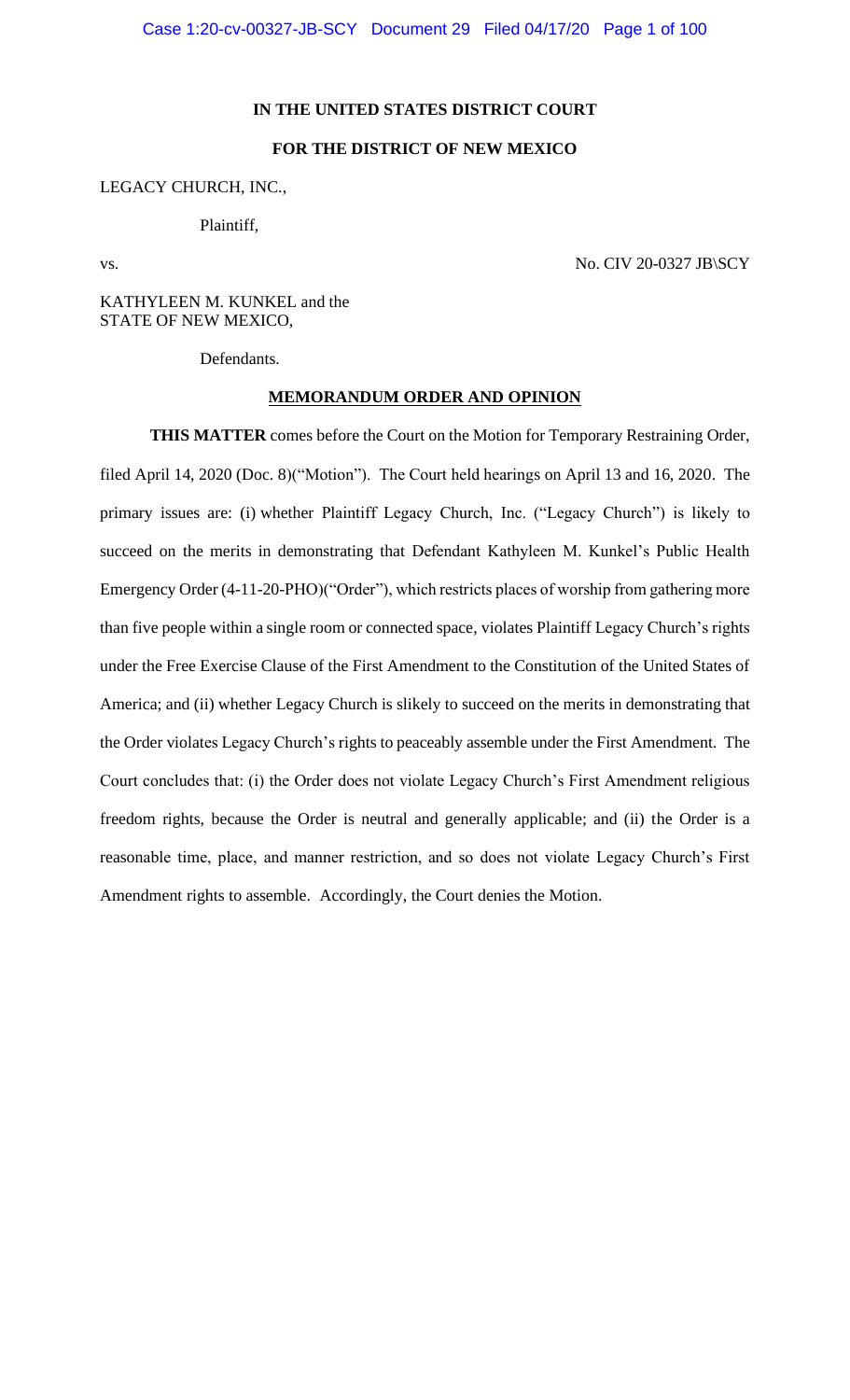## **FINDINGS OF FACT**

"A temporary restraining order requires the Court to make predictions about the plaintiff's likelihood of success." Herrera v. Santa Fe Pub. Sch., 792 F. Supp. 2d 1174, 1179 (D.N.M. 2011)(Browning, J.). Rule 52 of the Federal Rules of Civil Procedure states: "In granting or refusing an interlocutory injunction, the court must [] state the findings and conclusions that support its action." Fed. R. Civ. P. 52(a)(2). "'[T]he findings of fact and conclusions of law made by a court granting a preliminary injunction are not binding at trial on the merits." Herrera v. Santa Fe Pub. Sch., 792 F. Supp. 2d at 1179 (quoting Attorney Gen. of Okla. v. Tyson Foods, Inc., 565 F.3d 769, 776 (10th Cir. 2009))(alteration in Herrera v. Santa Fe Public Schools only). See Univ. of Tex. v. Camenisch, 451 U.S. 390, 395 (1981)("[A] preliminary injunction is customarily granted on the basis of procedures that are less formal and evidence that is less complete than in a trial on the merits."); Firebird Structures, LCC v. United Bhd. of Carpenters and Joiners of Am., Local Union No. 1505, 252 F. Supp. 3d 1132, 1140 (D.N.M. 2017)(Browning, J.). The United States Court of Appeals for the Tenth Circuit notes "that when a district court holds a hearing on a motion for preliminary injunction it is not conducting a trial on the merits." Heideman v. S. Salt Lake City, 348 F.3d 1182, 1188 (10th Cir. 2003). Moreover, "[t]he Federal Rules of Evidence do not apply to preliminary injunction hearings." Heideman v. S. Salt Lake City, 348 F.3d at 1188. Accordingly, the Court finds as follows:

1. Legacy Church is a Christian church that provides church services at three locations in Bernalillo County and at one location in Santa Fe County. See Plaintiff's Original Complaint, Request for Temporary Restraining Order, and Permanent Injunction ¶ 1, at 1, filed April 11, 2020 (Doc. 1)("Complaint"); Locations/Times, Legacy Church, https://www.legacychurchnm.com/ locations/times (last visited April 15, 2020).

- 2 -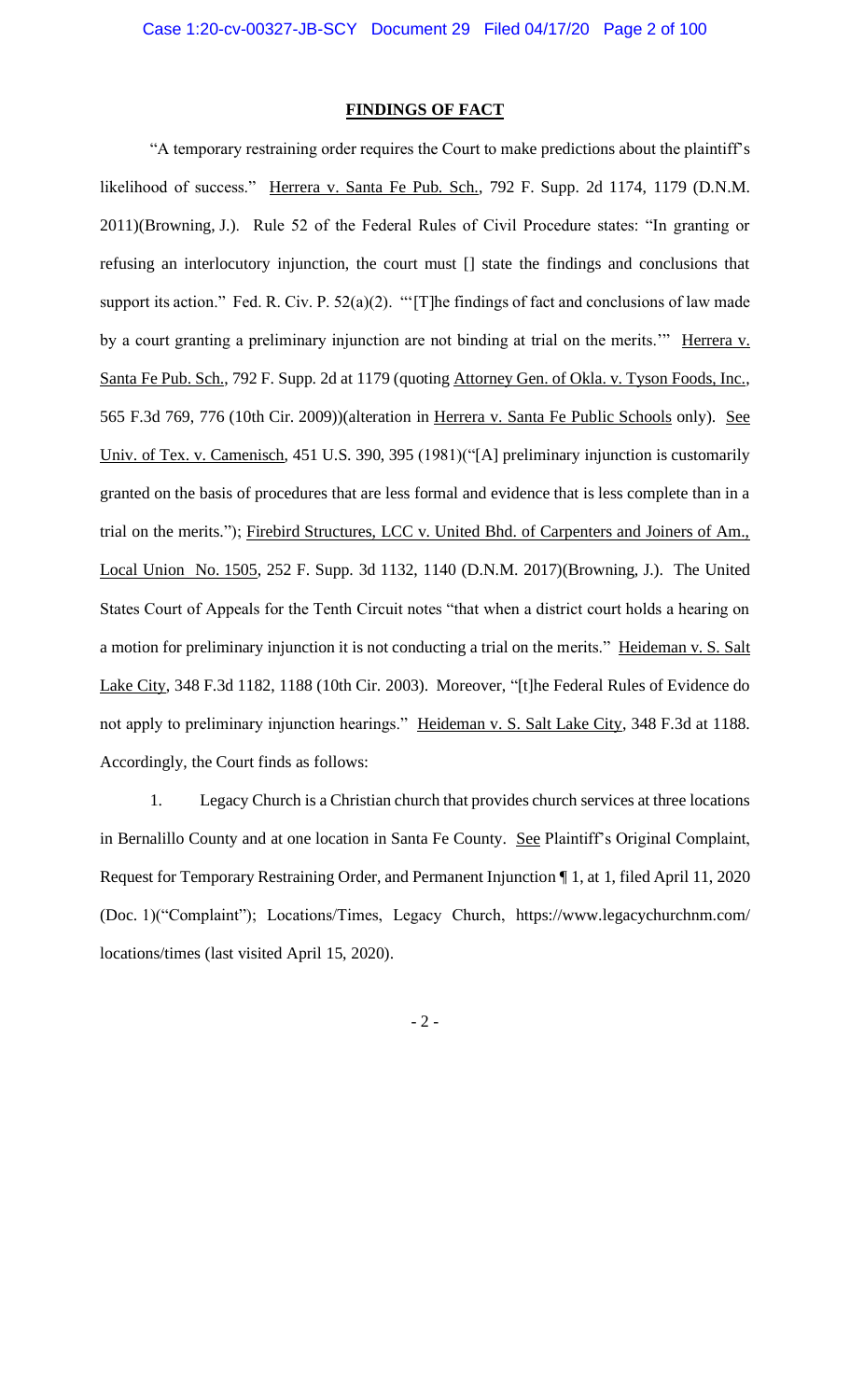### Case 1:20-cv-00327-JB-SCY Document 29 Filed 04/17/20 Page 3 of 100

2. Legacy Church is a "mega church" with nearly 20,000 church members. Legacy Church Profile, USA Churches, http://www.usachurches.org/church/legacy-church.htm (last visited April 14, 2020). See Coronavirus updates, April 14, Albuquerque J., https://www. abqjournal.com/1443415/coronavirus-updates-april-14.html (last visited April 14, 2020).

3. Legacy Church offers one to three church services each Sunday at its two locations in Albuquerque, New Mexico; at its one location in Rio Rancho, New Mexico; and at its one location in Edgewood, New Mexico. See Locations/Times, Legacy Church, https://www. legacychurchnm.com/locations/times (last visited April 15, 2020).

4. Legacy Church's location at 7201 Central Ave. NW, Albuquerque, New Mexico 87121 ("Central Campus") has an auditorium that is 31,000 square feet and that holds over 2,500 people. Declaration of Steve Smothermon ¶¶ 5, 7, at 1, filed April 14, 2020 (Doc. 15)("Smothermon Decl."). $<sup>1</sup>$ </sup>

5. Legacy Church's three Sunday services at the Central Campus are aired on broadcast television and live-streamed on Legacy Church's website. See Smothermon Decl. ¶ 7, at 1; T.V. Broadcast, Legacy Church, https://www.legacychurchnm.com/tvbroadcast (last visited April 14, 2020); Live Stream, Legacy Church, https://www.legacychurchnm.com/livestream (last visited April 15, 2020).

6. Legacy Church's location at 4701 Wyoming Blvd., Albuquerque, New Mexico 87109 ("East Campus") has an auditorium that is approximately 21,000 square feet. Smothermon Decl. ¶ 11, at 2.

<sup>&</sup>lt;sup>1</sup>The Motion's pages 14 and 15 contain the Smothermon Decl.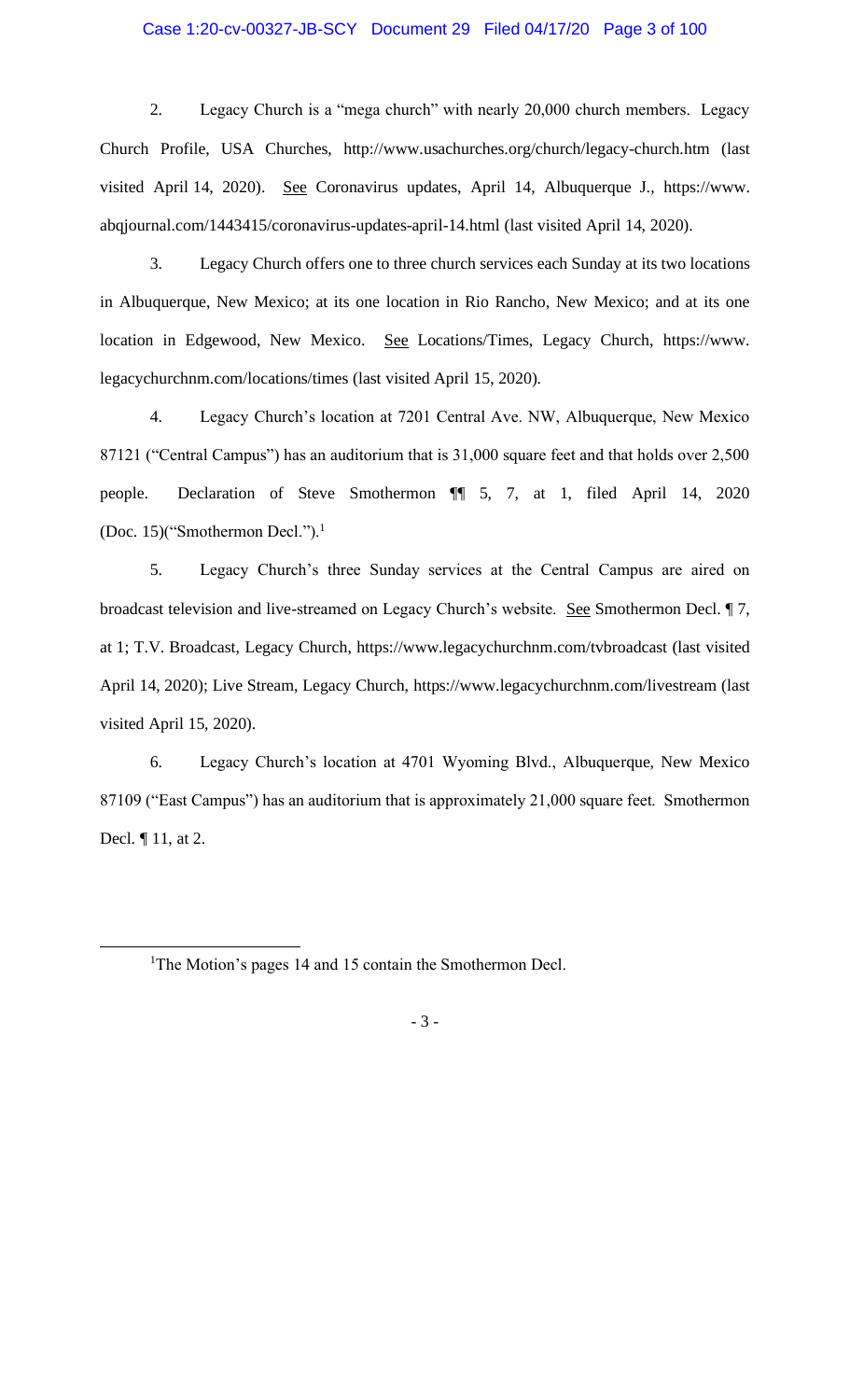## Case 1:20-cv-00327-JB-SCY Document 29 Filed 04/17/20 Page 4 of 100

7. Legacy Church's Central Campus also holds a church service on Wednesday nights, and the East Campus holds church services on Tuesday and Saturday nights. See Smothermon Decl. ¶¶ 5-6, at 1.

8. In 2006, Legacy Church established the Legacy Academy, which is a school serving preschool through high school students. See Our Story, Legacy Church, https://www.legacychurchnm.com/our-story (last visited April 15, 2020).

9. Kathyleen M. Kunkel is the Secretary for the New Mexico Department of Health ("Secretary Kunkel"). Complaint ¶ 2, at 1. See Office of the Secretary, New Mexico Department of Health, https://nmhealth.org/about/asd/ots/ (last visited April 14, 2020).

10. Michelle Lujan Grisham is the Governor of the State of New Mexico. See About the Governor, Office of the Governor, https://www.governor.state.nm.us/ (last visited April 15, 2020).

11. In early January, 2020, Wuhan, China experienced an outbreak of the coronavirus disease 2019, also known as COVID-19, which is caused by the severe acute respiratory syndrome coronavirus 2, also known as SARS-CoV-2. See Coronavirus disease 2019 (COVID-19), Mayo Clinic, https://www.mayoclinic.org/diseases-conditions/coronavirus/symptoms-causes/syc-20479963 (last visited April 15, 2020)("Mayo Clinic").

12. The coronavirus is a contagious disease that is spread through respiratory droplets that are released when infected individuals cough, sneeze, or talk. See Mayo Clinic.

13. Symptoms of the coronavirus include fever, coughing, and shortness of breath. See Symptoms of Coronavirus, Centers for Disease Control and Prevention, https://www.cdc.gov/coronavirus/2019-ncov/symptoms-testing/symptoms.html (last visited April 15, 2020).

- 4 -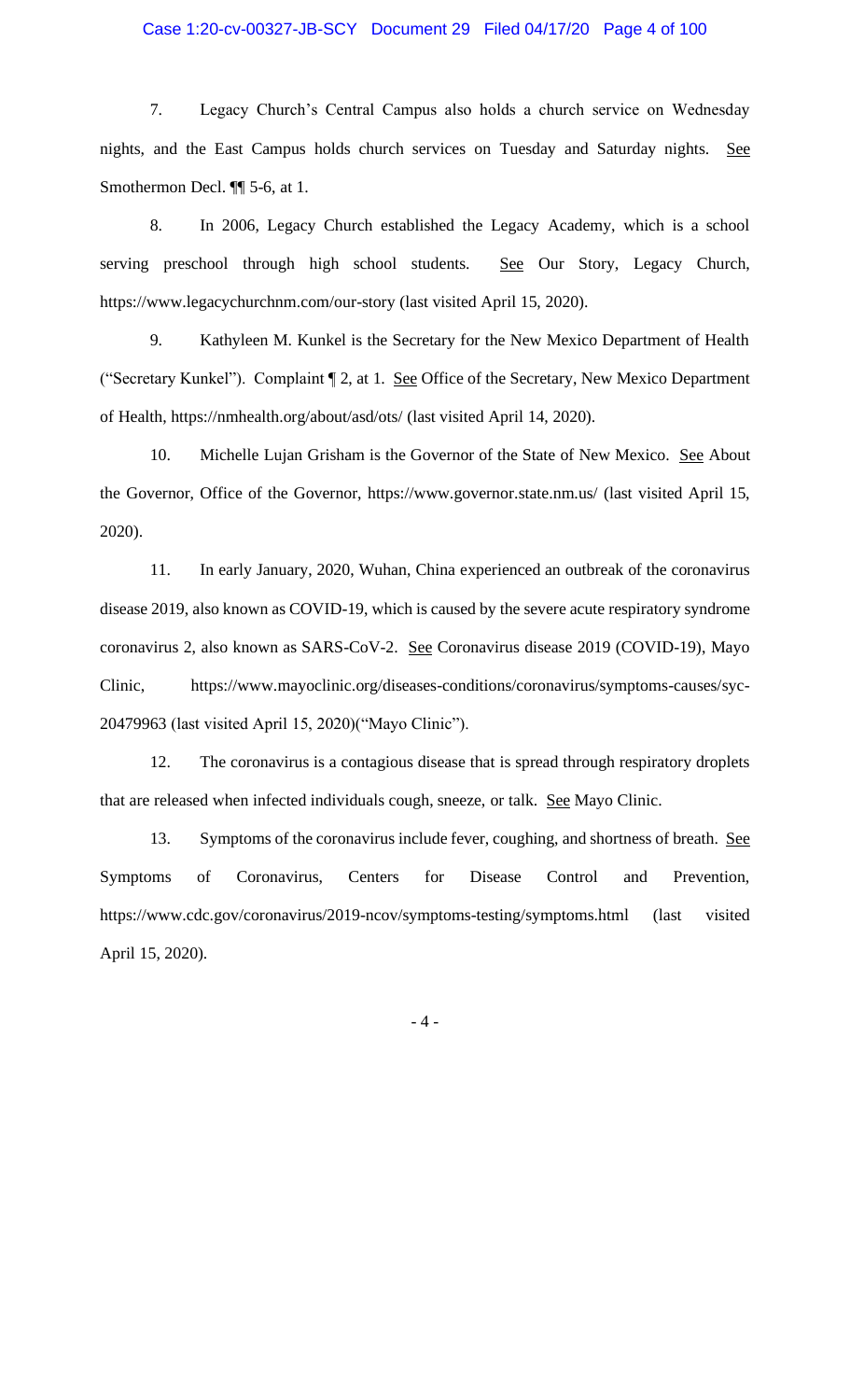## Case 1:20-cv-00327-JB-SCY Document 29 Filed 04/17/20 Page 5 of 100

14. Approximately eighty percent of people who are infected with the coronavirus experience mild symptoms, but about twenty percent of people suffer more severe symptoms. See Answers To Your Coronavirus Questions at 40, The New York Times, https://static01.nyt.com/files/2020/ebooks/corona-virus-questions/nyt-coronavirus-answers.pdf (last visited April 15, 2020)("NYT Answers").

15. On January 11, 2020, China reported its first death caused by the coronavirus. See NYT Answers at 6-7.

16. In Wuhan, China, of the people who have been infected with coronavirus, the death rate is about two percent. See NYT Answers at 32.

17. On January 20, 2020, the United States Centers for Disease Control and Prevention ("CDC") reported the United States' first case of coronavirus in the State of Washington. First Case of 2019 Novel Coronavirus in the United States, The New England Journal of Medicine (January 31, 2020), https://www.nejm.org/doi/full/10.1056/NEJMoa2001191 (last visited April 15, 2020).

18. Throughout late January, 2020, and February, 2020, the coronavirus spread to countries throughout Asia, Europe, Africa, and Latin America.

19. On February 29, 2020, the United States reported its first death caused by the coronavirus near Seattle, Washington. See Derrick Bryson Taylor, A Timeline of the Coronavirus Pandemic, The New York Times (April 14, 2020), https://www.nytimes.com/article/coronavirustimeline.html (last visited April 15, 2020)("NYT Timeline").

20. On March 11, 2020, the New Mexico Department of Health reported the first case in which a New Mexico resident tested positive for the coronavirus. See New Mexico Announces First Presumptive Positive COVID-19 Cases, New Mexico Department of Health (March 11,

- 5 -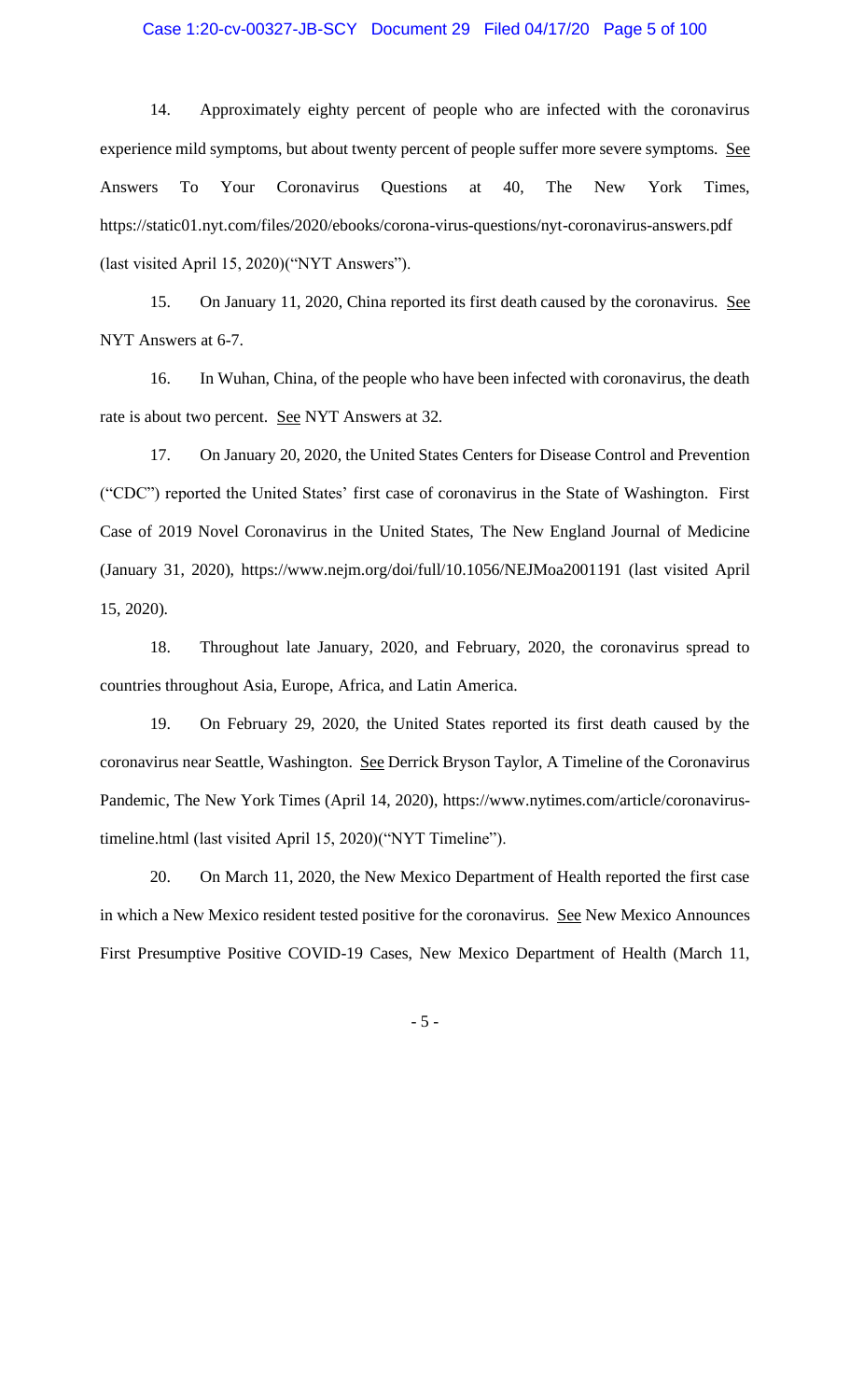2020), https://cv.nmhealth.org/2020/03/11/new-mexico-announces-first-presumptive-positivecovid-19-cases/ (last visited April 15, 2020).

21. On March 11, 2020, Governor Lujan Grisham and the New Mexico Department of Health declared a state of emergency "to maximize the resources available to the state in order to fight the potential spread of the virus and minimize public health risks for New Mexicans." Updated: Governor, Department of Health announce first positive COVID-19 cases in New Mexico, Press Releases, Office of the Governor (March 11, 2020), https://www. governor.state.nm.us/2020/03/11/updated-governor-department-of-health-announce-firstpositive-covid-19-cases-in-new-mexico/ (last visited April 15, 2020)("Emergency Declaration").

22. Throughout March, 2020, Governor Lujan Grisham urged New Mexico residents to avoid public gatherings, avoid non-essential travel, and engage in social distancing. See Emergency Declaration; Marjorie Childress, Celia Raney, and Trip Jennings, Officials predict dire consequences if state doesn't practice social distancing, New Mexico In Depth (March 31, 2020), http://nmindepth.com/2020/03/31/officials-predict-dire-consequences-if-state-doesnt-practicesocial-distancing/ (last visited April 15, 2020).

23. Social distancing "refers to measures that are taken to increase the physical space between people to slow the spread of the virus." NYT Answers at 18.

24. On March 11, 2020, "the World Health Organization declared the coronavirus outbreak a pandemic after it spread across six continents and more than 100 countries." NYT Answers at 15.

25. On March 13, 2020, President Donald J. Trump declared that the coronavirus outbreak in the United States constitutes a national emergency. See Proclamation on Declaring a National Emergency Concerning the Novel Coronavirus Disease (COVID-19) Outbreak (March

- 6 -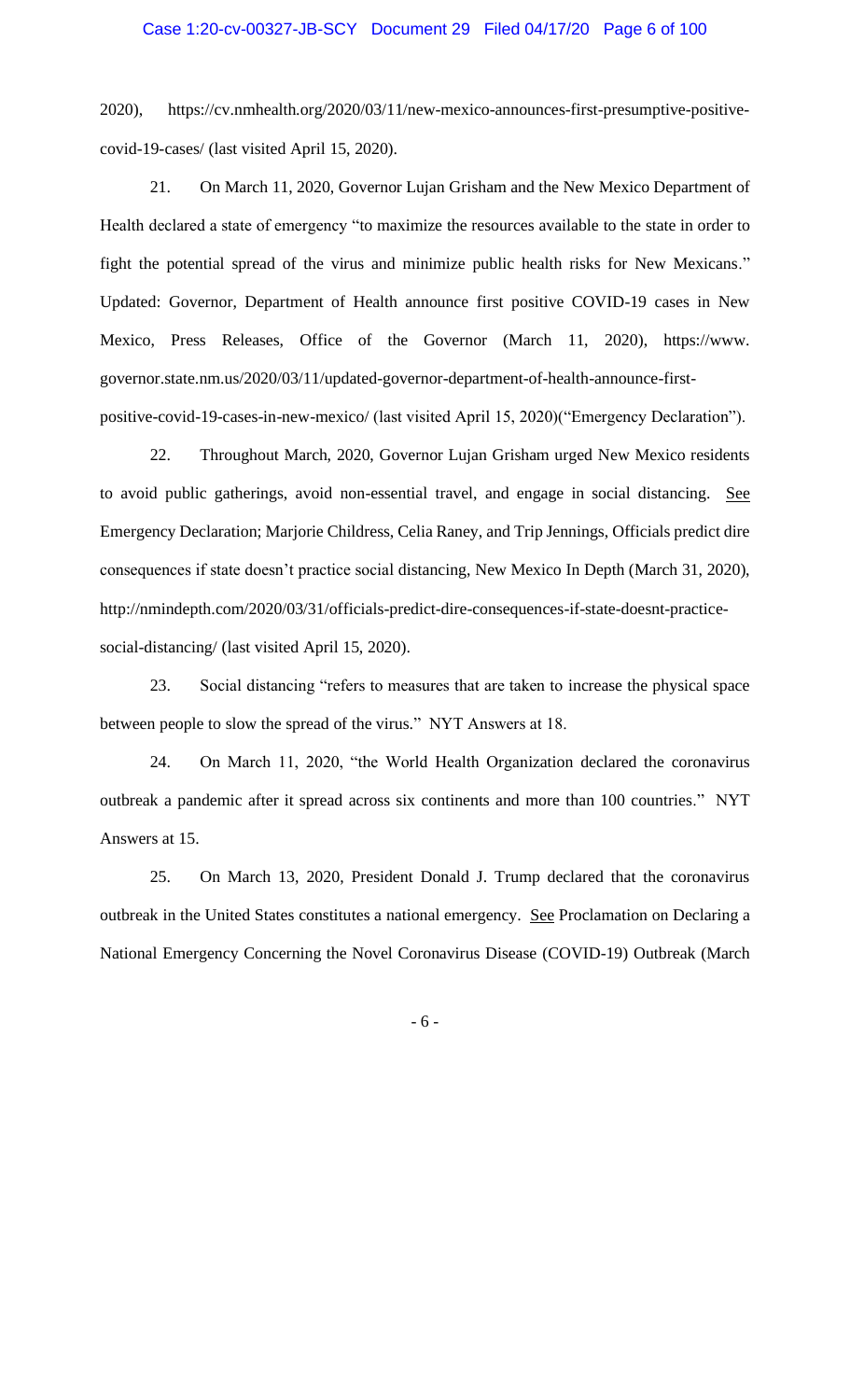### Case 1:20-cv-00327-JB-SCY Document 29 Filed 04/17/20 Page 7 of 100

13, 2020), White House, https://www.whitehouse.gov/presidential-actions/proclamationdeclaring-national-emergency-concerning-novel-coronavirus-disease-covid-19-outbreak/ (last visited April 15, 2020).

26. As of March 13, 2020, 1,896 people in the United States had been infected with the coronavirus. See Cases in U.S., Centers for Disease Control and Prevention, https://www.cdc.gov/coronavirus/2019-ncov/cases-updates/cases-in-us.html (last visited April 17, 2020)("U.S. Statistics").

27. In the United States, of the people who are infected with coronavirus, the death rate is about 4.1 percent. See Aylin Woodward and Shayanne Gal, The US is the hardest-hit country in the coronavirus pandemic -- but its 4% death rate is far lower than that of many other countries, Business Insider (April 14, 2020), https://www.businessinsider.com/coronavirus-death-rate-in-usuk-italy-china-compared-2020-4 (last visited April 15, 2020).

28. On March 18, 2020, Legacy Church posted a message on its website telling its members "that the church was making its services available online, encouraging those who were traveling, not feeling well, or felt more comfortable at home, to continue worshipping online." Smothermon Decl. ¶ 14, at 2. See Coronavirus (COVID-19) Updates, Legacy Church (March 18, 2020), https://www.legacychurchnm.com/coronavirus (last visited April 15, 2020).

29. The Muslim holiday Lailat Al Miraj occurred on March 22, 2020. See Faith Communities of Victoria, http://www.faithvictoria.org.au/component/rseventspro/event/1430 lailat-al-miraj-islam (last visited April 17, 2020).

30. On March 24, 2020, Secretary Kunkel issued the Public Health Order, New Mexico Department of Health (March 23, 2020), https://www.governor.state.nm.us/wp-content/ uploads/ 2020/03/COVID-19-DOH-Order-fv.pdf (last visited April 15, 2020)("March 24 Order"), which

- 7 -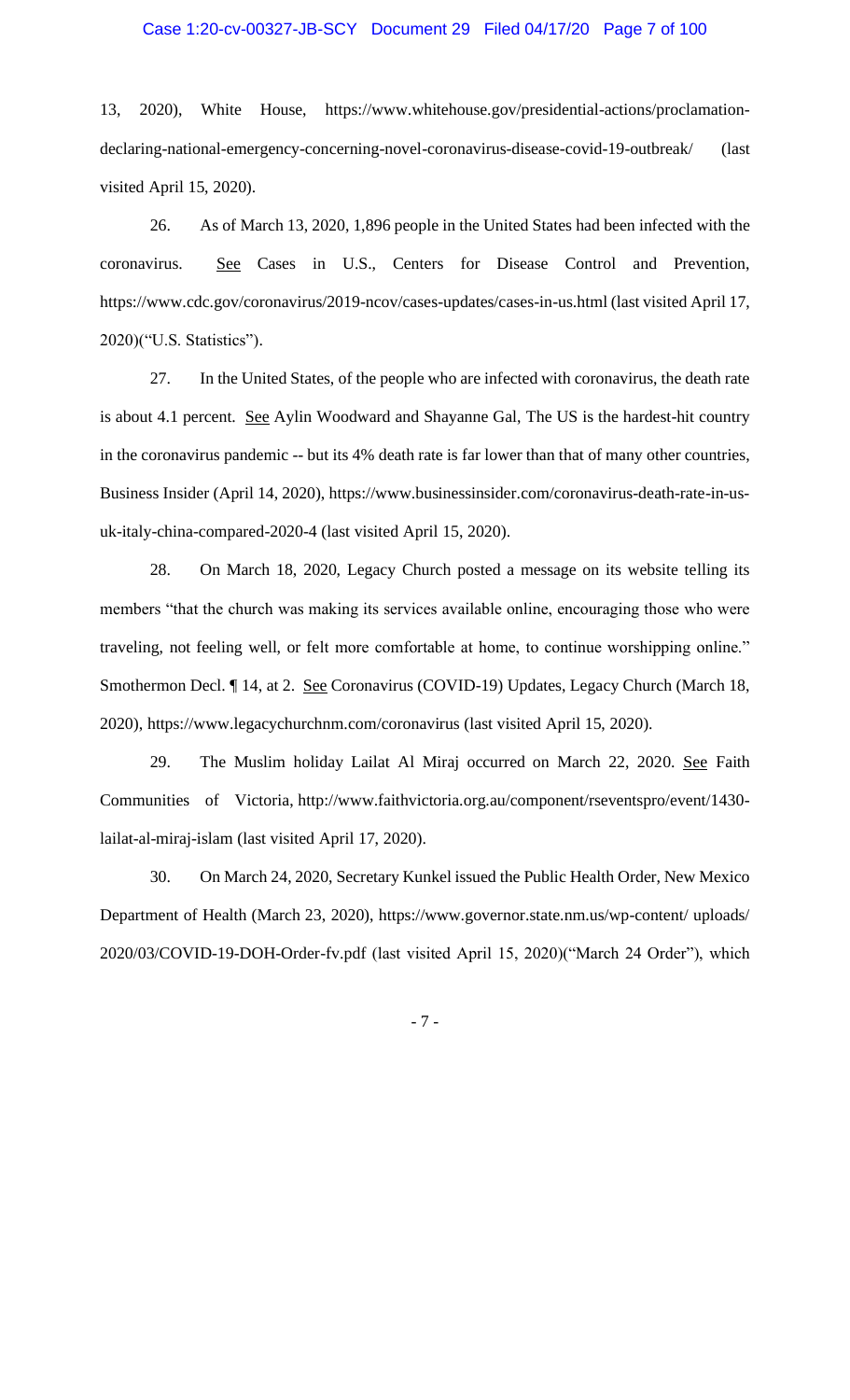ordered all non-essential businesses to close, ordered all of the state's non-essential workforce to work from home, and ordered New Mexico citizens to "stay at home and undertake only those outings absolutely necessary for their health, safety, or welfare." March 24 Order at 5.

31. The March 24 Order prohibits all "mass gatherings," which it defines as

any public or private gathering that brings together five (5) or more individuals in a single room or connected space, confined outdoor space or an open outdoor space where individuals are within six (6) feet of each other, but does not include the presence of five (5) or more individuals where those individuals regularly reside.

March 24 Order  $\P$  6, at 4. See March 24 Order  $\P$  1, at 4.

32. The March 24 Order's prohibition of mass gatherings does not apply to "individuals' congregated in a church, synagogue, mosque, or other place of worship." March 24 Order ¶ 6, at 4.

33. The March 24 Order allows essential businesses to remain open. See March 24 Order ¶ 2, at 4.

34. The March 24 Order provides twenty-two categories of essential businesses, which are businesses that provide goods and services "related to health, safety and well-being, such as medical facilities, child care centers and any business that assists in the production, distribution or sale of food and medical products." Tony Raap, Bike shops riding out virus storm, Santa Fe New Mexican (April 5, 2020), https://www. santafenewmexican.com/news/adventure/bike-shopsriding-out-virus-storm/article\_f5c5b7b8-75d1-11ea-9fba-87f099306b93.html (last visited April 15, 2020)("Bike Article"); March 24 Order at 2-4.

35. The March 24 Order initially required bike repair shops to close, but after conversations with bike repair shop owners and Allen Webber, the Mayor of Santa Fe, Governor Lujan Grisham decided to allow bike repair shops to remain open for business. See Bike Article.

- 8 -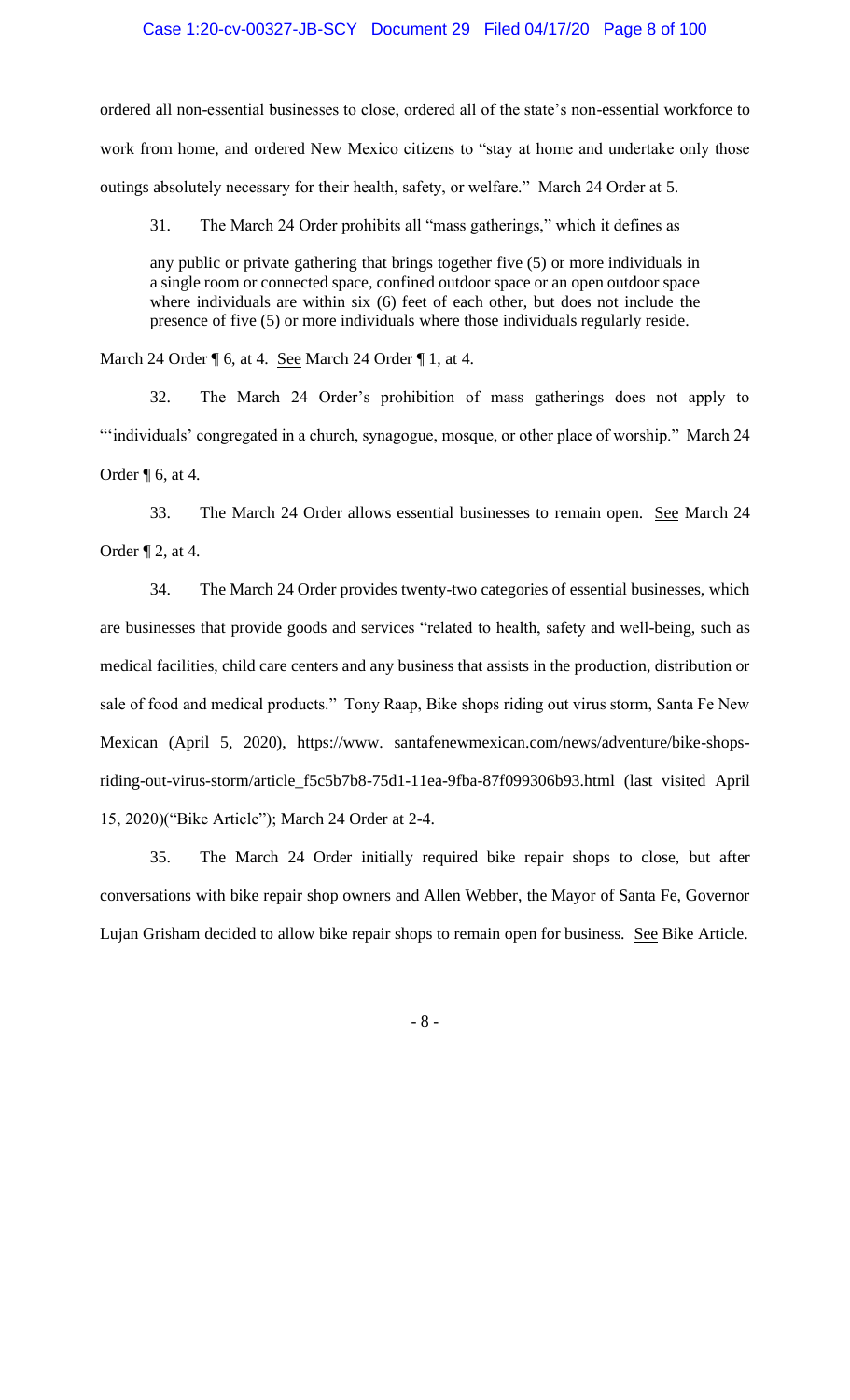## Case 1:20-cv-00327-JB-SCY Document 29 Filed 04/17/20 Page 9 of 100

36. On March 25, 2020, the New Mexico Department of Health announced New Mexico's first death that coronavirus caused. See New Mexico COVID-19 update: One death, New Mexico Department of Health (March 25, 2020), https://cv.nmhealth.org/2020/03/25/newmexico-covid-19-update-one-death/ (last visited April 15, 2020).

37. On March 27, 2020, Governor Lujan Grisham ordered individuals traveling to New Mexico through an airport to self-quarantine for a period of at least fourteen days. See Executive Order 2020-013, Executive Orders, Office of the Governor (March 27, 2020), https://www. governor.state.nm.us/wp-content/uploads/2020/03/MLG\_EO\_2020\_013.pdf (last visited April 15, 2020).

38. Self-quarantine "refers to the separation and restriction of movement of people who were exposed to the virus to see if they become sick." NYT Answers at 18.

39. On Palm Sunday, April 5, 2020, over 13,000 people viewed Legacy Church's livestreaming of its church services. See Complaint ¶ 19, at 3.

40. On April 6, 2020, Secretary Kunkel issued the Public Health Order, New Mexico Department of Health (April 6, 2020), https://cv.nmhealth.org/wp-content/uploads/ 2020/04/PHO-4-6-2020.pdf (last visited April 14, 2020)("April 6 Order").<sup>2</sup> See Complaint  $\P$  6, at 2.

41. The April 6 Order states: "All Mass Gatherings are hereby prohibited under the powers and authority set forth in the New Mexico Public Health Act, [N.M. Stat. Ann. §§ 24-1-1 to -40] and all regulations promulgated pursuant thereto." April 6 Order ¶ 1, at 5.

42. The April 6 Order defines mass gatherings as

any public or private gathering that brings together five (5) or more individuals in a single room or connected space, confined outdoor space or an open outdoor space

- 9 -

<sup>&</sup>lt;sup>2</sup>The Complaint's Exhibit A is a copy of the April 6 Order. <u>See</u> Complaint at 7-14.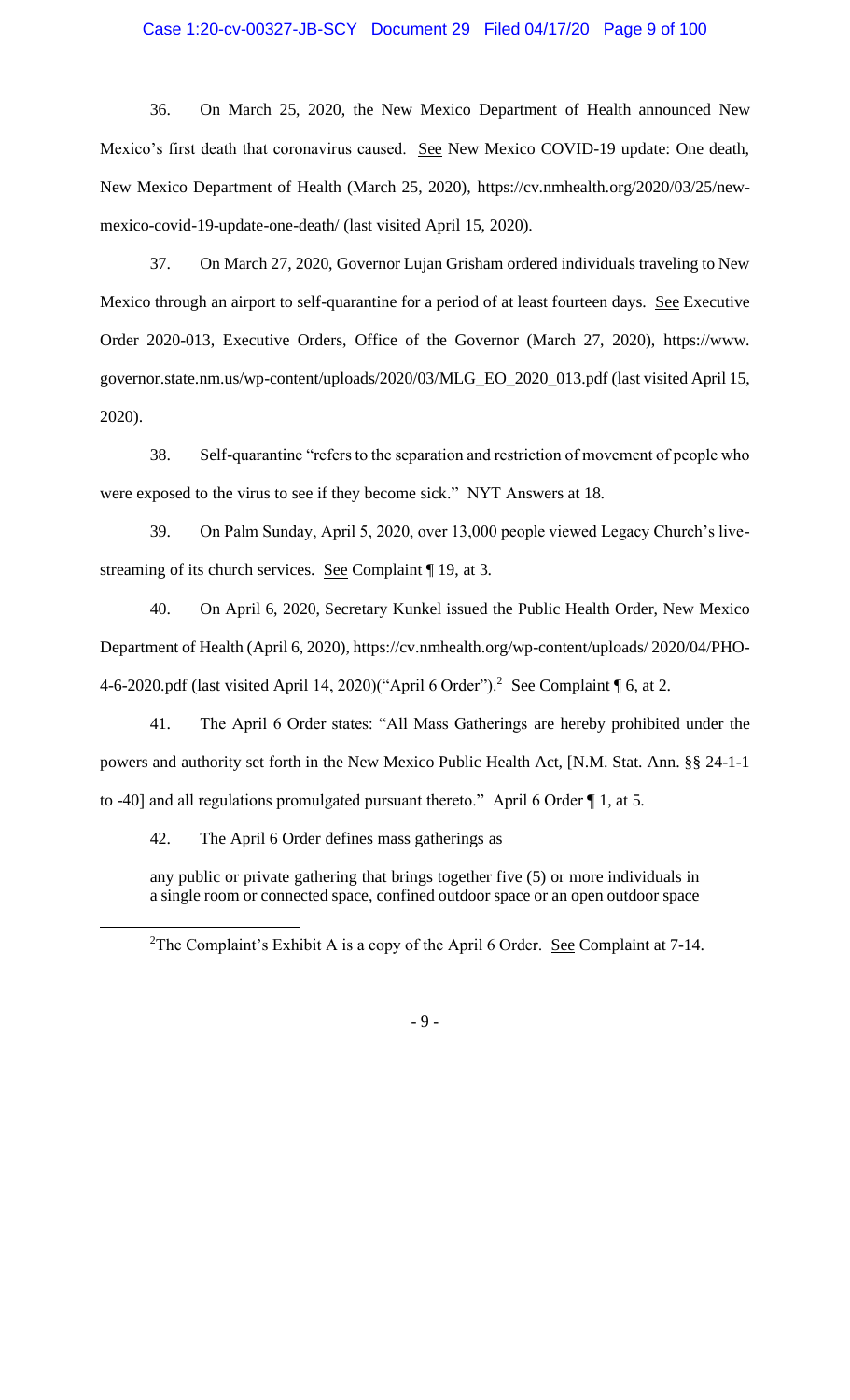where individuals are within six (6) feet of each other, but does not include the presence of five (5) or more individuals where those individuals regularly reside.

April 6 Order  $\P$  6, at 5.

43. The April 6 Order's prohibition of mass gatherings does not apply to "individuals congregated in a church, synagogue, mosque, or other place of worship." April 6 Order ¶ 6, at 5. See Complaint ¶ 6, at 2.

44. As of April 6, 2020, 686 New Mexico residents had tested positive for COVID-19,

and twelve New Mexico resident had died from COVID-19. See Coronavirus updates, April 6,

Albuquerque J., https://www.abqjournal.com/1440588/coronavirus-updates-april-6.html (last

visited April 15, 2020).

45. On April 7, 2020, Governor Lujan Grisham and the New Mexico Department of Health noted that Passover, Holy Week, and Ramadan were quickly approaching, and offered the following guidance for faith-based communities:

Livestream your service and make sure members understand they should not attend in person. Viewers can send a comment via the online/livestream platform or an email or text to let you know they were watching. This also may involve permission or guidance about the use of electronic devices at times when that practice is usually not permitted, such as Jewish Sabbath.

Consider a "drive-in" service so people can participate separately, yet together. Attendees can drive up in their cars, park and watch the video service on their cellphones or on a giant screen while listening via a radio station.

Governor, Department of Health answer questions from faith-based communities, New Mexico

Department of Health (April 7, 2020), https://cv.nmhealth.org/2020/04/07/governor-department-

of-health-answer-questions-from-faith-based-communities/ (last visited April 15, 2020).

46. The New Mexico Department of Health reports the total number of coronavirus

cases and coronavirus-caused deaths in New Mexico over time: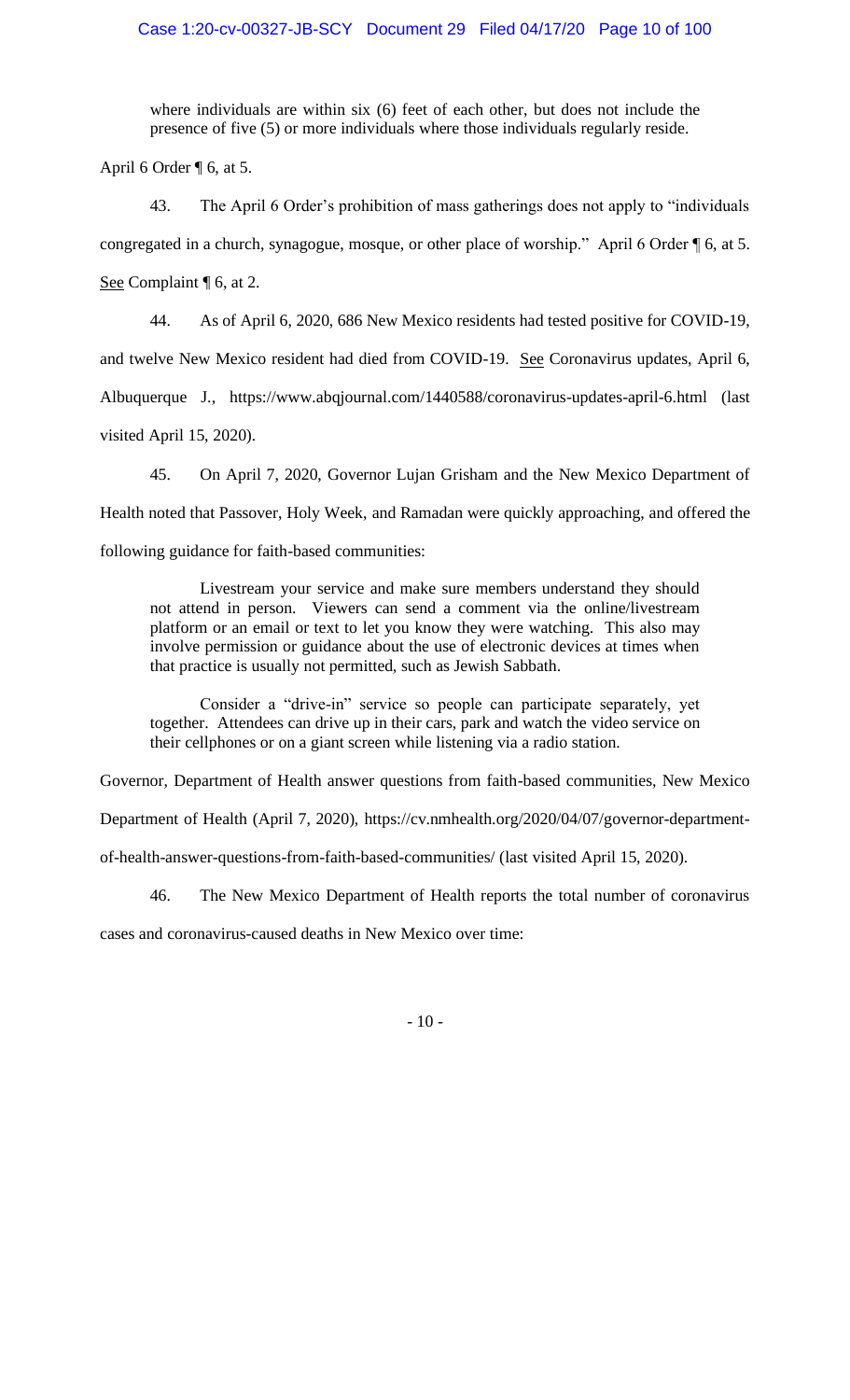

Total reported COVID-19 cases in NM over time

Source: NM DOH, Chart by: Robert Browman, ABQJournal

Total reported COVID-19 cases in NM over time, Albuquerque J., https://www.abqjournal.com/coronavirus (last visited April 15, 2020)("N.M. Daily Totals Chart").

47. The New Mexico Department of Health reports the number of New Mexico residents who test positive for coronavirus and who die from coronavirus each day:

- 11 -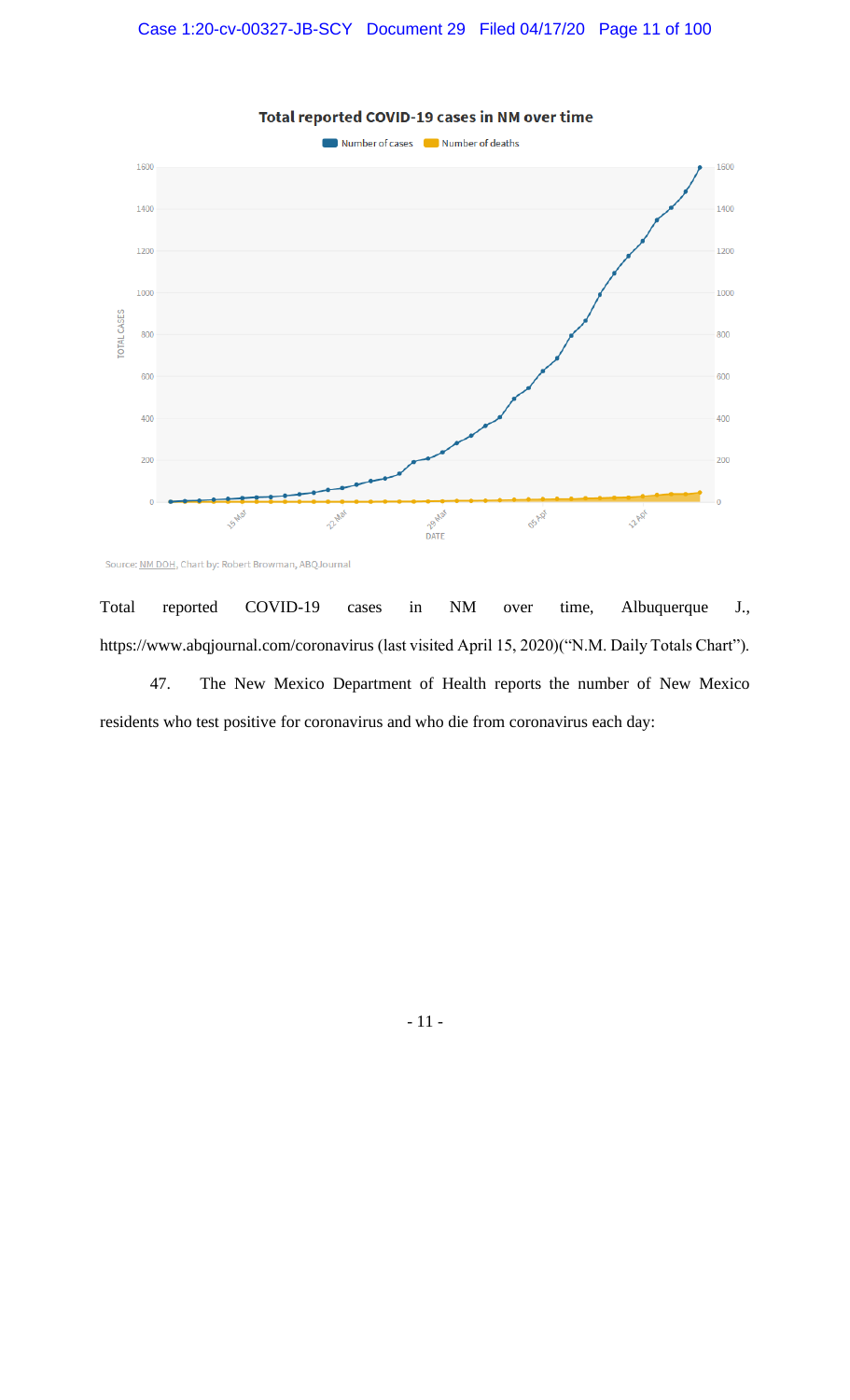

New reported COVID-19 cases in NM by day

Source: NM DOH, Chart by: Robert Browman, ABQJournal

New recorded COVID-19 cases in NM by day, Albuquerque J., Albuquerque J., https://www.abqjournal.com/coronavirus (last visited April 17, 2020)("N.M. Daily Increase Chart").

48. On April 7, 2020, the New Mexico Department of Health reported that 108 New Mexico residents had tested positive for coronavirus, which was New Mexico's largest daily increase in coronavirus cases at that time. See N.M. Daily Increase Chart.

49. Passover, one of the most important festivals in Judaism, began the evening of Wednesday, April 8, 2020, and ended the evening of Thursday, April 16, 2020. See What is Passover (Pesach)?, Chabad, https://www.chabad.org/holidays/passover/pesach\_cdo/aid/871715/ jewish/What-Is-Passover-Pesach.htm (last visited April 15, 2020).

- 12 -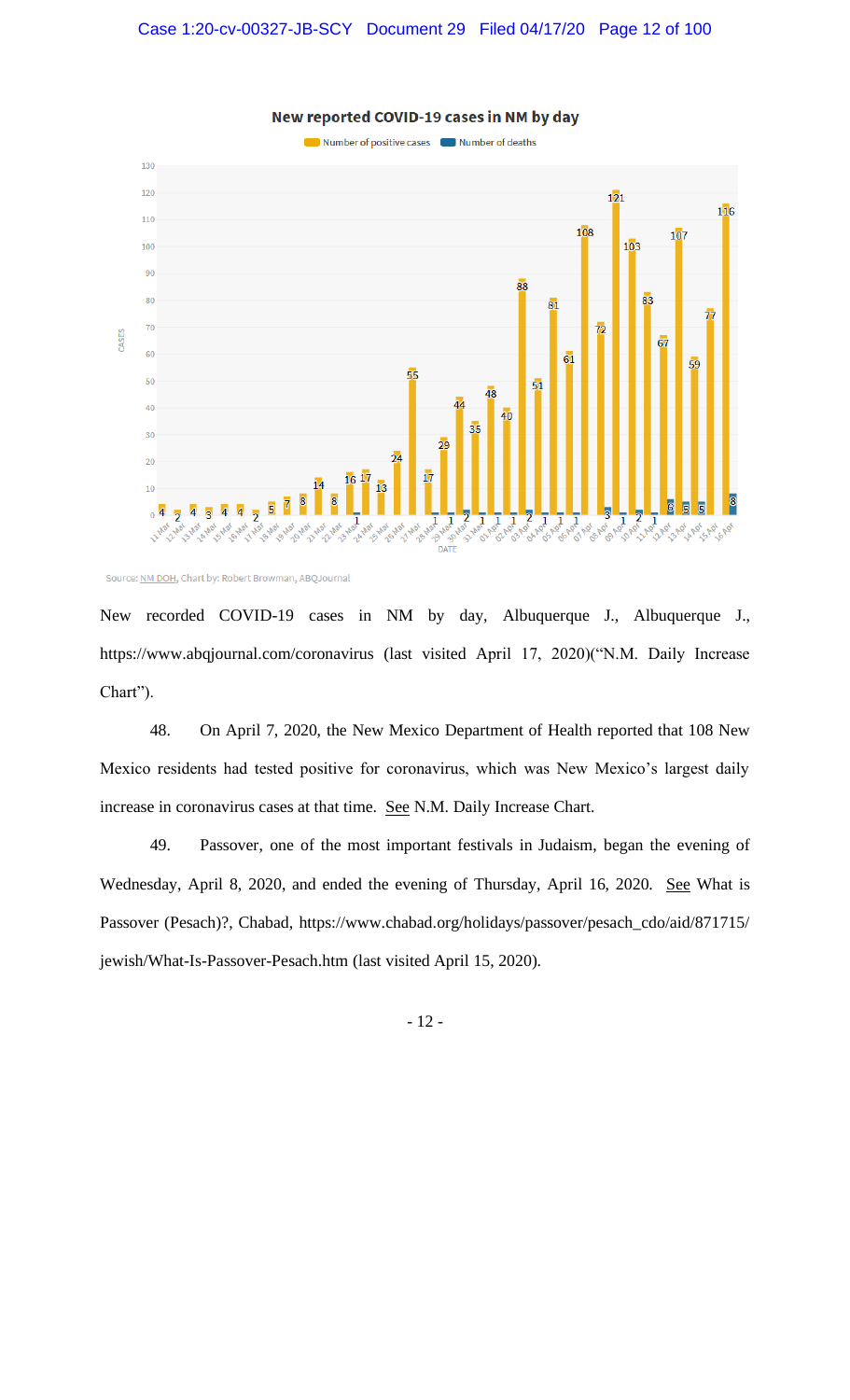50. On April 9, 2020, the New Mexico Department of Health reported that 121 New Mexico residents had tested positive for coronavirus, which was New Mexico's largest daily increase in coronavirus cases at that time. See N.M. Daily Increase Chart.

51. On Holy Saturday, April 11, 2020, at around 5:00 p.m. Mountain Standard Time, Secretary Kunkel issued the Public Health Order, New Mexico Department of Health (April 11, 2020), https://cv.nmhealth.org/wp-content/uploads/2020/04/04\_11\_20\_PHO\_Amended.pdf (last visited April 14, 2020)("April 11 Order").<sup>3</sup> See Complaint  $\P$  7, at 2.

52. On April 11, 2020, at 5:15 p.m. Mountain Standard Time, Governor Lujan Grisham announced on her Twitter page that, pursuant to the April 11 Order, houses of worship would no longer be exempt from New Mexico's prohibition of mass gatherings. See Michelle Lujan Grisham (@GovMLG), Twitter (April 11, 2020, 5:15 PM), https://twitter.com/GovMLG/ status/1249113771076767744.

53. As of April 11, 2020, 1,174 New Mexico residents had tested positive for COVID-19, and twenty New Mexico residents had died from COVID-19. See Coronavirus updates, April 11, Albuquerque J., https://www.abqjournal.com/1442624/coronavirus-updates-april-11.html (last visited April 15, 2020).

54. The April 11 Order prohibits mass gatherings of five or more individuals, but it does not include an exception for individuals gathering at houses of worship. See April 11 Order  $\P$  6, at 5; Complaint  $\P$  8, at 2.

55. The April 11 Order defines mass gatherings as

any public or private gathering that brings together five (5) or more individuals in a single room or connected space, confined outdoor space or an open outdoor space

- 13 -

<sup>&</sup>lt;sup>3</sup>The Complaint's Exhibit B is a copy of the April 11 Order. <u>See</u> Complaint at 15-22.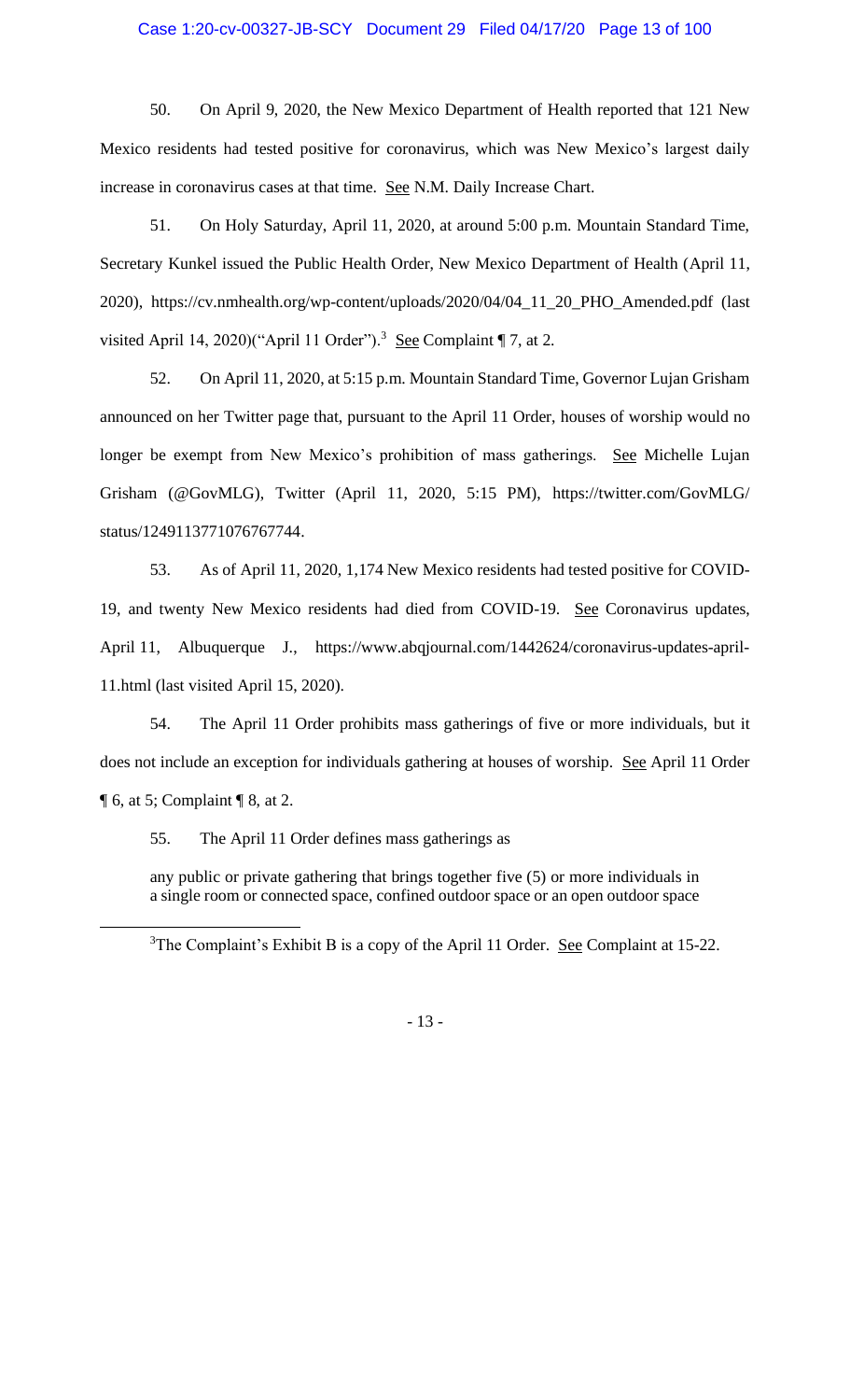where individuals are within six (6) feet of each other, but does not include the presence of five (5) or more individuals where those individuals regularly reside.

April 11 Order  $\P$  6, at 5.

56. The April 11 Order states: "Churches, synagogues, mosques, and all other houses of worship shall adhere to this restriction, but nothing in this order is intended to preclude these faith-based institutions from holding services through audiovisual means." April 11 Order ¶ 1, at 5.

57. The April 11 Order states: "The maximum number of customers allowed in a retail space at any given time shall be equal to 20% of the maximum occupancy of the retail space, as determined by the relevant fire marshal or fire department." April 11 Order ¶ 4, at 6. See Complaint ¶ 16, at 3 (internal quotation marks omitted).

58. The April 11 Order defines "retail space" as an "essential business that sells goods and services directly to consumers or end-users inside its place of business, such as a grocery store or a hardware store[]." April 11 Order ¶ 1, at 3 (internal quotation marks omitted).

59. The New Mexico Department of Health's public health orders have never classified houses of worship as essential businesses, because they do not sell goods or services. See April 16 Tr. at 25:13-17 (Garcia).

60. Until the April 11 Order, every public health order by the New Mexico Department of Health exempted houses of worship from the mass gathering restrictions that previous public health orders imposed on non-essential businesses. See April 16 Tr. at 25:10-26:10 (Court, Garcia).

- 14 -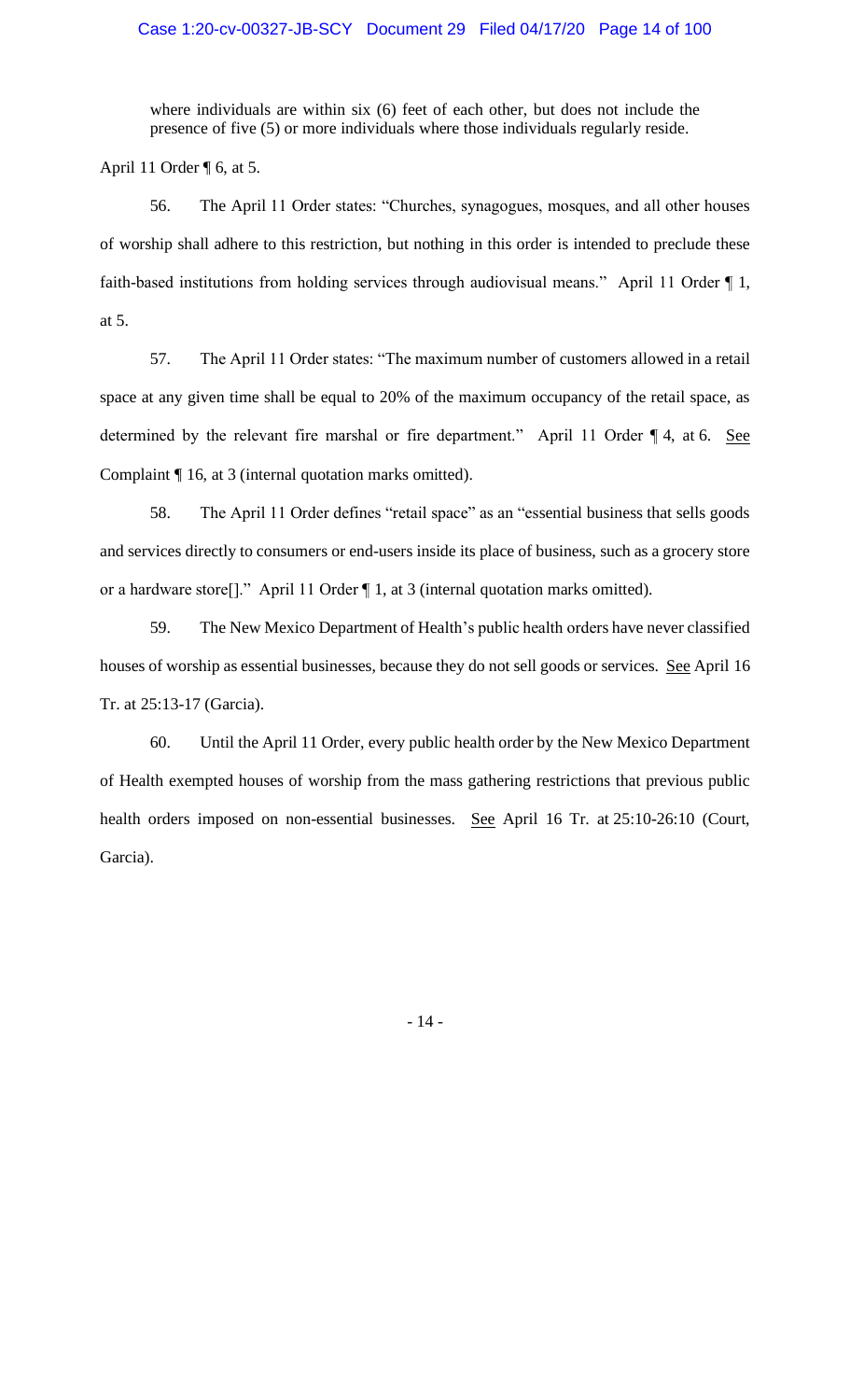61. The April 11 Order does not exempt or permit gatherings at large venues that are similar in size to many houses of worship, such as theaters, concert halls, and stadiums. See Kunkel Response at 16; April 11 Order ¶ 6, at 5.

62. Around April 11, 2020, Governor Lujan Grisham told reporters that "many houses of worship already took action on their own" by cancelling in-person services, but "there have been a few outliers, putting New Mexicans at risk. We were hearing additional ones planning on holding services (Sunday) . . . and we wanted to be crystal clear." Coronavirus updates, April 11 (ellipsis in original).

63. Approximately seventy-five percent of New Mexico residents identify as Christian of any denomination, approximately one percent of New Mexico residents identify as Buddhist, less than one percent of New Mexico residents identify as Jewish, less than one percent of New Mexico residents identify as Muslim, less than one percent of New Mexico residents identify as Hindu, and approximately twenty-one percent of New Mexico residents identify as religiously unaffiliated. See Adults in New Mexico, Pew Research Center, https://www.pewforum.org/ religious-landscape-study/state/new-mexico/ (last visited April 15, 2020)("Pew Survey").

64. Approximately thirty-six percent of New Mexico residents attend religious services at least once a week, thirty-one percent of New Mexico residents attend religious services once or twice a month or a few times a year, and thirty-three percent of New Mexico residents seldom or never attend religious services. See Pew Survey.

- 15 -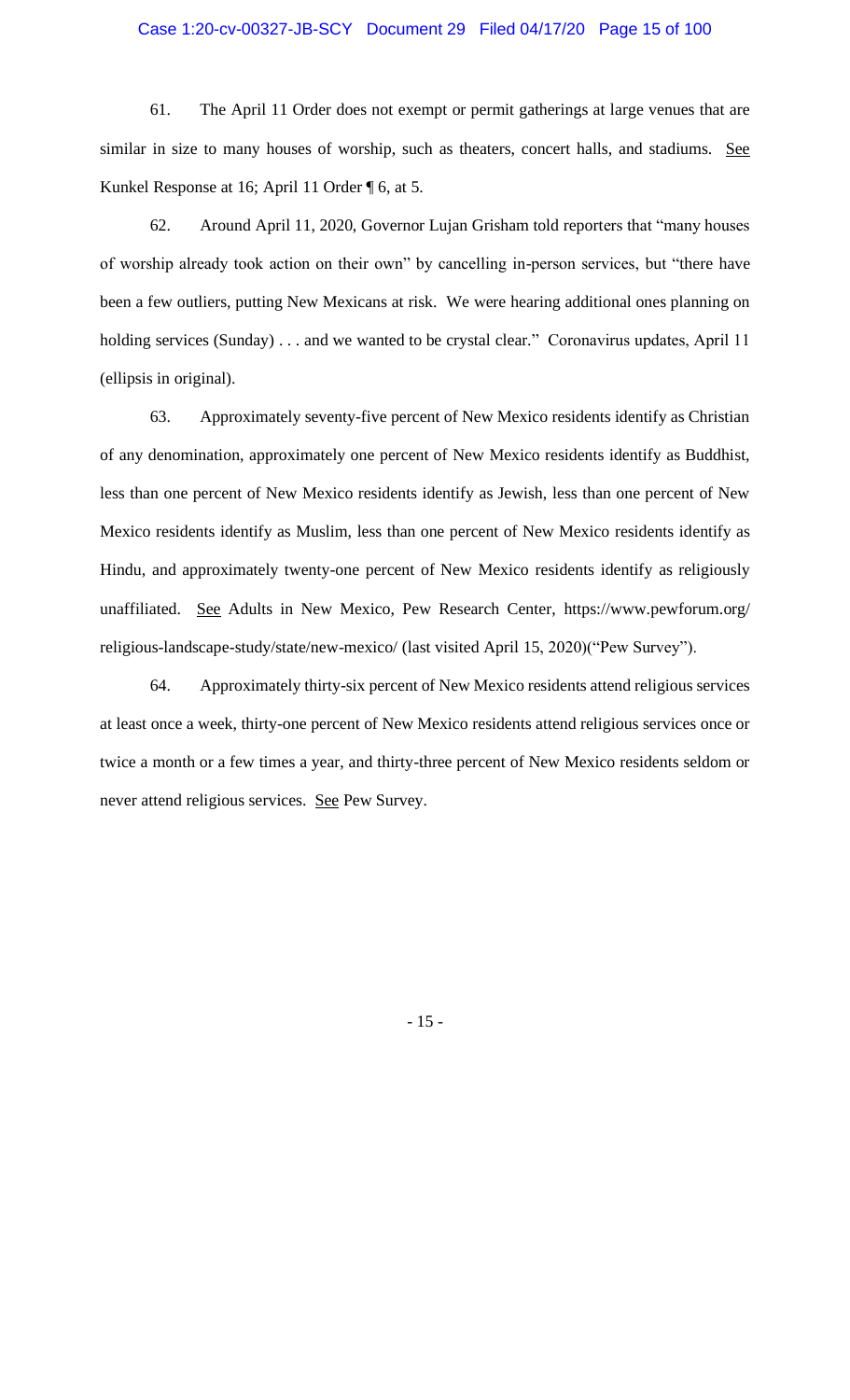65. On April 12, 2020, Legacy Church live-streamed three Easter services online, but it did not prohibit parishioners from attending services in person. See Complaint ¶¶ 9-11, at 2; Draft Transcript of Proceedings at 6:18-22, taken April 13, 2020 (Stern)("April 13 Tr.").<sup>4</sup>

66. In addition to Legacy Church's staff members, fewer than forty parishioners attended the first Easter service, approximately ten parishioners attended the second Easter service, and approximately seven parishioners attended the third Easter service. See Smothermon Decl. ¶ 15, at 2; April 13 Tr. at 7:13-18 (Stern).

67. Legacy Church plans to continue live-streaming church services online. See Complaint ¶ 12, at 2.

68. Legacy Church plans to hold church services consisting of approximately thirty staff members. See Complaint ¶¶ 12-14, 17, at 2-3; April 13 Tr. at 8:20-9:5 (Stern); Smothermon Decl. ¶ 10, at 2.

69. The worship team members, band members, the pastor, and an assistant total about twelve to fourteen people, and the technical staff members total about sixteen people. See Complaint ¶¶ 12, 14, at 2-3.

70. Legacy Church's Tuesday night services at require about thirty staff members to conduct. See Smothermon Decl. ¶ 10, at 2.

71. Legacy Church "has a sincerely held religious belief that the service team used four [its] services is central to how [it and its members] worship God and how [they] connect [their] members to [their] religious belief." Smothermon Decl. ¶ 12, at 2.

- 16 -

<sup>&</sup>lt;sup>4</sup>The Court's citations to the transcript of the hearing refer to the court reporter's original, unedited version. Any final transcript may contain slightly different page and/or line numbers.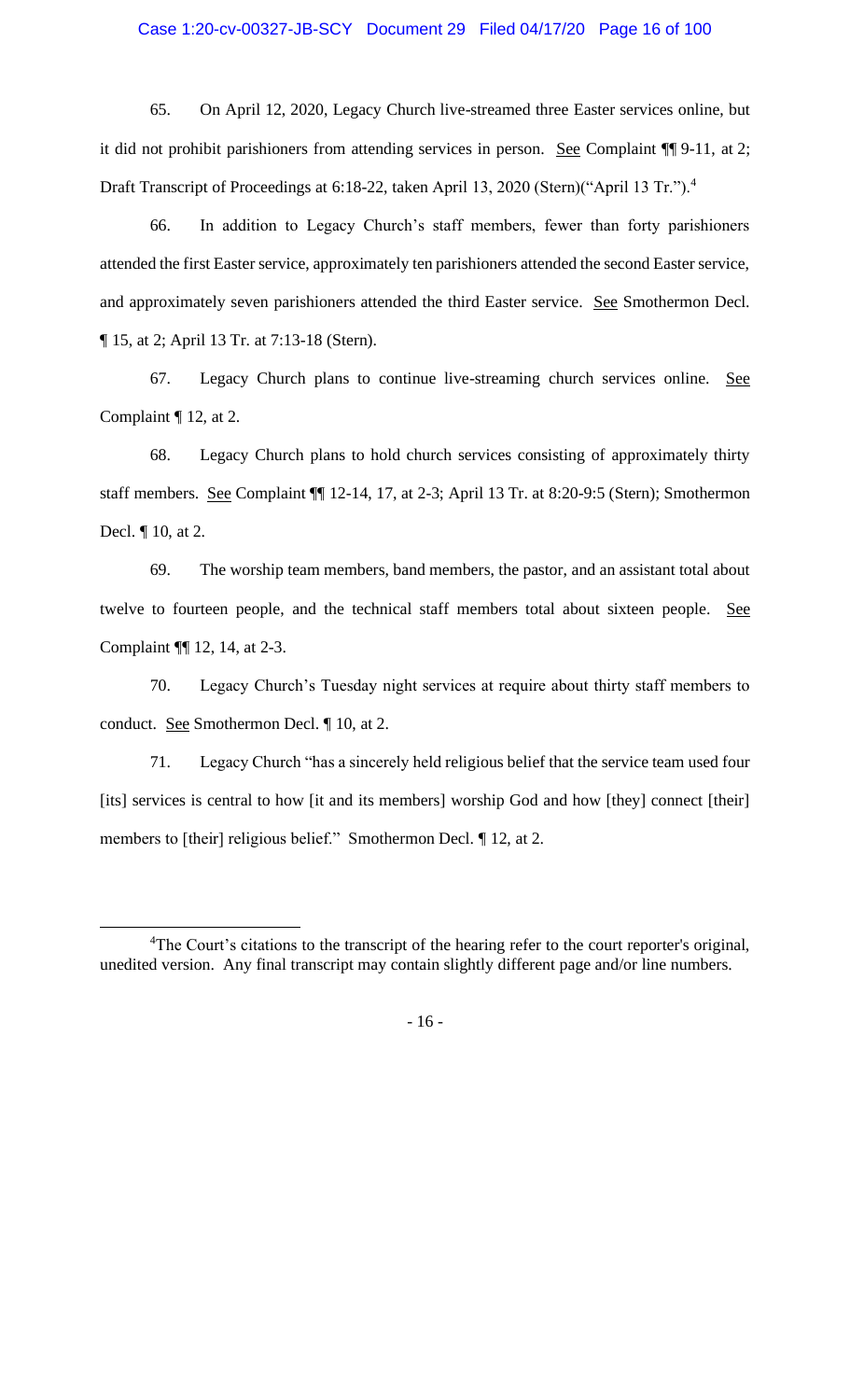72. Legacy Church is willing to prohibit parishioners from attending church services in person. See April 13 Tr. at 8:15-18 (Stern).

73. Legacy Church is also capable of "abiding by the same guidelines for essential businesses" that Secretary Kunkel announced in the April 11 Order. Smothermon Decl. ¶ 16, at 2.

74. Legacy Church plans to perform and record its church services in an auditorium that is approximately 31,000 square feet and that can accommodate 2,500 to 3,000 people. See Complaint ¶ 16, at 3; April 13 Tr. at 7:18-21 (Stern).

75. On April 15, 2020, the Catholic Bishop of Las Cruces, New Mexico, lifted a diocesan ban on Catholic Mass celebrations, and he issued guidelines to priests to limit the number of congregants in church buildings to five people and to ensure that congregants engage in social distancing in compliance with the April 11 Order. See Ed Condon, Las Cruces bishop first in US to resume public Masses amid pandemic, Angelus (April 15, 2020), https://angelusnews.com/ news/nation/las-cruces-resumes-public-masses-amid-pandemic/ (last visited April 17, 2020)("Las Cruces Resumes Public Masses Article"); Daniel Burke, A Catholic diocese is reopening for Mass despite a statewide stay-at-home order, CNN (April 16, 2020), https://www.cnn.com/ 2020/04/16/us/las-cruces-diocese-mass-open/index.html (last visited April 17, 2020).

76. On April 16, 2020, eight New Mexicans died from the coronavirus, which was the highest daily increase in number of deaths as of that time. See N.M. Daily Increase Chart.

77. As of April 16, 2020, about 632,548 people in the United States and 1,597 New Mexican residents had been infected with coronavirus, and about 31,071 Americans and forty-four New Mexican residents had died from coronavirus. See U.S. Statistics; N.M. Daily Totals Chart.

- 17 -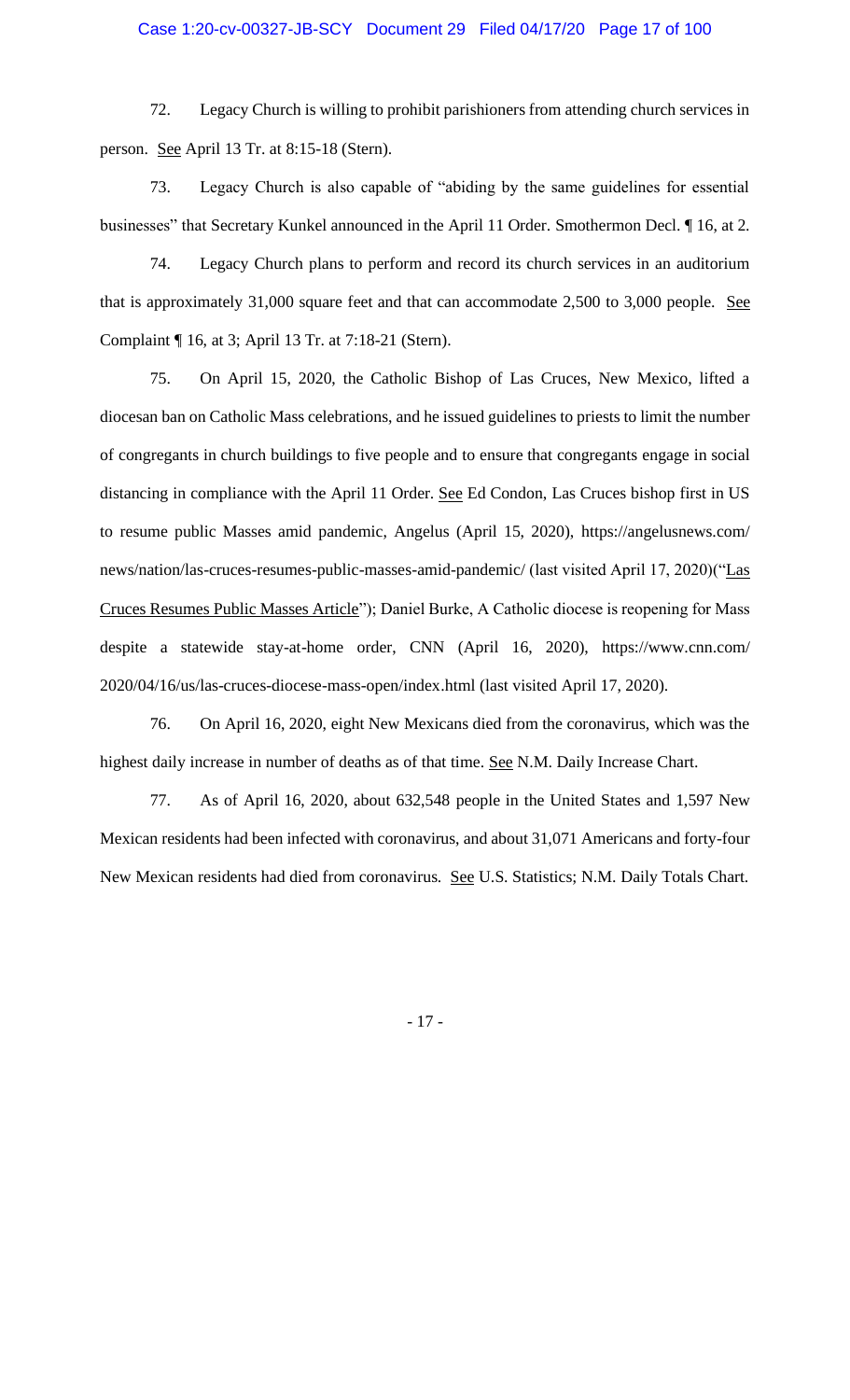Ramadan, one of the most important months of the Islamic calendar, will begin the evening of April 23, 2020, and will end the evening of May 23, 2020. See Ramadan 2020, https://www.calendardate.com/ramadan\_2020.htm (last visited April 15, 2020).

## **PROCEDURAL BACKGROUND**

1. On Saturday, April 11, 2020, at 11:16 p.m. Mountain Standard Time, Legacy Church filed the Complaint. See Complaint at 1. In the Complaint, Legacy Church alleges claims for: (i) violation of the Free Exercise Clause of the First Amendment to the Constitution of the United States of America; and (ii) violation of the Freedom of Assembly Clause of the First Amendment. See Complaint  $\P$  21-36, at 3-6. Legacy Church requests that the Court temporarily and permanently enjoin Kunkel and New Mexico from prohibiting Legacy Church "from physically gathering in its house of worship." Complaint ¶ c., at 6.

## **1. The Monday, April 13, 2020, Conference.**

2. The Court held a scheduling conference on Monday, April 13, 2020. See April 13 Tr. at 1. The Court began by noting that Legacy Church is seeking to broadcast and live-stream its church services without opening its church services to the public. See April 13 Tr. at 3:1-3 (Court). The Court acknowledged that Legacy Church's church services would require "more than [] five" people, "but [] not two or three thousand" people to gather in one location. April 13 Tr. at 3:4-5 (Court). The Court suggested that the parties could "sit down and see if they could reach some accommodation and if that would resolve things." April 13 Tr. at 3:16-17 (Court). Legacy Church said that "there is a potential for compromise," and it told the Court that it would like a ruling on its request for a temporary restraining order by 3:00 p.m. on Friday, April 17, 2020. April 13 Tr. at 5:18-19 (Stern). See id. at 5:21-22 (Stern); id. at 6:1-2 (Stern).

3. Legacy Church contended that "the essential facts that will dictate the legal decision

- 18 -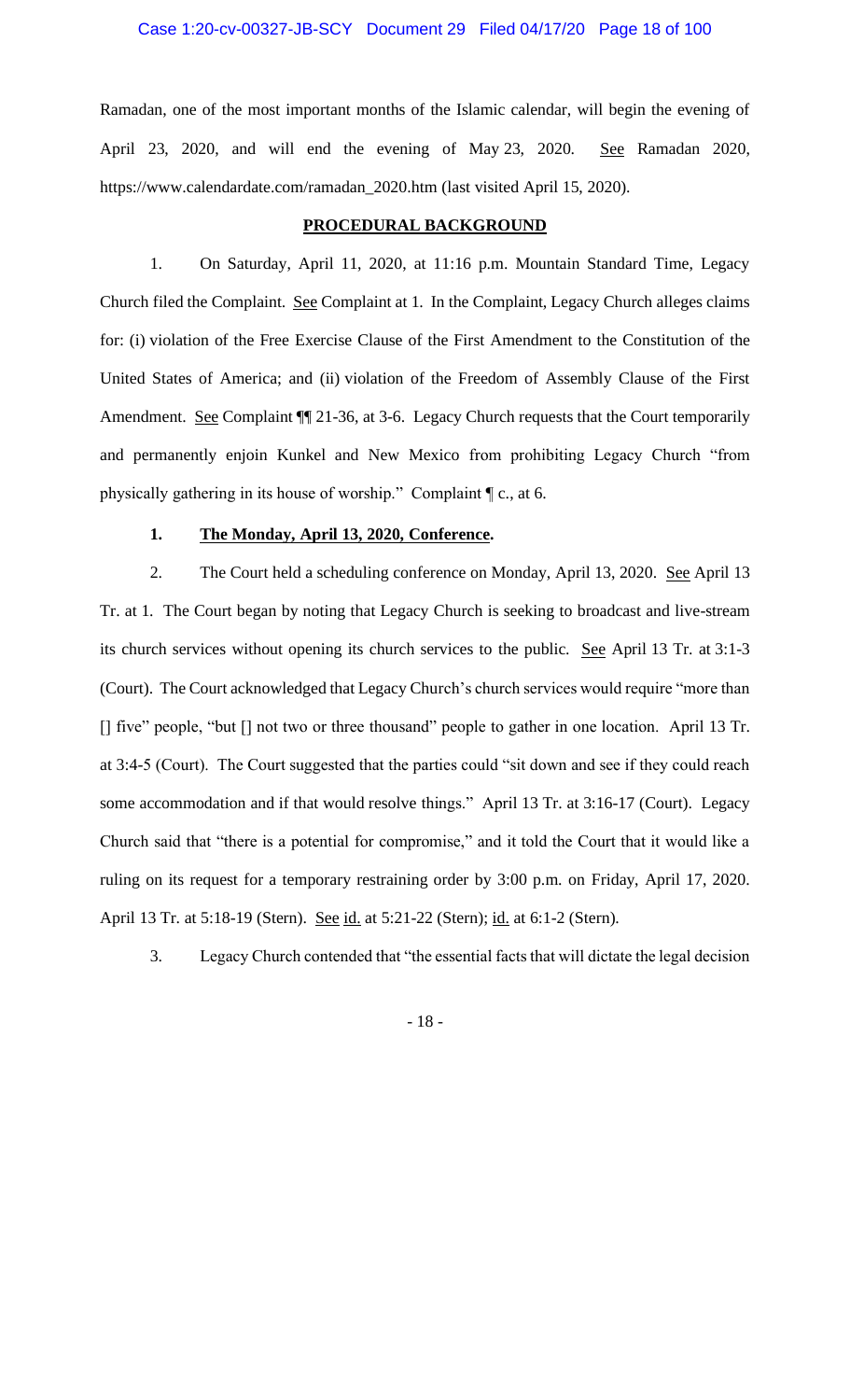are really not in dispute." April 13 Tr. at 6:25-7:1 (Stern). Legacy Church said that their "request is to have the sufficient team available at the church" to organize church services. April 13 Tr. at 6:14-15 (Stern). Legacy Church argued that it takes more than five people to organize a church service in person, which the April 11 Order prohibits. See April 13 Tr. at 7:2-4 (Stern). Legacy Church also said that it allowed parishioners to attend its three Easter services. See April 13 Tr. at 7:6-8 (Stern). According to Legacy Church, about forty to one-hundred people attended the first Easter service, and about ten people attended the second service. See April 13 Tr. at 7:13-8:5 (Stern). Legacy Church was unsure how many people attended the third service and guessed that a "trickle" of people attended. April 13 Tr. at 8:9 (Stern). Legacy Church also noted that the building where church services would occur is 31,000 square feet and can hold between 2,500 and 3,000 people. See April 13 Tr. at 7:18-21 (Stern). Legacy Church added that it is willing "to turn parishioners away" and direct them to view church services online. April 13 Tr. at 8:17-18 (Stern). Legacy Church said that about thirty people -- including technical staff and the worship music team -- are necessary for producing a church service and live-streaming it online. See April 13 Tr. at 8:20-9:5 (Stern).

4. Secretary Kunkel said that the Department of Health is "agreeable" to allowing Legacy Church to have more than five people in the building where its church services occur. April 13 Tr. at 13:14 (Garcia). Secretary Kunkel noted that the April 11 Order "says something to the effect of nothing in this restriction is intended to preclude religious institutions from putting on services through audio or audio visual means." April 13 Tr. at 13:10-13 (Garcia). The Court asked Secretary Kunkel if she could "live with a hard cap" of "no more than 30 in [the church] building to put on their production." April 13 Tr. at 13:25-14:2 (Court). Secretary Kunkel responded that the Department of Health likely could live with the hard cap as long as "that number

- 19 -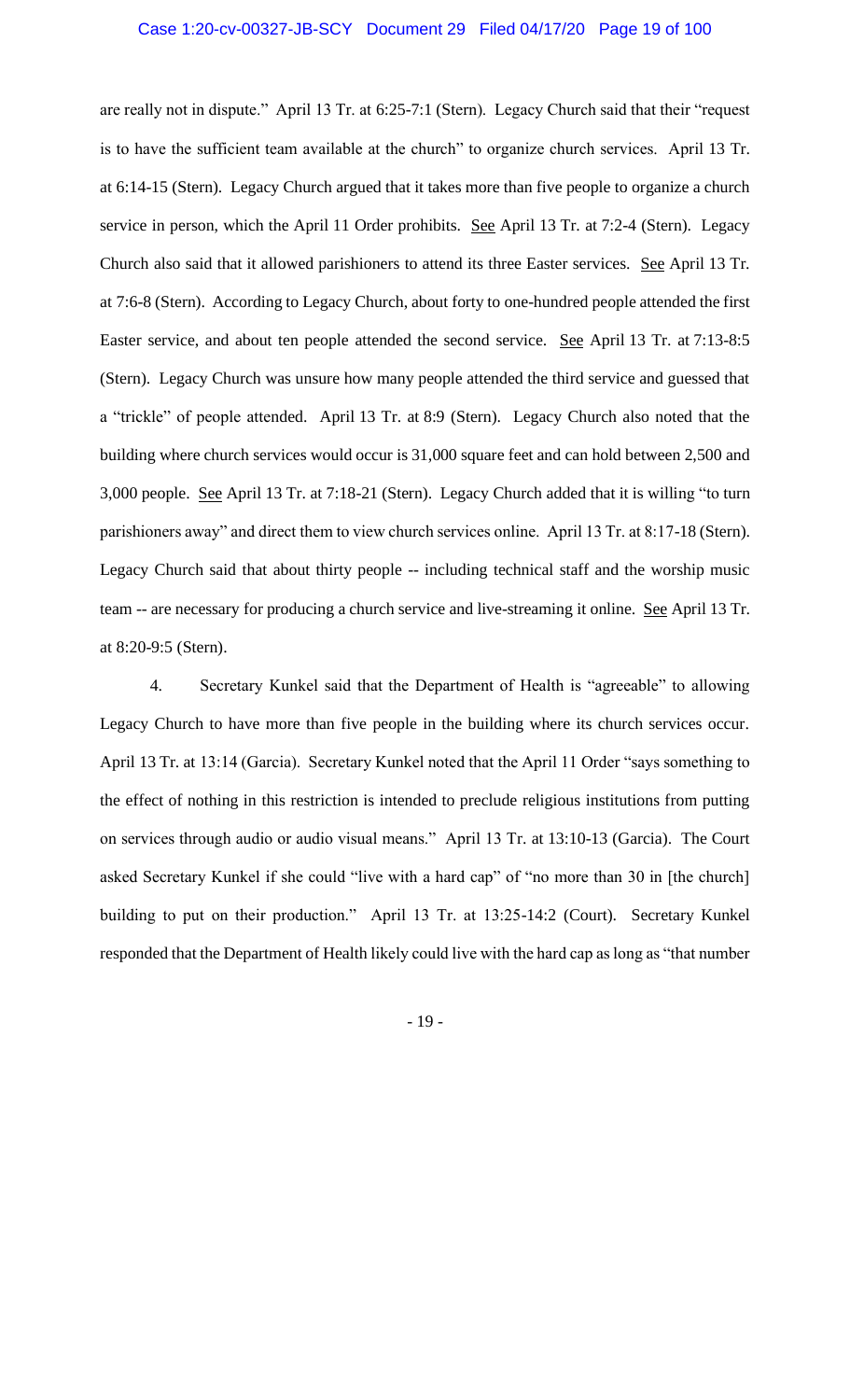were limited to folks who were actually putting on the service." April 13 Tr. at 14:12-13 (Garcia). Secretary Kunkel argued that the "only concern" is with "people coming in from different parts of the city or even the state to attend services." April 13 Tr. at 14:9-12 (Garcia). New Mexico then argued that its "position really is limited to the fact that we believe that the secretary's authority to issue public health orders like the one here is within her constitutional powers and her powers under state law." April 13 Tr. at 15:22-25 (Sydow). New Mexico also asserted that it is not a proper defendant and that "there are some jurisdictional obstacles to the claims against the state." April 13 Tr. at 16:2-4 (Sydow). Last, the parties agreed to hold a hearing on Thursday, April 16, 2020, see April 13 Tr. at 17:7-9 (Court), and the Court set the end of the business day on Tuesday, April 14, 2020, as the deadline for Legacy Church to file a motion in support of its request for a temporary restraining order, see April 13 Tr. at 18:4-16 (Court, Stern, Sydow).

## **2. The Motion.**

5. On April 14, 2020, Legacy Church filed the Motion, which requests that the Court grant a temporary restraining order so that Legacy Church "can freely exercise its religion, by conducting services in accordance with its sincerely held religious beliefs." Motion at 3. Legacy Church argues that it will suffer irreparable harm if the Court does not grant a temporary restraining order. See Motion at 4. Legacy Church asserts that it is substantially likely to succeed on the merits of its Free Exercise claim and Freedom of Assembly claim. See Motion at 5. With respect to its Free Exercise claim, Legacy Church argues that "'a law burdening religious practice [that] is not neutral or not of general application must undergo the most rigorous of scrutiny.'" Motion at 6 (quoting Church of the Lukumi Babalu Aye, Inc. v. City of Hialeah, 508 U.S. 520, 546 (1993)("Lukumi")). According to Legacy Church, the April 11 Order "restricts houses of worship from a gathering of more than four people within a single room or connected space, regardless of

- 20 -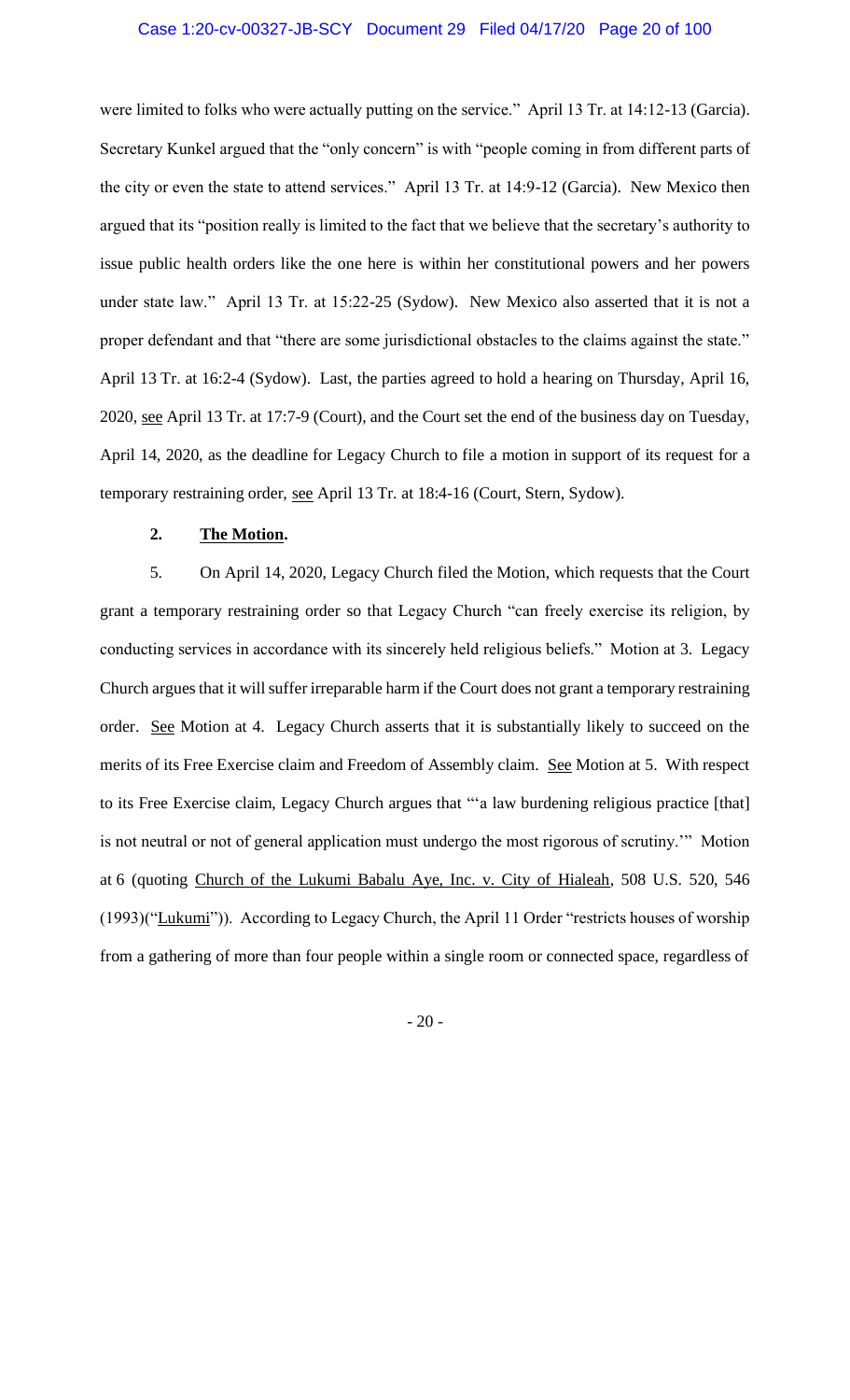### Case 1:20-cv-00327-JB-SCY Document 29 Filed 04/17/20 Page 21 of 100

the size of that space or distancing taking place within the house of worship, significantly burdening Legacy's exercise of religion." Motion at 6. Legacy Church argues that the April 11 Order "specifically targets houses of worship," because the April 11 Order does not prohibit groups of five or more people from gathering at retail stores, funeral homes, media outlets, and other essential businesses. Motion at 6. Legacy Church notes, for example, that the April 11 Order allows retail stores to accommodate more than four shoppers "so long as they maintain a distance of six feet from one another" while shopping. Motion at 6. Legacy Church asserts that the distinction between how the April 11 Order treats gatherings at essential businesses and how it treats gatherings at houses of worship shows that the New Mexico Department of Health and New Mexico can further the state's public health interests through less restrictive means. See Motion at 6.

6. Legacy Church argues that Secretary Kunkel's decision to prohibit religious services on the evening before Easter is "facially discriminatory and not neutral." Motion at 7. According to Legacy Church, government actions that "burden religious practice and are either not neutral or not generally applicable must satisfy a compelling governmental interest and be narrowly tailored to achieve that end." Motion at 7 (citing Lukumi, 508 U.S. at 546). Legacy Church does not dispute that preventing the spread of coronavirus is a compelling governmental interest. See Motion at 7. Legacy Church asserts, however, that the state "undermines its interest and exceeds its constitutionally permissible powers when the state withholds allowances to a religious group following its belief, while bestowing those allowances to others, but there is no pandemic exception to fundamental liberties of the Constitution." Motion at 7 (citing Little Sisters of the Poor Home for the Aged, Denver, Colo. v. Burwell, 794 F.3d 1151 (10th Cir. 2015)).

7. Legacy Church argues that the April 11 Order's prohibition of mass gatherings is

- 21 -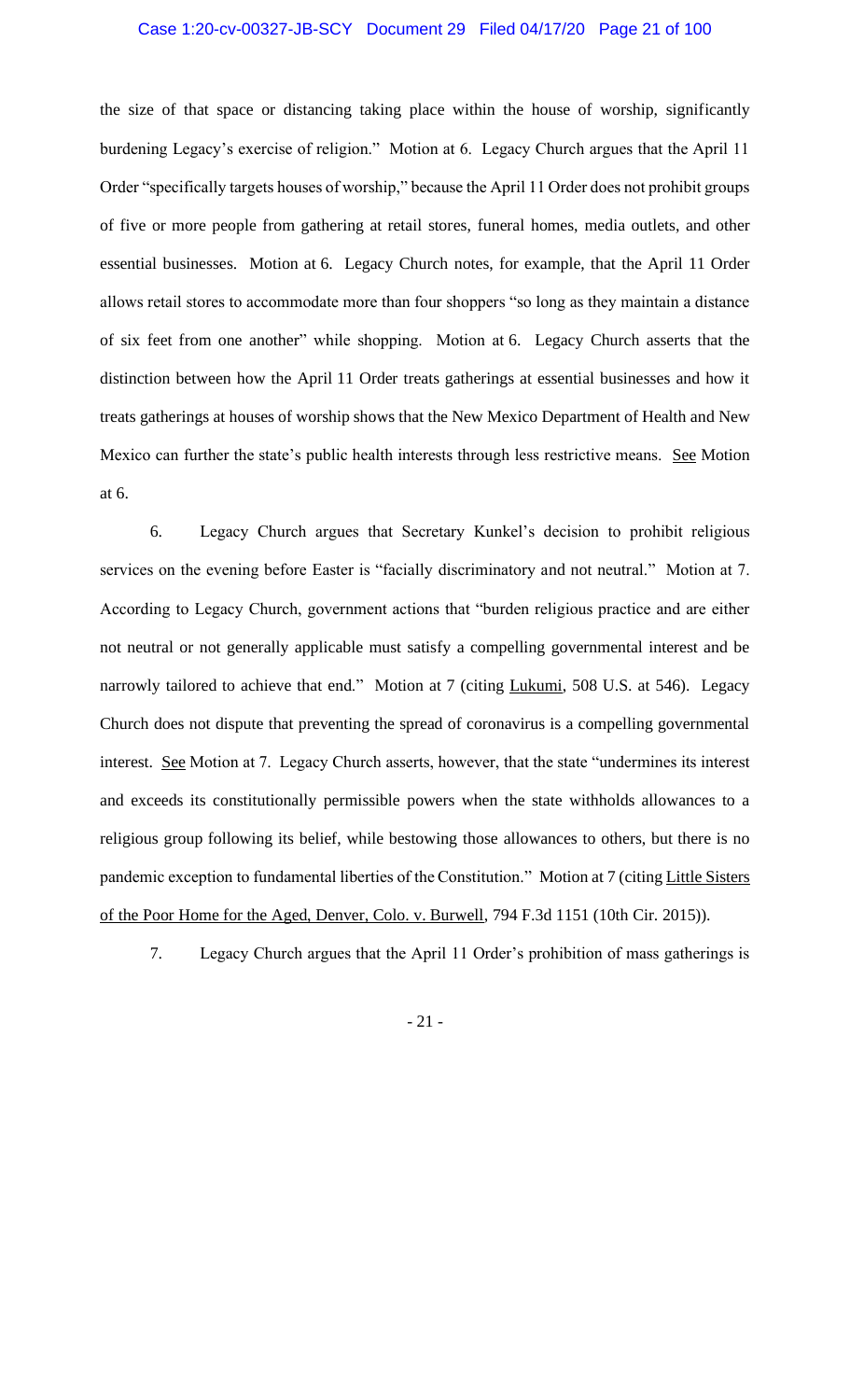### Case 1:20-cv-00327-JB-SCY Document 29 Filed 04/17/20 Page 22 of 100

not narrowly tailored, because "it fails to afford the same narrowly tailored restrictions to Legacy as it does essential businesses, both retail and non-retail." Motion at 8. Legacy Church contends that the state can achieve its public health interests by less restrictive means, because Legacy Church's thirty-member staff can perform and live-stream church services while "comply[ing] with social distancing guidelines promulgated for essential businesses" Motion at 8. Legacy Church also notes that it can "comply with the distancing measures to accommodate those few Legacy members who may show up to be physically present at the service." Motion at 8. Legacy Church asserts that the April 11 Order prohibits mass gatherings for some organizations while "exempting a litany of others," and, therefore, the April 11 Order is not generally applicable or narrowly tailored to achieve the state's public health interests. Motion at 8.

8. Legacy Church also argues that the April 11 Order burdens its freedom of assembly. See Motion at 8. Legacy Church asserts that freedom of assembly is a "'fundamental right[]."" Motion at 9 (quoting Whitney v. California, 274 U.S. 357, 373 (1927)(Brandeis, J., concurring)). According to Legacy Church, "[w]hen a government practice restricts fundamental rights, it is subject to strict scrutiny and can be justified only if it furthers a compelling government purpose and, even then, only if no less restrictive alternative is available." Motion at 9 (citing San Antonio Indep. Sch. Dist. v. Rodriguez, 411 U.S. 1, 16-17 (1973); Dunn v. Blumstein, 405 U.S. 330 (1972)). Legacy Church reiterates that the April 11 Order is not narrowly tailored to achieve the state's compelling interests, and thus the April 11 Order violates its freedom of assembly. See Motion at 9.

9. Legacy Church next argues that it will suffer irreparable harm if the Court denies injunctive relief. See Motion at 9. According to Legacy Church, "'[t]he loss of First Amendment freedoms, *for even minimal periods of time*, unquestionably constitutes irreparable injury.'"

- 22 -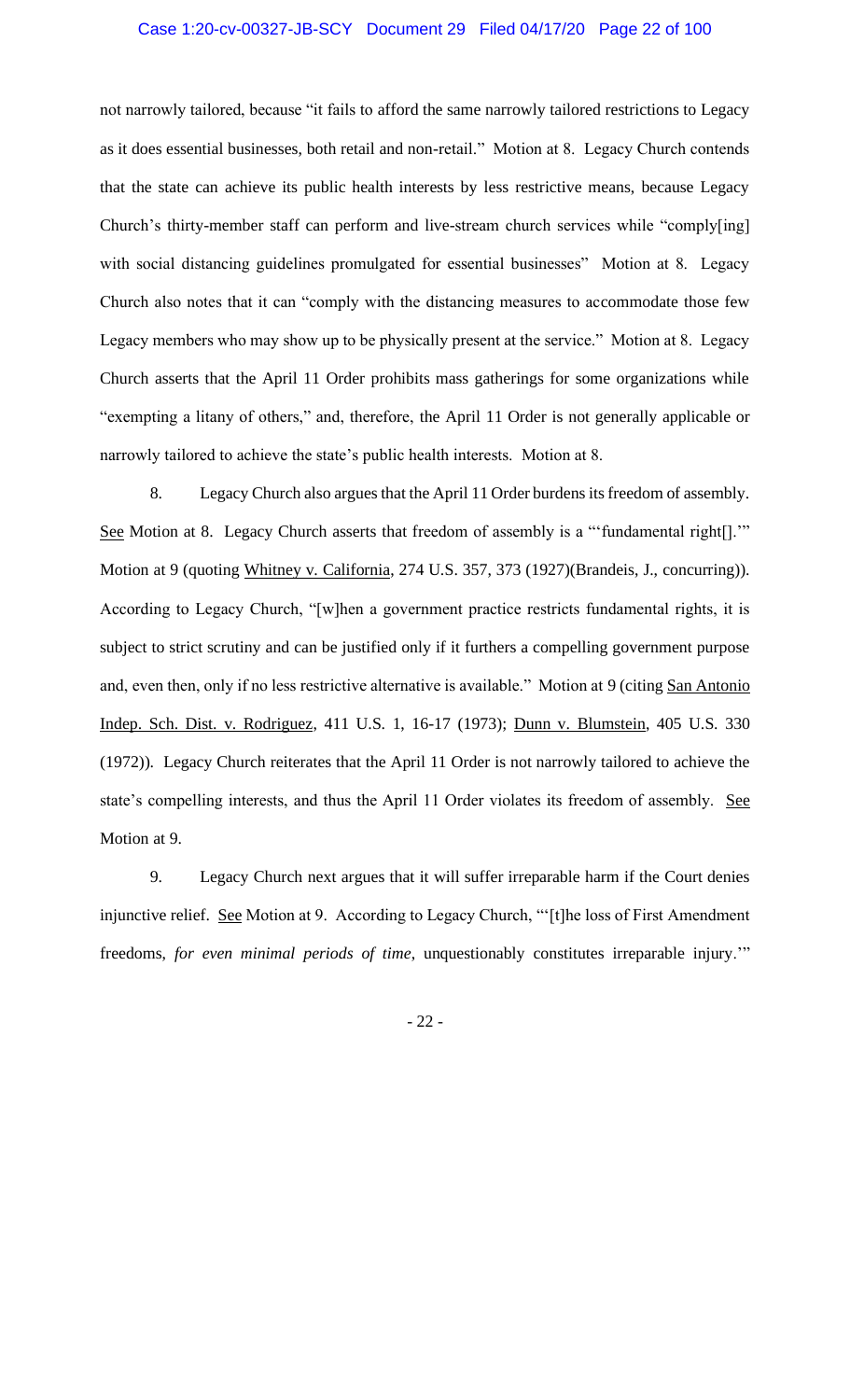Motion at 9 (quoting Heideman v. S. Salt Lake City, 348 F.3d at 1188 (quoting Elrod v. Burns, 427 U.S. 347, 376 (1976)), and citing Utah Licensed Beverage Ass'n v. Leavitt, 256 F.3d 1061, 1076 (10th Cir. 2001); Homans v. City of Albuquerque, 264 F.3d 1240, 1243 & n.2 (10th Cir. 2001); Am. Civil Liberties Union v. Johnson, 194 F.3d 1149, 1163 (10th Cir. 1999); Cmty. Commc'ns Co. v. City of Boulder, 660 F.2d 1370, 1380 (10th Cir. 1080))(emphasis in Motion but not in Heideman v. S. Salt Lake City). Legacy Church contends that the April 11 Order's burdening and chilling of its First Amendment rights establishes that "irreparable injury has occurred and will continue to occur until an injunction issues." Motion at 9-10 (citing Utah Licensed Beverage Ass'n v. Leavitt, 256 F.3d at 1076; Kikumura v. Hurley, 242 F.3d 950, 963 (10th Cir. 2001)). Legacy Church argues that, if the Court does not issue a temporary restraining order, then it will continue to suffer irreparable harm, because the April 11 Order "prohibit[s] Legacy from carrying out its religious mission in accordance with the manner dictated by their strictly held religious belief." Motion at 10.

10. Legacy Church asserts that the "balance of harms tips" in its favor. Motion at 10. According to Legacy Church, "'the [government's] potential harm must be weighed against [plaintiffs'] actual First Amendment injury."" Motion at 10 (quoting Summum v. Pleasant Grove City, 483 F.3d 1044, 1056 (10th Cir. 2007), rev'd on other grounds, 555 U.S. 460 (2009))(alterations in Motion only). Legacy Church contends that, because the state's "perception of harm is speculative" and the state allows such speculative harm to occur "in other places," the harm to the government cannot outweigh Legacy Church's First Amendment injuries. Motion at 10. Legacy Church says that "there is no pandemic exception to the fundamental liberties of the Constitution." Motion at 10. Legacy Church argues that, while the state will not suffer more than "speculative harm" if the Court grants a temporary restraining order, Legacy Church "will suffer

- 23 -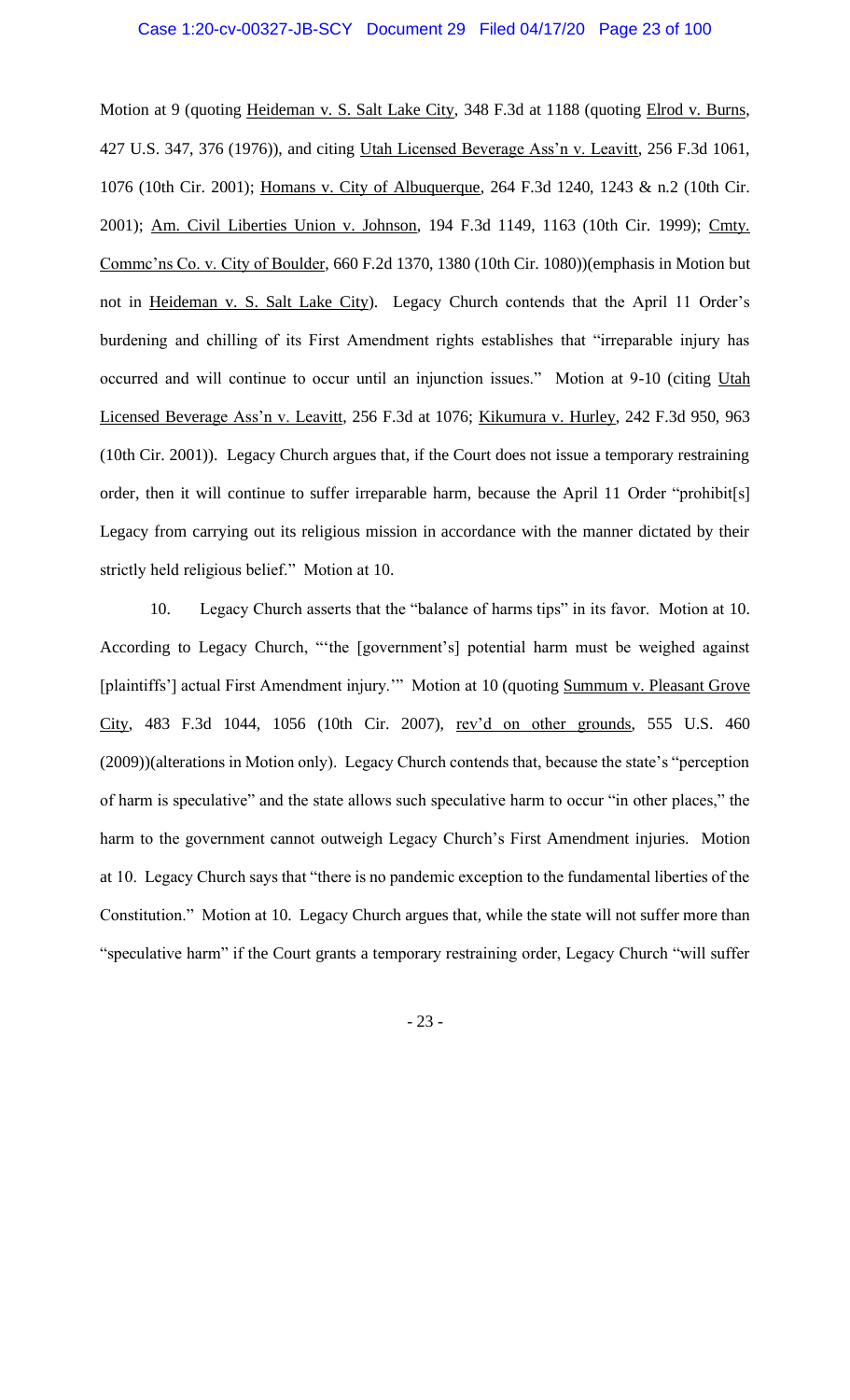certain harm." Motion at 11. Legacy Church further contends that "the Court should presume that the balance of harms tips in their favor," because Legacy Church alleges violations of its First Amendment rights. Motion at 11. Last, Legacy Church argues that granting a temporary restraining order is in the public's interest, because "'[v]indicating First Amendment freedoms is clearly in the public interest.'" Motion at 11 (quoting Pac. Frontier v. Pleasant Grove City, 414 F.3d 1221, 1237 (10th Cir. 2005), and citing Utah Licensed Beverage Ass'n v. Leavitt, 256 F.3d at 1076; Elam Constr., Inc. v. Reg'l Transp. Dist., 129 F.3d 1343, 1347 (10th Cir. 1997))(alteration in Motion only).

11. Legacy Church requests a temporary restraining order with the following characteristics:

Legacy requests the Court grant a Temporary Restraining Order that prohibits the Secretary from now enforcing mass gathering restrictions on places of worship, including Legacy's four New Mexico campuses. The least restrictive means available to further the state's public health interest are those social distancing guidelines applicable to non-retail space essential businesses identified in the definitions section of the [April 11 Order]. While Legacy continues to encourage its members to worship with them through their online services, the Secretary cannot require them to lock out parishioners if Legacy can provide the same socially distant measures used by essential businesses. In the alternative, Legacy requests that restrictions on gathering be no-less than those imposed on retail spaces in the state. Further in the alternative, Legacy requests the Court enjoin the Secretary and the State from enforcing the [April 11 Order's] mass gathering restriction of five people or more in a connected space, as it specifically targets people freely exercising their religious beliefs.

Motion at 11-12.

## **3. The NM Response.**

12. New Mexico responded to the Motion on Wednesday, April 15, 2020. See State of

New Mexico's Response to Plaintiff's Motion for Temporary Restraining Order, filed April 15,

2020 (Doc. 11)("NM Response"). New Mexico argues that the April 11 Order is a constitutional

- 24 -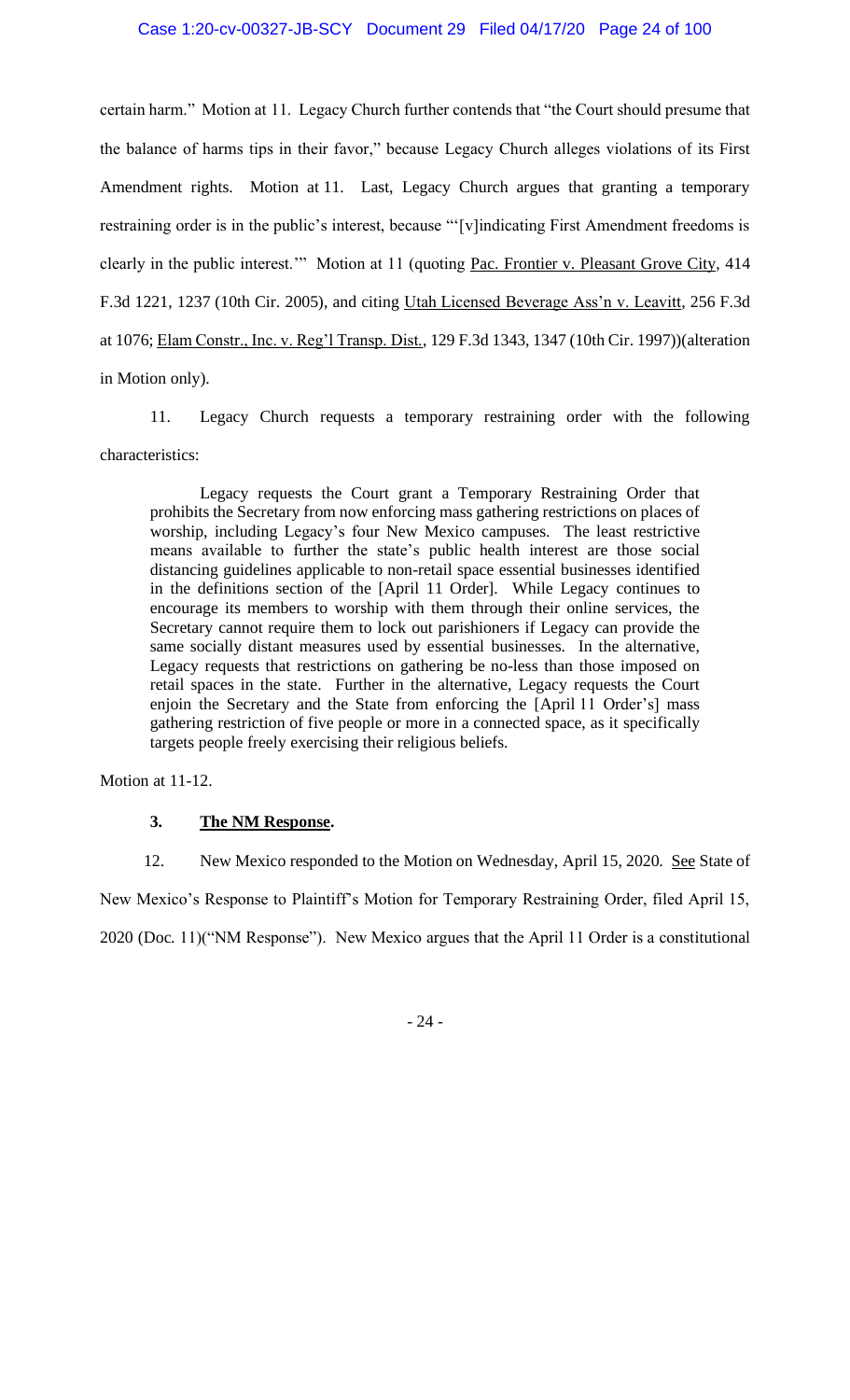exercise of New Mexico's police power, and that the April 11 Order does not single out or disfavor religion. See NM Response at 1. New Mexico contends that Legacy Church has not "shown that it cannot accommodate the production and broadcast of its religious services to comply with the Secretary's restrictions." NM Response at 1. New Mexico also asserts that it has sovereign immunity under 42 U.S.C. § 1983, because it "is not a 'person' subject to suit under Section 1983 nor has the State as an entity taken an action that may be enjoined by this Court." NM Response at 2 (quoting 42 U.S.C. § 1983).

13. New Mexico argues that public health orders like the April 11 Order "are at the heart of the powers reserved to New Mexico in the Constitution's federalist structure so that the State can keep New Mexicans safe and alive." NM Response at 3. New Mexico notes that New Mexico law authorizes Secretary Kunkel to issue public health orders to protect New Mexicans' health and lives. See NM Response at 3 (citing N.M. Stat. Ann. §§ 9-7-6(B)(5), 24-1-3(E)). New Mexico further contends that the Tenth Amendment to the Constitution of the United States "reserves to the States all powers 'not delegated to the United States by the Constitution, nor prohibited by it.'" NM Response at 3 (quoting U.S. Const. amend. X). New Mexico also argues that courts have upheld quarantine laws and other laws that protect the public from infectious diseases. See NM Response at 3-4 (citing Jacobson v. Massachusetts, 197 U.S. 11, 25 (1905); Compagnie Francaise de Navigation a Vapeur v. State Bd. of Health, La., 186 U.S. 380, 387 (1902); Hickox v. Christie, 205 F. Supp. 3d 579 (D.N.J. 2016)(McNulty, J.); United States ex rel. Siegel v. Shinnick, 219 F. Supp. 789 (E.D.N.Y. 1963)(Dooling, J.)).

14. New Mexico asserts that the April 10 Order is a neutral law of general applicability and, thus, is subject to rational basis review, not strict scrutiny. See NM Response at 4 (citing Hosanna-Tabor Evangelical Lutheran Church & Sch. v. EEOC, 565 U.S. 171, 190 (2012); Taylor

- 25 -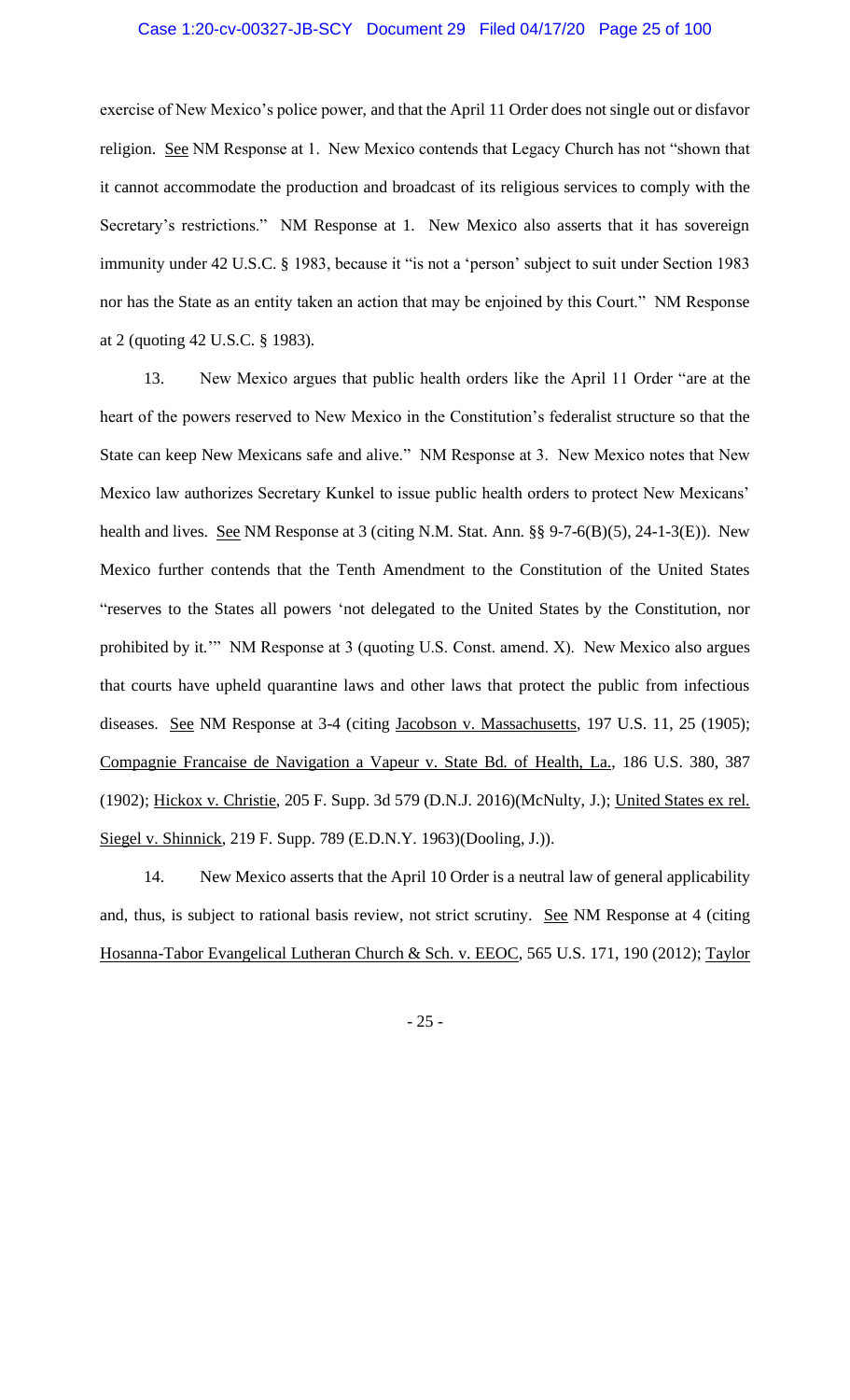v. Roswell Indep. Sch. Dist., 713 F.3d 25, 52 (10th Cir. 2013)). According to New Mexico, a "'law is neutral so long as its object is something other than the infringement or restriction of religious practices."" NM Response at 5 (quoting Grace United Methodist Church v. City of Cheyenne, 451 F.3d 643, 649-50 (10th Cir. 2006)). New Mexico notes that the April 11 Order provides houses of worship a limited exemption to "'hold[] services through audiovisual means."" NM Response at 5 (quoting April 11 Order  $\P$  1, at 5)(alteration in NM Response only). New Mexico argues that Legacy Church's assertion that this exemption is not broad enough "does not establish that the law specifically targets religious practices, which . . . are subject to the generallyapplicable restriction on mass gathering." NM Response at 5-6. New Mexico next argues that Legacy Church has not shown that it will suffer irreparable harm if the Court does not grant a temporary restraining order, because Legacy Church "does not explain how the public health order's restrictions prevent its members' religious practice" and "provides no explanation of why it cannot adapt its services." NM Response at 6.

15. Last, New Mexico argues that it has sovereign immunity under § 1983. See NM Response at 6. New Mexico notes that the Eleventh Amendment to the Constitution of the United States recognizes each state's sovereign immunity. See NM Response at 6-7 (citing U.S. Const. amend. XI; Alden v. Maine, 527 U.S. 706, 713 (1999); Peterson v. Martinez, 707 F.3d 1197, 1205 (10th Cir. 2013)). New Mexico contends that the limited exception to sovereign immunity that the Supreme Court recognized in Ex Parte Young, 209 U.S. 113 (1905), does not apply to Legacy Church's claims, because: (i) "the State is not an individual officer subject to suit for prospective injunctive relief"; (ii) Legacy Church's § 1983 claim "cannot be brought against a State"; (iii) "the Declaratory Judgment Act[, 28 U.S.C. §§ 2201-02] alone cannot provide jurisdiction over a claim against the State where none otherwise exists." Motion at 7-8 (citing Arizonans for Official

- 26 -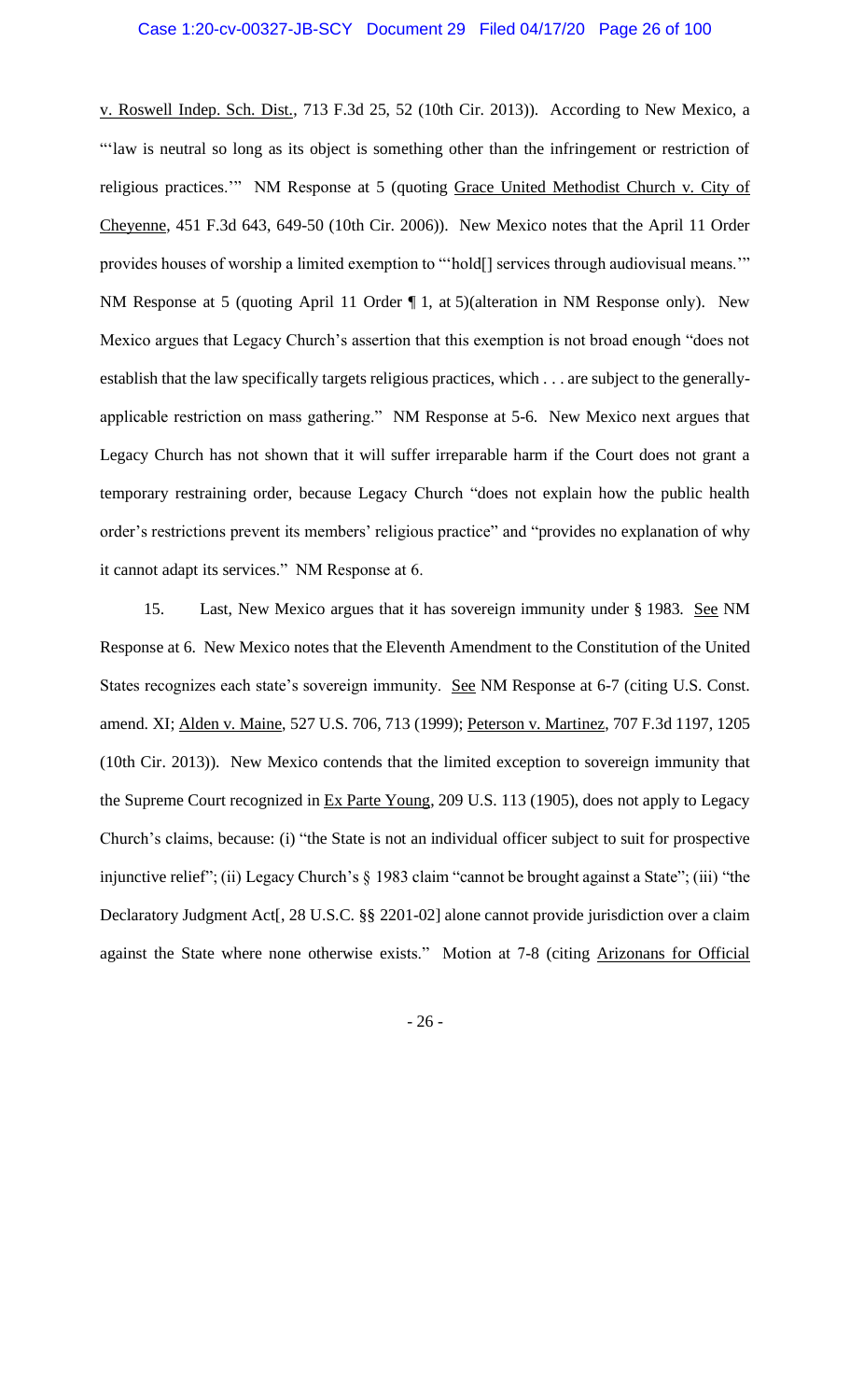English v. Arizona, 520 U.S. 43, 69 (1997); Will v. Mich. Dep't of State Police, 491 U.S. 58, 71 (1989); Pennhurst State Sch. & Hosp. v. Halderman, 465 U.S. 89, 100 (1984); Hill v. Kemp, 478 F.3d 1236, 1257 (10th Cir. 2007); Prier v. Steed, 456 F.3d 1209, 1212 (10th Cir. 2006)).

## **4. The Kunkel Response.**

16. Secretary Kunkel responded to the Motion on Wednesday, April 15, 2020. See Response to Verified Emergency Motion for a Temporary Restraining Order, Preliminary Injunction, and Permanent Injunctive Relief, filed April 15, 2020 (Doc. 12)("Kunkel Response"). Secretary Kunkel argues that the exercise of fundamental constitutional rights does not "justify significantly jeopardizing statewide public health." Kunkel Response at 1 (citing Kennedy v. Mendoza-Martinez, 372 U.S. 144, 160 (1963); Prince v. Massachusetts, 321 U.S. 158, 166-67 (1944)). Secretary Kunkel says that "the exemption that has been granted to all houses of worship has been specifically tailored to allow them to provide services to their congregants via remote electronic means or through drive-in services without the significant risk of exposing those congregants to an infectious disease through person-to-person contact." Kunkel Response at 2. Secretary Kunkel argues that Legacy Church has not demonstrated that allowing houses of worship to provide religious services through audiovisual means while prohibiting in-person attendance at religious service infringes upon Legacy Church's rights under the Free Exercise and Freedom of Assembly clauses. See Kunkel Response at 2.

17. Secretary Kunkel says that coronavirus is a contagious disease that is spread through person-to-person contact. See Kunkel Response at 2. She notes that the number of individuals in the United States who have tested positive for coronavirus has grown rapidly in the past two months: from twelve confirmed cases on February 11, 2020, to 1,215 confirmed cases on March 11, 2020, to 525,704 confirmed cases on April 11, 2020. <u>See</u> Kunkel Response at 2-3.

- 27 -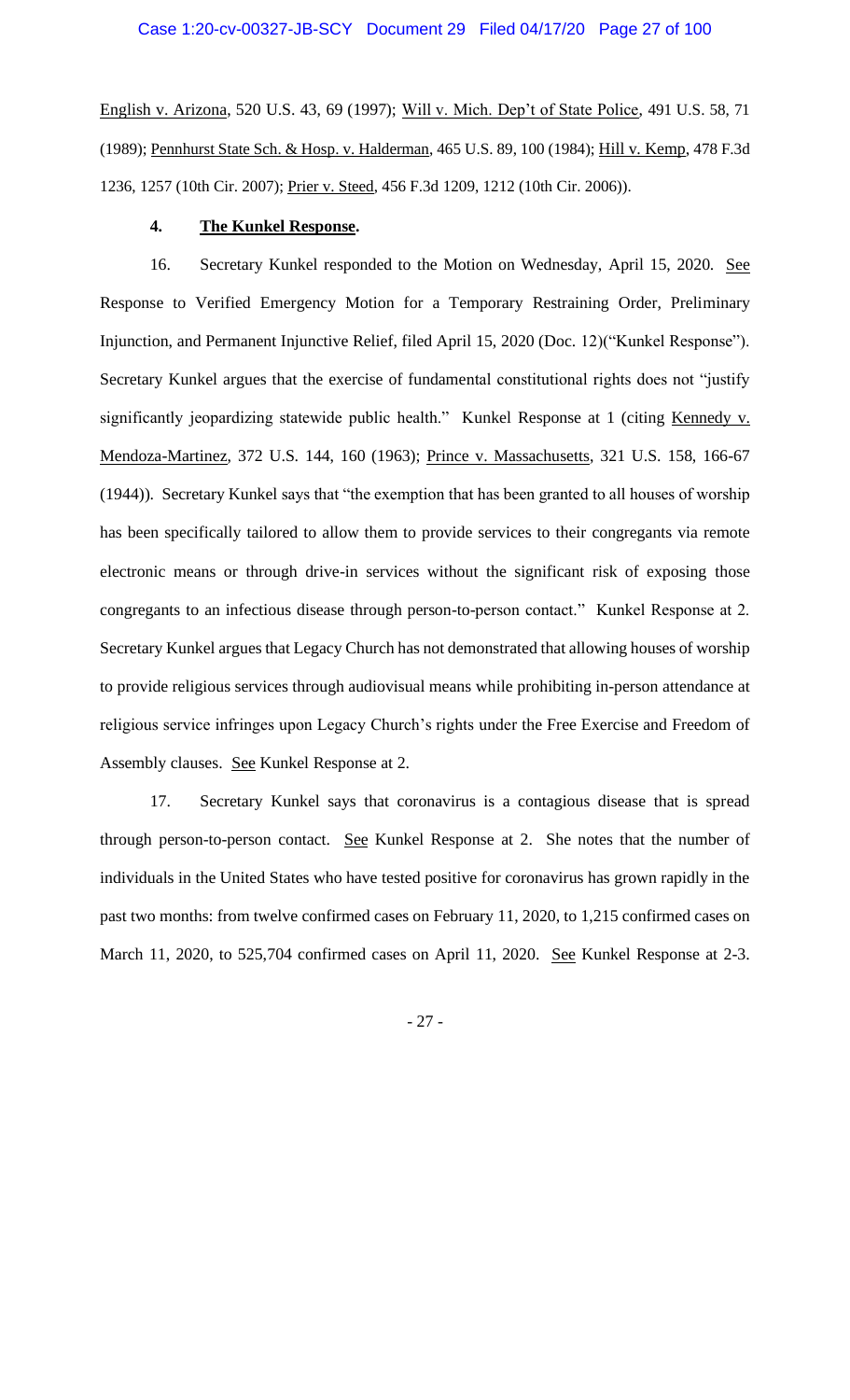### Case 1:20-cv-00327-JB-SCY Document 29 Filed 04/17/20 Page 28 of 100

According to Secretary Kunkel, the "ease and rapidity with which COVID-19 spreads and its severe and sometimes fatal symptoms in a certain percentage of the population create a real potential for mass deaths and a severely overloaded health care system." Kunkel Response at 3. Secretary Kunkel argues that the only effective way to limit coronavirus' spread is "to limit personto-person contact and to close down public spaces and gatherings to the greatest extent possible." Kunkel Response at 3. Secretary Kunkel maintains that the purpose of the New Mexico Department of Health's recent public health orders is "to encourage New Mexicans to stay in their homes to the greatest extent possible and to practice all possible precautions when they are required to enter public spaces." Kunkel Response at 3-4.

18. Secretary Kunkel says that the April 11 Order's primary message is that "'all New Mexican should be staying in their homes for all but the most essential activities and services.'" Kunkel Response at 5 (quoting April 11 Order at 1)(emphasis omitted). Secretary Kunkel notes that "the term 'essential business' is not meant as a value judgment that some businesses are more important than others; it is intended to identify categories of businesses and services that are lifesustaining and may be required on an immediate in-person basis." Kunkel Response at 5. Secretary further notes that, before the April 11 Order, the New Mexico Department of Health's public health orders exempted houses of worship from restrictions on mass gatherings and nonessential businesses. See Kunkel Response at 6 (citing April 6 Order at 5). Secretary Kunkel said that the public health orders placed restrictions on other large venues -- such as movie theaters, concert venues, and casinos -- before the April 11 Order extended the restrictions to houses of worship. See Kunkel Response at 6. Secretary Kunkel argues that the April 11 Order "narrowed the special exemption provided to houses of worship by requiring them to adhere to generally applicable restrictions on private and public 'mass gatherings,' but stating that nothing in the order

- 28 -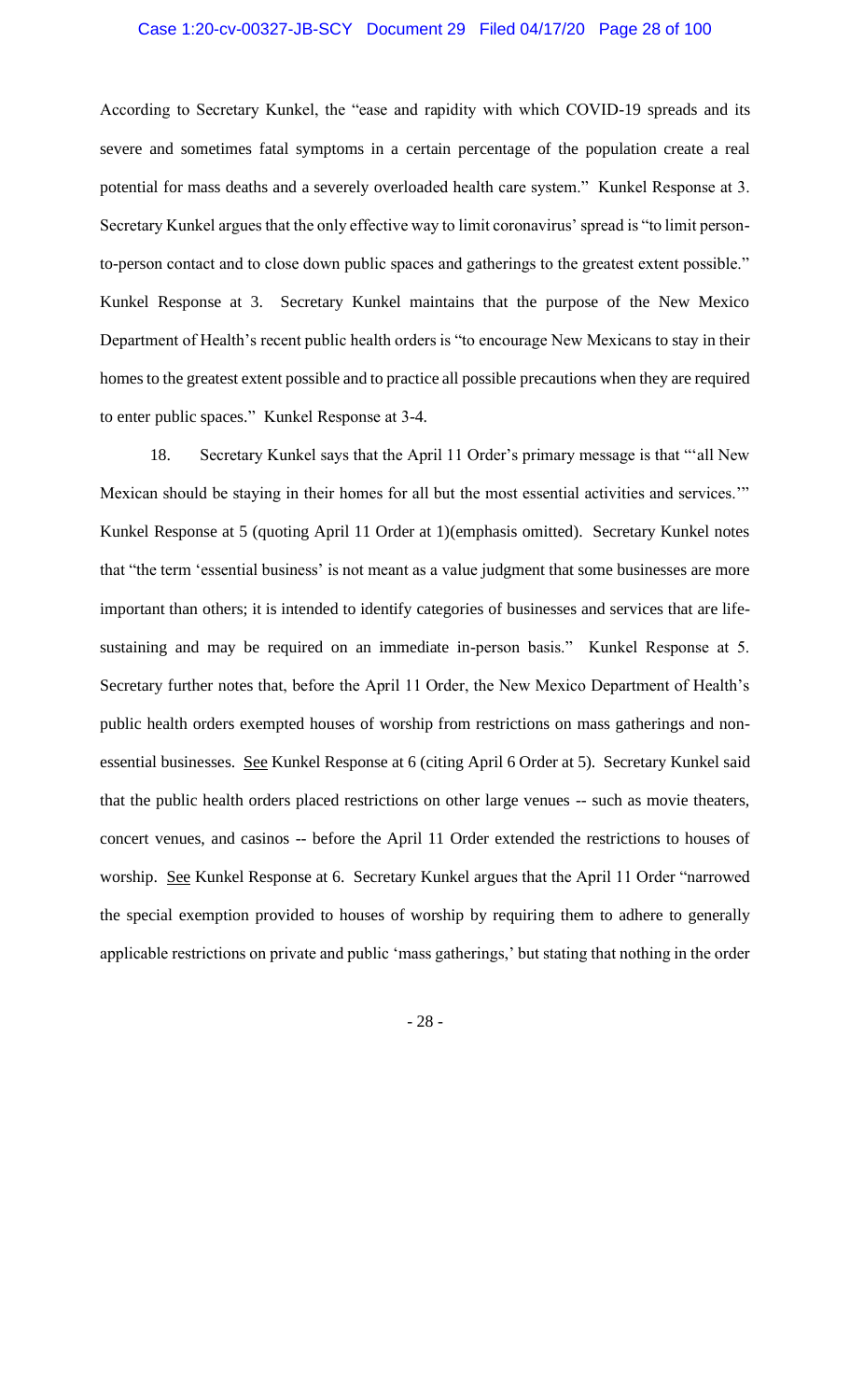### Case 1:20-cv-00327-JB-SCY Document 29 Filed 04/17/20 Page 29 of 100

was intended to preclude them from operating to the extent necessary to hold services through audiovisual means." Kunkel Response at 6 (quoting April 11 Order at 5). Secretary Kunkel clarifies that "houses of worship are still exempt from the 'mass gatherings' restriction to the extent necessary to provide remote services to their congregants, but they are no longer exempt with respect to in-person services. Kunkel Response at 7 (quoting April 11 Order at 5).

19. Secretary Kunkel notes that Legacy Church argues that its temporary inability to allow people to attend its church services in person violates Legacy Church's First Amendment rights, even though Legacy Church: (i) is capable of live-streaming its church services online; (ii) has live-streamed its services to over 10,000 online viewers; and (iii) has asked its members to stay home during church services. See Kunkel Response at 7. Secretary Kunkel says that, after Legacy Church filed its Complaint, her counsel told Legacy Counsel that the April 11 Order allows them "to have the minimum number of people physically present to celebrate their service and to broadcast it online and encouraged Legacy to consider whether a full live band was necessary." Kunkel Response at 8. According to Secretary Kunkel, Legacy Church rejected this suggestion and "now seeks a ruling that would allow an unnamed number of congregants to be physically present, so long as they followed social distancing protocols." Kunkel Response at 8.

20. Secretary Kunkel disagrees with Legacy Church's characterization of the April 11 Order as "one that 'specifically targets houses of worship.'" Kunkel Response at 9 (quoting Motion at 6). Secretary Kunkel avers that the April 11 Order applies to all public and private gatherings -- including houses of worship -- of five or more people, it also "provide[s] provide religious institutions with leeway to allow for persons necessary to conduct services through audiovisual means." Kunkel Response at 9. Secretary Kunkel argues that the April 11 Order's "even-handed restrictions" do not target or single out religious institutions, and thus "the concerns

- 29 -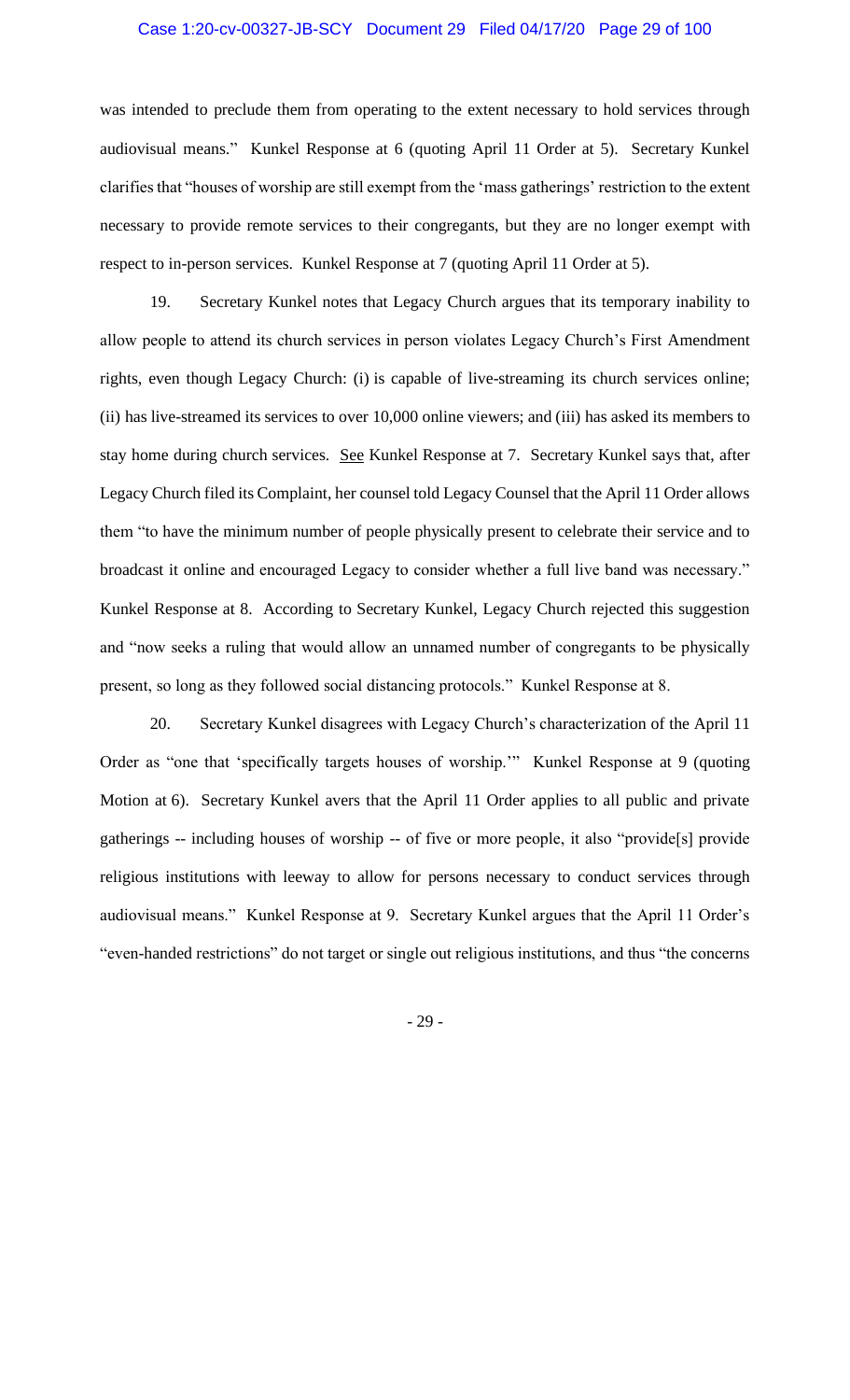attendant to governmental infringement on the free exercise of religion are not implicated." Kunkel Response at 9 (citing Grace United Methodist Church v. City of Cheyenne, 451 F.3d at 649). Secretary Kunkel says that she need only show that the restrictions placed on houses of worship are "rationally related to a legitimate state interest even if, arguendo, those restrictions burden Plaintiff's ability to conduct religious services." Kunkel Response at 9 (citing Grace United Methodist Church v. City of Cheyenne, 451 F.3d at 649; Swanson v. Guthrie Indep. Sch. Dist. No. I-L, 135 F.3d 694, 697-98 (10th Cir. 1998)).

21. Secretary Kunkel asserts that the Free Exercise Clause does not require her to carve out special exemptions for religious institutions from a generally applicable restriction on gatherings. See Kunkel Response at 10 (citing Swanson v. Guthrie Indep. Sch. Dist. No. I-L, 135 F.3d at 702; Bd. of Educ. of Kiryas Joel Vill. Sch. Dist. v. Grumet, 512 U.S. 687, 696 (1994); Comm. for Pub. Educ. & Religious Liberty v. Nyquist, 413 U.S. 756, 792-93 (1973)). She notes that New Mexico and the Department of Health have a compelling interest in ensuring the public's health. See Kunkel Response at 11. According to Secretary Kunkel, "[t]he right to practice religion freely does not include liberty to expose the community . . . to communicable disease or the latter to ill health or death."" Kunkel Response at 11 (quoting Prince v. Massachusetts, 321 U.S. at 167)(alteration added)(ellipsis in Kunkel Response only). In response to Legacy Church's argument that April 11 Order does not use the least restrictive means available, Secretary Kunkel asserts that the Free Exercise Clause is not designed "'to allow an individual to exact special treatment from the government." Kunkel Response at 12 (quoting Swanson v. Guthrie Indep. Sch. Dist. No. I-L, 135 F.3d at 702).

22. Secretary Kunkel next argues that the First Amendment does not guarantee a "categorical right" for people to gather in person at a particular location. Kunkel Response at 13

- 30 -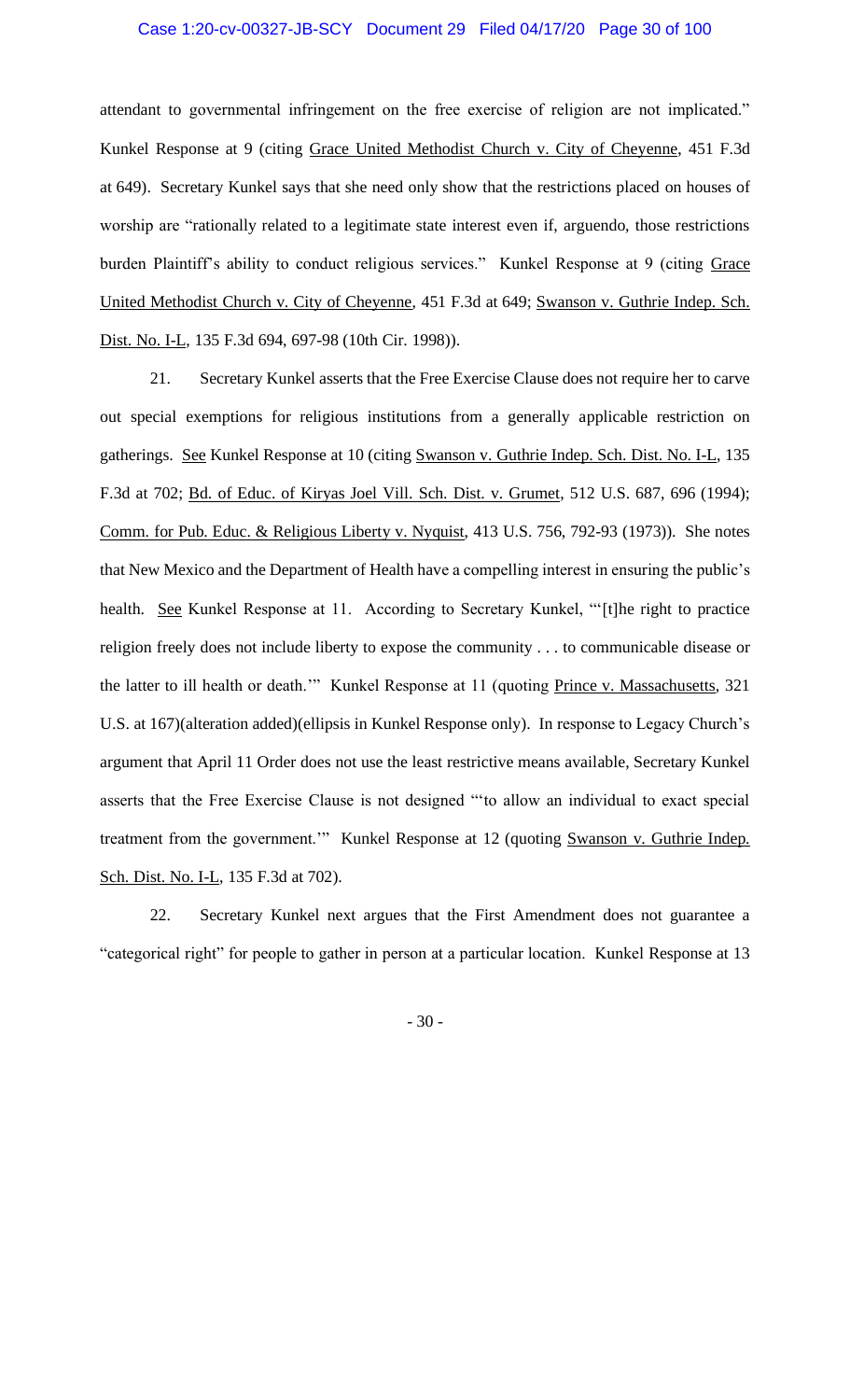(citing San Jose Christian Coll. v. City of Morgan Hill, 360 F.3d 1024, 1033 (9th Cir. 2004)). Secretary Kunkel avers that Legacy Church has not shown how disallowing physical gatherings while allowing houses of worship to provide religious services through audiovisual means infringes Legacy Church's First Amendment rights. See Kunkel Response at 13. Secretary Kunkel further argues that the April 11 Order also survives strict scrutiny, because New Mexico and the New Mexico Department of Health have a compelling interest in mitigating coronavirus' spread. See Kunkel Response at 14. Secretary Kunkel also asserts that the April 11 Order's restriction on gatherings is narrowly tailored, because it allows houses of worship to perform and live-stream religious services online. See Kunkel Response at 14. Secretary Kunkel warns that Legacy Church's "proposed least restrictive means" would "very likely spread the virus to Plaintiff's congregants and in their local communities." Kunkel Response at 15.

23. Secretary Kunkel asserts that the balance of harms does not favor Legacy Church. See Kunkel Response at 15. Secretary Kunkel emphasizes that there is "nothing speculative" about coronavirus' harms or about "the possibility of substantially increasing the number of infections through public gatherings simultaneously bringing together hundreds of people in a public space." Kunkel Response at 15-16. Secretary Kunkel argues that Legacy Church's alleged harms are speculative, because Legacy Church "has never received a citation under a public health order" and is "already conducting its services in a manner that is very close to complying with the Order and could easily be adjusted to do so." Kunkel Response at 16. Secretary Kunkel avers that the April 11 Order does not permit gatherings similar to those that Legacy Church seeks to have in similar places, such as theaters, concert halls, and stadiums. See Kunkel Response at 16. Last, Secretary Kunkel argues that the public interest favors denying Legacy Church's request for injunctive relief. See Kunkel Response at 16. Secretary Kunkel notes that state and local

- 31 -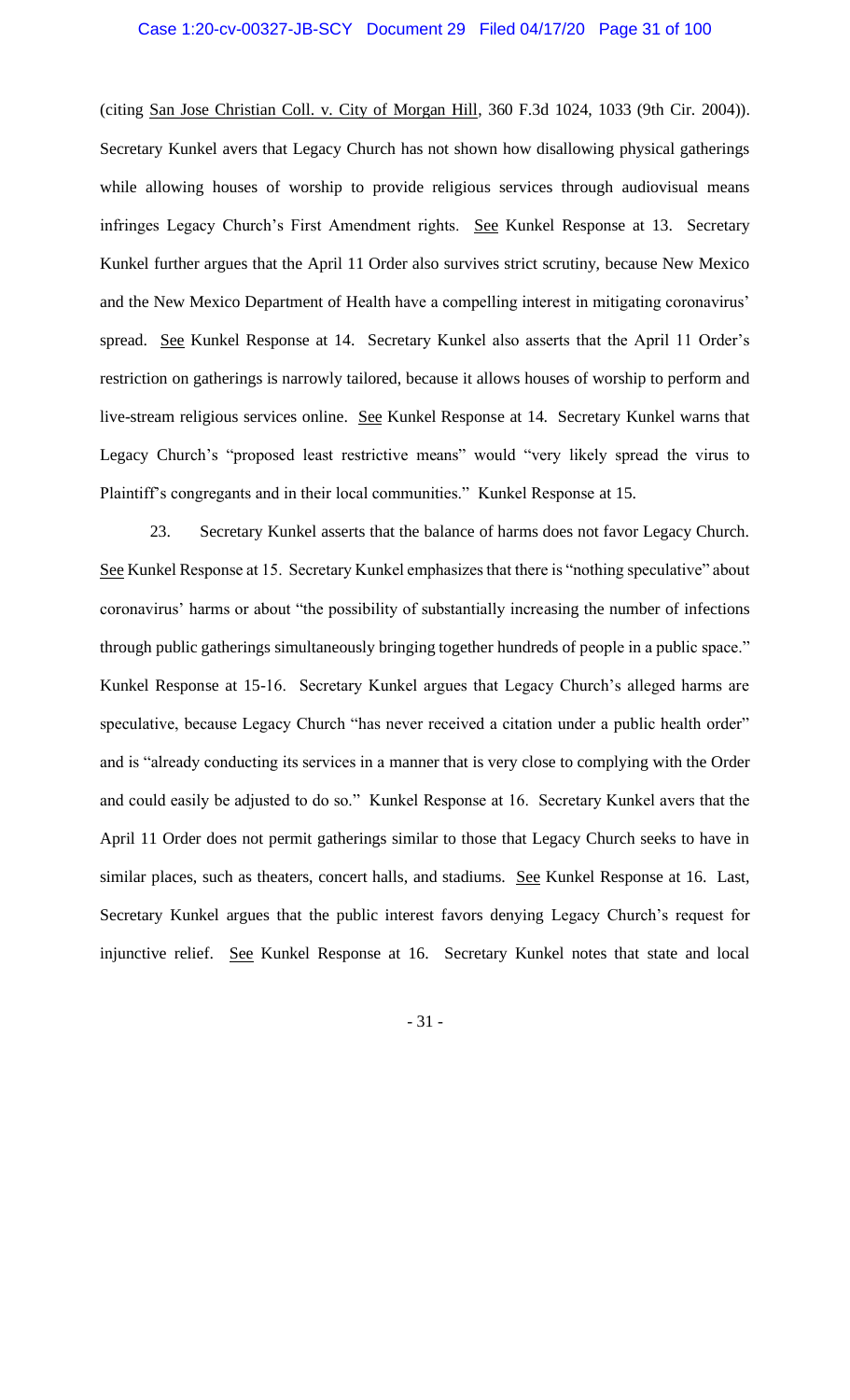### Case 1:20-cv-00327-JB-SCY Document 29 Filed 04/17/20 Page 32 of 100

governments throughout New Mexico and the United States "have adopted temporary rules that encourage or require people to stay in their homes and avoid physical proximity to others to the greatest extent possible." Kunkel Response at 16. She argues that allowing public gatherings at Legacy Church could lead to a coronavirus outbreak that would further exacerbate the public health problems that New Mexico is currently facing. See Kunkel Response at 16-17.

## **5. The Thursday, April 16, 2020, Hearing.**

24. The Court held a hearing on Thursday, April 16, 2020. See Draft Transcript of Hearing at 1 (held April 16, 2020)("April 16 Tr.").<sup>5</sup> Legacy Church conceded "without question" that New Mexico's interest in protecting public health is a compelling interest. April 16 Tr. at 6:5- 6 (Hunter). Legacy Church argued that it has met the four factors for granting a temporary restraining order: (i) likelihood of success on the merits; (ii) irreparable harm; (iii) balancing of harms to Legacy against harms to the state; and (iv) the public interest. See April 16 Tr. at 6:14-16 (Hunter). Legacy Church said that "there is no pandemic exception the fundamental liberties that the constitution safeguards." April 16 Tr. at 6:23-25 (Hunter).

25. The Court said that, on page seven of the Kunkel Response, Secretary Kunkel says that houses or worship are still exempt from restrictions on gatherings to the extent necessary to provide and live-stream church services, but congregants are not longer exempt and cannot appear in person. See April 16 Tr. at 7:18-22 (Court). The Court asked Legacy Church what its concern is if the April 11 Order does restrict Legacy Church's ability to provide and live-stream its church services online. See April 16 Tr. at 7:22-8:4 (Court). Legacy Church responded that it does not interpret the April 11 Order as providing "sufficient protection" to conduct audiovisual services in

- 32 -

 $5$ The Court's citations to the transcript of the hearing refer to the court reporter's original, unedited version. Any final transcript may contain slightly different page and/or line numbers.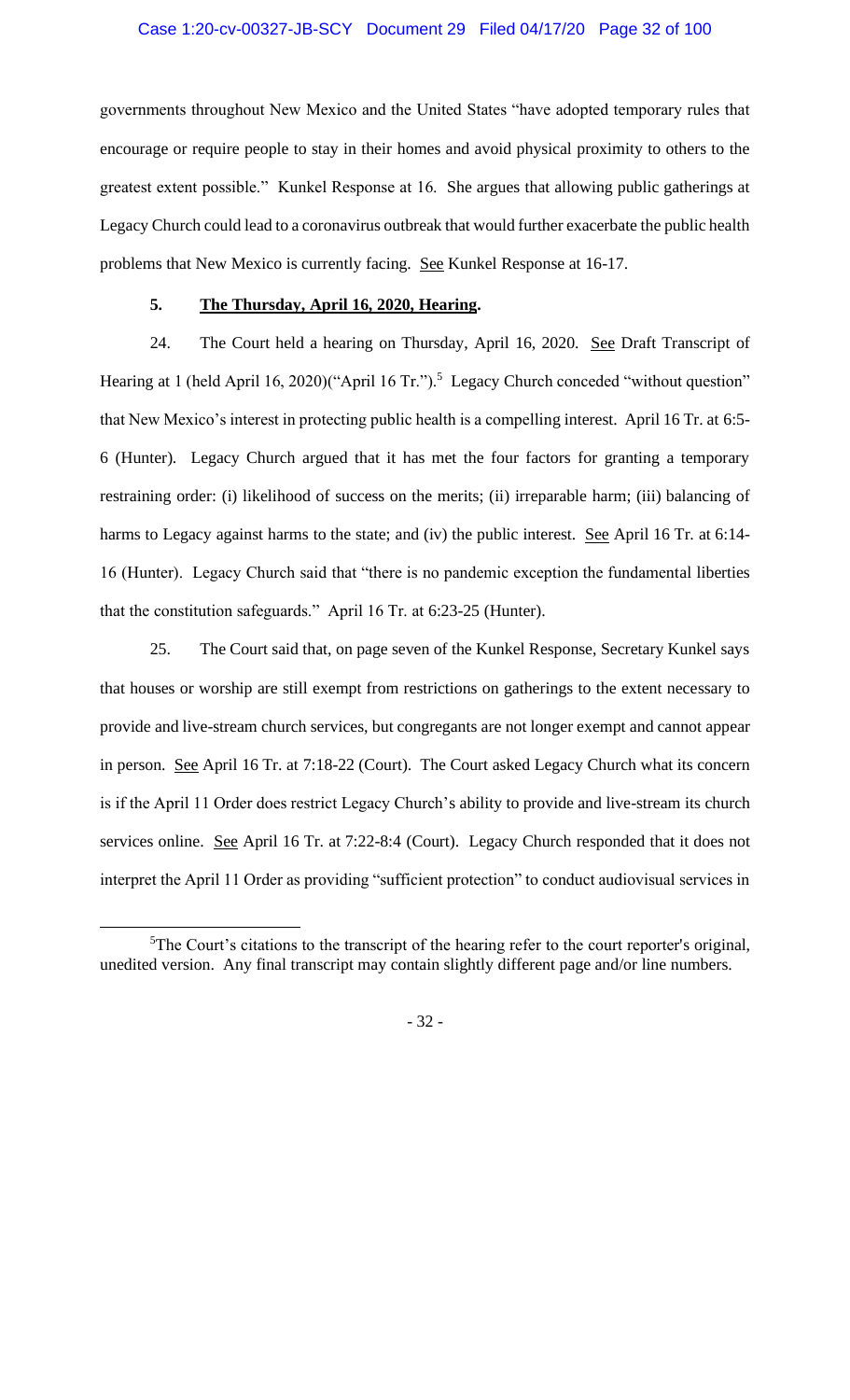the manner that it seeks. See April 16 Tr. at 8:14-19 (Hunter). Legacy Church confirmed that it is not asking parishioners to attend church services in person like it did on Easter. See April 16 Tr. at 10:4-9 (Court, Hunter). Legacy said, however, that there "would be certain circumstances where it's possible that parishioners can't stream or don't have access" to internet, and Legacy Church would like to allow such individuals to attend church services in person. April 16 Tr. at 10:13-15 (Hunter). Legacy Church said that it would comply with the CDC's guidelines and ensure that parishioners who attend church services engage in social distancing. See April 16 Tr. at 11:1-3 (Hunter). The Court asked whether Legacy Church's church services also air on broadcast television, and Legacy Church answered affirmatively. See April 16 Tr. at 11:4-7 (Court, Hunter). The Court expressed that it is difficult to imagine that congregants cannot view church services online or on television. See April 16 Tr. at 11:14-18 (Court). Legacy Church asked if the Court would allow its pastor, Steve Smothermon, to speak about the "real life situations" that Legacy Church faces, but Secretary Kunkel objected and argued that the parties had agreed that they would argue only their briefs at the hearing. 11:19-12:9 (Hunter, Court, Garcia).

26. Legacy Church argued that it is in the best position to determine how to conduct its church services in a manner consistent with the CDC's guidelines. See April 16 Tr. at 12:17-20 (Hunter). Legacy Church asserted that Constitution does not allow New Mexico and the New Mexico Department of Health to limit houses of worships to the extent that the April 11 Order restricts religious gatherings. See April 16 Tr. at 12:21-13:4 (Hunter). Legacy Church said that it "a determination by this Court that the April 11 order is unenforceable with respect to Legacy Church." April 16 Tr. at 13:7-8 (Hunter). Legacy Church argued that, "under a heightened scrutiny standard or a strict [scrutiny] standard," the April 11 Order "is not the least restrictive

- 33 -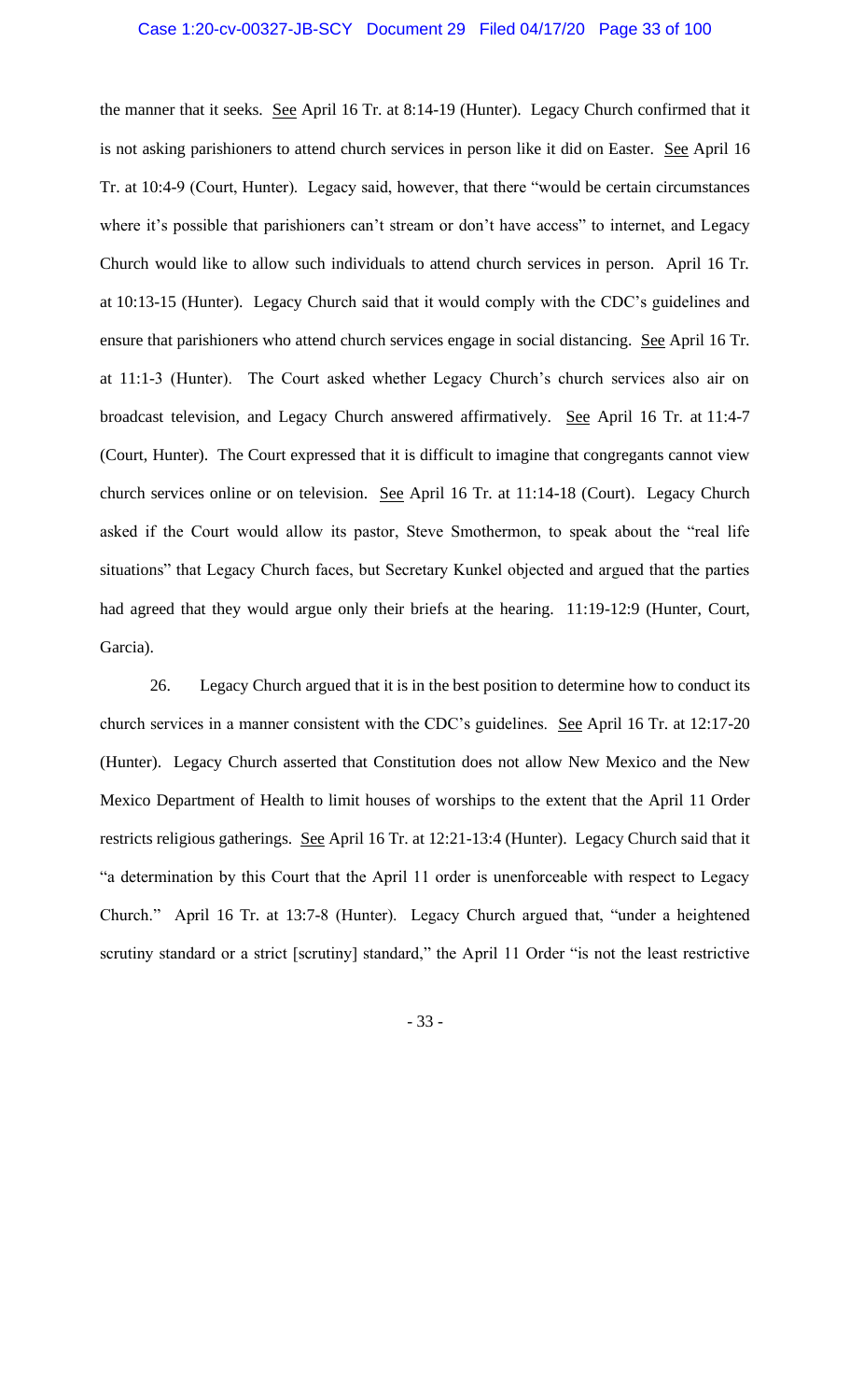### Case 1:20-cv-00327-JB-SCY Document 29 Filed 04/17/20 Page 34 of 100

means available to protect the compelling Government interest at stake." April 16 Tr. at 13:13-17 (Hunter). Legacy Church contended that "there is no fundamental difference between what Legacy Church intends to do and what the state in this case is allowing" stores such as Wal-Mart, Home Depot, and liquor stores to do. April 16 Tr. at 13:22-24 (Hunter). Legacy Church argued that the April 11 Order is not "applied equally across the board." April 16 Tr. at 14:6-7 (Hunter). Legacy Church asserted that the Court should apply strict scrutiny review, but if said that under either strict scrutiny or a "heightened scrutiny standard," the Court should enjoin New Mexico and the New Mexico Department of Health from enforcing the April 11 Order against it. April 16 Tr. at 14:14 (Hunter).

27. The Court asked Legacy Church why it should apply strict scrutiny review based on the opinion in Employment Division, Department of Human Resources of Oregon v. Smith, 494 U.S. 872 (1990), by the Honorable Antonin Scalia, then-Associate Justice for the Supreme Court of the United States. See April 16 Tr. at 14:20-24 (Court). Legacy Church responded that the April 11 Order is not neutral or generally applicable. See April 16 Tr. at 14:1-15:3 (Hunter). Legacy Church conceded, however, that the April 11 Order does not discriminate between religions or elevate one religion over another religion. See April 16 Tr. at 15:4:-20 (Court, Hunter). Legacy Church reiterated that the April 11 Order deems some businesses as essential and other businesses non-essential, but there is "no rational difference between the conduct going on" at essential businesses and the conduct at Legacy Church's church services. April 16 Tr. at 16:1-2 (Hunter). The Court stated that, if Legacy Church argues that there is must be a rational basis for the April 11 Order's restrictions, then the government "probably can come up with a rational reason." April 16 Tr. at 16:14 (Court).

28. Legacy Church noted that the right of free exercise is enshrined in the First

- 34 -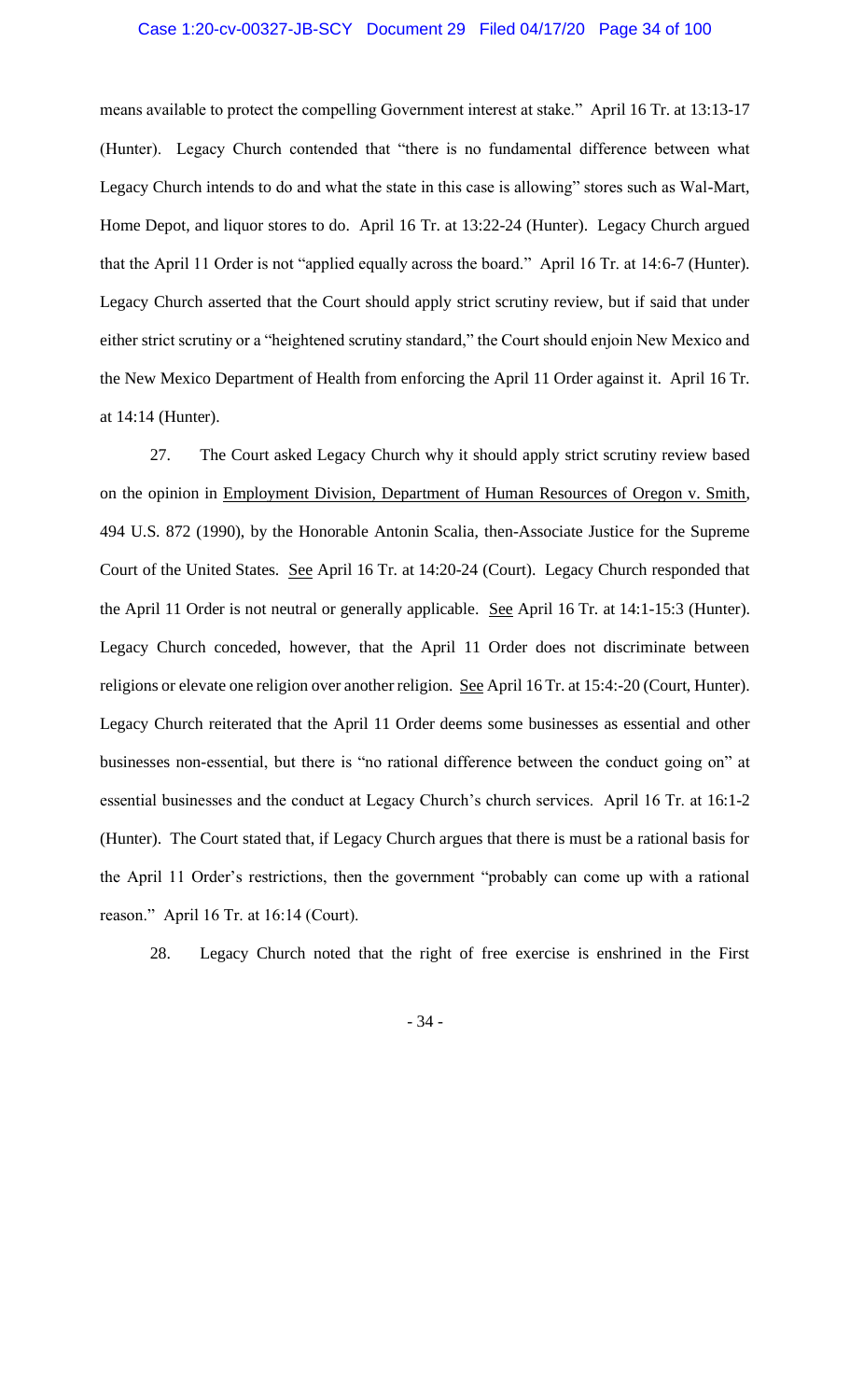### Case 1:20-cv-00327-JB-SCY Document 29 Filed 04/17/20 Page 35 of 100

Amendment and is "why thousands and hundreds of thousands of people have come to this country since its founding." April 16 Tr. at 17:2-4 (Hunter). Legacy Church then argued that, "by not declaring religious [] services as essential, that in itself was treating them unequal." April 16 Tr. at 17:4-6 (Hunter). Legacy Church also noted that the April 6 Order's restriction on mass gatherings exempted houses of worship, and then, at 5:00 p.m. on the day before Easter, the New Mexico Department of Health issued the April 11 Order, which does not exempt houses of worship. See April 16 Tr. at 18:4-7 (Hunter). According to Legacy Church, "that by itself . . . is unequal treatment." April 16 Tr. at 18:7-8 (Hunter). Legacy Church reiterated that "the treatment of Legacy should be no different than the treatment of Wal-Mart or Home Depot or any other entity [on] the long list of essential services." April 16 Tr. at 19:22-25 (Hunter).

29. Legacy Church declined to make oral arguments on its freedom of assembly claim. See April 16 Tr. at 20:1-6 (Court, Hunter). Legacy Church again conceded that the government has articulated a compelling state interest and that it is arguing that the April 11 Order is not narrowly tailored to promote that compelling state interest. See April 16 Tr. at 20:20-21:2 (Court, Hunter). The Court asked whether strict scrutiny still applies. See April 16 Tr. at 21:3-4 (Court). Legacy Church responded that, even if the Court applied heightened scrutiny, it would be entitled to a temporary restraining order under Lukumi. See April 16 Tr. at 21:5-16 (Hunter).

30. Secretary Kunkel began by providing background about the coronavirus pandemic. See April 16 Tr. at 21:25-22:2 (Garcia). Secretary Kunkel explained that New Mexico experience its first three confirmed cases of coronavirus about one month ago and, as of April 15, 2020, New Mexico had reported about 1,500 confirmed cases, thirty-six deaths caused by coronavirus, and that ninety people are currently seeking treatment in New Mexico hospitals. See April 16 Tr. at 22:2-8 (Garcia). Secretary Kunkel stressed that the coronavirus' infection rate is increasing and

- 35 -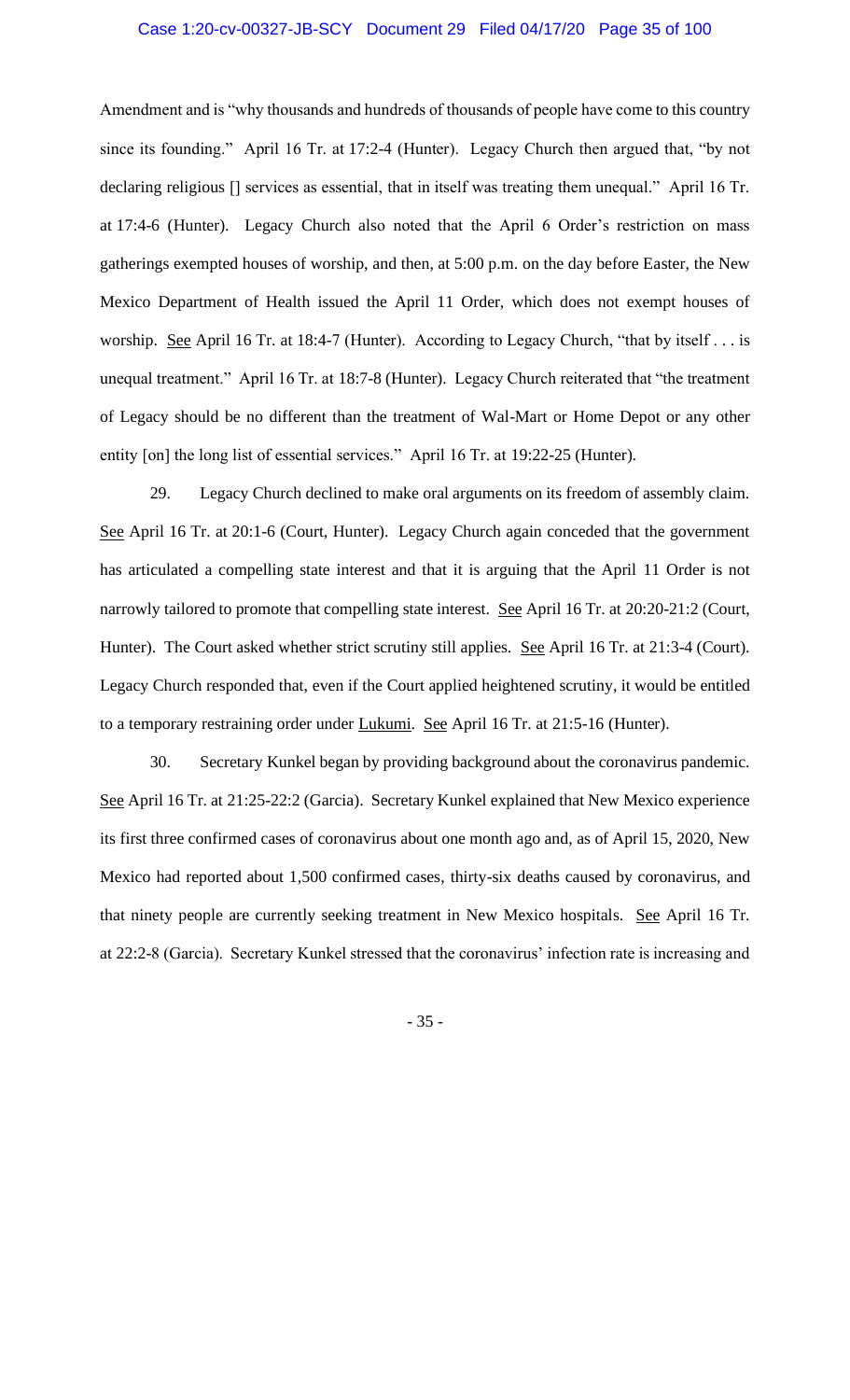that "the only means [for] stemming the spread of the virus is through social distancing." April 16 Tr. at 22:18-20 (Garcia). Secretary Kunkel argued that "there is no safe space" for gatherings, because "[a]ny time people are together in a group there is a heightened risk of transmission." April 16 Tr. at 22:22-24 (Garcia). Secretary Kunkel noted that the New Mexico Department of Health has issued multiple public health orders and that, until the April 11 Order, houses of worship "received a favorable position with respect to other" entities, because previous public health orders exempted houses of worship from complying with restrictions. April 16 Tr. at 23:11-12 (Garcia). See April 16 Tr. at 23:20-25 (Court, Garcia). Secretary Kunkel explained that previous public health orders exempted houses of worship because of the important function that religion plays in New Mexico communities and because houses of worship provide comfort during difficult times. See April 16 Tr. at 24:4-9 (Garcia). Secretary Kunkel said that religious institutions have been voluntarily complying with directives to limit activities outside the home, and as the coronavirus has progressed, the New Mexico Department of Health has imposed additional restrictions. See April 16 Tr. at 24:9-21 (Garcia). Secretary Kunkel argued that the new restrictions placed on houses of worship are more favorable than the restrictions placed on other entities that often organize mass gatherings, such as sports teams. See April 16 Tr. at 24:12-17 (Garcia).

31. The Court asked whether the New Mexico Department of Health classified houses of worship as essential businesses and then re-classified them as non-essential businesses and whether such governmental discretion move houses of worship "back and forth" is permissible under the First Amendment. April 16 Tr. at 25:8 (Court). Secretary Kunkel clarified that the New Mexico Department of Health's public health orders have never classified houses of worship as essential businesses, because they do not sell goods or services. See April 16 Tr. at 25:13-17 (Garcia). Secretary Kunkel explained that, until the April 11 Order, houses of worship always had

- 36 -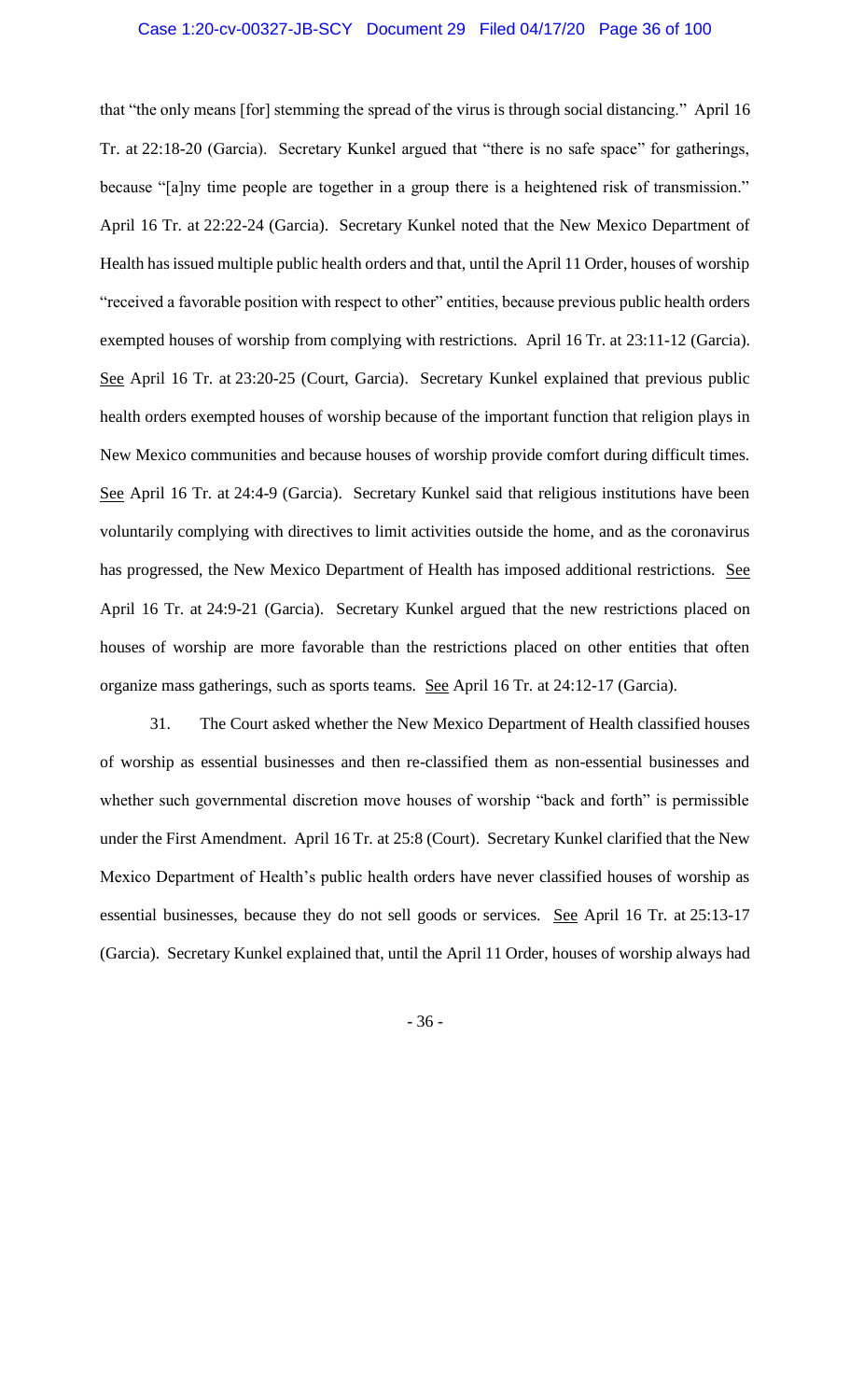been exempted from the mass gathering restrictions that previous public health orders imposed on non-essential businesses. See April 16 Tr. at 25:10-26:10 (Court, Garcia). The Court stated:

But I guess my question still stands. If the state has almost unlimited discretion to determine who gets the exemption and who doesn't get the exemption I guess that gives me some pause under the First Amendment of saying that it's neutral and there is some limitation on the Government's ability to move people from list to list.

April 16 Tr. at 26:11-17 (Court). Secretary Kunkel responded that the New Mexico Department of Health is not moving people from list to list, because houses of worship are not businesses, so they never qualified as essential businesses. See April 16 Tr. at 26:18-24 (Garcia). Secretary Kunkel reiterated that the public health order's mass gathering restriction has remained "largely unchanged" and that houses of worship have been "given [a] favorable position throughout the pendency of this health emergency." April 16 Tr. at 26:25-27:2 (Garcia).

32. The Court asked Secretary Kunkel why she waited until 5:00 p.m. on the day before Easter to impose new mass gathering restrictions on houses of worship. See April 16 Tr. at 27:3- 4 (Court). Secretary Kunkel responded that it was also Passover the same weekend as Easter, and she noted that the police did not show up at Legacy Church or enforce the April 11 Order against it. See April 16 Tr. at 27:5-8 (Garcia). The Court said that the fact that the police did not show up at Legacy Church "goes perhaps to some equities here," and it asked Secretary Kunkel whether she believes that Legacy Church violated the April 11 Order. See April 16 Tr. at 27:12-13 (Court). Secretary Kunkel argued that Legacy Church violated the April 11 Order on Easter, because it believes that more than five people gathered in the church. See April 16 Tr. at 27:16-20 (Garcia, Court).

33. The Court asked whether Legacy Church violated the April 11 Order by having fourteen people -- the music worship team, the pastor, and the assistant -- present in the church.

- 37 -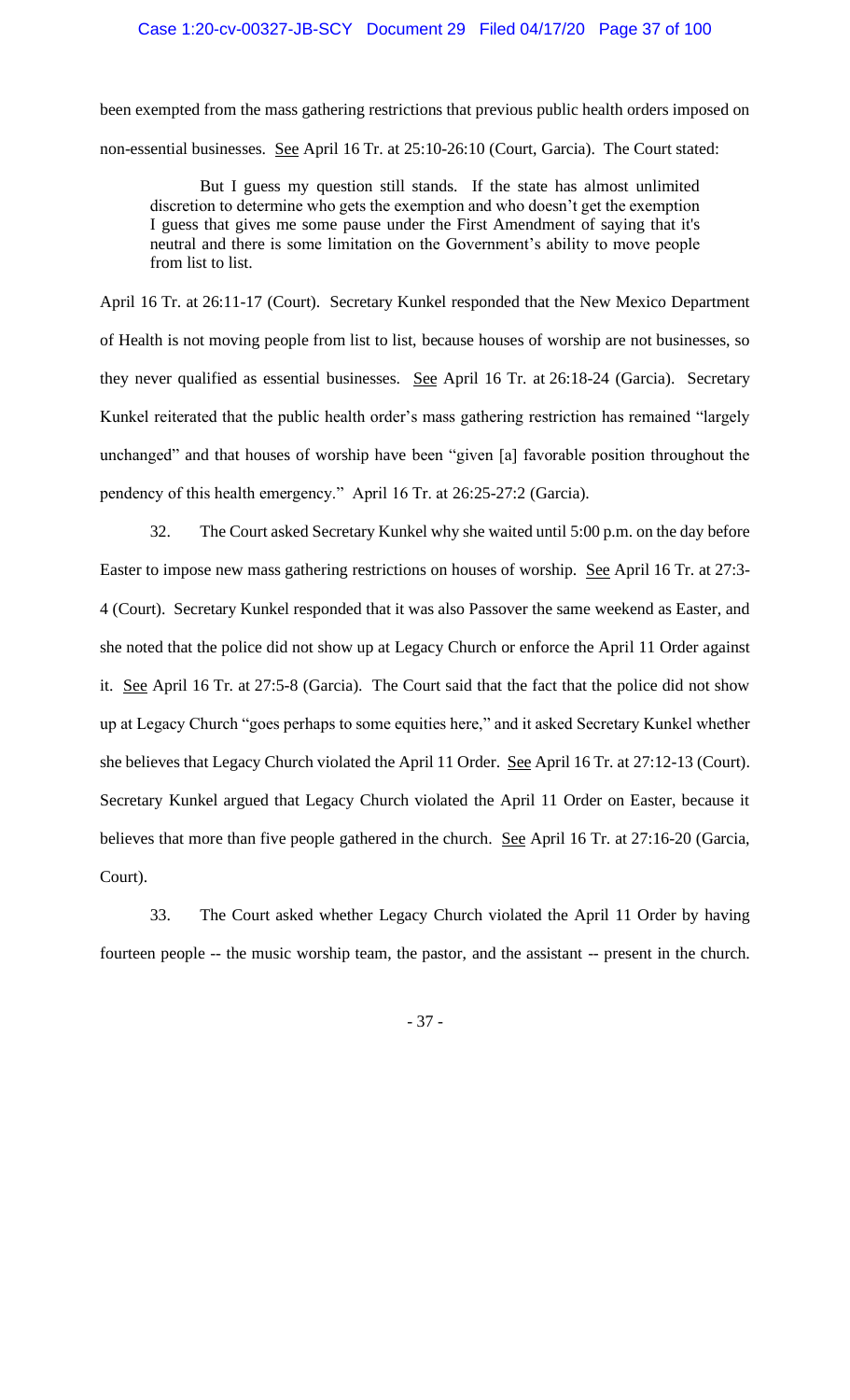See April 16 Tr. at 27:21-24 (Court). Secretary Kunkel's counsel said that he drafted the public health orders, and that this is "a gray area" that he did not contemplate when he drafted the order. April 16 Tr. at 28:11 (Garcia). The Court told Secretary Kunkel to take a position on whether Legacy Church violates the April 11 Order by having fourteen staff members present at the same time. See April 16 Tr. at 28:22-24 (Court). Secretary Kunkel said that having fourteen people would not be necessary, and the Court expressed concern that the government is determining who is essential and who is not essential to produce a church service. See April 16 Tr. at 29:3-30:3 (Garcia, Court). Secretary Kunkel responded that the government is not deciding what aspects of worship are essential and argued that, if music, for example, is a core part of the worship service, then the music worship team or band could perform in a different building and record the performance separately. See April 16 Tr. at 30:4-13 (Garcia). Secretary Kunkel added, however, that the New Mexico Department of Health is willing to accommodate Legacy Church's need for its worship team to perform in the space where the rest of the church service occurs. See April 16 Tr. at 30:24-31:2 (Garcia). The Court recapitulated Secretary Kunkel's position: "So your position is that the band did not comply with the order, but you would have been willing to overlook that and allow them to go ahead and have the 14 people there to conduct the worship." April 16 Tr. at 31:3-7 (Court). Secretary Kunkel confirmed that the Court's summary is correct. See April 16 Tr. at 31:8 (Garcia). Secretary Kunkel also confirmed that Legacy Church can have sixteen technical staff members present for church services as well. See April 16 Tr. at 31:9-22 (Court, Garcia).

34. The Court again asked Secretary Kunkel why the New Mexico Department of Health waited until 5:00 p.m. on the day before Easter to issue the April 11 Order. See April 16 Tr. at 33:13-16 (Court). Secretary Kunkel's counsel said that he was busy in the morning and that

- 38 -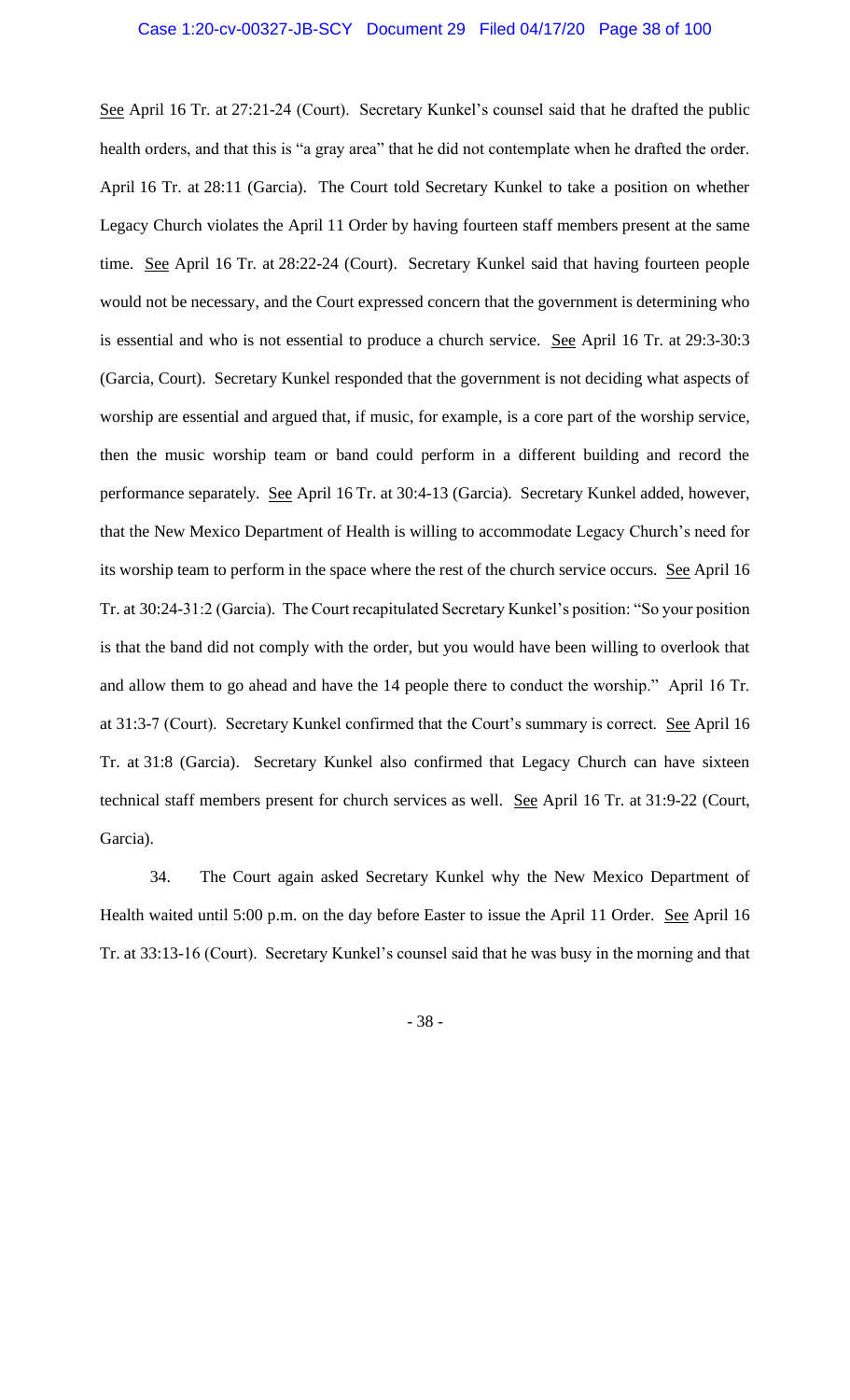### Case 1:20-cv-00327-JB-SCY Document 29 Filed 04/17/20 Page 39 of 100

the timing of the April 11 Order "was not intended to preclude religious services," which is "why you didn't see State Police or any law enforcement agency out at any church in the state regulating the conduct of Easter services." April 16 Tr. at 33:19-23 (Garcia). The Court asked if something occurred the day before Easter that triggered the April 11 Order. See April 16 Tr. at 33:24-34:4 (Court). Secretary Kunkel responded:

Your Honor some of it again was just part of my schedule. Some of it was that the governor had asked me to do it. Some of it was you know just a function of the way the disease has progressed. But again I point to you no enforcement action was taken on Easter. And so to try and say that we did this in order to stop Easter services there is nothing to support that. If we had really wanted to stop Easter services we would have issued the directive and then sent State Police out to enforce it. That didn't happen.

April 16 Tr. at 34:5-15 (Garcia).

35. Secretary Kunkel next argued that the mass gathering restriction is a "rule of general applicability," so the Court should apply rational basis review under Lukumi. April 16 Tr. at 34:20-21 (Garcia). The Court pressed Secretary Kunkel to explain what the rational basis was for distinguishing between scattered parishioners in a massive church and shoppers at a large hardware store "who may be there to buy flowers." April 16 Tr. at 35:15-16 (Court). Secretary Kunkel responded that the relationship between the customer and a business is largely transactional, and customers do not come in to sit, congregate, and stay for an extended period of time. See April 16 Tr. 35:20-36:9 (Garcia). She added that "thousands of businesses are closed" and -- unlike churches -- not allowed to operate in any manner. April 16 Tr. at 36:9-15 (Garcia). She concluded on this point that, while the Court should apply rational basis, the state has surpassed a heightened standard of review, because the interest is compelling and allowing churches to stream or broadcast services is the least restrictive means. See April 16 Tr. at 36:20- 37:6 (Garcia).

- 39 -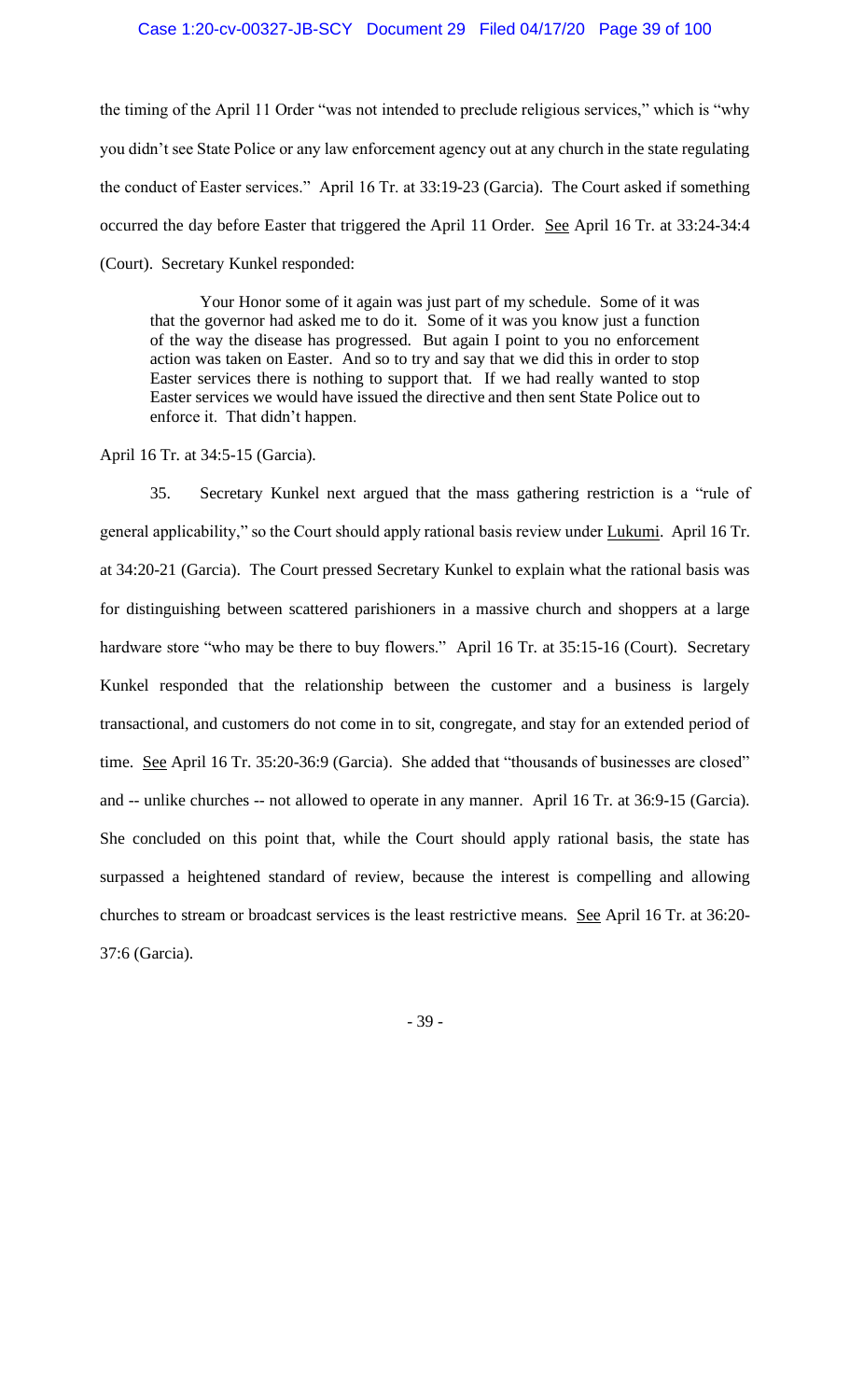36. Secretary Kunkel then discussed the other elements in the preliminary injunction analysis. See April 16 Tr. at 37:21-22 (Garcia). She argued that Legacy Church would not suffer irreparable harm, because it is still conducting services and is carrying its message to its constituents. See April 16 Tr. at 38:6-16 (Garcia). She stated that the balance of equities and the public interest factors also weigh against Legacy Church, because "ensur[ing] the strictest of social distancing measures during the next several weeks" is the only way to slow COVID-19's spread. April 16 Tr. at 38:22-24 (Garcia).

37. New Mexico then presented its argument. See April 16 Tr. at 40:1-10 (Court, Sydow). It argued first that, under Employment Division v. Smith, the April 11, 2020, Public Health Order is a rule of general applicability and thus is constitutional. See April 16 Tr. at 41:22-5 (Sydow). The Court noted its hesitancy to call a rule with so many exemptions "generally applicable," April 16 Tr. at 42:10-11 (Court), and New Mexico directed the Court to Axson-Flynn v. Johnson, 356 F.3d 1277, 1298 (10th Cir. 2004), and Swanson by & Through Swanson v. Guthrie Indep. Sch. Dist. No. I-L, 135 F.3d 694 (10th Cir. 1998), which it said held that laws with categorical exemptions were still generally applicable so long as they did not require case-by-case determinations. See April 16 Tr. at 42:22-44:9 (Sydow).

38. The Court then asked New Mexico whether it was bothered that "we're setting up a situation where churches are either bargaining with the state or the state's order is so fuzzy that [] churches can't figure out what they can do and can't do." April 16 Tr. at 45:4-8 (Court). New Mexico responded that incomplete enforcement is inevitable, see April 16 Tr. at 45:9-14 (Court), and the Court pressed again whether this suggested that perhaps the Order was not narrowly tailored, see April 16 Tr. at 45:15-20 (Court). New Mexico stated that, assuming strict scrutiny applies, it was trying to accommodate free exercise of religion and left to churches and other places

- 40 -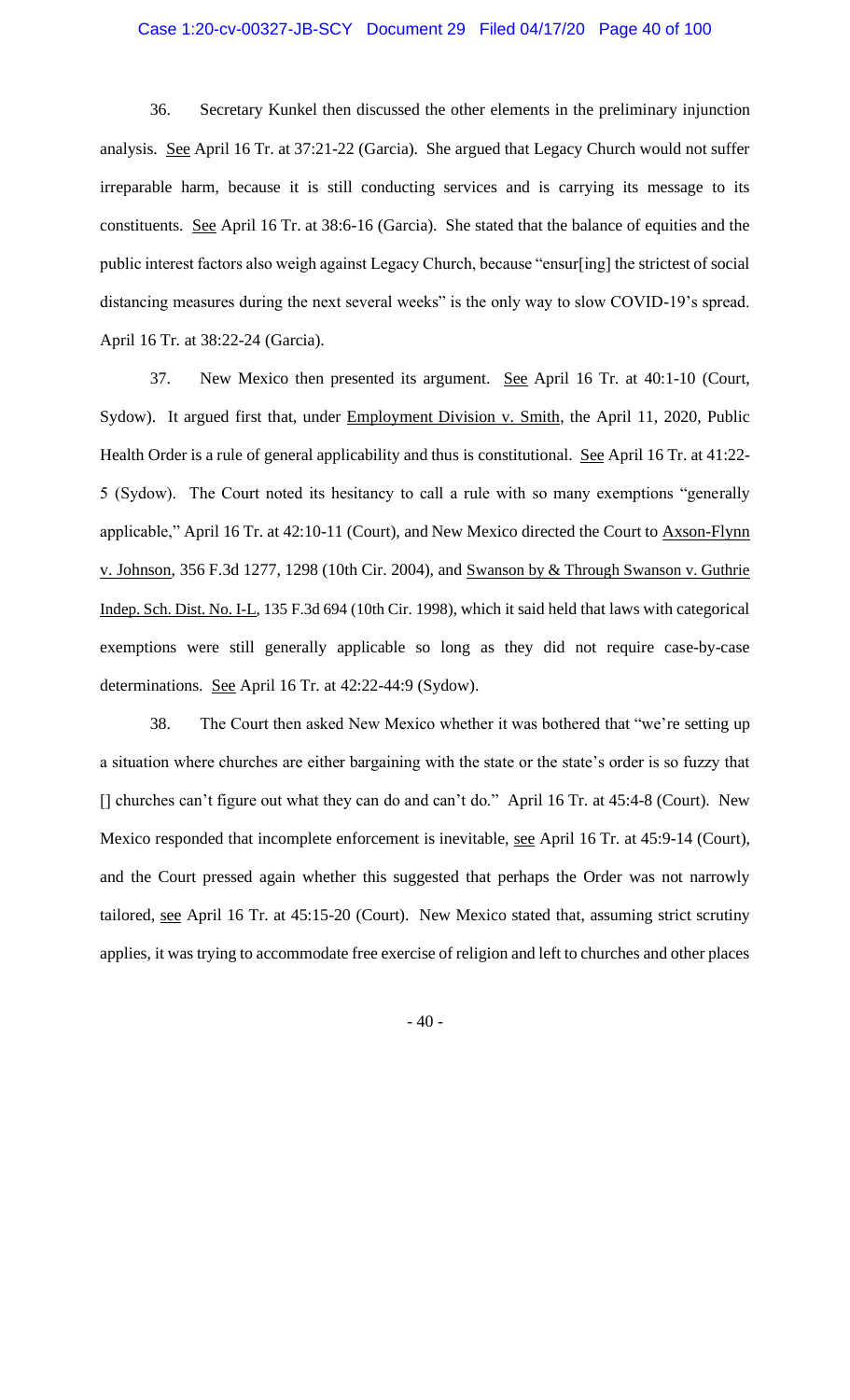### Case 1:20-cv-00327-JB-SCY Document 29 Filed 04/17/20 Page 41 of 100

of worship the determination of what is necessary for their religious services. See April 16 Tr. at 45:21-46:5 (Sydow). It agreed with the Court's characterization of its argument that it should not be penalized because it si "bending over backwards" to accommodate religion. See Tr. at 46:6-10 (Court, Sydow).

39. New Mexico then argued that Legacy Church has not shown it satisfied the other requirements for a preliminary injunction. See April 16 Tr. at 46:12 (Sydow). It stated that Legacy Church has not articulated "how essential parts of their religious practice are hamstrung by the public health order, and how they cannot accommodate that religious practice." April 16 Tr. at 46:17-21 (Sydow). It added that, even at the oral argument, Legacy Church had not shown how the Order had prevented parishioners from attending services. See April 16 Tr. at 47:8-11 (Sydow).

40. Next, New Mexico argued that it was not a proper defendant in the case. See April 16 Tr. at 47:12-15 (Sydow). It stated that Ex Parte Young did not provide a waiver of sovereign immunity for a situation such as this, and that it did not fall into the definition of a "person" capable of suit under 42 U.S.C. § 1983. See April 16 Tr. at 47:20-48:4 (Sydow). The Court asked whether Legacy Church could still win an injunction against the state, see April 16 Tr. at 48:5-12 (Court), and New Mexico clarified that, while "it may be a matter of semantics," Legacy Church could get injunctive relief against individual state actors but not the state itself. April 16 Tr. at 48:16-17 (Sydow).

41. Legacy Church then made rebuttal arguments. See April 16 Tr. at 49:9 (Hunter). It stated that language from Prince v. Massachusetts is not a vaccination case but instead concerned child welfare and child labor laws. See April 16 Tr. at 49:12-20 (Hunter). It argued that the line "[t]he right to practice religion freely does not include liberty to expose the community . . . to

- 41 -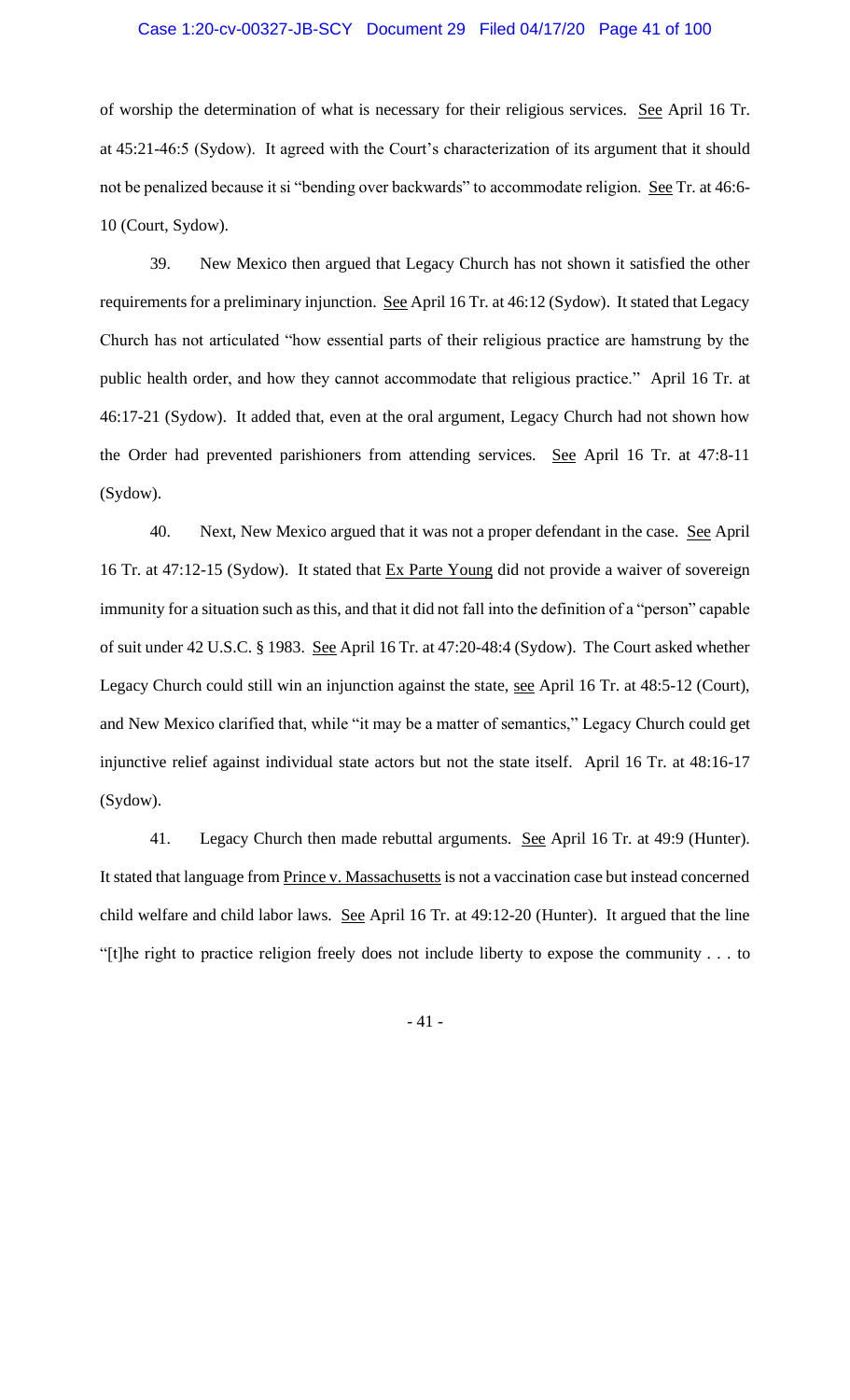communicable disease," 321 U.S. at 160, was out of context, and the situation the Supreme Court was discussing "has no similarities to the factual circumstances that we have in the case before [the] Court." April 16 Tr. at 50:19-20 (Hunter). Next, Legacy Church agreed with the Court that its showing of irreparable harm depended on whether it could prove a likely success on the merits. See April 16 Tr. at 50:22-52:4 (Hunter). It stated that it met this showing, because the state was defining which businesses were essential and making discretionary calls about who its Order applies to. See April 16 Tr. at 52:4-10 (Hunter). It stated that, although general rules can have exceptions to them and still constitute rules of general applicability, Secretary Kunkel's Order fails, because of its "complete arbitrariness of what they determined to be essential and the fluidness of how that process has come about." April 16 Tr. at 53:5-7 (Hunter).

42. The Court then asked why the Order should be treated differently than a statute passed by the legislature "in the calm of the moment." April 16 Tr. at 53:8-9 (Court). The Court noted that legislatures do not have to explain their reasoning. See April 16 Tr. at 54:6-13 (Court). Legacy Church replied that the number of exemptions and their arbitrariness was troubling, and that if Secretary Kunkel has the power to deem arbitrarily deem hundreds of activities essential and hundreds of other non-essential, the Order was not generally applicable. See April 16 Tr. at 54:17-55:7 (Hunter). Legacy Church added that, contrary to the state's contention, it did not have the ability to broadcast live services. See April 16 Tr. at 55:22-56:3 (Hunter). Legacy Church then summed up its argument and stated that the New Mexico allows certain commercial activities to occur, but makes no distinction for religious services and, in fact, excludes them all together. See April 16 Tr. at 56:16-57:15 (Hunter). Legacy Church noted that instead of providing an exemption, New Mexico invites churches to negotiate with them "and then have the state dictate to them what is an essential part of the service and what is a nonessential part of the service." April

- 42 -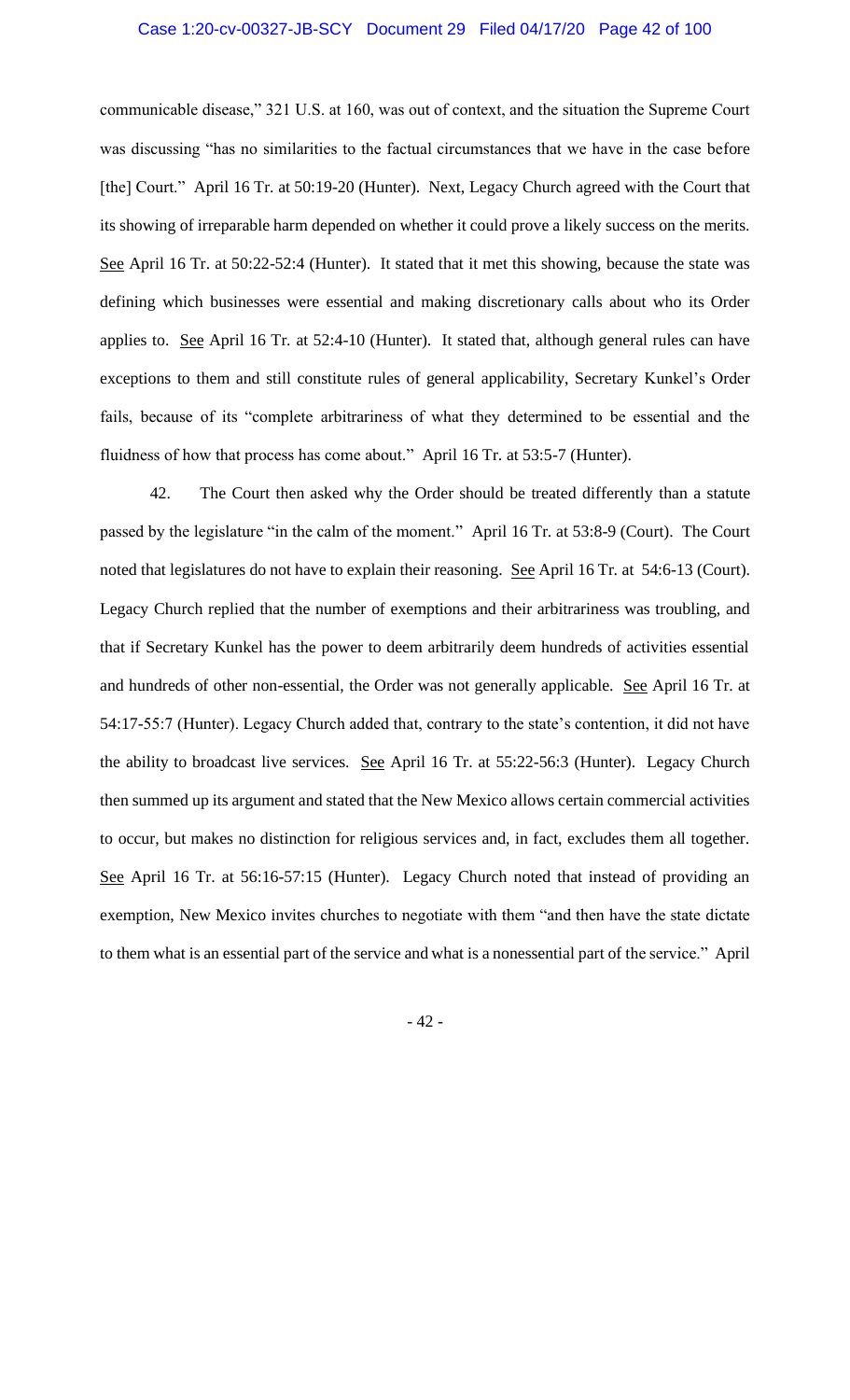16 Tr. at 57:15-18 (Hunter). It argued it is not the state's job to determine what is an essential part of a religious service, and this makes the Order not a rule of general applicability. See April 16 Tr. at 57:18-58:2 (Hunter). The parties then agreed that they were before the Court on a motion for a temporary restraining order, and they set a hearing on the preliminary injunction for April 30, 2020, at 8:30 a.m. See April 16 Tr. at 58:5-59:23 (Court, Garcia, Hunter, Sydow).

### **LAW REGARDING REQUESTS FOR A TEMPORARY RESTRAINING ORDER**

The requirements for a TRO issuance are essentially the same as those for a preliminary injunction order. See People's Trust Fed. Credit Union v. Nat'l Credit Union Admin. Bd., 350 F. Supp. 3d 1129, 1138 (D.N.M. 2018)(Browning, J.); 13 Moore's Federal Practice ¶ 65.36(1), at 65- 83 (3d ed. 2004). The primary differences between a TRO and a preliminary injunction are that a TRO may issue without notice to the opposing party and that TROs are limited in duration to fourteen days. See Fed. R. Civ. P.  $65(b)(1)-(2)$ . In both cases, however, injunctive relief is an "extraordinary remedy," and the movant must demonstrate a "clear and unequivocal right" to have a request granted.Greater Yellowstone Coalition v. Flowers, 321 F.3d 1250, 1256 (10th Cir. 2003)). See Herrera v. Santa Fe Pub. Sch., 792 F. Supp. 2d at 1181. The Supreme Court of the United States and the United States Court of Appeals for the Tenth Circuit have explained that "[t]he purpose of a preliminary injunction is merely to preserve the relative positions of the parties until a trial on the merits can be held." Univ. of Tex. v. Camenisch, 451 U.S. 390, 395 (1981). See Keirnan v. Utah Transit Auth., 339 F.3d 1217, 1220 (10th Cir. 2003)("'In issuing a preliminary injunction, a court is primarily attempting to preserve the power to render a meaningful decision on the merits.'")(quoting Tri-State Generation & Transmission Ass'n v. Shoshone River Power, Inc., 805 F.2d 351, 355 (10th Cir. 1986)).

- 43 -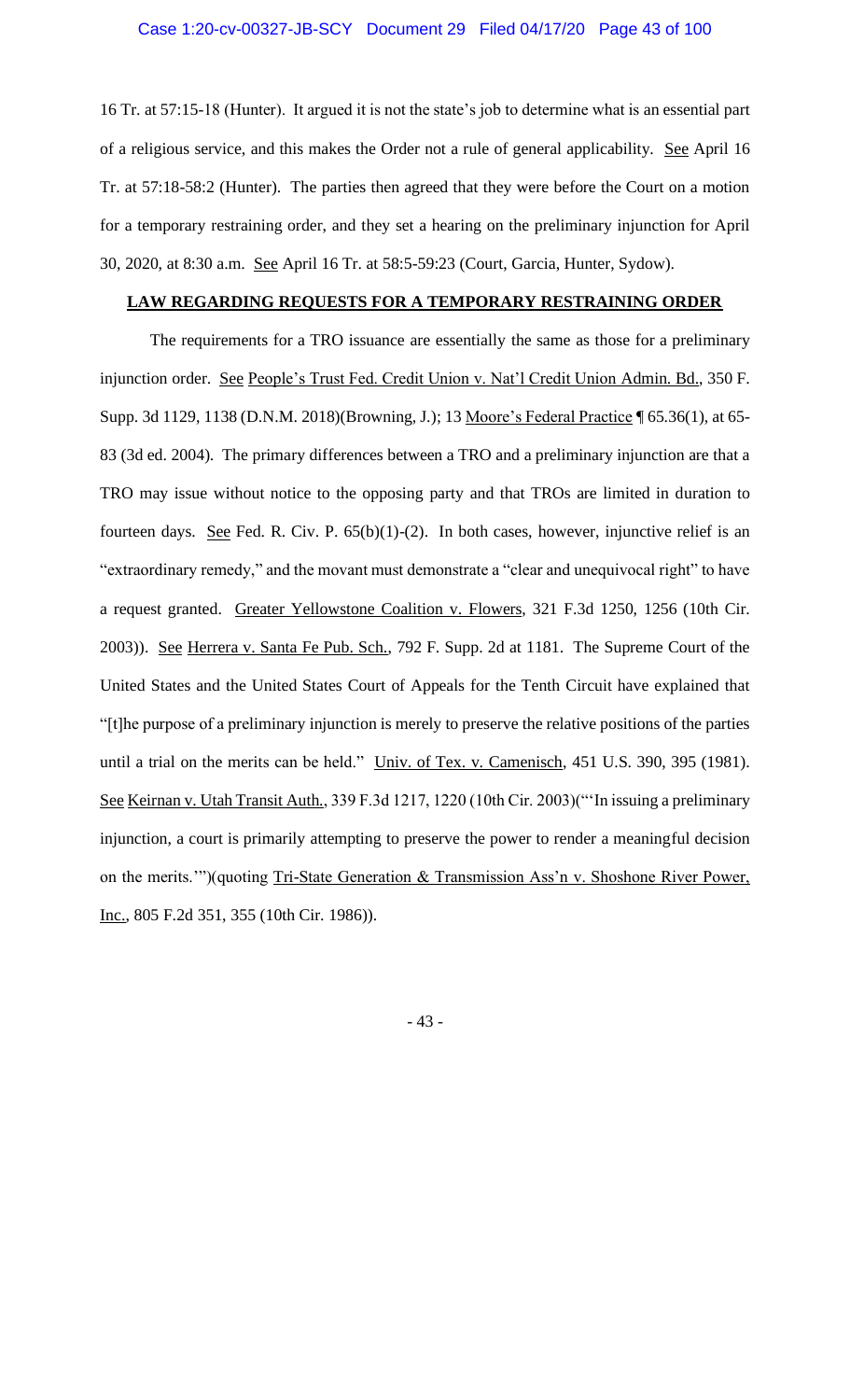### Case 1:20-cv-00327-JB-SCY Document 29 Filed 04/17/20 Page 44 of 100

To establish its right to a temporary restraining order under rule 65(b), a moving party must demonstrate that "immediate and irreparable injury, loss, or damage will result" unless a court issues the order. Fed. R. Civ. P. 65(b). "[I]rreparable injury" is "harm that cannot be undone, such as by an award of compensatory damages or otherwise." Salt Lake Tribune Pub. Co., LLC v. AT & T Corp., 320 F.3d 1081, 1105 (10th Cir. 2003)(citing Tri-State Generation & Transmission Ass'n v. Shoshone River Power, Inc., 805 F.2d at 355). A moving party must "establish that he is likely to succeed on the merits, that he is likely to suffer irreparable harm in the absence of preliminary relief, that the balance of equities tips in his favor, and that an injunction is in the public interest." Winter v. Nat. Res. Def. Council, Inc., 555 U.S. 7, 20 (2008)("Winter")(citing Munaf v. Geren, 553 U.S. 674, 689-90 (2008)); Amoco Prod. Co. v. Gambell, 480 U.S. 531, 542 (1987); Weinberger v. Romero-Barcelo, 456 U.S. 305, 311-12 (1982)).

The likelihood-of-success and irreparable-harm factors are "the most critical" in the analysis. Nken v. Holder, 556 U.S. 418, 434 (2009). It is insufficient, moreover, that a moving party demonstrate that there is only a "possibility" of either success on the merits or irreparable harm. Diné Citizens Against Ruining Our Env't v. Jewell, 839 F.3d 1276 (10th Cir. 2016)("Diné"). In Diné, the Tenth Circuit held that a relaxed test for preliminary relief is "inconsistent with the Supreme Court's recent decision in *Winter v. Natural Resources Defense Council*," which "overruled the [United States Court of Appeals for the] Ninth Circuit's application of a modified preliminary injunction test under which plaintiffs . . . could receive a preliminary injunction based only on a possibility, rather than a likelihood, of irreparable harm." Diné, 839 F.3d at 1282 (citing Winter, 555 U.S. at 22). The Tenth Circuit concluded that, although the standard overruled in Winter v. Natural Resources Defense Council, Inc. dealt with the irreparable-harm factor, "*Winter's* rationale seems to apply with equal force" to the likelihood-of-

- 44 -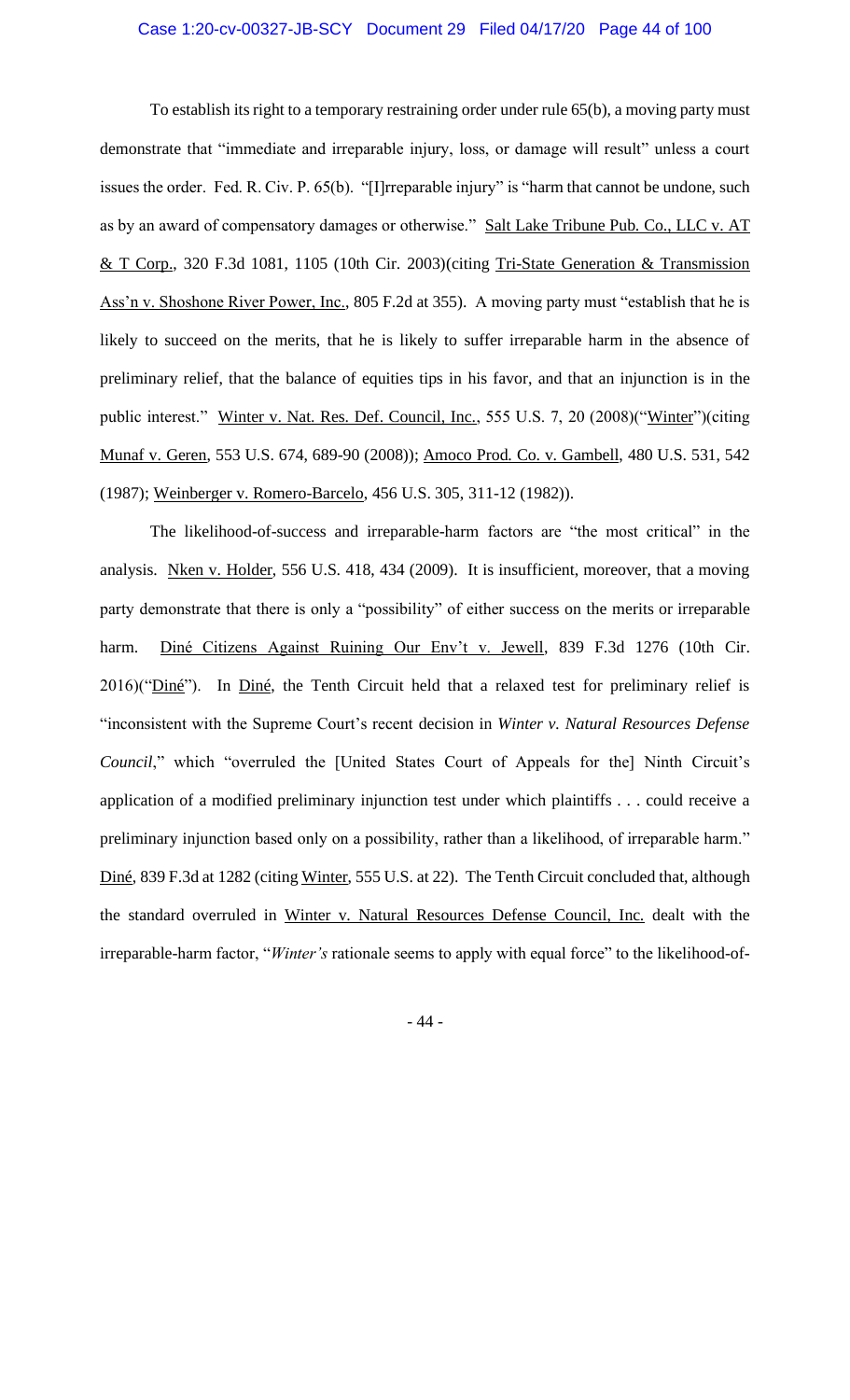success factor. Diné, 839 F.3d at 1282. Accordingly, the Tenth Circuit held that "any modified test which relaxes one of the prongs for preliminary relief and thus deviates from the standard test is impermissible." Diné, 839 F.3d at 1282.

Under rule 65(c), the Court may issue a temporary restraining order "only if the movant gives security in an amount that the court considers proper to pay the costs and damages sustained by any party found to have been wrongfully enjoined or restrained." Fed. R. Civ. P. 65(c). The United States and its officers and agencies are exempt from this requirement. See Fed. R. Civ. P. 65(c). The Court must consider whether a bond is necessary. See Coquina Oil Corp. v. Transwestern Pipeline Co., 825 F.2d 1461, 1462 (10th Cir. 1987)(concluding that, where a trial court does not "contemplate the imposition of the bond, its order granting a preliminary injunction is unsupportable."). See also Flood v. ClearOne Comm'ns, 618 F.3 1100, 1126 n.4 (10th Cir. 2010). Courts in the Tenth Circuit "have 'wide discretion under Rule 65(c) in determining whether to require security," and may, therefore, impose no bond requirement. RoDa Drilling Co. v. Siegal, 552 F.3d 1203, 1215 (10th Cir. 2009)(quoting Winnebago Tribe of Nebraska v. Stovall, 341 F.3d 1202, 1206 (10th Cir. 2003)).

The Court has written several times on the topic of TROs and preliminary injunctions. In O Centro Espirita Beneficiente Uniao Do Vegetal v. Duke, 286 F. Supp. 3d 1239 (D.N.M.  $2017$ )(" $\underline{O}$  Centro"), the Court issued a preliminary injunction requiring the United States Citizen and Immigration Services ("USCIS") to reconsider the I-129 nonimmigrant R-1 petition to a religious minister to the O Centro Espirita Beneficiente Uniao Do De Vegetal Christian spiritualist religious organization ("UDV"). See O Centro, 286 F. Supp. 3d at 1269. The Court issued that relief, in part because it was substantially likely that the USCIS' first denial of the minister's R-1 petition violated the Religious Freedom Restoration Act, 42 U.S.C. § 2000bb-1 ("RFRA"). See O

- 45 -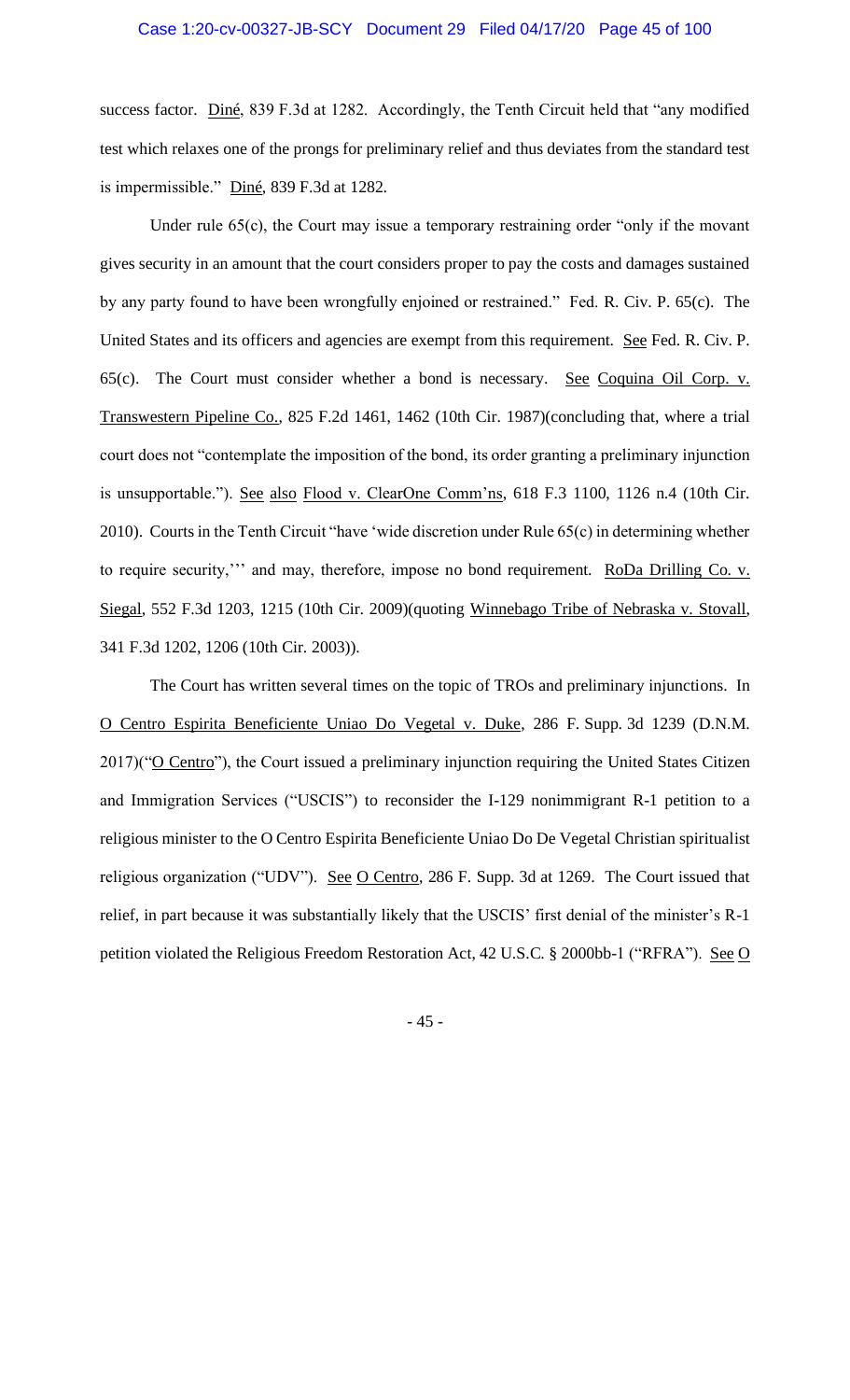Centro, 286 F. Supp. 3d at 1263-64. USCIS had denied the petition, because the minister made no money and because the minister was not part of an established missionary program. See 286 F. Supp. 3d at 1264. UDV theology precluded its ministers from making money, and an established missionary program requires that at least one religious worker, at some point, be compensated. See 286 F. Supp. 3d at 1264. The Court reasoned, accordingly, that DHS had substantially burdened the minister's right to exercise his religion, because, in effect, the R-1 petition review required the minister to make money to preach his liturgy in the United States, even though his religion forbade him from making money. See 286 F. Supp. 3d at 1264. The minister also met a preliminary injunction's other three prongs, so the Court granted the relief requested. See 286 F. Supp. 3d at 1265-66. The Court has also issued a TRO, prohibiting the Santa Fe Public Schools from suspicionless pat-down searches of its students before prom and graduation. See Herrera v. Santa Fe Pub. Schs., 792 F. Supp. 2d at 1200. It concluded that: (i) a violation of the Fourth Amendment of the Constitution of the United States "standing alone" constitutes irreparable injury; (ii) suspicionless pat-down searches involving "touching of students' bodies" including "cupping and shaking girls' breasts" were unreasonably and unconstitutionally intrusive, even if those type of searches were likely effective in apprehending students with drugs, weapons, alcohol, or "distracting contraband"; (iii) the threatened injury outweighed the damage of the TRO; and (iv) the TRO was not adverse to the public, because it would protect other students' constitutional rights who attended prom and graduation. Herrera v. Santa Fe Pub. Schs., 792 F. Supp. 2d at 1194-98. The Court denied a request for injunctive relief in Salazar v. San Juan County Detention Center, No. CIV 15-0417 JB/LF, 2016 WL 335447 (D.N.M. Jan. 15, 2016)(Browning, J.), after concluding that, although the defendants faced irreparable harm, the balance of equities favored them, and an injunction was not adverse to the

- 46 -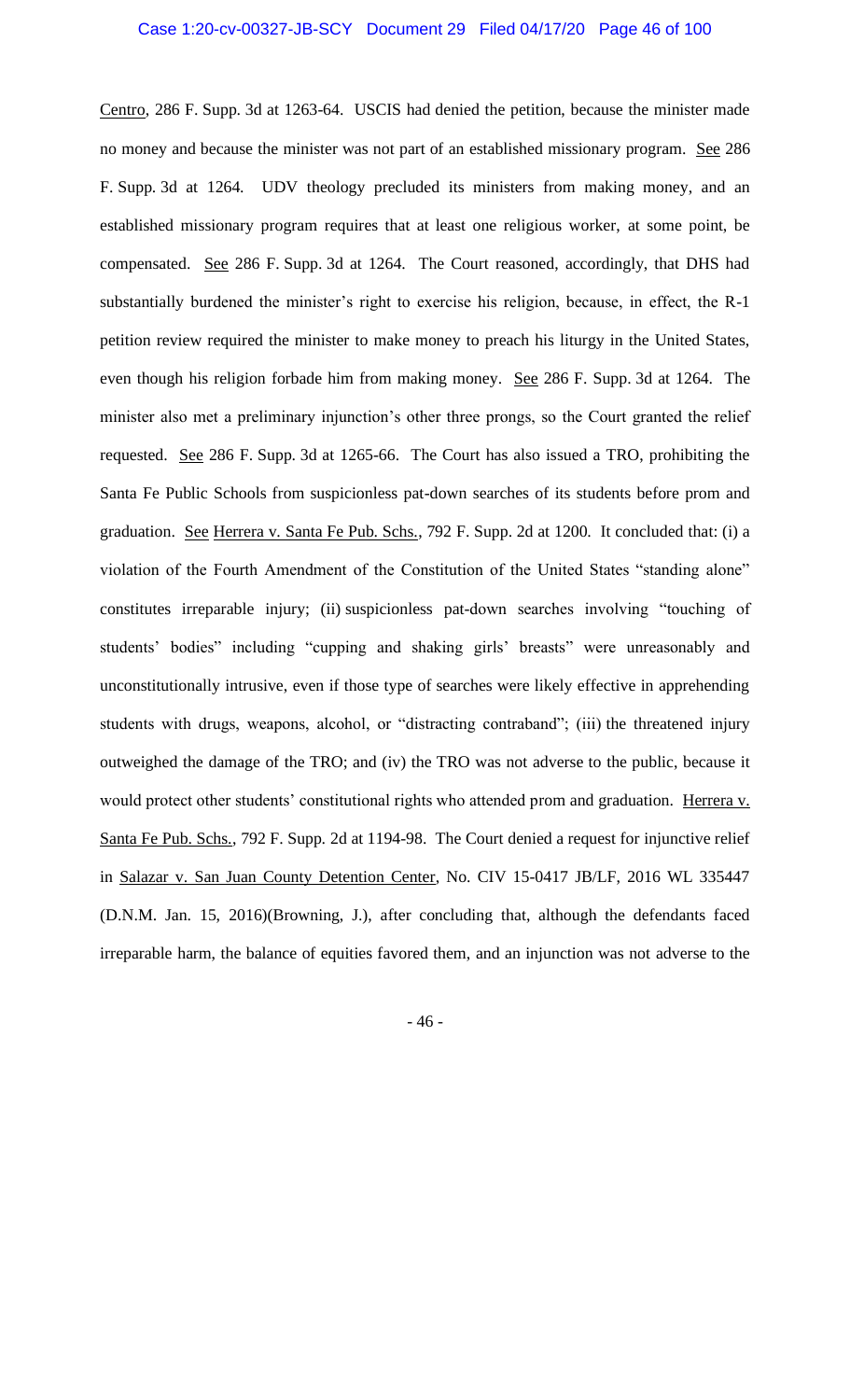public interest, the plaintiffs were unlikely to succeed on the merits. See Salazar v. San Juan Cty. Detention Ctr., 2016 WL 335447, at \*43-52.

### **RELEVANT LAW REGARDING THE FREE EXERCISE CLAUSE**

The First Amendment's Religion Clause states: "Congress shall make no law respecting an establishment of religion, or prohibiting the free exercise thereof[.]" U.S. Const. amend. I. From its earliest decision on the Free Exercise Clause, the Supreme Court has recognized that religious freedom does not act as an absolute shield against generally applicable laws. The Supreme Court of the United States first addressed the Free Exercise Clause's meaning in Reynolds v. United States, 98 U.S. 145 (1879), in which George Reynolds, an adherent of the Church of Latter Day Saints, challenged his conviction under a federal statute prohibiting bigamy in United States Territories. See 98 U.S. at 146-47. Reynolds argued that his religious beliefs mandated polygamy, and that his prosecution violated the Free Exercise Clause. See 98 U.S. at 147. The Supreme Court framed the issue as inquiring into "the guilt of one who knowingly violates a law which has been properly enacted, if he entertains a religious belief that the law is wrong." 98 U.S. at 162. The Honorable Morris Waite, then-Chief Justice of the Supreme Court of the United States, weighed Reynolds' religious freedom against government's interest in regulating marriage and concluded that the Free Exercise Clause does not provide such a shield, holding: "[I]t is impossible to believe that the constitutional guaranty of religious freedom was intended to prohibit legislation in respect to this most important feature of social life. Marriage, while from its very nature a sacred obligation, is nevertheless, in most civilized nations, a civil contract, and usually regulated by law." 98 U.S. at 165. Chief Justice Waite concluded that, while freedom of religious belief is absolute, freedom of religious practice is subject to restraint. See 98 U.S. at 166. To permit such freedom, the Chief Justice asserted, "would be to make the professed

- 47 -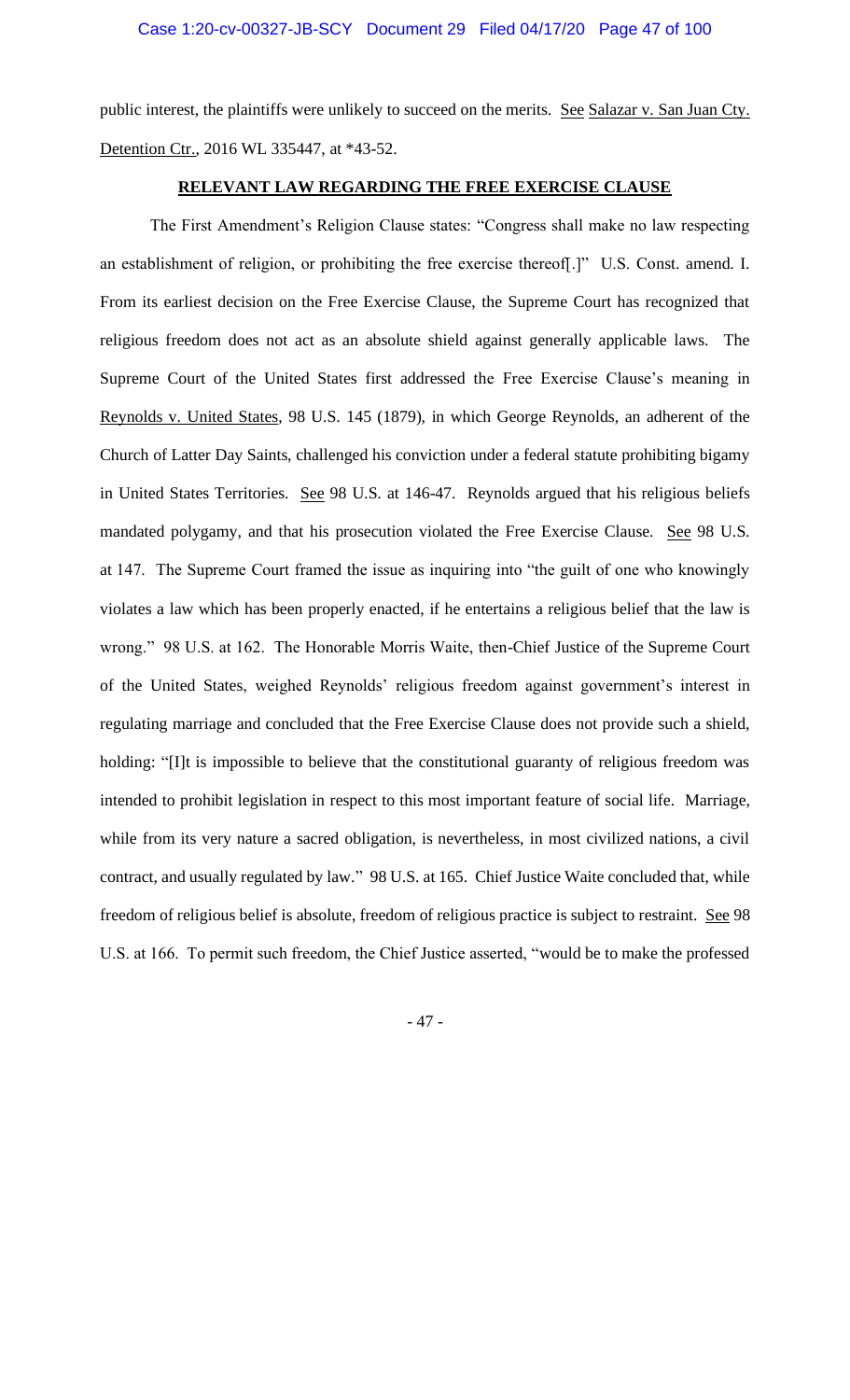doctrines of religious belief superior to the law of the land, and in effect to permit every citizen to become a law unto himself. Government could exist only in name under such circumstances." 98 U.S. at 167.

So stood the law of religious freedom until the mid-20th century, when the Supreme Court expanded its interpretation of the Free Exercise Clause. In Cantwell v. Connecticut, 310 U.S. 296 (1940), the Supreme Court held that an ordinance which operated to prevent two Jehovah's Witnesses from proselytizing on a street corner, including denouncing the Catholic faith, violated the Free Exercise Clause. 310 U.S. at 303. "No one would contest the proposition that a state may not, by statute, wholly deny the right to preach or to disseminate religious views. Plainly such a previous and absolute restraint would violate the terms of the guarantee." 310 U.S. at 304. The Supreme Court nonetheless maintained Reynolds v. United States' belief/practice duality, and held that the First Amendment "embraces two concepts[] -- freedom to believe and freedom to act. The first is absolute but, in the nature of things, the second cannot be. Conduct remains subject to regulation for the protection of society." 310 U.S. at 303-04. The Supreme Court further noted that "[e]ven the exercise of religion may be at some slight convenience in order that the state may protect its citizens from injury." 310 U.S. at 306.

Religious freedom continued to expand under the Warren and Burger Courts. The Supreme Court recognized, among other rights, freedom of religious ministers to serve as elected officials, see McDaniel v. Paty, 435 U.S. 618 (1978), freedom to abstain from a school's pledge of allegiance ritual, see West Va. State Bd. of Ed. v. Barnette, 319 U.S. 624 (1943), freedom from compelled affirmation of religious belief, see Torcaso v. Watkins, 367 U.S. 488 (1961), and freedom from compulsory school attendance laws, see Wisconsin v. Yoder, 406 U.S. 205 (1972). The Supreme Court typically subjected burdens on the free exercise of religion to strict scrutiny. See, e.g.,

- 48 -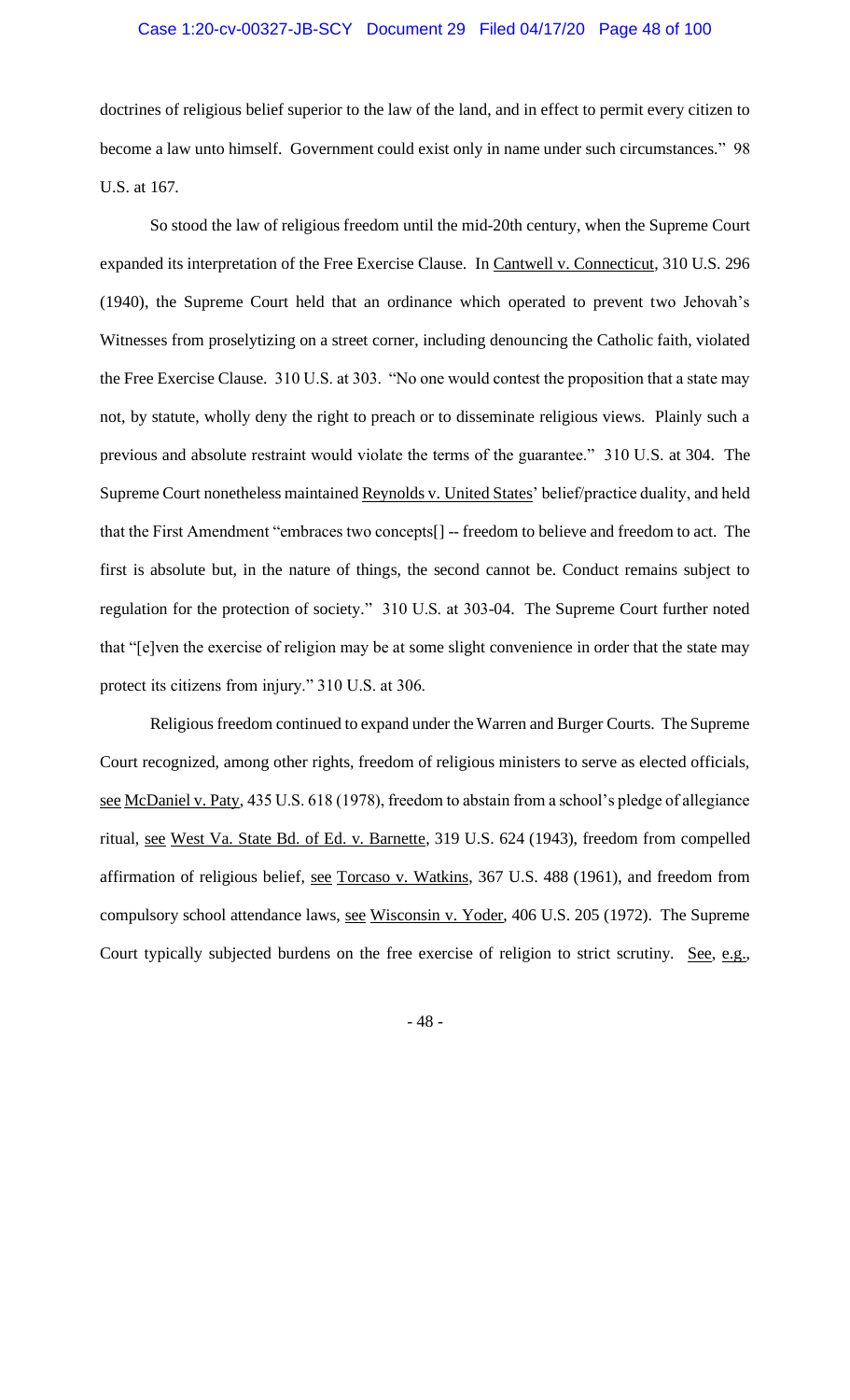Sherber v. Verner, 374 U.S. 398, 404 (1963). At the high-water mark, the Supreme Court held that the Free Exercise Clause acts as a sword to mandate that government accommodate religious belief in employment contexts. Thus, a compelling governmental purpose must justify a law which imposes special disability on religious groups or individuals because of their religion. See, e.g., Sherbert v. Verner, 374 U.S. at 404. In Sherbert v. Verner, the Supreme Court held that states may not withhold unemployment benefits to an individual who was terminated from her job because her religious beliefs dictated that she could not work on Saturdays. See 374 U.S. at 406. During this high-water period, the Supreme Court also held that government may not condition receipt of public benefits on conduct that one's religion proscribes. See Thomas v. Review Bd. of Indiana Emp't, 450 U.S. 707, 717-18 (1981).

Nonetheless, despite the view that religious freedom has eroded since the Warren and Burger Courts, some principles from Reynolds v. United States remain consistent to this day. The Burger Court recognized that the Free Exercise Clause does not protect against every burden on religious practice incident to living in a well-ordered society. In United States v. Lee, 455 U.S. 252 (1982), the Supreme Court held that the Free Exercise Clause does not entitle an Old Order Amish employer to forgo filing federal tax returns because of his religious beliefs. See 455 U.S. at 260. The Supreme Court noted that it had "been sensitive to the needs flowing from the Free Exercise Clause, but every person cannot be shielded from all the burdens incident to exercising every aspect of the right to practice religious beliefs." 455 U.S. at 261. Similarly, in Bowen v. Roy, 476 U.S. 693 (1986), the Supreme Court held that the Free Exercise Clause does not compel the United States to accommodate a religious objection to statutory requirements that the government use Social Security numbers for applicants seeking welfare benefits. See 476 U.S. at 699-700. The Supreme Court concluded that the First Amendment does not "require the

- 49 -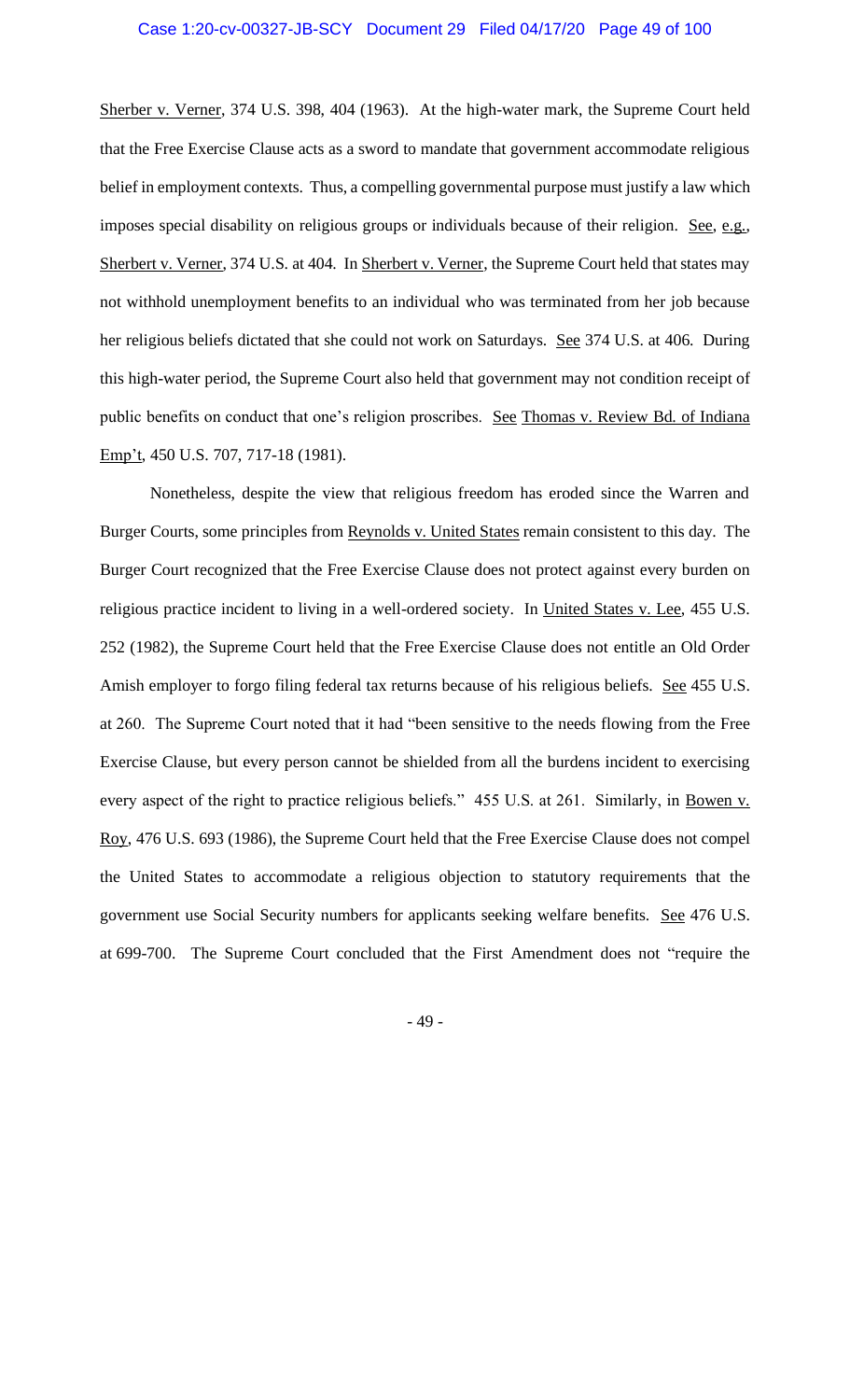Government *itself* to behave in ways that the individual believes will further his or her spiritual development or that of his or her family." 455 U.S. at 699 (emphasis in original). Similarly, in Lyng v. Northwest Indian Cemetery Protective Association, 485 U.S. 439 (1988), the Supreme Court held that the Free Exercise Clause did not require the United States to accommodate Native Americans' religious objections to a planned road through a section of a national forest which they held sacred. See 485 U.S. at 449. The Supreme Court held that not all governmental actions which "make it more difficult to practice certain religions but which have no tendency to coerce individuals into acting contrary to their religious beliefs, require government to bring forward a compelling justification for its otherwise lawful actions." 485 U.S. at 450-51. The First Amendment's key word, the Supreme Court concluded, is "'prohibit," because the "'Free Exercise Clause is written in terms of what the government cannot do to the individual, not in terms of what the individual can exact from government." 485 U.S. at 451 (first quoting U.S. Const. amend. I and then quoting Sherbert v. Verner, 374 U.S. at 412 (Douglas, J., concurring)).

Employment Division, Department of Human Resources of Oregon v. Smith, 494 U.S. 872 (1990)("Smith") shapes contemporary Free Exercise law. In Smith, the Supreme Court addressed whether Oregon could deny unemployment benefits to two adherents of the Native American Church who were terminated from private employment for ingesting peyote, which Oregon defines as a controlled substance. See 494 U.S. at 874. The Honorable Antonin Scalia, then-Associate Justice of the Supreme Court, answered that question in the affirmative. See 494 U.S. at 882. Citing Reynolds v. United States, the Supreme Court noted that freedom to believe and profess is absolute, but concluded that to permit individuals to use their religious beliefs to circumvent neutral and generally applicable laws would "'permit every citizen to become a law unto himself.'"

- 50 -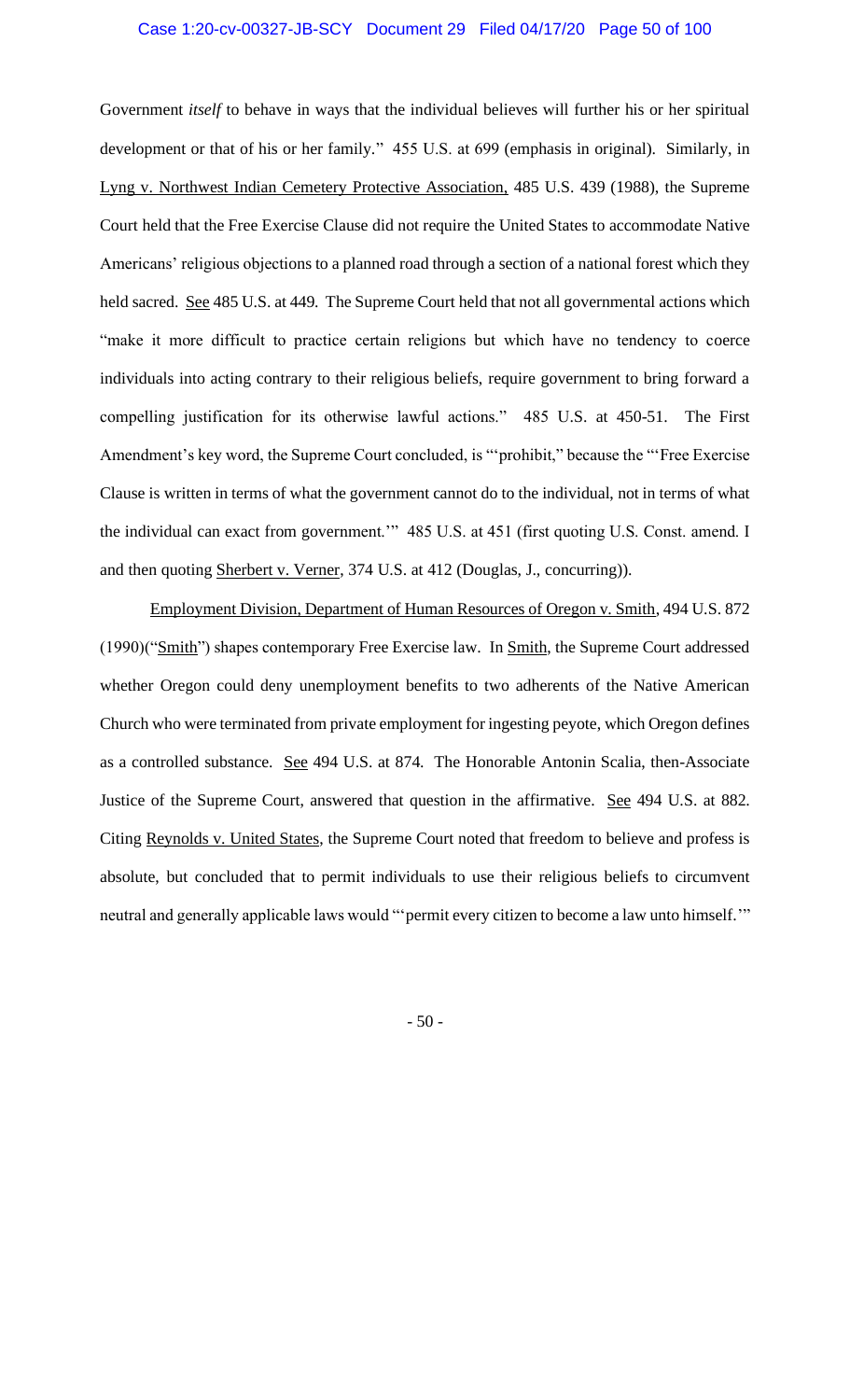494 U.S. at 879 (quoting Reynolds v. United States, 98 U.S. at 167). Justice Scalia first distinguished the Supreme Court's precedent. He asserted that cases like Cantwell v. Connecticut, Yoder v. Wisconsin, and Barnette v. West Virginia Board of Education used strict scrutiny, because those cases involved plaintiffs who asserted more than one constitutional right. See 494 U.S. at 881. Justice Scalia then contended that Sherbert v. Verner and Thomas v. Review Board of Indiana Employment Security Division's use of strict scrutiny is unique to employment discrimination cases involving statutes with preexisting exemptions that could not be limited without discriminating against religion. See 494 U.S. at 882-84. Instead, the Supreme Court held that generally applicable, neutrally applied laws that incidentally restrict religious exercise need be only rational and legitimate exercises of governmental power. See 494 U.S. at 885. To require strict scrutiny to such laws, the Supreme Court held, would endanger myriad important legislation in the nation's cosmopolitan, religiously diverse society. See 494 U.S. at 888-89. Accordingly, the religious adherent holds the burden to demonstrate that across-the-board, neutrally applied laws are irrational or beyond the government's authority.

An otherwise valid law may be discriminatory when its purpose is to burden religion. In Church of the Lukumi Babalu Aye, Inc. v. City of Hialeah, 508 U.S. 520 (1993)("Lukumi"), the Supreme Court addressed city ordinances that prohibited the sacrificing of animals for religious purposes. See 508 U.S. at 527-28. A new Santería<sup>6</sup> church in the city motivated the laws'

- 51 -

<sup>6</sup>Santería, or la Religión Lucumí, is a pantheistic Afro-Cuban religion developed from the beliefs and customs of the Yoruban peoples of West Africa, who were brought to Cuba as slaves, and which incorporates some elements of Catholicism. See Encyclopaedia Britannica, "Santería," https://www.britannica.com/topic/Santeria (last accessed April 16, 2020). The name "Santería" derives from the belief in communications between Yoruban Yoruba deities -- called orishas - and Roman Catholic saints. See Encyclopaedia Britannica, "Santería." Santería religious practice involves developing personal relationships with these divinities and saints through divination, sacrifice, and initiation, well as mediumship between Santería adherents and the orisha deities,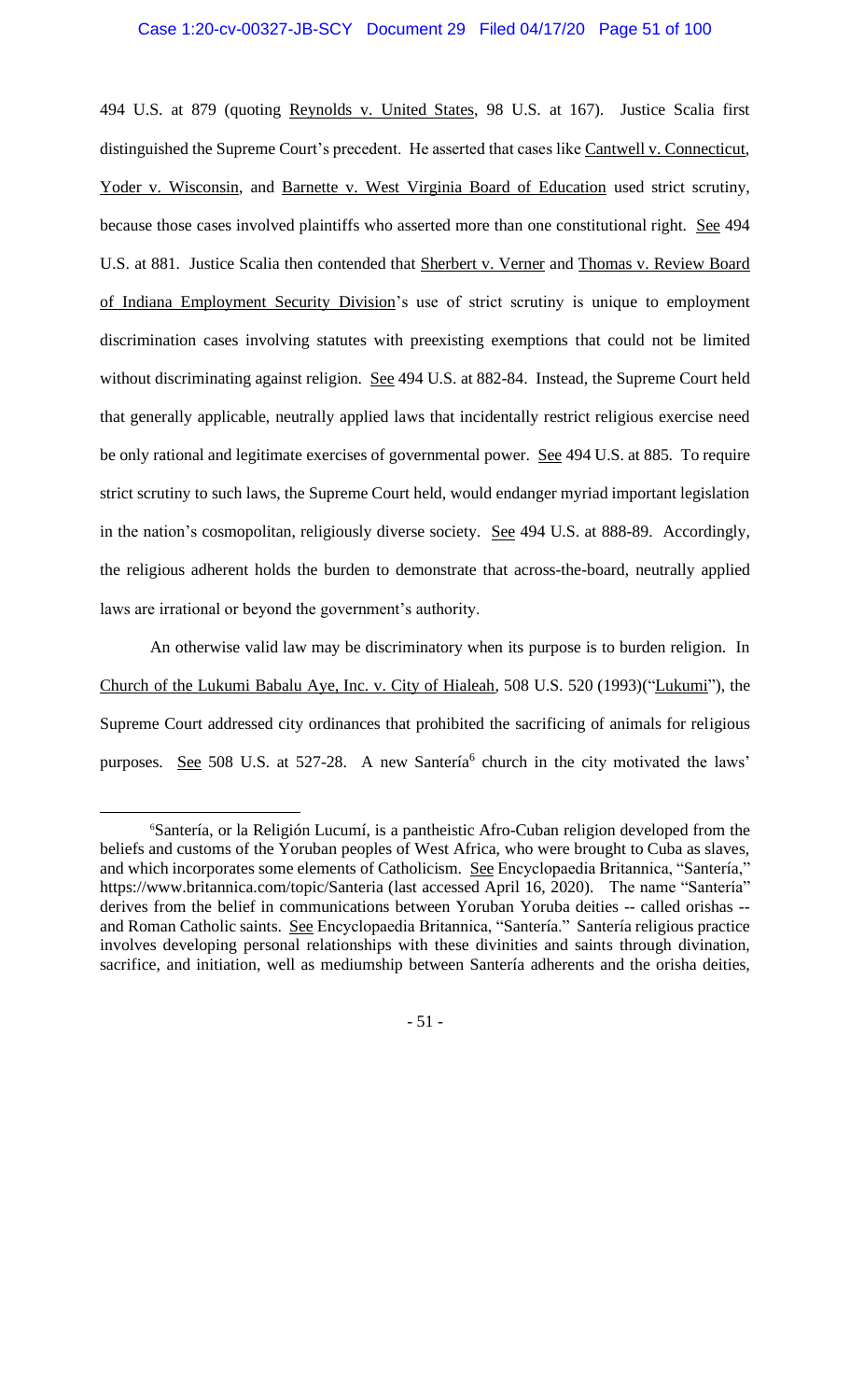### Case 1:20-cv-00327-JB-SCY Document 29 Filed 04/17/20 Page 52 of 100

enactment, and the city expressed its belief that Santería's practice of sacrificing animals is "inconsistent with public morals." 508 U.S. at 528. Although the ordinances were facially neutral -- they prohibited animal sacrifice without singling out the Santeria church or using exclusively religious language -- the Supreme Court concluded that the ordinances were neither neutral nor generally applicable, in part because the Santería church members' religious conduct was "almost the only conduct subject to" the ordinances. 508 U.S. at 535. Unlike Smith's treatment of the Oregon drug law, the city's ordinances evinced sufficient animus to justify the Supreme Court's extended examination of the ordinance's motivations. See 508 U.S. at 540-45. That examination revealed that the laws were not neutral, because the ordinances' legislative history revealed that "they were enacted because of, not merely in spite of, their suppression of Santeria religious practice." 508 U.S. at 540. The Supreme Court also concluded that the ordinances were not generally applicable, because they were under-inclusive in serving the defendant city's stated goals of protecting public health and preventing animal cruelty. See 508 U.S. at 543. The ordinances did not prohibit irreligious conduct that endangered these interests to a greater extent than did Santeria religious practice. See 508 U.S. at 543. The Supreme Court accordingly concluded that the ordinances served only the defendant city's animus against Santería, and asserted that the general applicability requirement is designed to prevent precisely such animus. See 508 U.S. at 546. The Supreme Court accordingly subjected the ordinances to a form of strict scrutiny and found them lacking. See 508 U.S. at 547.

The Supreme Court also continues to hold -- albeit in a strengthened form -- that laws cannot impose special disability based on one's status as religious. In Trinity Lutheran Church of

who protect the adherents and give guidance, wisdom, and success. See Encyclopaedia Britannica, "Santería."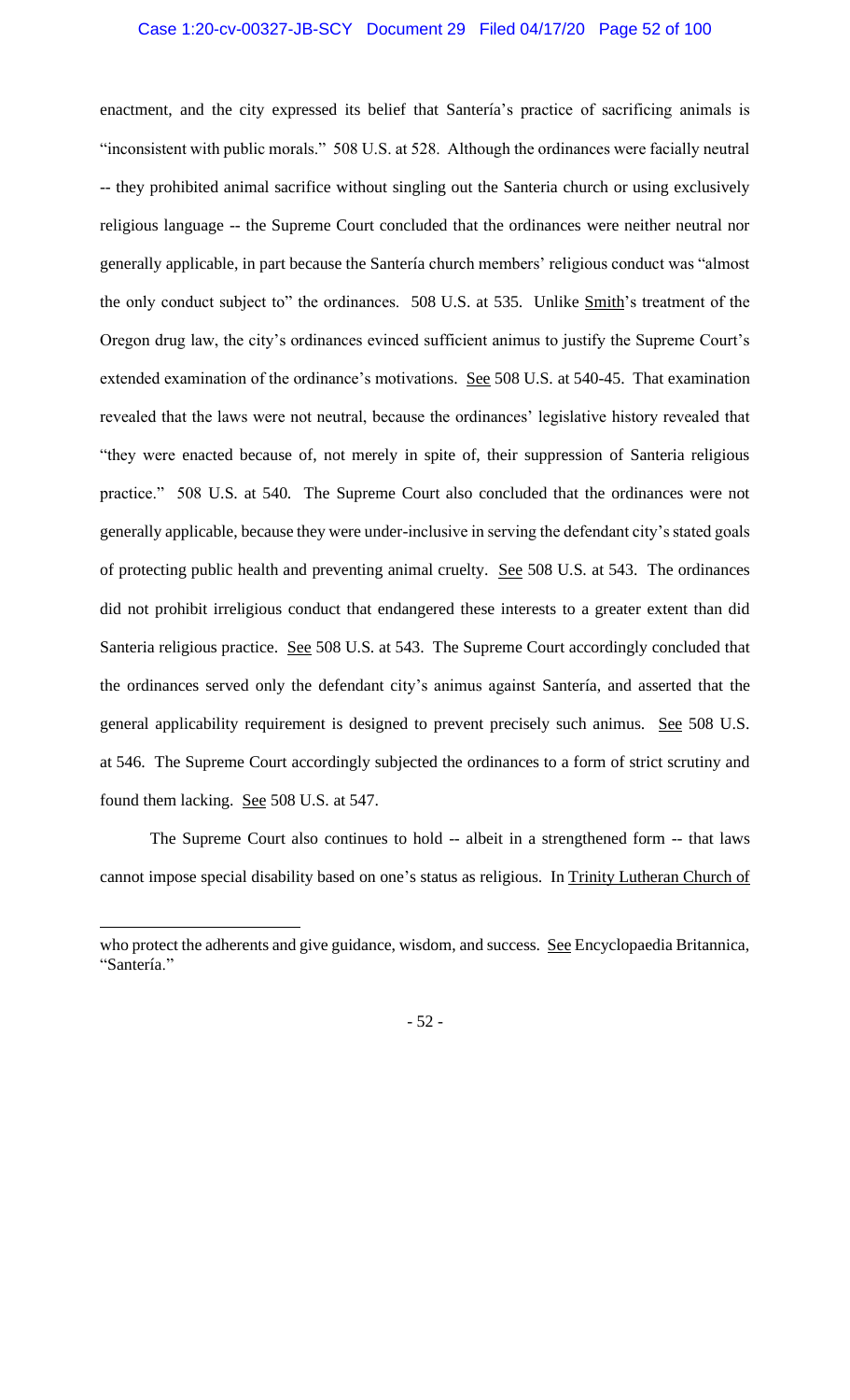Columbia, Inc. v. Comer, 137 S. Ct. 2012 (2017)("Trinity Lutheran"), the Supreme Court addressed a Missouri state constitutional probision that prohibited the state from giving public benefits to religious institutions. See 137 S. Ct. at 2017. The plaintiff-church applied to participate in a state program that gave grants to non-profit organizations that repaved surfaces with material made from recycled tires. See 137 S. Ct. at 2017. The state pointed out the declining to issue the grant to the plaintiff-church did not in any way infringe upon the plaintiff-church's religious exercise and noted that it had no duty to give the grant in the first place. See 137 S. Ct. at 2021-22. Chief Justice Roberts, writing for the majority, disagreed:

But Chief Justice Roberts disagreed:

[T]he . . . policy puts Trinity Lutheran to a choice: It may participate in an otherwise available benefit program or remain a religious institution. Of course, Trinity Lutheran is free to continue operating as a church . . . . But that freedom comes at the cost of automatic and absolute exclusion from the benefits of a public program for which the Center is otherwise fully qualified. And when the State conditions a benefit in this way . . . the State has punished the free exercise of religion: "To condition the availability of benefits . . . upon [a recipient's] willingness to . . . surrender[] his religiously impelled [status] effectively penalizes the free exercise of his constitutional liberties."

137 S. Ct. at 2021-22 (quoting McDaniel v. Paty, 435 U.S. at 626). On a narrow reading, Trinity Lutheran merely continues well-established precedent that government may not impose special disability or withhold government benefits on the basis of one's religion. See McDaniel v. Paty, 435 U.S. at 626; Sherbert v. Verner, 374 U.S. at 406. The Supreme Court noted that it has repeatedly held that only compelling governmental interests justify withholding generally available services on the basis of religion. See 137 S. Ct. at 2019. On a broader reading, however, Trinity Lutheran provides that the Free Exercise Clause now protecs individuals' and institutions' status as religious. Trinity Lutheran, under this broader reading, thus erases the distinction between what a religious institution is and what a religious institution does for the governmental

- 53 -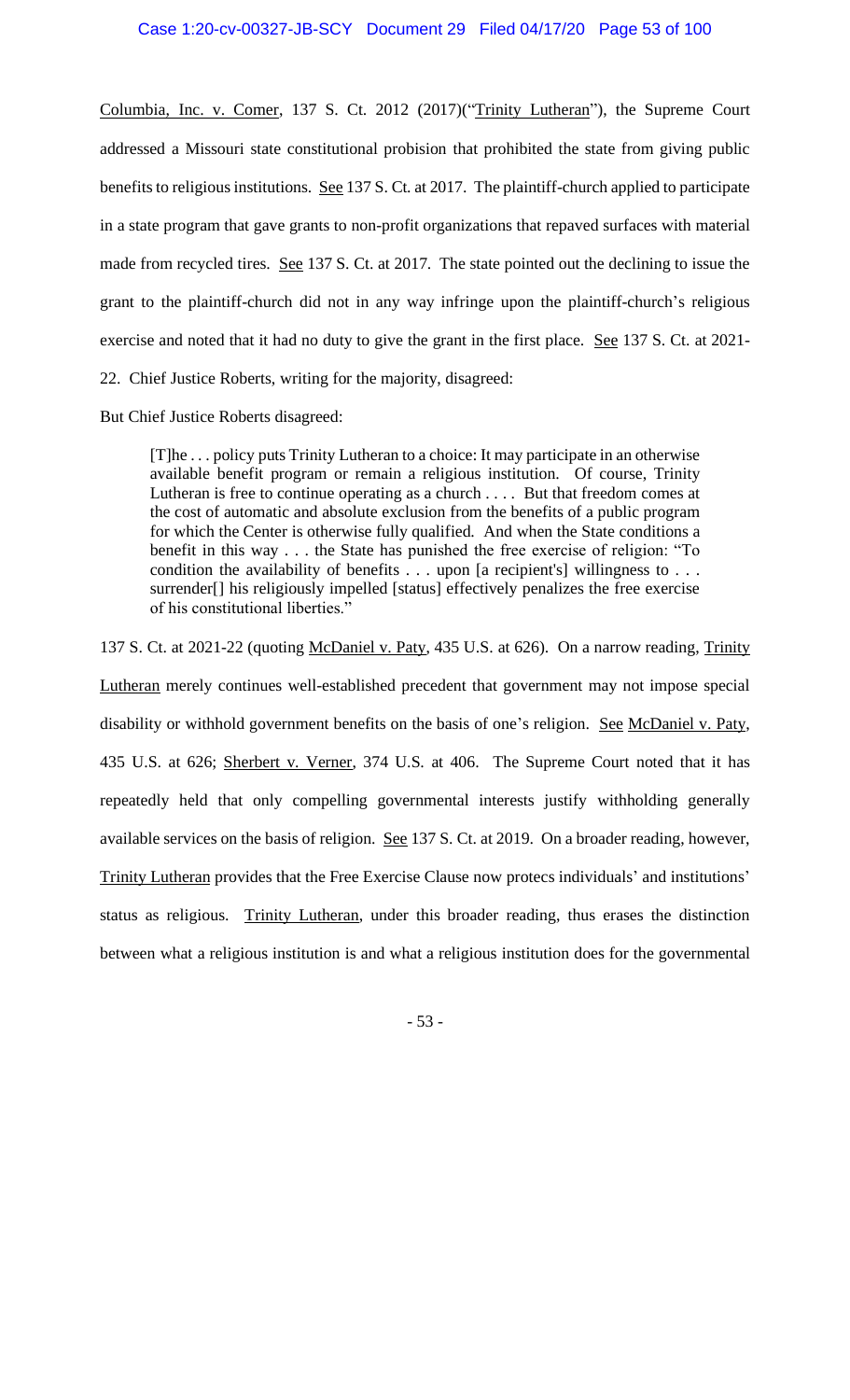services' purposes, because there was no actual conflict between Missouri's policy and the plaintiff-church's religious beliefs. See 137 S. Ct. at 2020. In other words, Trinity Lutheran provides that the fact of having beliefs cannot be a setback where government services and benefits are concerned.

A law also may violate the Free Exercise Clause if it is not applied neutrally. In Masterpiece Cakeshop, LLC v. Colorado Civil Rights Commission, 138 S. Ct. 1719 (2018)("Masterpiece Cakeshop"), a baker, citing his religious beliefs, refused to make a cake for a same-sex couple's wedding, defying a Colorado anti-discrimination statute. See 138 S. Ct. at 1723-25. He was cited for violating the Colorado statute, and in arguing his case before the Colorado Civil Rights Commission, one commissioner stated:

Freedom of religion and religion has been used to justify all kinds of discrimination throughout history, whether it be slavery, whether it be the [H]olocaust . . . --we can list hundreds of situations where freedom of religion has been used to justify discrimination. And to me it is one of the most despicable pieces of rhetoric that people can use to -- to use their religion to hurt others.

138 S. Ct. at 1729. The Supreme Court did not ultimately decide whether anti-discrimination laws that conflict with religious beliefs violate the First Amendment. Instead, the Supreme Court concluded that the Colorado Civil Rights Commission's treatment of the baker's appeal violated the First Amendment's command that government may not "base laws or regulations on hostility to a religion or religious viewpoint." 138 S. Ct. at 1731. Justice Kagan summarized in a concurring opinion:

"[I]t is a general rule that [religious and philosophical] objections do not allow business owners and other actors in the economy and in society to deny protected persons equal access to goods and services under a neutral and generally applicable public accommodations law." But in upholding that principle, state actors cannot show hostility to religious views; rather, they must give those views neutral and respectful consideration.

- 54 -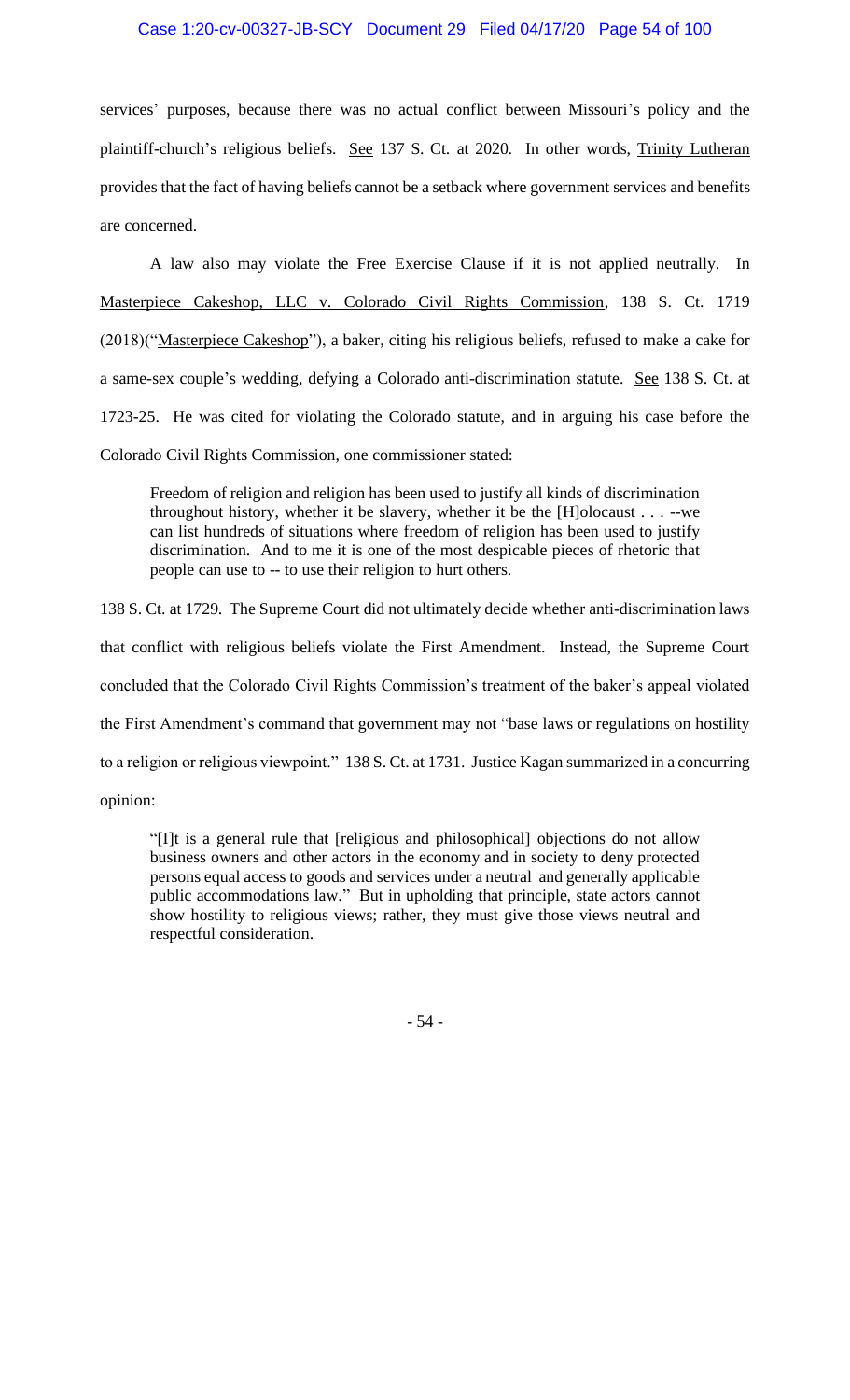138 S. Ct. at 1732 (Kagan, J., concurring)(quoting Masterpiece Cakeshop, 138 S. Ct. at 1727)(alterations in concurring opinion).

In this way, Masterpiece Cakeshop reflects the Supreme Court's longstanding aversion to laws and regulations that allow officials' subjective, case-by-case determinations. See, e.g., Sherbert v. Verner, 374 U.S. at 401 (invalidating denial of unemployment benefits where statute allowed officials to evaluate, on a case-by-case basis, whether an individual's termination from employment was for "good cause"); Cantwell v. Connecticut, 310 U.S. at 305 (invalidating a statute that prohibited solicitation for religious or charitable causes without a designated official's approval, and authorizing the official to determine whether the cause is genuinely religious or charitable). Similarly, a law may not be generally applicable where it has built-in exemptions that it does not extend to accommodate religious exercise. See, e.g., Smith, 494 U.S. at 884-85 (citing cases). "[W]here the State has in place a system of individual exemptions, it may not refuse to extend that system to cases of 'religious hardship' without compelling reason." Smith, 494 U.S. at 884 (quoting Bowen v. Roy, 476 U.S. at 708). Such instances require government to weigh religious freedom against governmental interest, a process that **Smith expressly decries**. See Smith, 494 U.S. at 887. Accordingly, where government regulates within its prerogative, it may enact general laws and apply them neutrally without inquiry into the extent to which the law incidentally burdens religious exercise. Only where the government acts with religious animus or requires case-by-case determination of the merits or sincerity of religious beliefs as a condition of governmental benefits or exemption from legal requirements will the government violate the First Amendment.

- 55 -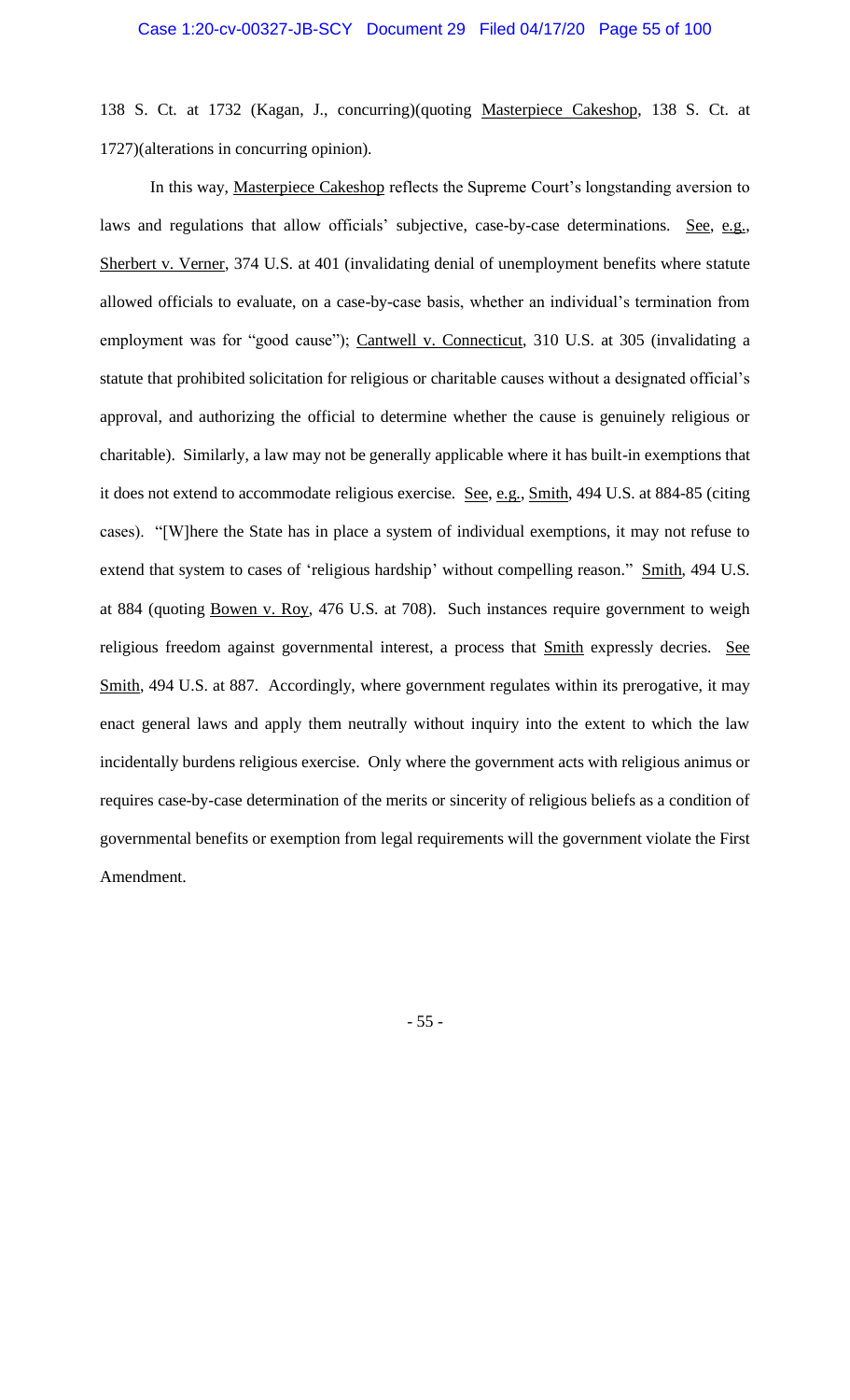## **LAW REGARDING THE ASSEMBLY CLAUSE**

The First Amendment to the Constitution of the United States guarantees that "Congress shall make no law . . . abridging . . . the right of the people peaceably to assemble." U.S. Const. amend. I. The Supreme Court concluded in De Jonge v. Oregon, 299 U.S. 353 (1937), that the right to assemble is applicable to state action, because the Due Process Clause of the Fourteenth Amendment incorporates the right to assemble. See John D. Inazu, The Forgotten Freedom of Assembly, 84 Tul. L. Rev. 565, 599 (2010)("Forgotten Freedom"). The Supreme Court emphasized the importance of the right to assemble, declaring that it "cannot be denied without violating those fundamental principles which lie at the base of all civil and political institutions." De Jonge v. Oregon, 299 U.S. at 364 (citing Herbert v. Louisiana, 272 U.S. 312, 216 (1926); Powell v. Alabama, 287 U.S. 45, 67 (1932)).

Despite the importance of the right to assemble, it, like other constitutional rights, is still subject to restrictions. The Supreme Court in Jacobson v. Massachusetts, 197 U.S. 11 (1905), stated that constitutional rights "may at times, under the pressure of great dangers" be restricted "as the safety of the general public may demand." 197 U.S. at 29. The Court of Appeals for the Fifth Circuit has noted that this "settled rule allows the state to restrict, for example, one's right to assemble." In re Abbott, 2020 WL 1685929, at \*1.

The Supreme Court has all but forgotten the right to assemble in the modern era. See Forgotten Freedom at 610-11 (noting that, as of 2010, the Supreme Court had not heard a right-toassemble claim in over twenty years); Emmanuel Hiram Arnaud, Note, The Dismantling of Dissent: Militarization and the Right to Peaceably Assemble, 101 Cornell L. Rev. 777, 812 (2016)("Dismantling of Dissent")(noting that, as of 2016, the Supreme Court had not heard a rightto-assemble claim in over thirty years). Instead, the freedom of association has largely subsumed

- 56 -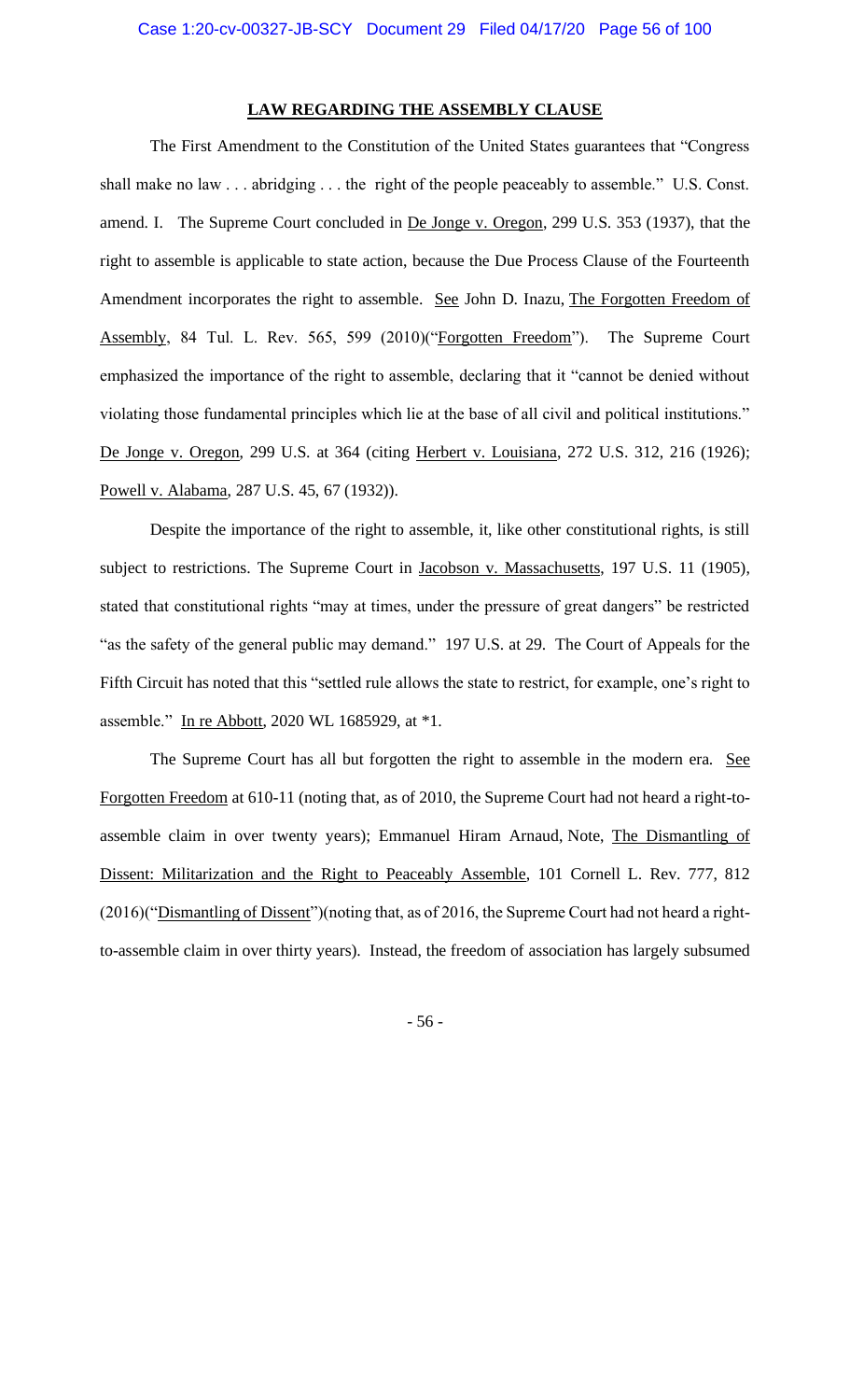the freedom of assembly. See Timothy Zick, Recovering the Assembly Clause, 91 Tex. L. Rev. 375, 377 (2012)("[T]he freedom of assembly was transformed into a right of association.")(citing John D. Inazu, Liberty's Refuge: The Forgotten Freedom of Assembly, (2010)). In the 1980s, the Supreme Court "swept the remnants of association within the ambit of free speech law," culminating in its opinion about a freedom-of-assembly claim that did not include any reference to the freedom of assembly, but included several references to freedom of association. Recovering the Assembly Clause at 396 (quoting John D. Inazu, Liberty's Refuge: The Forgotten Freedom). See Forgotten Freedom at 611 (citing Boos v. Barry, 485 U.S. 312 (1985)). Since then, the Supreme Court has applied the freedom-of-association standard to freedom of assemblies cases, rendering them one and the same. See Dismantling of Dissent (noting that "the standard for assessing freedom of assembly cases is now the one applies for freedom of association" and that "freedom of assembly is standardless because the [Supreme] Court conflates the two freedoms")

The Tenth Circuit similarly has conflated the freedom of association with the freedom of assembly by generally treating them as a single claim and analyzing them together. See, e.g., McCook v. Spriner Sch. Dist., 44 F. App'x 896, 910 (10th Cir. 2002)(unpublished)(repeating throughout the opinion that the plaintiffs brought a "freedom of assembly and association claim"); Grace United Methodist Church v. City of Cheyenne, 451 F.3d at 658 (stating that "[t]he First Amendment protects associational and assembly rights in two distinct ways," and then quoting a Supreme Court case that mentions only freedom of association)(citing Bd. of Dirs. of Rotary Int'l v. Rotary Club of Duarte, 481 U.S. 537, 544 (1987)). In the past thirty-two years, the Tenth Circuit's lengthiest discussion of freedom of assembly is a dissent analogizing churches in the free exercise context to public forums in the free speech context. See Messiah Baptist Church v. Cty. of Jefferson, State of Colo., 859 F.2d 820, 830 (10th Cir. 1988)(McKay, J., dissenting). The

- 57 -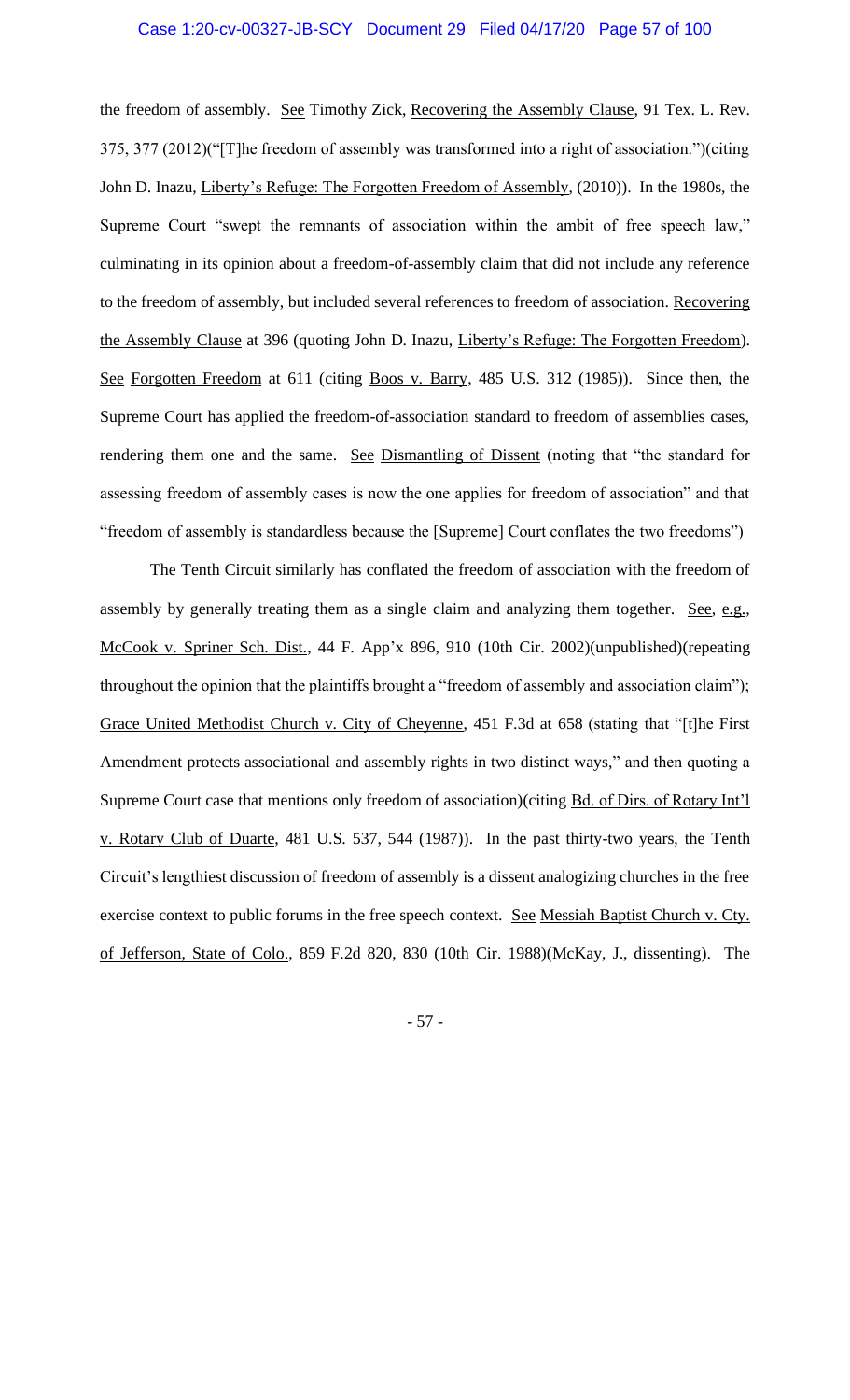dissent, discussing a zoning ordinance's restriction of buildings for religious worship, notes that "the right to assemble or speak in a public forum cannot be absolutely prohibited, and may only be infringed by narrowly-drawn time, place, and manner restrictions." Messiah Baptist Church v. Cty. of Jefferson, State of Colo., 859 F.2d at 830. Beyond that case, the Tenth Circuit generally has folded freedom of assembly into freedom of association<sup>7</sup> -- specifically expressive association. See Grace United Methodist Church v. City of Cheyenne, 451 F.3d at 658.

Expressive association is the "'right to associate for the purpose of engaging in those activities protected by the First Amendment -- speech, assembly, petition for the redress of grievances, and the exercise of religion." Schalk v. Gallemore, 906 F.2d at 498 (quoting Roberts v. United States Jaycees, 468 U.S. at 617-18.). The First Amendment protects political expression manifested through conduct as well as through speech. See Texas v. Johnson*,* 491 U.S. 397, 406 (1989)(holding that the burning of an American flag is conduct "sufficiently imbued with elements of communication to implicate the First Amendment")(citation omitted)(internal quotation marks omitted). Expressive association is not, however, an absolute right, because "'there may be countervailing principles that prevail over the right of association." Grace v. United States v. City

- 58 -

<sup>&</sup>lt;sup>7</sup>The Tenth Circuit uses different terminology for expressive association in different cases. In Grace v. United Methodist Church v. City of Cheyenne, 451 F.3d 643, 658 (2006), and Schalk v. Gallemore, 906 F.2d 491, 499 (1990), the Tenth Circuit appears to label "freedom of association" as "freedom of expressive association," which it breaks down into "intimate association" and "political association." What it calls "political association" is actually "expressive association." It corrects the labels in Vigil v. South Valley Academy, 247 F. App'x 982, 988 (10th Cir. 2007)(unpublished)("treating the "freedom of expressive association" and "the right to familial association" as two separate freedoms, as opposed to treating the right of familial association as a subtype of freedom of expressive association). The Court relies on this case for the appropriate labels, because it accords with generally accepted terms. John D. Inazu, The Unsettling "Well-Settled" Law of Freedom of Association, 43 Ct. L. Rev. 149, 149 (2010)(noting that the Supreme Court stated two categories -- expressive association and intimate association – in Roberts v. United States Jaycees, 468 U.S. 609 (1984)).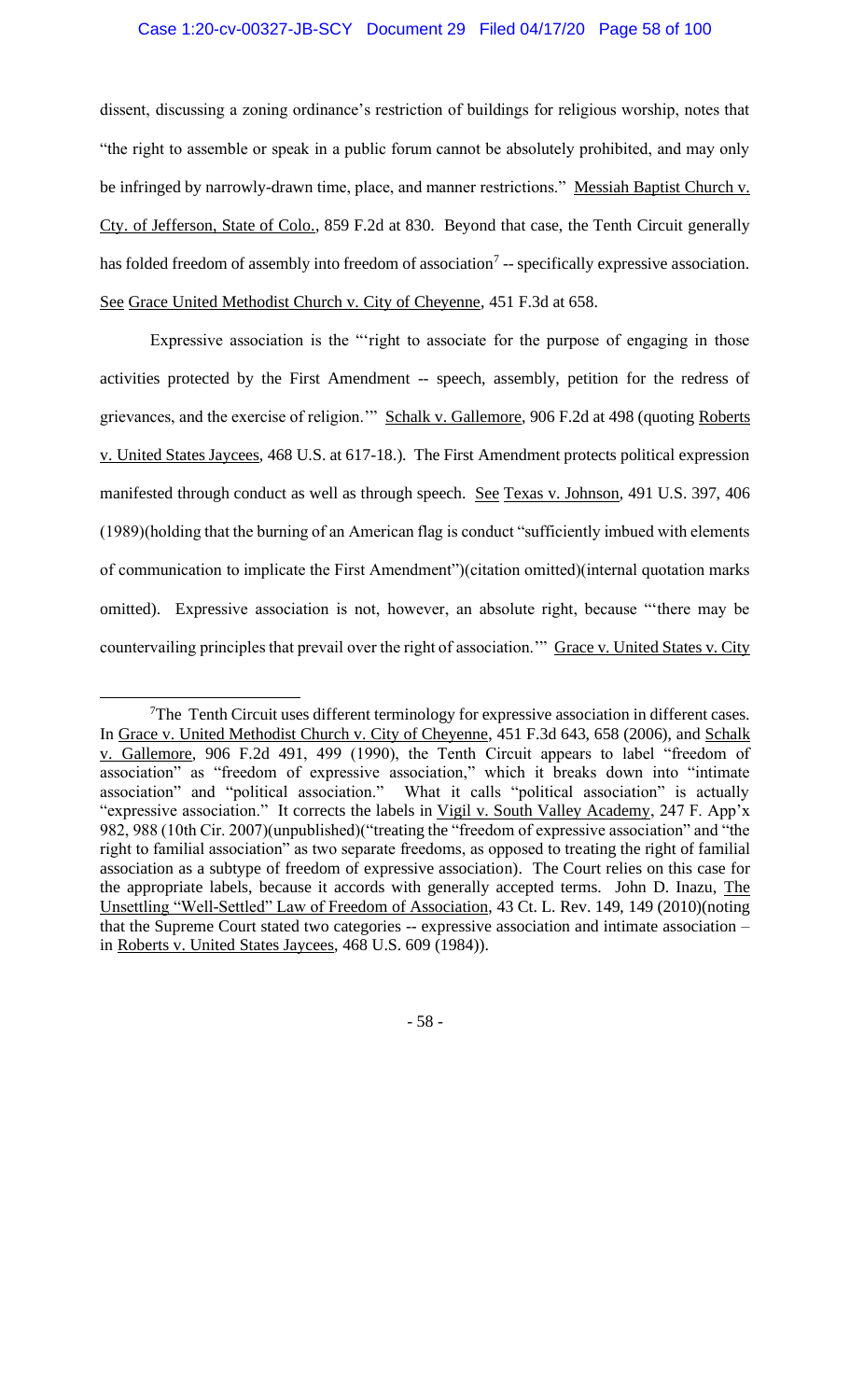of Cheyenne, 451 F.3d at 658 (quoting Walker v. City of Kansas City, 911 F.2d 80, 89 n.11 (8th Cir. 1990)). The Supreme Court has cautioned that "[i]nfringements on that right may be justified by regulations adopted to serve compelling state interests, unrelated to the suppression of ideas, that cannot be achieved through means significantly less restrictive of associational freedoms." Roberts v. United States Jaycees*,* 468 U.S. at 623. See Nat'l Commodity & Barter Ass'n v. Archer*,* 31 F.3d 1521, 1531 (10th Cir. 1994)(quoting Roberts v. United States Jaycees*,* 468 U.S. at 623). Although an opportunity "might be described as 'associational' in the common parlance," it does not necessarily follow that it involves "the sort of expressive association that the First Amendment has been held to protect." City of Dallas v. Stanglin*,* 490 U.S. 19, 24 (1989). Because "there is no generalized right of free association," courts only "recognize[] a right to associate for the purpose of engaging in those activities protected by the First Amendment -- speech, assembly, petition for the redress of grievances, and the exercise of religion." Roberts v. United States Jaycees*,* 468 U.S. at 618.

In Roberts v. United States Jaycees*,* the Supreme Court extended First Amendment protection to the United States Jaycees, a civic organization, because it engaged in "the advocacy of political and public causes." Roberts v. United States Jaycees*,* 468 U.S. at 622. The Boy Scouts of America similarly qualified for First Amendment protection, because the organization "engaged in instilling its system of values in young people." Boy Scouts of Am. v. Dale*,* 530 U.S. at 643. In addition to civic or political causes, courts also often recognize the freedom of expressive association for organizations that "'associate for the purpose of engaging in . . . religious

- 59 -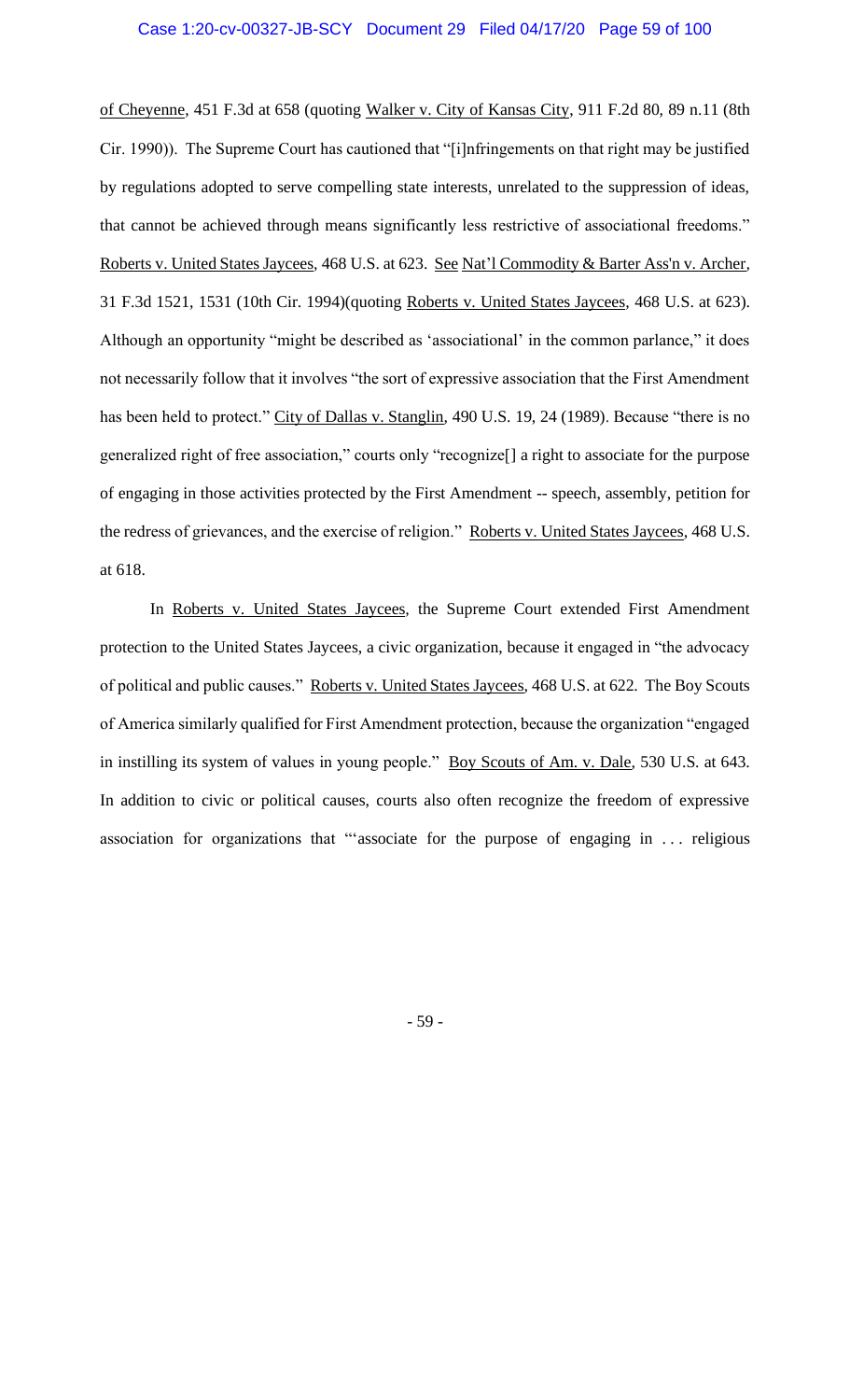activities.'" Grace United Methodist Church v. City of Cheyenne*,* 451 F.3d at 658 (quoting Bd. of Dirs. v. Rotary Club of Duarte*,* 481 U.S. at 544).<sup>8</sup>

Although "[i]t is possible to find some kernel of expression in almost every activity a person undertakes . . . such a kernel is not sufficient to bring the activity within the protection of the First Amendment." City of Dallas v. Stanglin*,* 490 U.S. at 25. Courts generally refuse to extend First Amendment protection to individuals or organizations that assert the freedom of association in a context that does not include the assertion of a separate First Amendment right. See City of Dallas v. Stanglin*,* 490 U.S. at 24. In City of Dallas v. Stanglin*,* the Supreme Court declined to recognize a First Amendment right of association for dance-hall patrons seeking to overturn a municipal regulation creating age-restricted dance halls. See 490 U.S. at 24. The Supreme Court listed four reasons that "chance encounters in dance halls" do not involve "the sort of expressive association that the First Amendment has been held to protect": (i) the dance hall patrons were not

### <sup>8</sup>Professor Eugene Volokh has noted that:

Eugene Volokh, Freedom of Expressive Association and Government Subsidies, 58 Stan. L. Rev. 1919, 1968 (2006)



<sup>[</sup>i]n addition to the general First Amendment expressive association right that [Boy Scouts of Am. v. ]Dale recognized, religious groups might have a special "freedom of religious association" right under the Free Exercise Clause. This could either be a narrow church autonomy right recognized even after Employment Division v. Smith, 494 U.S. 872 (1990), see Eugene Volokh, A Common-Law Model for Religious Exemptions, 46 UCLA L. Rev. 1465, 1506-07 (1999)(so suggesting), or a "hybrid" of the expressive association right and the Free Exercise Clause right, compare Smith, 494 U.S. at 881-82 (so suggesting), with Kissinger v. Bd. of Trs. of the Ohio State Univ., 5 F.3d 177, 180 (6th Cir. 1993) (criticizing the hybrid rights doctrine, in my view persuasively), Church of the Lukumi Babalu Aye, Inc. v. City of Hialeah, 508 U.S. 520 (1993)(Souter, J., concurring) (likewise), and Bertrand Fry, Note, Breeding Constitutional Doctrine: The Provenance and Progeny of the "Hybrid Situation" in Current Free Exercise Jurisprudence, 71 Tex. L. Rev. 833 (1993)(likewise).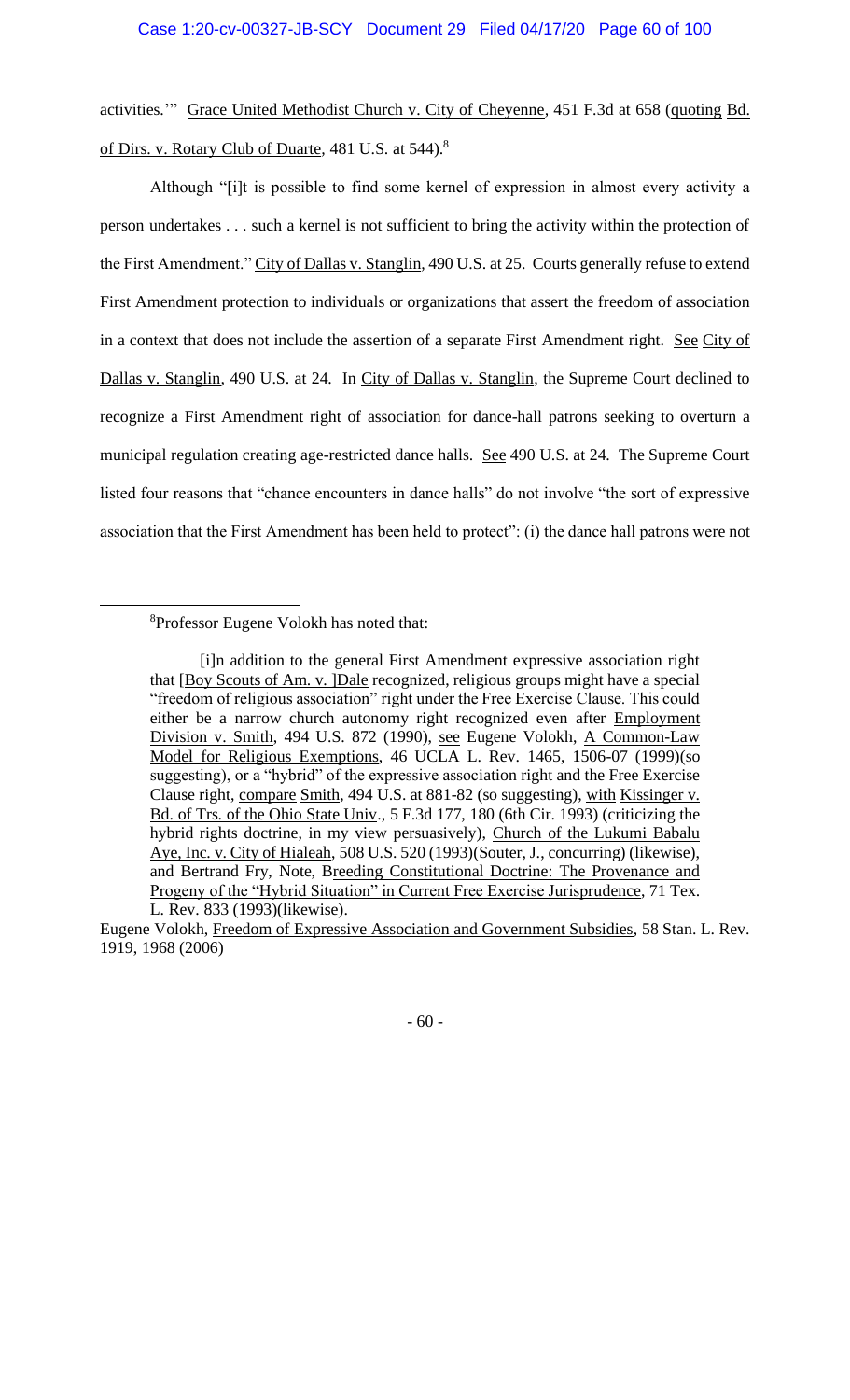"members of any organized association"; (ii) "most [were] strangers to one another"; (iii) the dance hall admitted all who paid the admission fee; and (iv) "[t]here [was] no suggestion that these patrons take positions on public questions." City of Dallas v. Stanglin*,* 490 U.S. at 24-25.

"To determine whether a group is protected by the First Amendment's expressive associational right, we must determine whether the group engages in 'expressive association.' The First Amendment's protection of expressive association is not reserved for advocacy groups. But to come within its ambit, a group must engage in some form of expression, whether it be public or private."

A.M. ex rel. Youngers v. NM Dep't of Health, 117 F. Supp. 3d 1220, 1258 (D.N.M. 2015)(quoting Boy Scouts of Am. v. Dale, 530 U.S. at 648). If the First Amendment's expressive associational right protectsthe group, courts next determine whether "'[i]nfringements on that right [are] justified by regulations adopted to serve compelling state interests, unrelated to the suppression of ideas, that cannot be achieved through means significantly less restrictive of associational freedoms." Roberts v. United States Jaycees, 468 U.S. at 623.

### **ANALYSIS**

The Court denies the Motion. The Court concludes, first, that the Eleventh Amendment prohibits Legacy Church's suit insofar as it seeks relief against the state of New Mexico. Second, the Court concludes that Legacy Church is not substantially likely to succeed on the merits of its Free Exercise claim. Specifically, the April 11 Order is both neutral and generally applicable, and there is no evidence of animus against Christianity in particular or against religion in general. Accordingly, the April 11 Order is subject to rational basis review, which it satisfies. Third, the Court concludes that Legacy Church is not likely to succeed on its assembly claim, because the April 11 Order not only is narrowly tailored with sufficient alternatives for Legacy Church to assemble and mitigating a state pandemic is a compelling interest. Fourth, the Court concludes that Legacy Church has not demonstrated that it will suffer irreparable harm in a TRO's absence,

- 61 -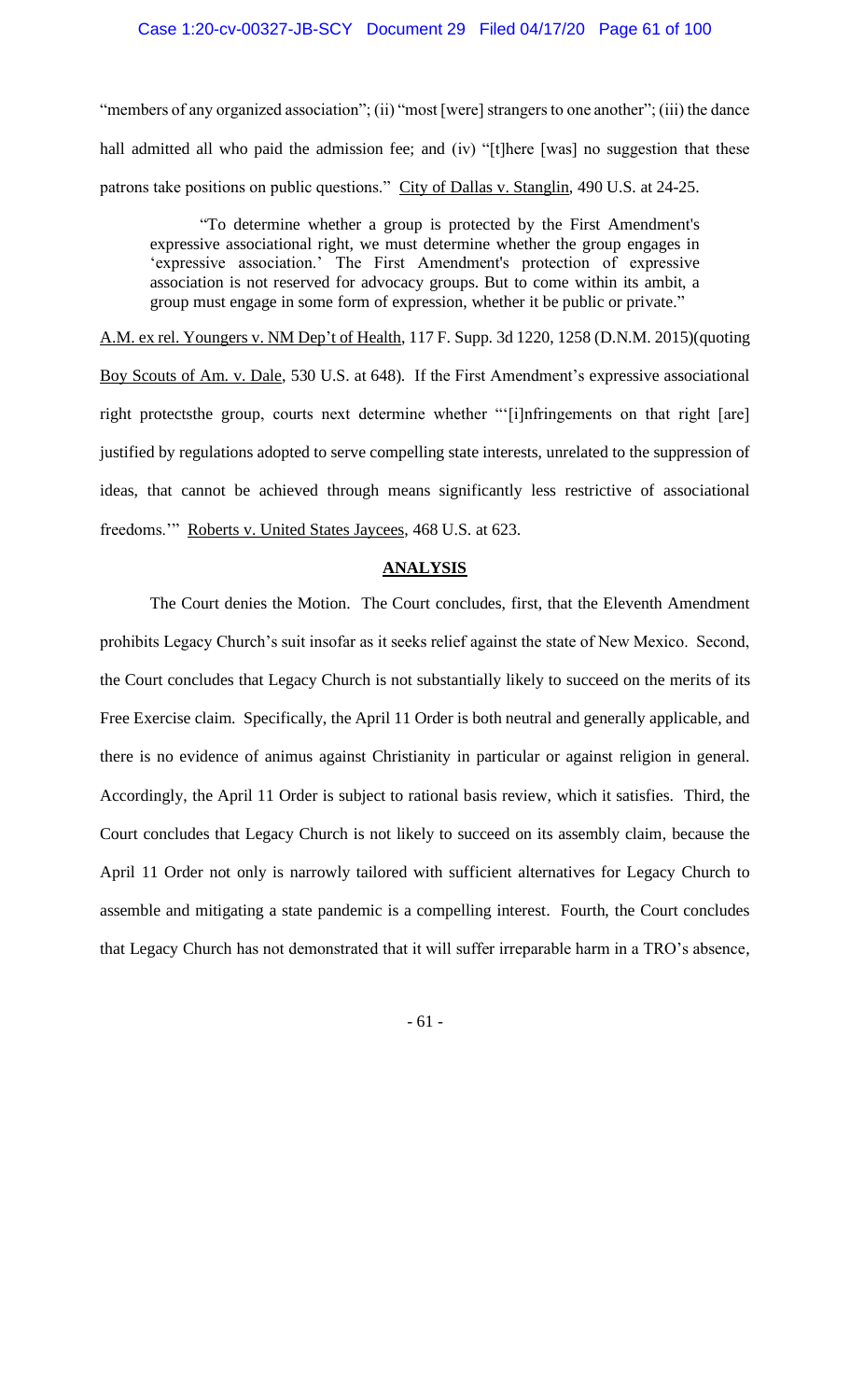it has not demonstrated that the equities weigh in a TRO's favor, and it has not demonstrated that a TRO is in the public interest. Accordingly, the Court denies the TRO.

### **I. THE ELEVENTH AMENDMENT PROHIBIT'S LEGACY CHURCH'S SUIT INSOFAR AS IT SEEKS RELIEF AGAINST NEW MEXICO.**

Legacy Church names New Mexico as a defendant. See Complaint at 1. In the Complaint's jurisdiction and venue section, Legacy Church refers to Secretary Kunkel's status as New Mexico's Secretary of the Department of Health, but Legacy Church does not assert the Court's jurisdiction over New Mexico as a defendant. See Complaint ¶¶ 1-3, at 1. New Mexico contends that it is immune from § 1983 suit, because it has not waived the immunity that the Eleventh Amendment grants it. See NM Response at 6.

The Eleventh Amendment provides: "The Judicial power of the United States shall not be construed to extend to any suit in law or equity, commenced or prosecuted against one of the United States by Citizens of another State, or by Citizens or Subjects of any foreign state." U.S. Const. amend. XI. The Supreme Court has interpreted state sovereign immunity broadly. As Justice Kennedy, writing for the Supreme Court in Alden v. Maine, 527 U.S. 706 (1999), asserted: "[S]overeign immunity derives not from the Eleventh Amendment but from the structure of the original Constitution itself." 527 U.S. at 728. The Supreme Court has also interpreted the Eleventh Amendment's text broadly, concluding, despite the Eleventh Amendment's text, that states are immune from suit in federal courts that their own citizens bring, see Hans v. Louisiana, 134 U.S. 1, 15 (1890), and suits by their own citizens in their own courts without their consent, see Alden v. Maine, 527 U.S. 706. Accordingly, the Supreme Court has articulated only three ways for private plaintiffs to circumvent sovereign immunity: (i) suits against state officials for injunctive relief, <u>see Ex parte Young</u>, 209 U.S. 123 (1908), and, in some cases, money damages, see Kentucky

- 62 -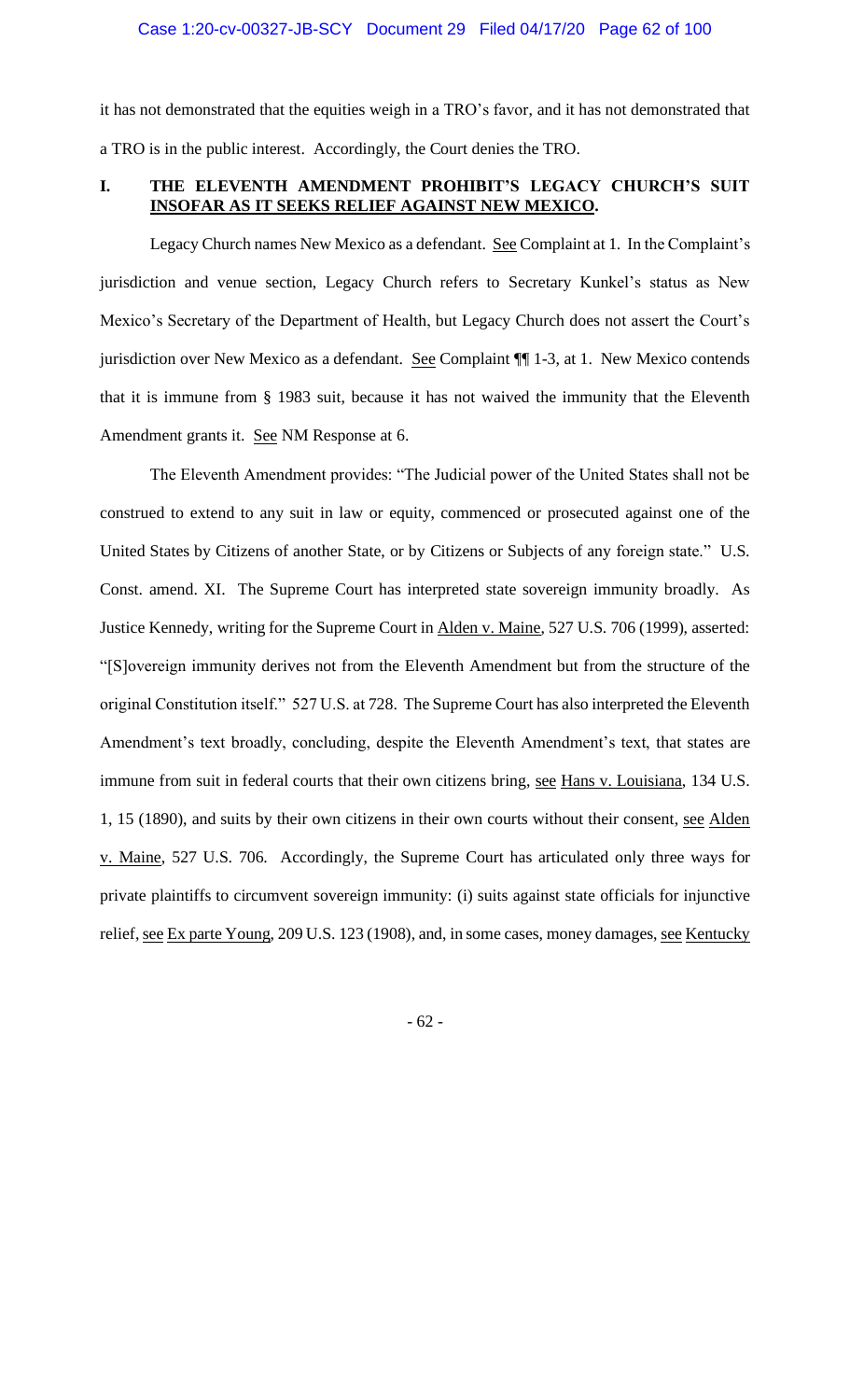v. Graham, 473 U.S. 159 (1985); (ii) suits to which states consent; and (iii) suits invoking Congressional statutes pursuant to the Fourteenth Amendment. The Eleventh Amendment permits federal courts to grant injunctions against state officials, even when compliance will cost the state great expense in the future. See, e.g., Quern v. Jordan, 440 U.S. 332 (1979).

New Mexico has not waived its immunity. An explicit waiver requires the state to expressly agree to be sued in federal court. New Mexico's consent to be sued in its own courts is not enough. See Fla. Dep't of Health and Rehabilitative Servs. v. Fla. Nursing Home Ass'n, 450 U.S. 299, 305-06 (1990). Nor is a general waiver enough; for a state statute or constitutional provision to validly waive Eleventh Amendment immunity, "it must specify the State's intention to subject itself to suit in *federal court*." Atascadero Copper Corp. v. State Tax Comm'n, 473 U.S. 241, 241 (1990)(emphasis in original). For example, in Port Authority Trans-Hudson Corp. v. Feeney, 495 U.S. 299 (1990), the Supreme Court concluded that New Jersey and New York consented to suit in federal court via a statute that consented to suit "on the condition that venue . . . shall be within a county or judicial district, established by one of said States or by the United States . . ." 495 U.S. at 307 (quoting N.J. Stat. Ann. § 32:1-162, N.Y. Unconsol. Laws § 7106 (1979)). The Supreme Court has also indicated that constructive consent, such as by failing to object to a federal court's jurisdiction, is not enough. See Edelman v. Jordan, 415 U.S. 651, 653 (1974).

Nor does § 1983 or any other potential avenue for relief waive New Mexico's immunity. Here, Legacy Church sues New Mexico to vindicate its First Amendment rights pursuant to a Congressional statute -- § 1983. See Complaint at 3-5. The Supreme Court has concluded, however, that Congress may authorize suits against states only when it acts pursuant to § 5 of the Fourteenth Amendment. Although Congress enacted § 1983 pursuant to the Fourteenth

- 63 -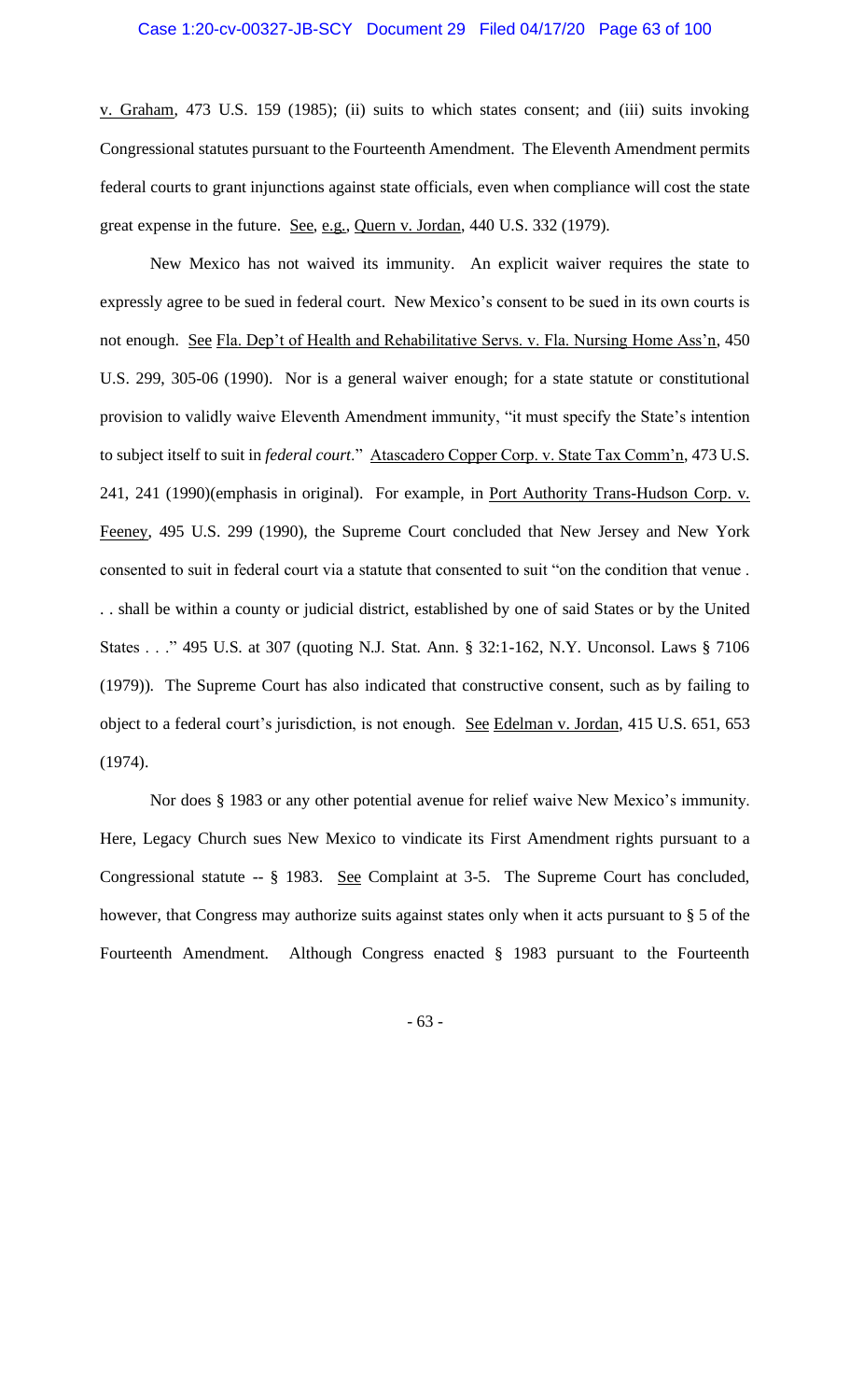Amendment, the Supreme Court has concluded that § 1983 provides insufficient indication that Congress intended to override state sovereign immunity:

[Section] 1983 does not explicitly and by clear language indicate on its face an intent to sweep away the immunity of the States; nor does it have a history which focuses directly on the question of state liability and which shows that Congress considered and firmly decided to abrogate the Eleventh Amendment immunity of the States.

Quern v. Jordan, 440 U.S. at 345. Additionally, because states have concurrent jurisdiction over

§ 1983 suits, see Maine v. Thiboutot, 448 U.S. 1, 3 n.1 (1980), the Supreme Court has interpreted

§ 1983 to conclude that states are not persons for § 1983's purposes, <u>see Will v. Michigan Dep't</u>

of State Police, 491 U.S. 58, 66-67 (1989). Accordingly, the Eleventh Amendment bars Legacy

Church's suit insofar as Legacy Church seeks relief against the State of New Mexico.

# **II. LEGACY CHURCH'S REQUESTED RELIEF FALLS INTO A CATEGORY OF DISFAVORED INJUNCTIONS.**

The Tenth Circuit disfavors some injunctive relief and requires "more of the parties who request them." Mrs. Fields Franchising, LLC v. MFGPC, 941 F.3d 1221, 1232 (10th Cir. 2019)(citing Shrier v. Univ. of Colo., 427 F.3d at 1258-59 (10th Cir. 2005)). There are three disfavored injunctions: (i) mandatory (rather than prohibitory) injunctions; (ii) injunctions that change the status quo; and (iii) injunctions that grant all the relief that the moving party could expect to win at trial. See Mrs. Fields Franchising, LLC v. MFGPC, 941 F.3d at 1232; Logan v. Pub. Emps. Retirement Ass'n, 163 F. Supp. 3d 1007, 1026 (D.N.M. 2016)(Browning, J.). Movants for these injunctions need not make their showing "heavily and compellingly," but the district court should "more closely scrutinize[] to assure that the exigencies of the case support the granting of a remedy that is extraordinary even in the normal course." O Centro Espirita Beneficiente Uniao Do Vegetal v. Ashcroft, 389 F.3d 973, 975 (10th Cir. 2004)("O Centro"), affd and remanded sub

- 64 -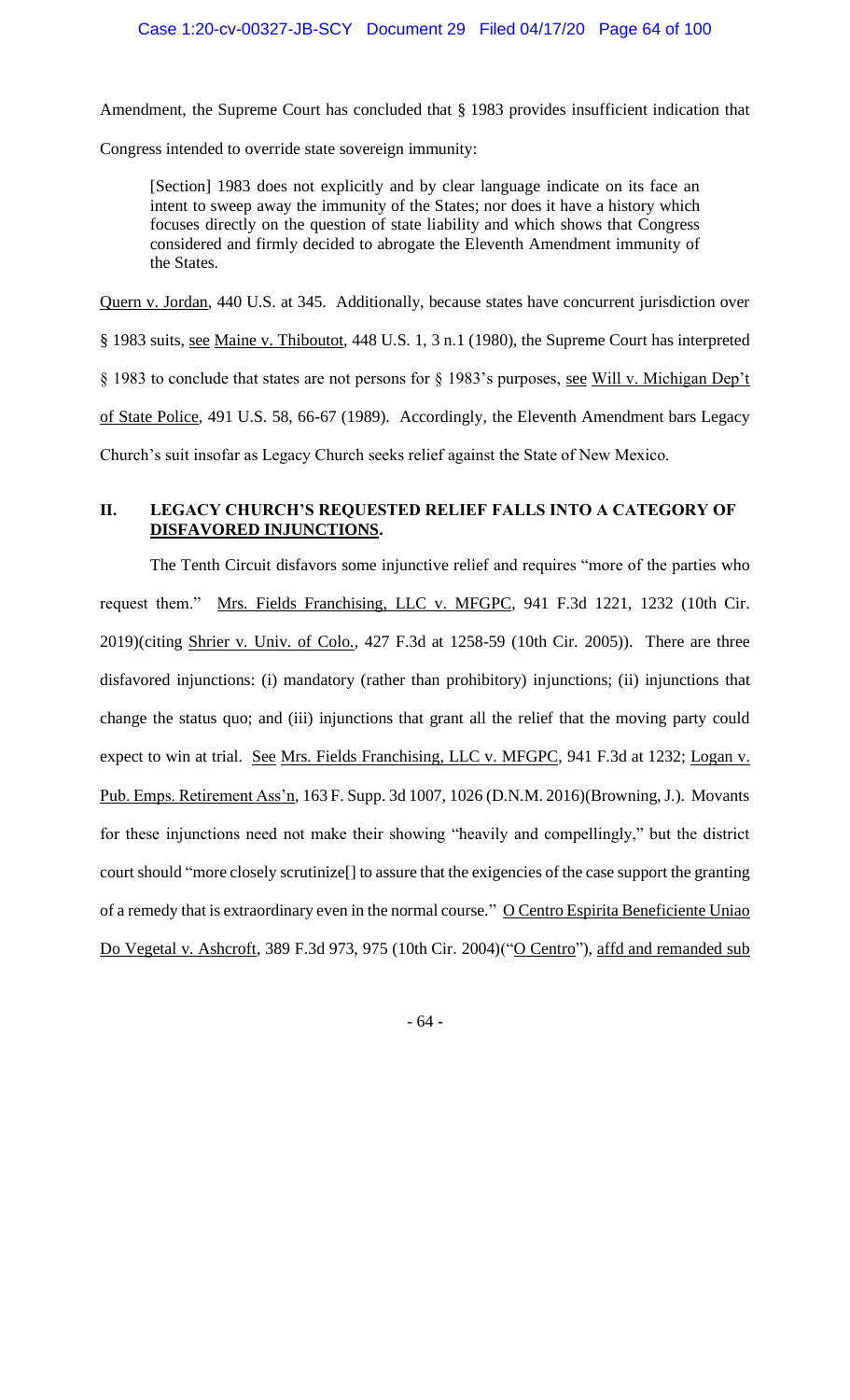nom. Gonzales v. O Centro Espirita Beneficente Uniao do Vegetal, 546 U.S. 418 (2006). A district court can determine whether a requested injunction is disfavored by looking at the relief it seeks. See O Centro, 389 F.3d at 1003. Although Legacy Church's requested injunctive relief is prohibitory and does not change the status quo, granting the request would provide Legacy Church with all the relief it could expect to win at trial.

The first disfavored category is "mandatory preliminary injunctions." Schrier v. Univ. of Colo., 427 F.3d at 1258 (quoting O Centro, 389 F.3d at 977)(internal quotation marks omitted). The Tenth Circuit "characterize[s] an injunction as mandatory if the requested relief 'affirmatively require[s] the nonmovant to act in a particular way, and as a result . . . place[s] the issuing court in a position where it may have to provide ongoing supervision to assure the nonmovant is abiding by the injunction."" Schrier v. Univ. of Colorado, 427 F.3d at 1261 (all alterations but first in Schrier v. Univ. of Colo.)(quoting O Centro, 389 F.3d at 979). The Tenth Circuit has thus disclaimed -- or at least augmented -- the simpler and more intuitive way of defining these terms, i.e., that a prohibitory injunction is one in which the court orders the enjoined party not to act in some manner, and a mandatory injunction is one in which the court orders the enjoined party to act. See Schrier v. Univ. of Co., 427 F.3d at 1261. It does so because a creative enough lawyer can present any injunction in either prohibitory or mandatory terms, depending on whether the lawyer is requesting or opposing it. See O Centro, 389 F.3d at 1006 (Seymour, J., dissenting)("There is no doubt that determining whether an injunction is mandatory as opposed to prohibitory can be vexing."). An injunction directing a party to act is not fundamentally different from an injunction prohibiting action -- if everyone can agree on and understand exactly what the court is ordering and exactly what conduct would violate the injunction. On the other hand, vague injunctions enjoining parties to "depopulate the jail system to constitutionally compliant levels,"

- 65 -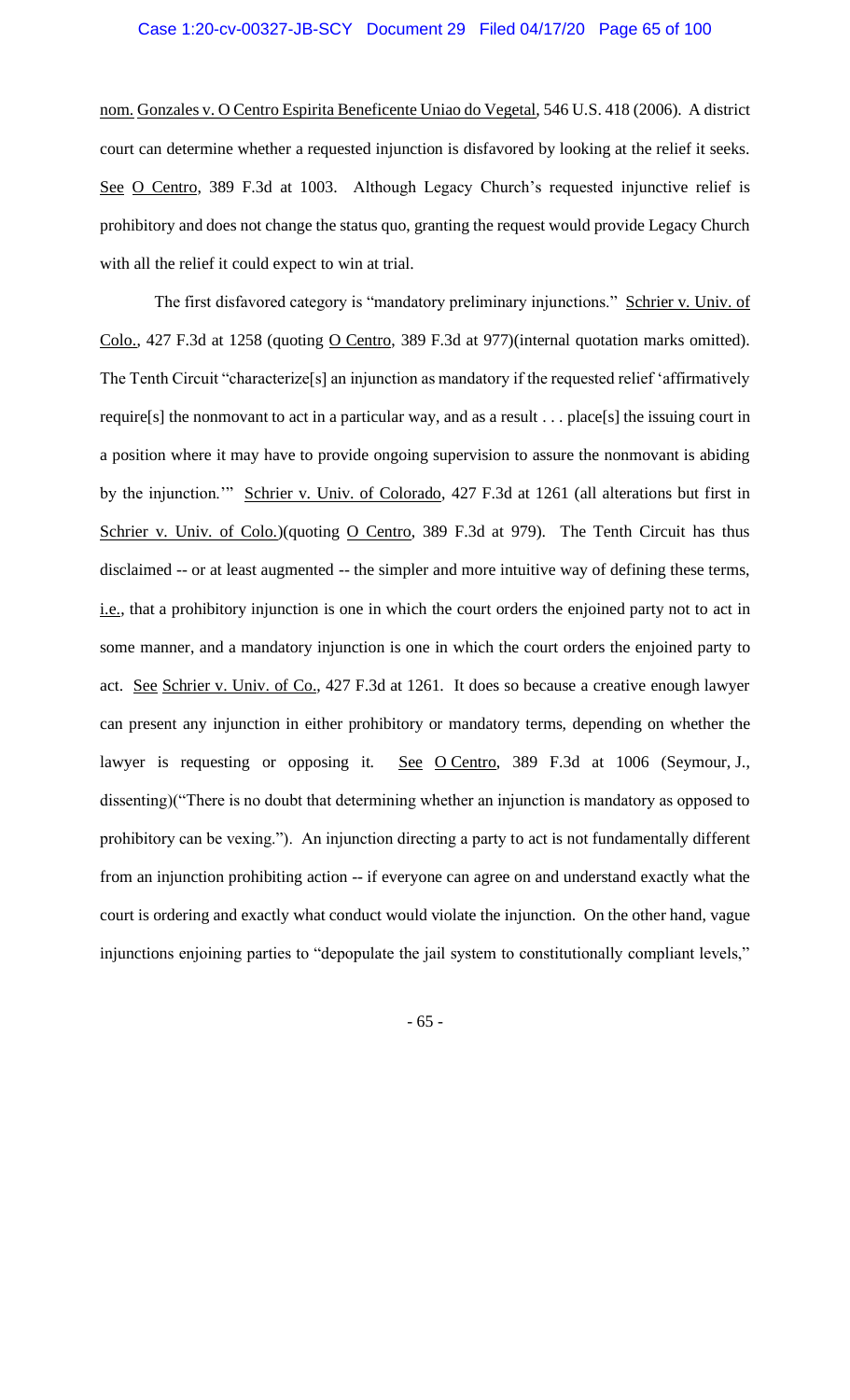or to "perform on its promise to continue manufacturing and delivering conforming goods to the buyer," are a recipe for bogging the court down into the role of monitor. Dine Citizens Against Ruining Our Env't v. Jewell, No. CIV 15-0209 JB/SCY, 2015 WL 4997207, at \*33 (D.N.M. Aug. 14, 2015)(Browning, J.).

Legacy Church's requested injunction is prohibitory rather than mandatory. It seeks an Order that "prohibits the Secretary from now enforcing mass gathering restrictions on places of worship, including Legacy's four New Mexico campuses." Motion at 11. Were the Court to grant Legacy Church's request, New Mexico would only have to refrain from enforcing the April 11 Order against churches and other places of worship. It would not be ordered to affirmatively act. See Schrier v. Univ. of Colo., 427 F.3d at 1261 (noting that requiring a University to rehire a professor where future monitoring is possible constitutes a mandatory injunction). Granting the injunction would also not require the Court to extensively monitor New Mexico's compliance; enforcement of the April 11 Order is a black-and-white issue that would not require legal review or continuous supervision.

The second disfavored category is "preliminary injunctions that alter the status quo." Schrier v. Univ. of Colo., 427 F.3d at 1258 (quoting O Centro, 389 F.3d at 977) (internal quotation marks omitted). The status quo is "the last uncontested status between the parties which preceded the controversy until the outcome of the final hearing." Dominion Video Satellite, Inc. v. EchoStar Satellite Corp., 269 F.3d at 1155. When evaluating whether the issuance of a requested injunction would alter the status quo between the parties, the court should look at "the reality of the existing status and relationships between the parties, regardless of whether the existing status and relationships may ultimately be found to be in accord or not in accord with the parties' legal rights."

- 66 -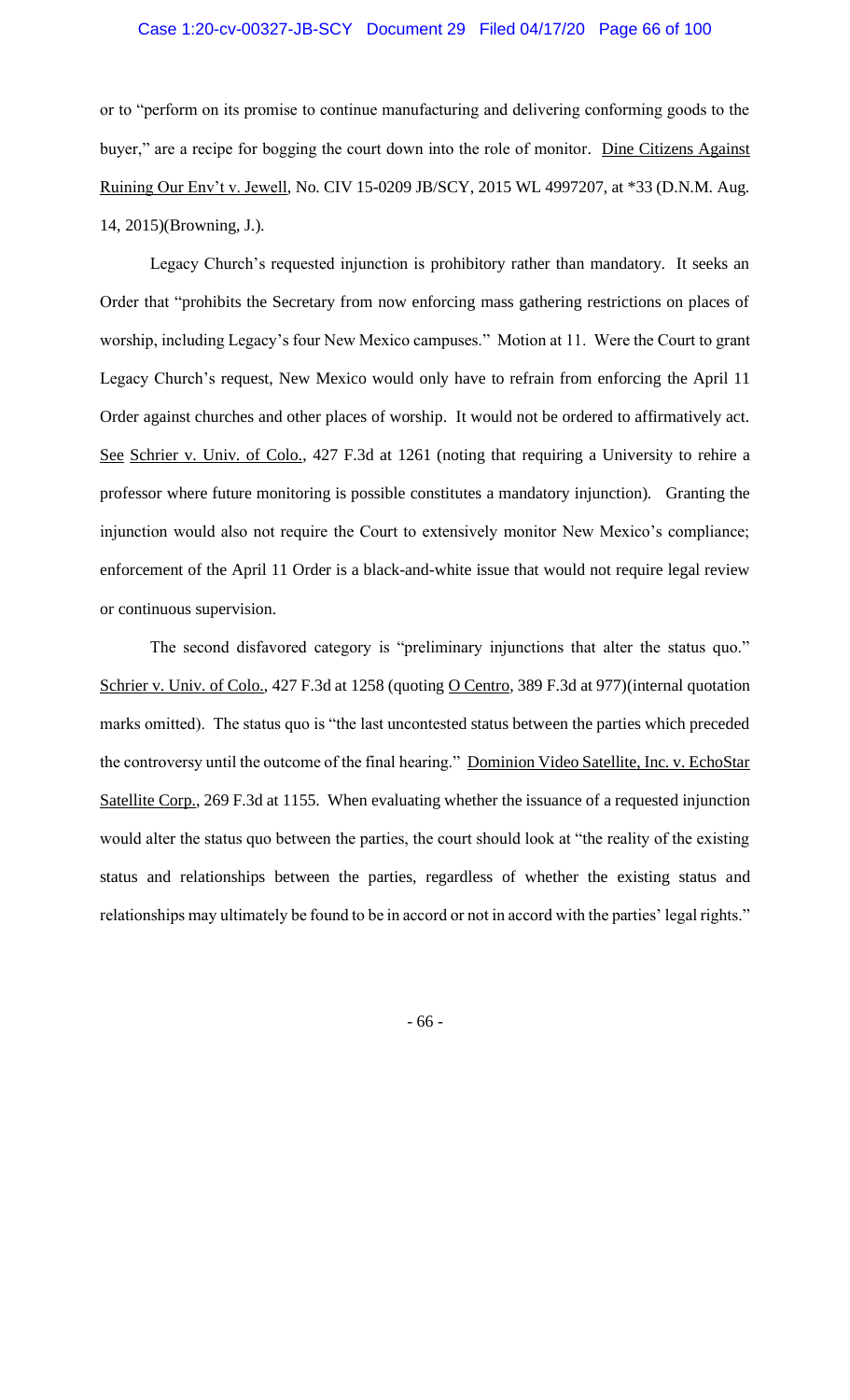SCFC ILC, Inc. v. Visa USA, Inc., 936 F.2d 1096, 1100 (10th Cir. 1991), overruled on other grounds by O Centro, 389 F.3d at 975.

Legacy Church's requested injunction also does not alter the status quo. It asks the Court to forbid New Mexico from enforcing the April 11 Public Health Order, and to effectively return churches and other places of worship to the state of affairs existing under the April 6 Public Health Order. Under the April 6 Order, churches were explicitly excluded from the definition of "mass gathering." April 6 Order at 4. This is the "last peaceable uncontested status existing between the parties before the dispute developed," 11A Fed. Prac. & Proc. Civ. § 2948 Grounds for Granting or Denying a Preliminary Injunction, (3d ed.), and granting an injunction to return to it would therefore not alter the status quo, see Dominion Video Satellite, Inc. v. EchoStar Satellite Corp., 269 F.3d at 1155.

The third and final disfavored category is "preliminary injunctions that afford the movant all the relief that it could recover at the conclusion of a full trial on the merits." Schrier v. Univ. of Colo., 427 F.3d at 1258 (quoting O Centro, 389 F.3d at 977) (internal quotation marks omitted). The Tenth Circuit has stated that this sort of preliminary injunction is "similar to the 'Sentence first -- Verdict Afterwards' type of procedure parodied in Alice in Wonderland, which is an anathema to our system of jurisprudence." SCFC ILC, Inc. v. Visa USA, Inc., 936 F.2d 1096, 1099 (10th Cir. 1991). See GTE Corp. v. Williams, 731 F.2d 676, 679 (10th Cir. 1984)(stating in a copyright case that, "[t]he burden on the party seeking a preliminary injunction is especially heavy when the relief sought would in effect grant plaintiff a substantial part of the relief it would obtain after a trial on the merits.").

The injunction Legacy Church seeks would supply it with all the relief could hope to win from a full trial. In the Complaint, Legacy Church asks that the Court declare that the Defendants

- 67 -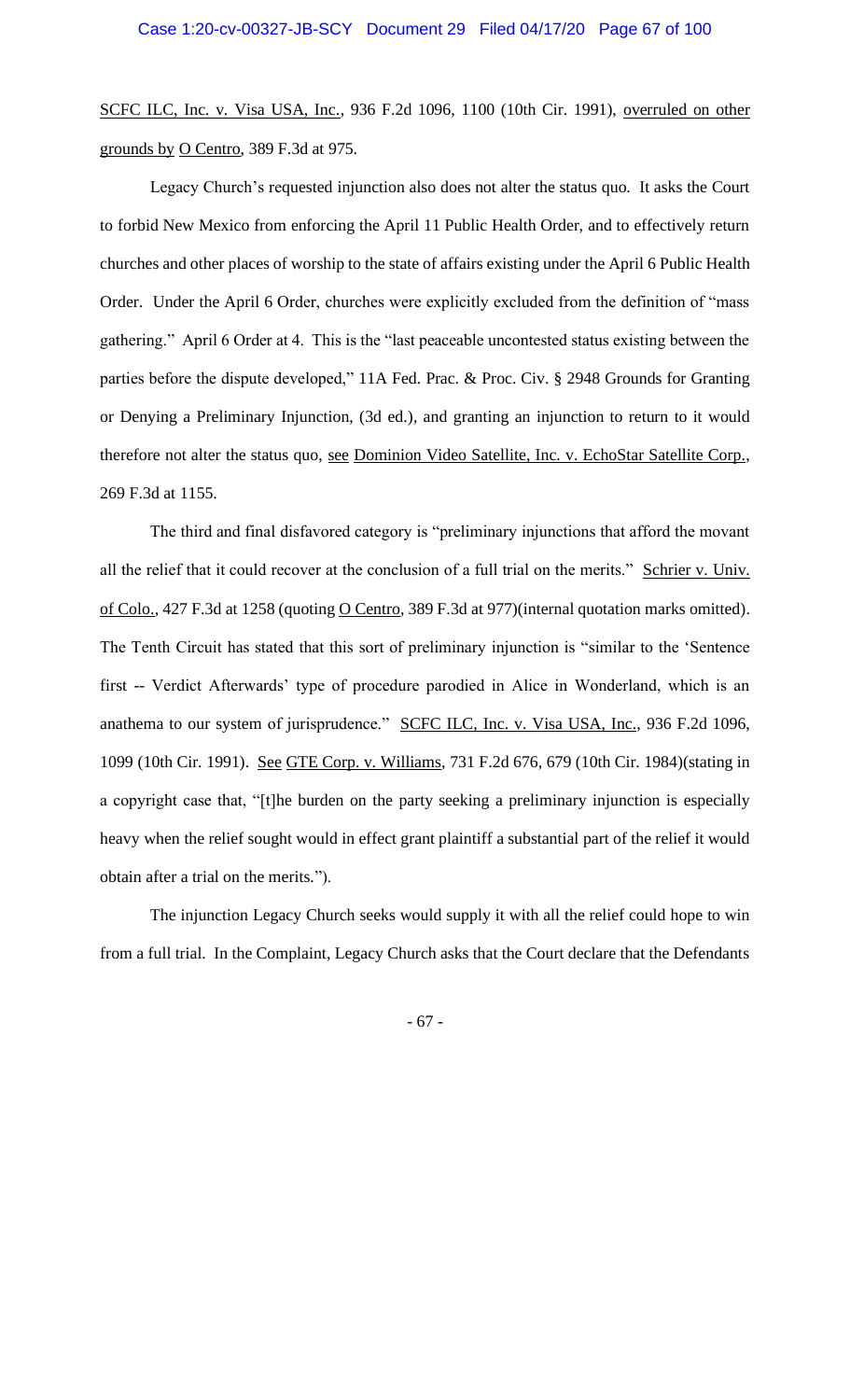have unlawfully burdened its constitutional rights, and "[t]emporarily and permanently enjoin[] Defendants from prohibiting Plaintiff from physically gathering in its house of worship." Complaint at 6. It also asks for "costs and reasonable attorneys' fees and expenses," Complaint at 6, but these are incidental to the injunction as they would not exist on their own without the injunction request. Accordingly, the Court will "more closely scrutinize[]" Legacy Church's case "to assure that the exigencies of the case support the granting of a remedy that is extraordinary even in the normal course." O Centro Espirita Beneficiente Uniao Do Vegetal v. Ashcroft, 389 F.3d at 975.

## **III. THE APRIL 11 ORDER DOES NOT VIOLATE LEGACY CHURCH'S FREE EXERCISE RIGHTS, BECAUSE THE ORDER IS A NEUTRAL AND GENERALLY APPLICABLE LAW, AND THERE IS NO EVIDENCE OF RELIGIOUS ANIMUS.**

The Court's analysis is broadly framed by the fact that, when the state faces a major public health threat, as New Mexico now does, its Tenth Amendment police and public health powers are at a maximum. "The right to practice religion freely does not include liberty to expose the community . . . to communicable disease or the latter to ill health or death." Prince v. Massachusetts, 321 U.S. at 166-67. Nonetheless, no matter how grave the emergency, individual constitutional freedoms -- such as the free exercise of religion, one of the United States' most treasured and closely guarded liberties -- constrain state action. The Court thus examines closely the April 11 Order to deteremine whether it infringes upon Legacy Church's First Amendment Rights. The Court concludes that the April 11 Order does not violate Legacy Church's Free Exercise rights. The April 11 Order is neutral and generally applicable, and important government interests having nothing to do with religion motivate the April 11 Order. Although the April 11

- 68 -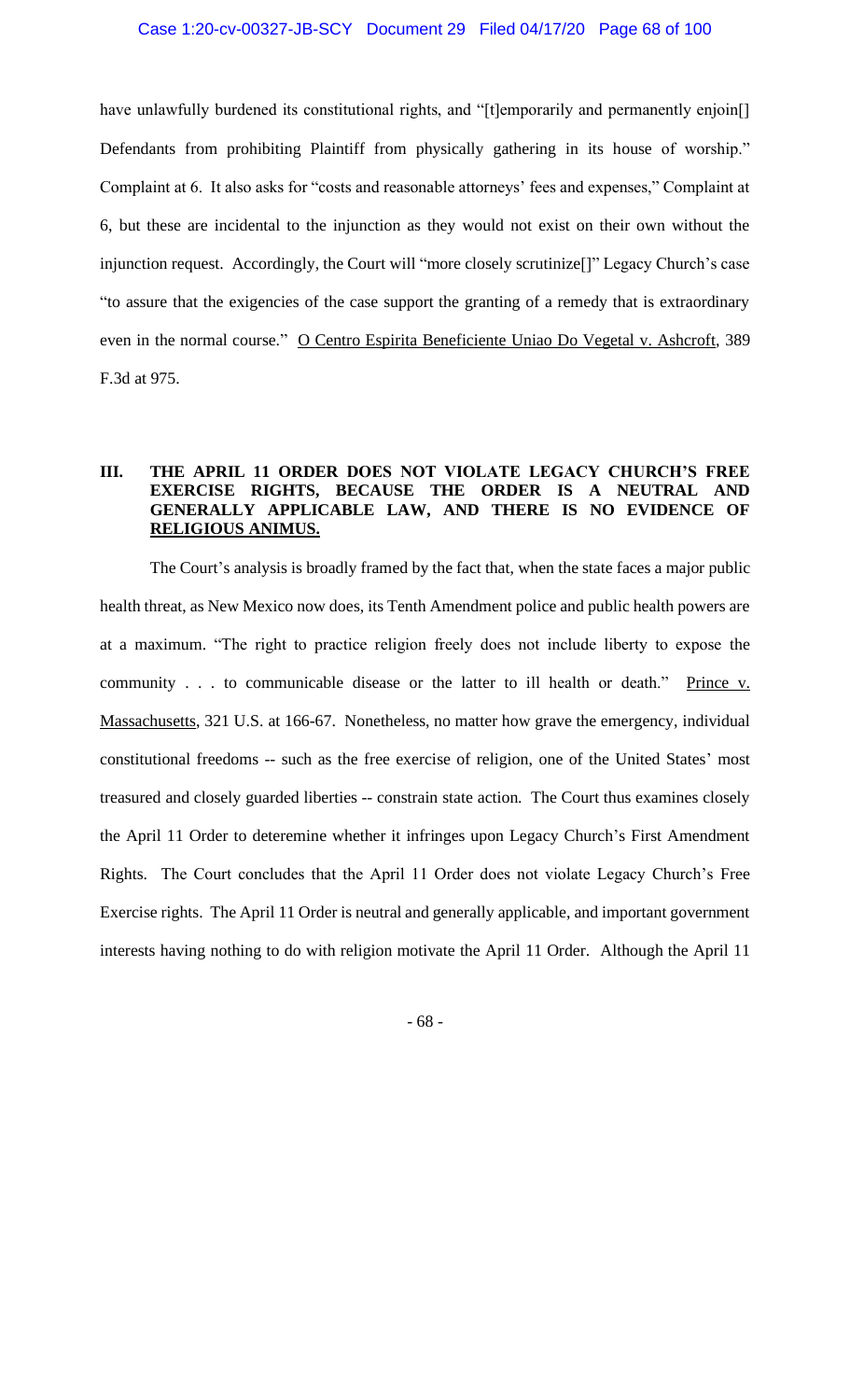Order's timing concerns the Court -- the April 11 Order prohibited religious gatherings on Easter's eve -- the April 11 Order nonetheless is constitutional, because Secretary Kunkel justifies the April 11 Order without reference to prohibited activity's religious nature. See Clark v. Community for Creative Non-Violence, 468 U.S. 288, 293 (1984). Similarly, although New Mexico's process for determining what businesses are essential toes the line of constitutional permissibility, that calculus does not violate Lukumi and Smith, because New Mexico's process does not involve the government's subjective, case-by-case judgment of religious activity's merits, but rather an acrossthe-board prohibition against mass gatherings. See Smith, 494 U.S. at 884.

The Court first examines whether the April 11 Order is neutral and generally applicable. If the April 11 Order is non-neutral or not generally applicable, it must serve compelling governmental interests to be valid. See Lukumi, 508 U.S. at 547. Smith provides that the First Amendment does not require the state to exempt religious practitioners from compliance with an "across-the-board criminal prohibition on a particular form of conduct," even if sincere religious faith mandates the prohibited conduct. Smith, 494 U.S. at 884. To hold otherwise -- to allow the religious practitioner veto power on neutral, generally applicable prohibitions -- "would open the prospect of constitutionally required religious exemptions from civic obligations of almost every conceivable kind." Smith, 494 U.S. at 884.

Concurring in Lukumi, Justice Scalia elaborated on Smith's neutrality and general applicability principles:

The terms "neutrality" and "general applicability" are not to be found within the First Amendment itself, of course, but are used in [Smith] and earlier cases to describe those characteristics which cause a law that prohibits an activity a particular individual wishes to engage in for religious reasons nonetheless not to constitute a "law . . . prohibiting the free exercise" of religion within the meaning of the First Amendment. In my view, the defect of lack of neutrality applies primarily to those laws that by their terms impose disabilities on the basis of

- 69 -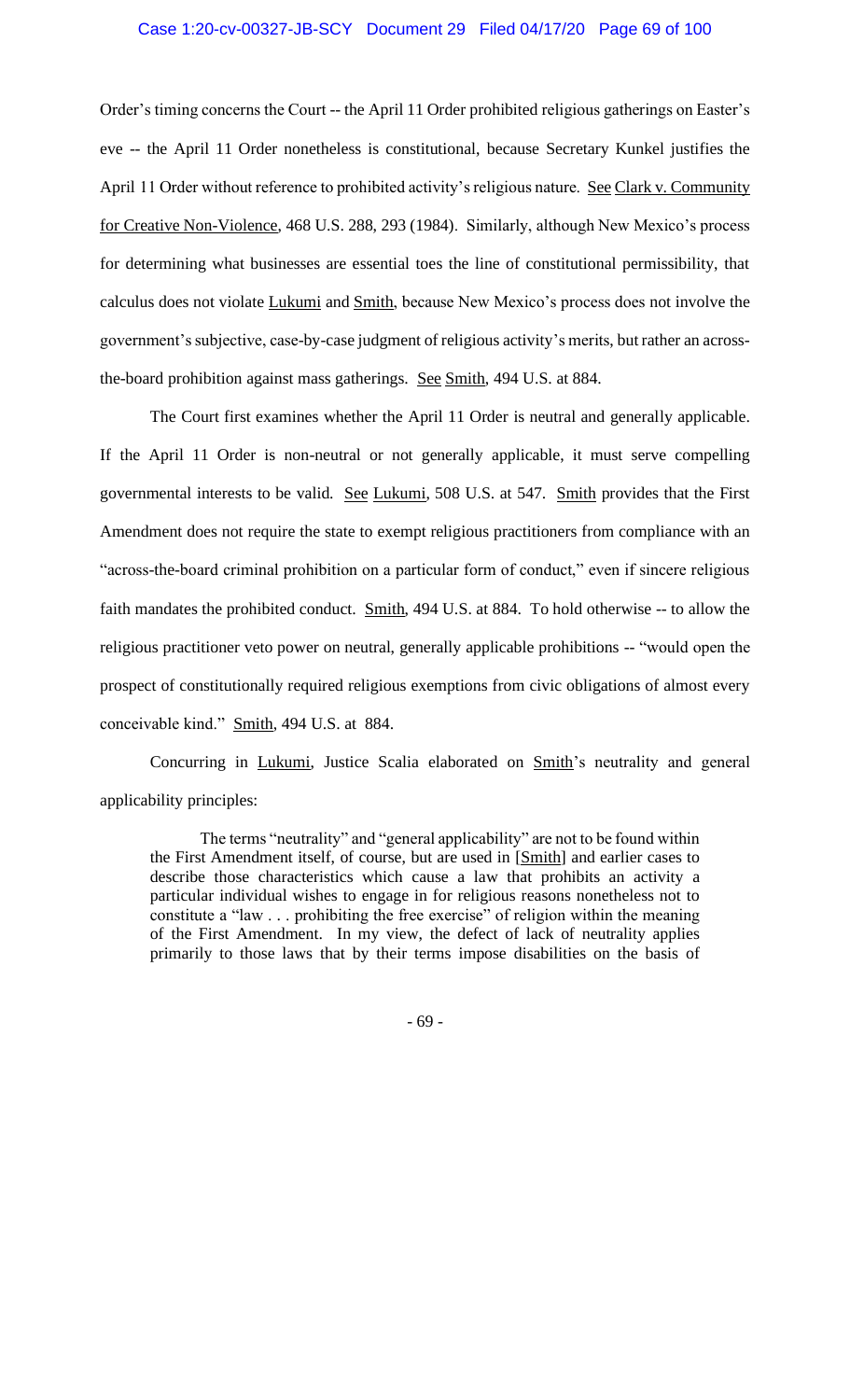religion (e.g., a law excluding members of a certain sect from public benefits, *cf. McDaniel v. Paty*, . . . , *see Bowen v. Roy*, . . . ; whereas the defect of lack of general applicability applies primarily to those laws which, though neutral in their terms, through their design, construction, or enforcement target the practices of a particular religion for discriminatory treatment, *see Fowler v. Rhode Island*, 345 U.S. 67 (1953). But certainly a law that is not of general applicability (in the sense I have described) can be considered "nonneutral"; and certainly no law that is nonneutral (in the relevant sense) can be thought to be of general applicability.

Lukumi, 508 U.S. at 557-58 (Scalia, J., concurring in part and concurring in the judgment, joined by Rehnquist, C.J.). Justice Scalia there criticizes Justice Kennedy's inquiry into lawmakers' subjective intent to determine whether a law is neutral and generally applicable. See 508 U.S. at 557-58. Justice Scalia added that Smith and the precedent on which it is based focus, as the primary examination, not on lawmakers' subjective intentions, but rather on the "object of the *laws* at issue." Lukumi, 508 U.S. at 558 (Scalia, J., concurring, joined by Rehnquist, C.J.)(emphasis in original). Justice Kennedy's inquiry into the city-defendant's subjective intent in passing the ordinances at issue in Lukumi thus did not convince a majority of the Supreme Court's justices. See Lukumi, 508 U.S. at 523 n.\* ("THE CHIEF JUSTICE, Justice SCALIA, and Justice THOMAS join all but Part II-A-2 of this opinion. Justice WHITE joins all but Part II-A of this opinion. Justice SOUTER joins only Parts I, III, and IV of this opinion.").

The Court nonetheless examines whether the April 11 Order's language and circumstances to determine whether the April 11 Order manifests religious animus. Although such an inquiry did not carry the majority in *Lukumi*, the Supreme Court's analysis in *Masterpiece Cakeshop* suggests that lawmakers' religious bigotry or animus may violate the First Amendment, even where an underlying law may be facially neutral and generally applicable. See Masterpiece

- 70 -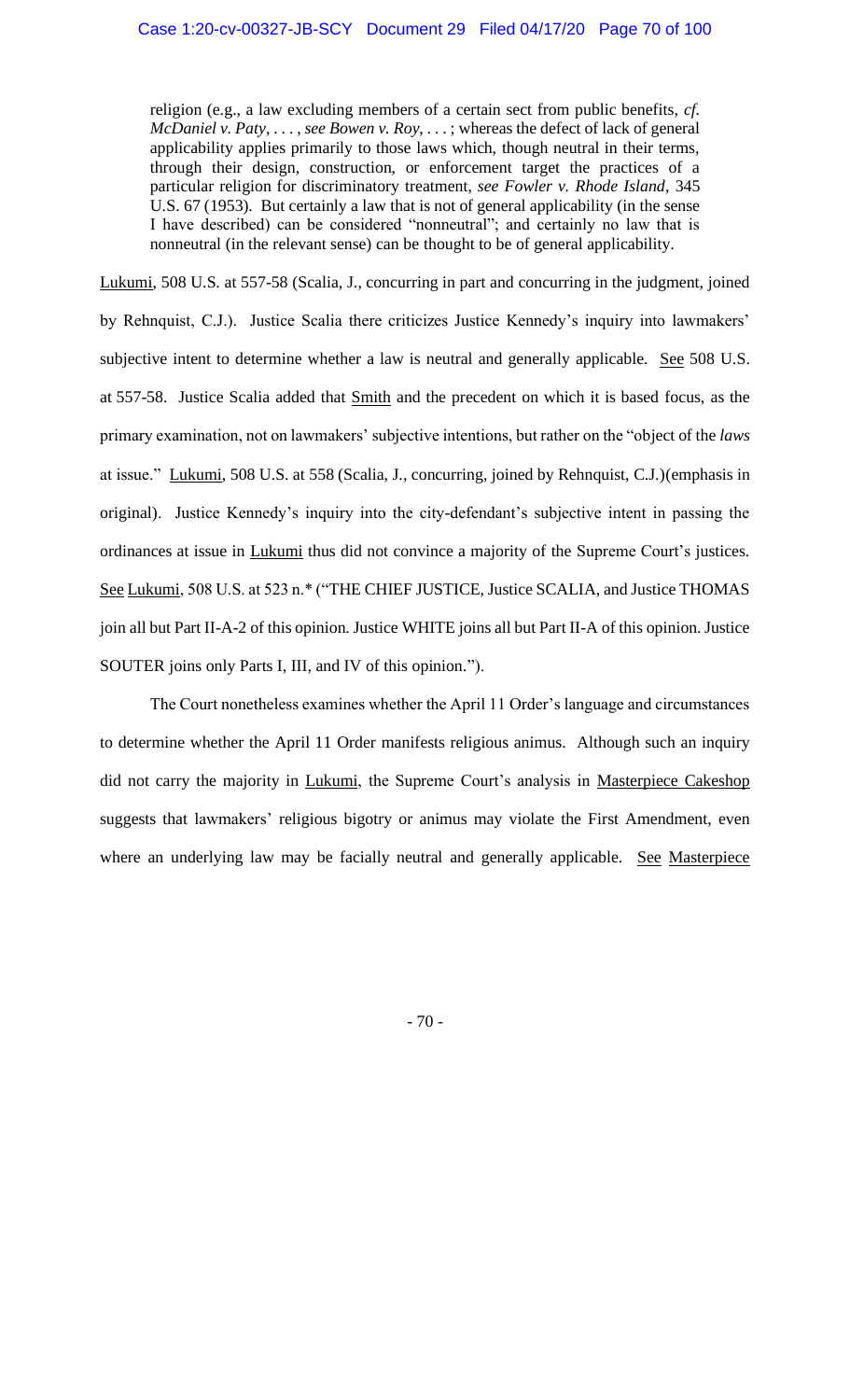Cakeshop, 138 S. Ct. at 1731-32.<sup>9</sup> The Court examines first the timeline of events leading up to the April 11 Order. The April 6 Order restricted myriad commercial and secular activity, but permitted religious activity. See April 6 Order ¶ 6, at 5. On April 11, as the COVID-19 crisis continued to escalate, and on Easter's eve, New Mexico rescinded the April 6 Order insofar as it permitted religious services, thus effectively prohibiting in-person Easter services across New Mexico. See April 11 Order ¶ 6, at 5.

Legacy Church does not challenge the April 11 Order as discriminating against Christianity in favor of other religions. Passover began on April 8, 2020, and ends on April 16, 2020.<sup>10</sup> The only Muslim holiday that appears to have occurred during New Mexico's COVID-19 restrictions, and whose celebration Secretary Kunkel permitted, is Lailat Al Miraj, which landed on March 22, 2020. The April 11 Order will restrict, however, services and gatherings in observation of one of Islam's most important months -- Ramadan -- which begins on April 23, 2020. Accordingly, the April 11 Order's mass gathering restrictions burden several different religions and do not shift the burden for its justification to Secretary Kunkel.

The April 11 Order's timing nonetheless troubles the Court. COVID-19 has been an ongoing health emergency in New Mexico for well over a month. The Governor declared a state of emergency on March 11, 2020, the day New Mexico announced its first confirmed COVID-19

- 71 -

<sup>&</sup>lt;sup>9</sup>The Court notes that, while Lukumi provides that courts subject nonneutral laws to strict scrutiny, see Lukumi, 508 U.S. at 546, nowhere is such an analysis found in Justice Kennedy's opinion for the Supreme Court in Masterpiece Cakeshop. After concluding that the defendant Colorado Civil Rights Commissioner's comments expressed hostility to religion, Justice Kennedy concluded that the defendant's actions violated the plaintiff's Free Exercise rights without any strict scrutiny analysis. See 138 S. Ct. at 1731-32.

<sup>&</sup>lt;sup>10</sup>The Court notes that the April 6 Order permitted celebration and gatherings in observance of two Seders, which occurred on April 8 and 9, 2020.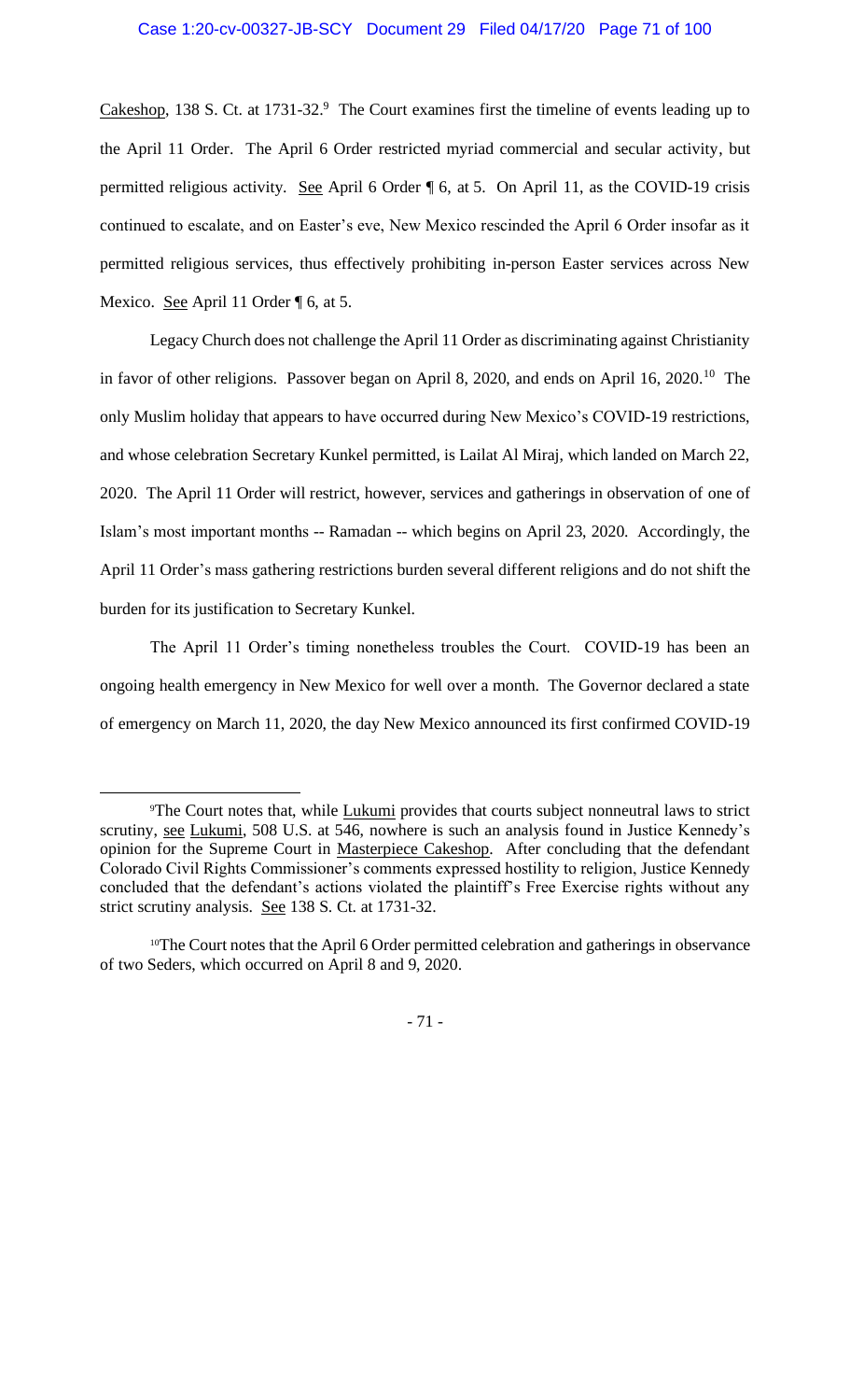case. See FOF ¶ 20, at 5-6. Secretary Kunkel announced further restrictions on mass gatherings on April 6, 2020, two days before Passover began, but permitted religious gatherings. See April 6 Order at 5-6. On the evening of April 11, the night before Easter, Secretary Kunkel removed the exemption for religious services, prohibiting Easter services. The Court notes, however, that the COVID-19 situation had escalated dramatically between April 6 and 11. On April 6th, the state had 685 confirmed cases and twelve deaths. On April 11th, New Mexico had 1,174 confirmed cases, and deaths had more than doubled to twenty-six. See FOF ¶ 52, at 13. On April 10, the state announced 106 new cases of COVID-19 and two additional deaths. See Albuquerque J., "Coronavirus Updates: April 10", April 10, 2020, https://www.abqjournal.com/1442108/coronavirus-updates-april-10.html (last accessed April 15, 2020). On April 11, the state recorded eighty-six new cases and an additional death. See Albuquerque J., "Coronavirus Updates: April 11", April 11, 2020, https://www.abqjournal.com/1442624/coronavirus-updates-april-11.html (last accessed April 15, 2020). Amid this escalation, the Governor sought to justify the restrictions on religious services:

We're incredibly grateful that so many houses of worship already took action of their own . . . . However, there have been a few outliers, putting New Mexicans at risk. We were hearing additional ones planning on holding services (Sunday) . . . and we wanted to be crystal clear.

Albuquerque J., "Coronavirus Updates: April 11." See FOF ¶ 62, at 15. Secretary Kunkel thus contends that anti-Christian animus does not motivate the April 11 Order's timing, but rather churches' last-minute decisions to hold in-person services despite the escalating public health emergency. This justification is more plausible than the Governor's desire to thwart Christianity's most sacred holiday. As officials received word of churches' plans to push forward, which would lead to dozens of gatherings of dozens, perhaps hundreds of people across the state, the state took

- 72 -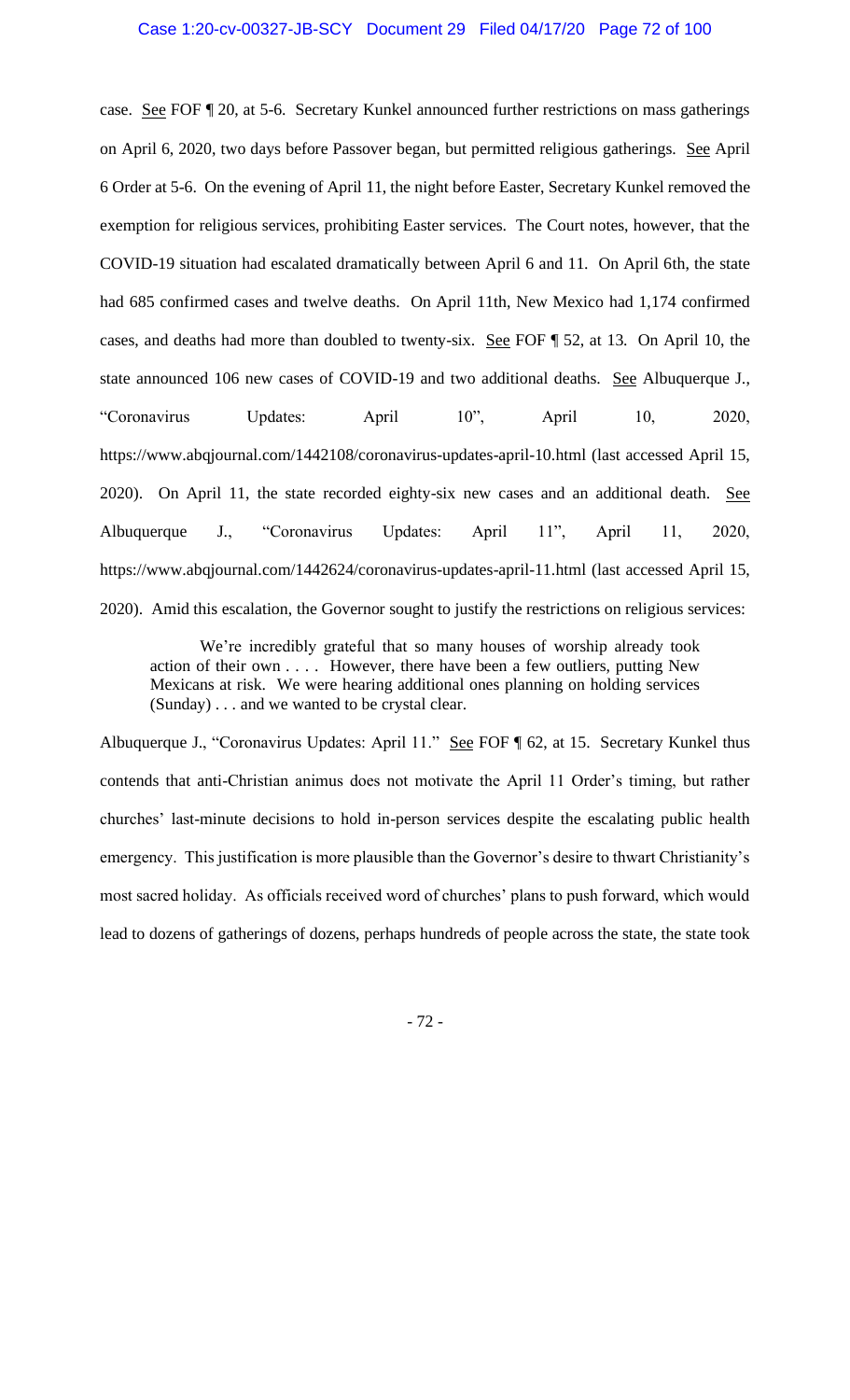action to "be crystal clear" that it viewed mass gatherings as a public health threat. Albuquerque J., "Coronavirus Updates: April 11." See FOF [ 62, at 15. These churches' plans, in Secretary Kunkel's view, endangered public health, not because of their religious nature, but because they involved masses of people in closed spaces and in close proximity. As Secretary Kunkel has asserted a plausible, religion-neutral justification for the April 11 Order's timing, the Court sees no animus or overt discrimination in the April 11 Order's timing.

That Secretary Kunkel appears to have discretion to categorize and recategorize activities as essential or nonessential gives the Court pause. See, e.g., Sherbert v. Verner, 374 U.S. at 401 (invalidating denial of unemployment benefits where statute allowed officials to evaluate, on a case-by-case basis, whether an individual's termination from employment was for "good cause"); Cantwell v. Connecticut, 310 U.S. at 305 (invalidating a statute that prohibited solicitation for religious or charitable causes without a designated official's approval, and authorizing the official to determine whether the cause is genuinely religious or charitable). Secretary Kunkel notes, however, that her categorization has remained largely constant through each public health order. See April 16 Tr. at 26:18-23. Similarly, it should not surprise that each public health order might grow more restrictive as time passes and the pandemic worsens. In other words, mass gatherings and activities involving close physical proximity grow more threatening as COVID-19 spreads through the community. The Supreme Court's cases contemplate, as Free Exercise violations, individualized determinations of what religious activity is preferable or amounts to a good cause, and what religious activity falls short of meriting governmental protection. See Cantwell v. Connecticut, 310 U.S. at 305. Here, religious activity's recategorization did not result from individualized assessment as to whether certain religious activity is more important than other religious activity. Instead, that recategorization resulted from increased danger that some religious

- 73 -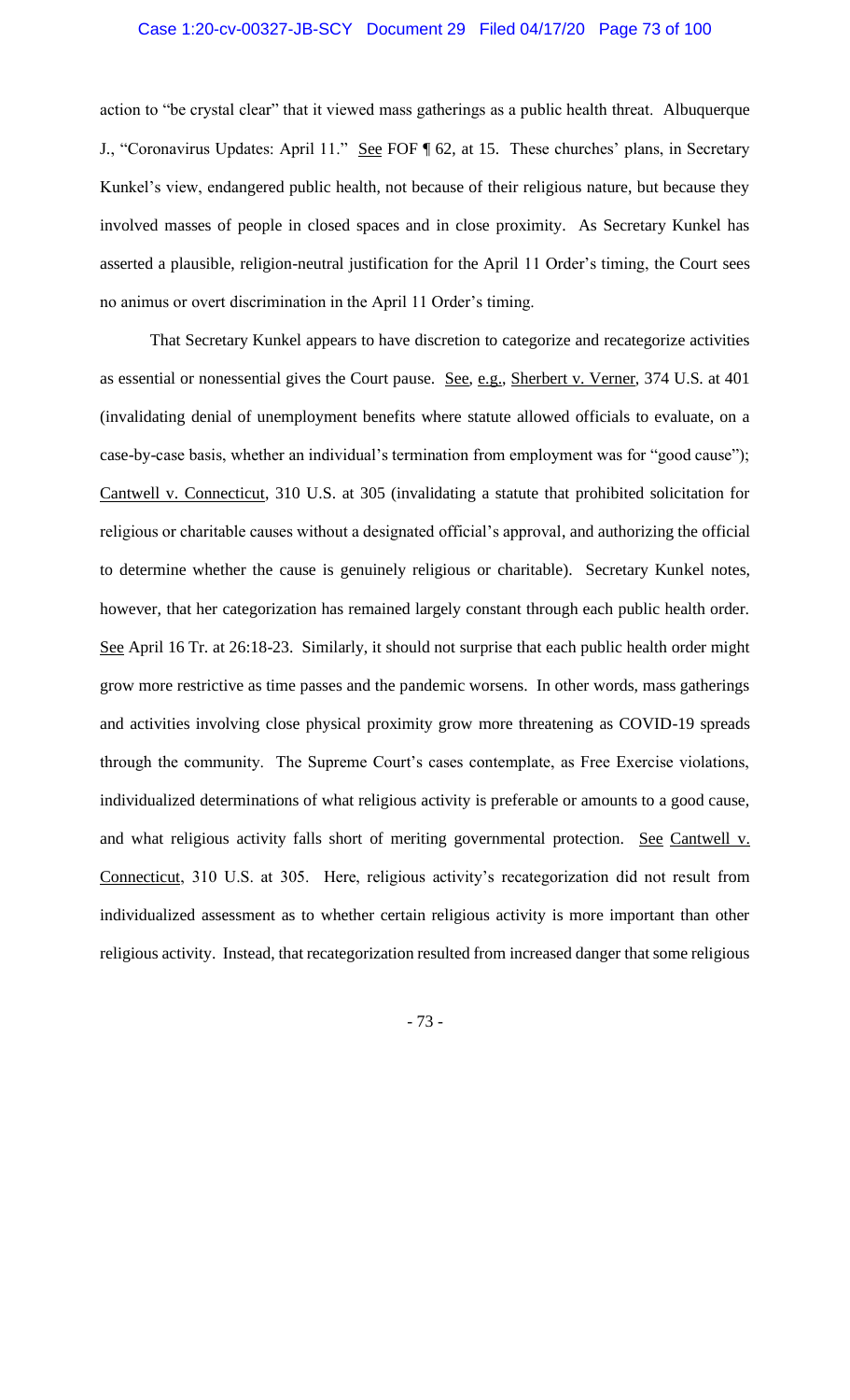activity -- mass gatherings -- caused. This is not the kind of individualized assessment that the First Amendment prohibits. Similarly, Secretary Kunkel points out that religious activity's relatively late recategorization stemmed not from hostility toward religion, but rather solicitousness towards religion. Secretary Kunkel sought to preserve religious organizations' leeway to conduct services as long as possible until COVID-19 became too severe to continue affording such latitude.

Legacy Church focuses instead on the April 11 Order's distinction between religious gatherings and secular gathering. Legacy Church contends that the April 11 Order is not neutral, because it

specifically targets houses of worship. The Secretary does not restrict the number of people who may gather at funeral homes, media outlets, and other essential businesses. Walmart, Home Depot, and other big box retailers continue to welcome patrons. Shoppers may roam the aisles of retail establishments with no barriers between them so long as they maintain a distance of six feet from one another while they purchase house plants, fishing rods and DVDs. The Secretary's treatment of those essential businesses, as well as retailers, shows least restrictive means are available to further the state's public health interest. Defendants, however, chose to specifically target church services and other places of worship, taking them from exempt to banned on a weekend night before Legacy's most important religious holiday.

Motion at 6. Legacy Church also contends that the April 11 Order is not generally applicable, because it is underinclusive with regards to secular conduct that might cause the same harm that the prohibition against religious gatherings is supposed to prevent. See Motion at 7. Legacy Church contends that courts apply strict scrutiny where the government exempts non-religious entities from the burdens associated with government action but withholds such exemptions from religious entities. See Motion at 7. Legacy Church accordingly argues that the April 11 Order is

- 74 -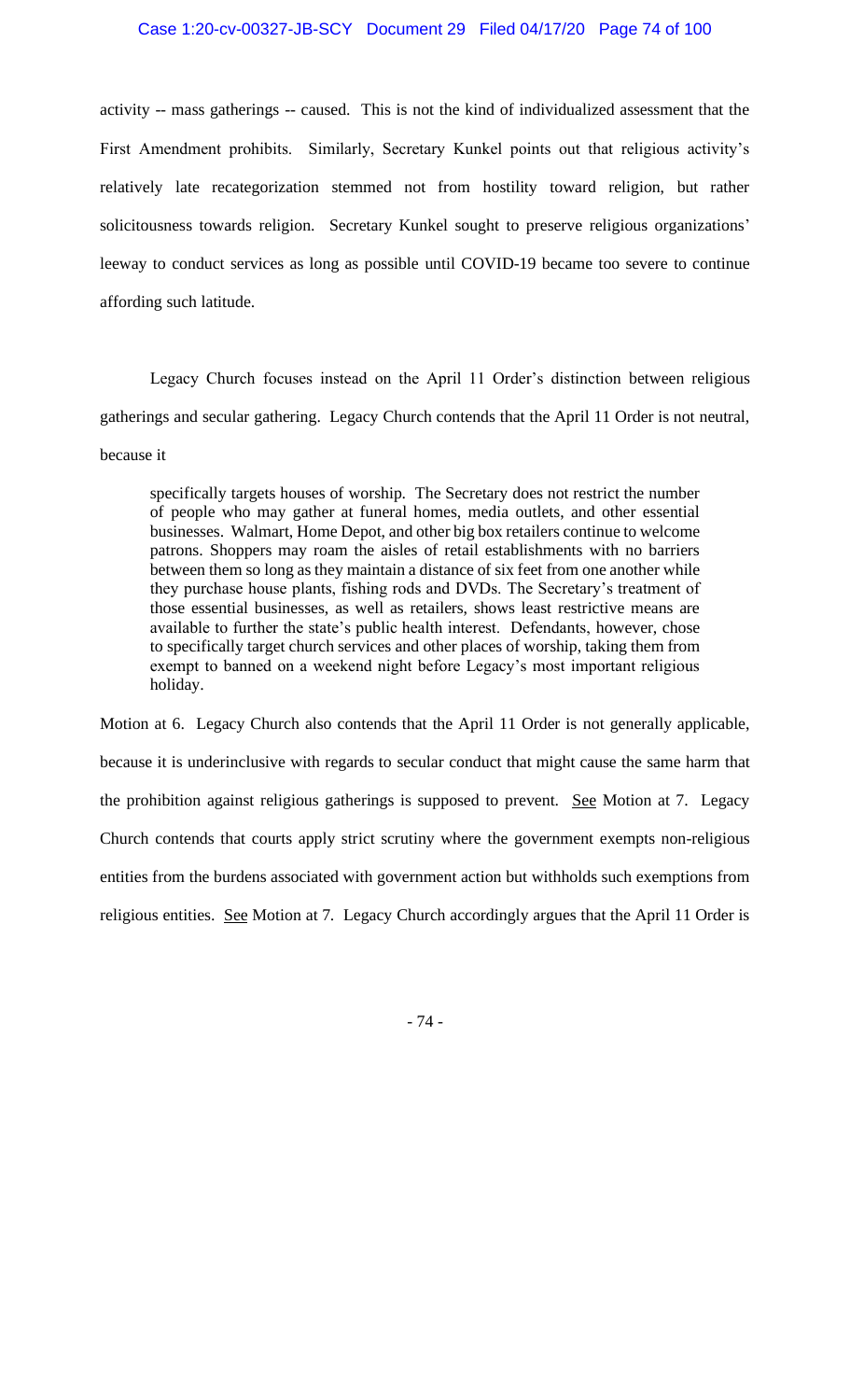facially discriminatory, and so the Court must subject it to "'the most rigorous scrutiny.'" Motion at 6 (quoting Lukumi, 508 U.S. at 546).

Lukumi's majority opinion incorporates into its holding Smith's dictum that, when the government provides exemptions for secular conduct, it must assert a compelling justification for refusing exemptions for analogous religious conduct. See Lukumi, 508 U.S. at 537. Lukumi and Smith require the Court, however, to compare analogous exemptions. See Lukumi, 508 U.S. at 538-40. The April 11 Order does not prohibit religious conduct only; it prohibits a host of secular activities, both commercial and recreational. See April 11 Order at 4-5. Accordingly, to determine the April 11 Order's neutrality, the Court must compare not only the April 11 Order's essential-business exemptions against religious-activity prohibitions, but also its religious-activity prohibitions against its secular-activity prohibitions. See Lukumi, 508 U.S. at 543-45 (comparing permitted and restricted activity that involves animal slaughter). Framed as such, the April 11 Order is neutral. The April 11 Order severely restricts myriad secular activities. See April 11 Order at 3-6. By omission from its list of essential businesses, the April 11 Order restricts secular gatherings like sporting events, conferences, and conventions. See April 11 Order at 3-5 (defining essential businesses). For example, the April 11 Order maintains the April 6 Order's closure of non-Indian casinos and horse racing facilities, directs all non-essential businesses to reduce their in-person staffing by 100 percent, and restricts hotels and other lodging operations to twenty-fivepercent capacity. See April 11 Order ¶¶ 2-6, at 5-6. Nor does the April 11 Order reserve unbridled freedom for secular activities that it deems essential. See April 11 Order at 6. For example, it allows essential businesses to remain open, "provided they minimize their operations and staff to the greatest extent possible." April 11 Order at 5-6. It also restricts such businesses to twenty percent of their maximum occupancies. See April 11 Order ¶ 4, at 6. The April 11 Order does not

- 75 -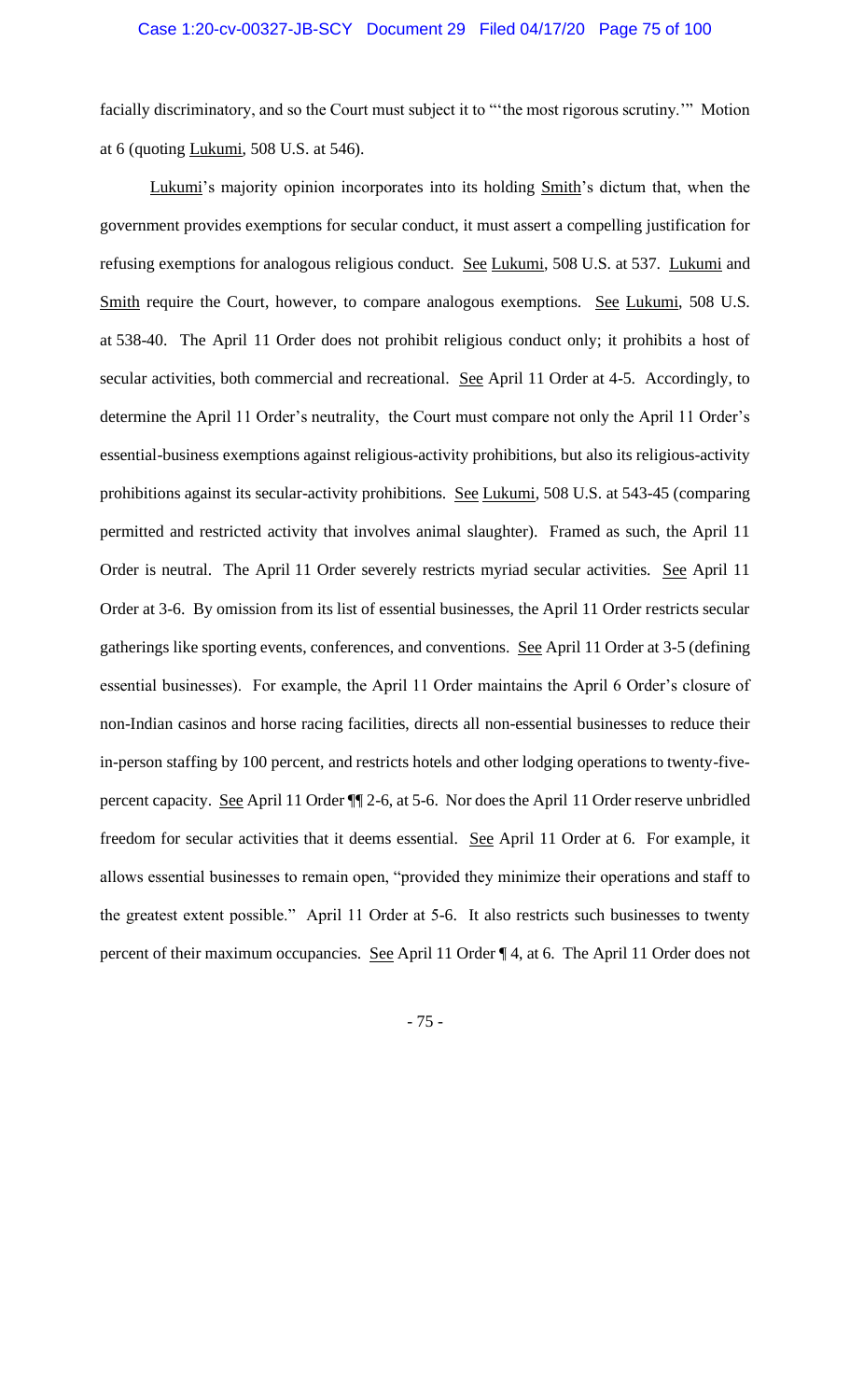#### Case 1:20-cv-00327-JB-SCY Document 29 Filed 04/17/20 Page 76 of 100

impose special disability on the basis of religion. Cf. Sherbert v. Verner, 374 U.S. at 404 (invalidating statutory scheme that allowed denial of unemployment benefits to an applicant who was terminated from employment for refusing to act contrary to her religion). The April 11 Order, accordingly, is neutral, because its "object is something other than the infringement or restriction of religious practices." Grace United Methodist Church v. City of Cheyenne, 451 F.3d 643, 649-50 (10th Cir. 2006).

The April 11 Order is also generally applicable. Legacy Church contends that the April 11 Order violates the First Amendment because it is underinclusive; it exempts certain secular activities that also entail large gatherings. See Motion at 7. The April 6 Order and the April 11 Order provide a set of activities that Secretary Kunkel deems essential. See April 6 Order at 3-5; April 11 Order at 3-5. Those enterprises include, among others, hospitals, farms, media services, funeral homes, automobile and bicycle mechanics, and business that generate the majority of their revenue by selling "canned food, dry goods, fresh fruits and vegetables, pet food, feed, and other animal supply stores, fresh meats, fish, and poultry, and any other household consumer products." April 11 Order at 3-5. Legacy Church contends that the April 11 Order is not generally applicable, because it allows "big box retailers to continue to welcome patrons" while prohibiting church services. Motion at 6.

Since its earliest decisions addressing religious freedom, the Supreme Court has recognized that, if religious conduct is defined broadly enough, and its protections afforded too much bite against government regulation, "most activities of the modern regulatory state are thrown into chaos." Steven G. Gey, Why is Religion Special: Reconsidering the Accomodation of Religion under the Religion Clauses of the First Amendment, 52 U. Pitt. L. Rev. 75, 78 (1990). See Reynolds v. United States, 98 U.S. at 166-67 (noting that, while laws cannot interfere with

- 76 -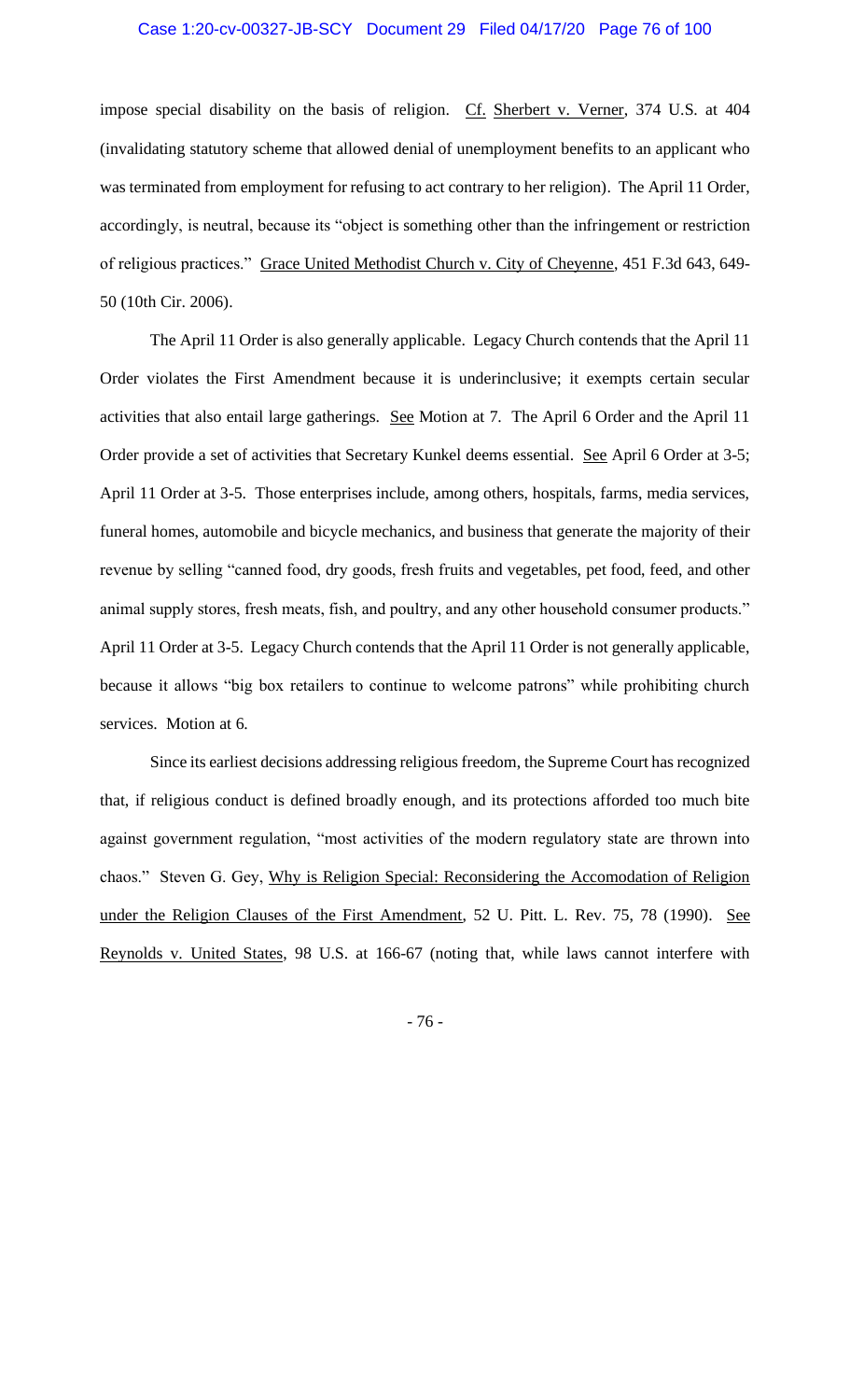#### Case 1:20-cv-00327-JB-SCY Document 29 Filed 04/17/20 Page 77 of 100

religious belief, "[t]o permit [a religious veto against generally applicable prohibitions] would be to make the professed doctrines of religious belief superior to the law of the land, and in effect to permit every citizen to become a law unto himself"). "The government's ability to enforce generally applicable prohibitions of socially harmful conduct, like its ability to carry out other aspects of public policy, 'cannot depend on measuring the effects of a governmental action on a religious objector's spiritual development." Smith, 494 U.S. at 885 (quoting Lyng v. Nw. Indian Cemetery Protective Ass'n, 485 U.S. at 451). First Amendment caselaw thus recognizes and allows that "[a]ll laws are selective to some extent." Lukumi, 508 U.S. at 542. Instead, the Free Exercise Clause "'protect[s] religious observers against unequal treatment," Lukumi, 508 U.S. at 542 (quoting Hobbie v. Unemployment Appeals Comm'n of Fla., 480 U.S. 136, 148 (1987)(Stevens, J., concurring in judgment)). Impermissible "inequality results when a legislature decides that the governmental interests it seeks to advance are worthy of being pursued only against conduct with a religious motivation." Lukumi, 508 U.S. at 543.

Here, Secretary Kunkel may distinguish between certain classes of activity, grouping religious gatherings in with a host of secular conduct, to achieve what she determines is a balance between maintaining community needs and protecting public health. Secretary Kunkel does not pursue this aim "only against conduct with a religious motivation." Lukumi, 508 U.S. at 543. Although public health risks may arise in allowing say, Wal-Mart, to continue its operations, the April 11 Order does not leave such business untouched. See April 11 Order at 4-5. In furtherance of its goal of minimizing social proximity, the April 11 Order directs all essential businesses to reduce occupancy, enforce social distancing, and reduce staffing. See April 11 Order at 3-7. The April 11 Order reflects Secretary Kunkel's judgment that certain activities -- namely, large gatherings -- present the greatest risk to public health. See April 11 Order at 2. Accordingly,

- 77 -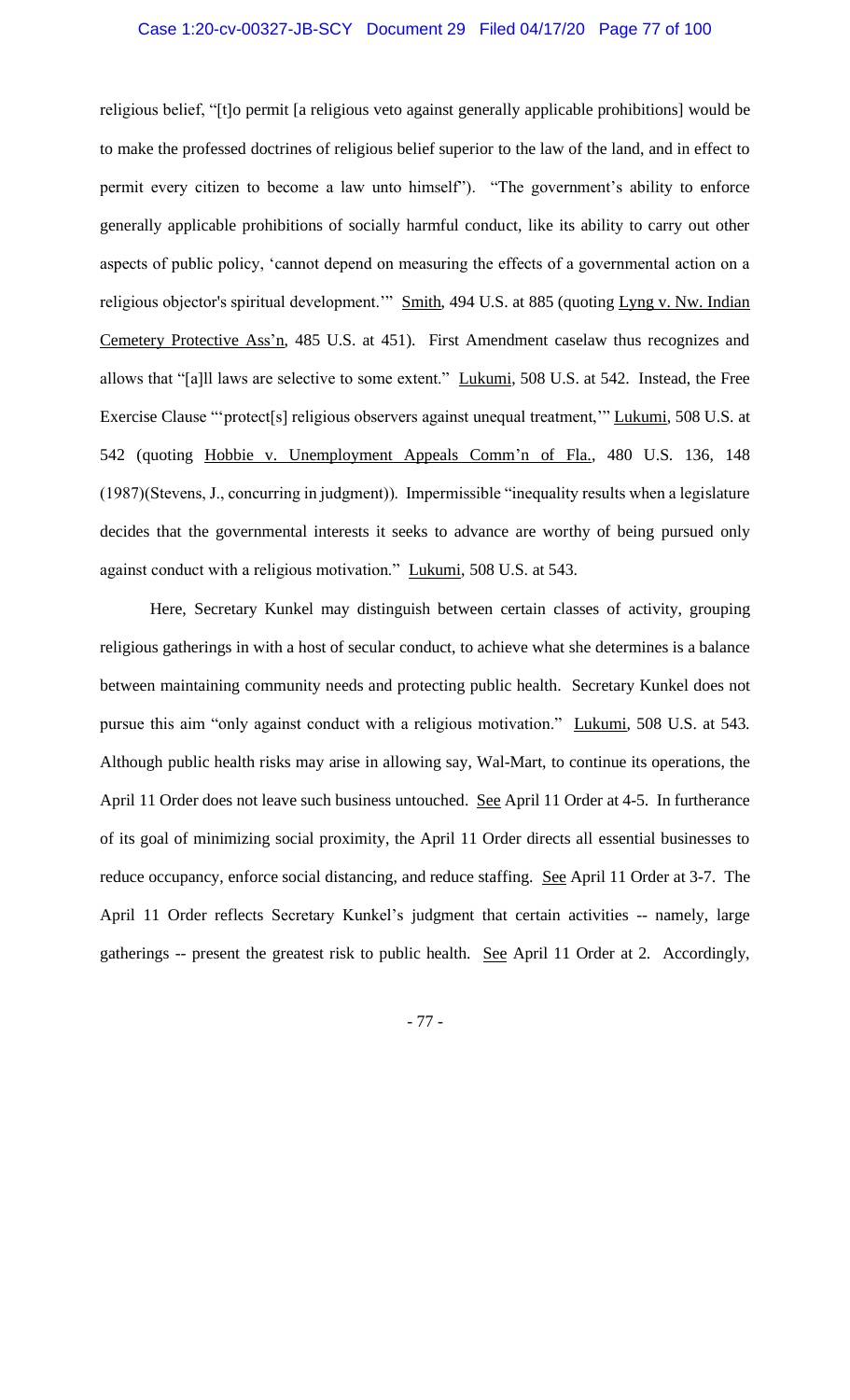contrary to Legacy Church's contention, the April 11 Order does not irrationally allow mass gatherings in retail stores while prohibiting them in churches, mosques, and synagogues. The April 6 Order and the April 11 Order instead prohibit all mass gatherings, religious and secular alike. See April 6 Order at 5; April 11 Order at 5. The April 11 Order is thus generally applicable.

The Court notes that the Honorable Justin R. Walker, United States District Judge for the United States District Court for the Western District of Kentucky, recently concluded that a similar restriction in Louisville, Kentucky, is unconstitutional. See On Fire Christian Ctr., Inc. v. Fischer, No. 3:20-CV-264-JRW, 2020 WL 1820249, at \*6 (W.D. Ky. Apr. 11, 2020)(Walker, J.)("On Fire Christian Ctr."). Although important facts differ between that case and this case, the Court respectfully declines to follow Judge Walker's reasoning. In that case, the mayor of Louisville, on the Thursday before Easter Sunday, prohibited religious services, including services in which congregants remained in their cars in church parking lots. See On Fire Christian Ctr., 2020 WL 1820249, at \*4. As Judge Walker put it, "an American mayor criminalized the communal celebration of Easter," an action that Judge Walker thought would fit right in in a "dystopian novel, or perhaps the pages of *The Onion*." 2020 WL 1820249, at \*1. The defendant-Mayor stated that, while he would not use the city's police to enforce the prohibition, police would be present at any services to distribute information about the dangers of social gatherings. See 2020 WL 1820249, at \*4. The plaintiff, a Christian church, sought a temporary restraining order against the Mayor's prohibition. See 2020 WL 1820249, at \*1. Judge Walker noted that "society has the strongest of interests in curbing the growth of a deadly disease," but concluded that the defendant-Mayor's prohibition violated the Free Exercise Clause "'beyond all question.'" 2020 WL 1820249, at \*6 (quoting In re Abbott, 954 F.3d 728, 2020 WL 1685929, at \*7 (5th Cir. 2020)). Judge Walker concluded that the defendant-Mayor's order was neither neutral nor generally applicable, because

- 78 -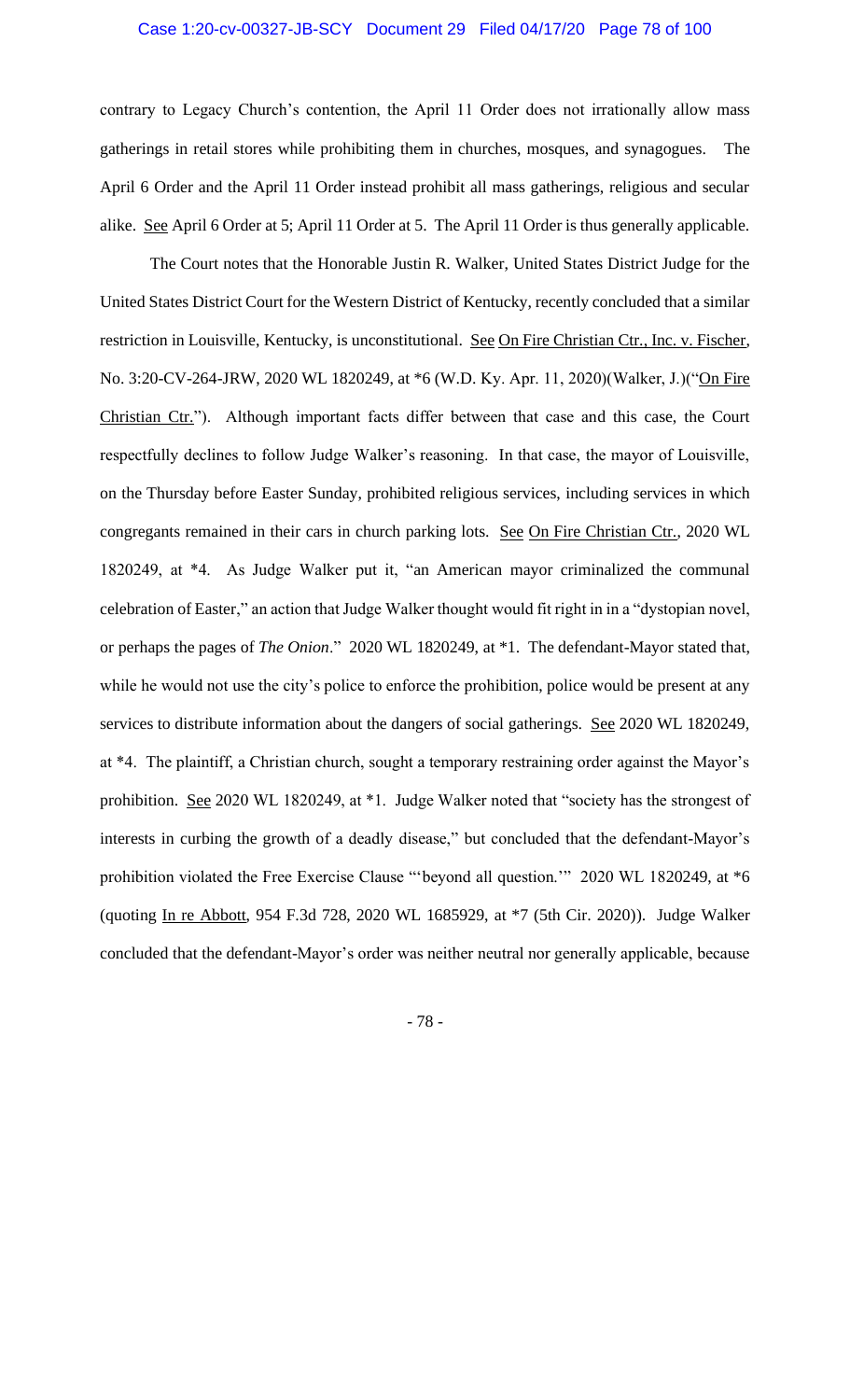it prohibited drive-through religious services while permitting, among other activities, drivethrough liquor stores or parking in parking lots. See 2020 WL 1820249, at \*6. Judge Walker also determined that the defendant-Mayor's order was both under- and over-inclusive:

They're underinclusive because they don't prohibit a host of equally dangerous (or equally harmless) activities that Louisville has permitted on the basis that they are essential. Those essential activities include driving through a liquor store's pick-up window, parking in a liquor store's parking lot, or walking into a liquor store where other customers are shopping. The Court does not mean to impugn the perfectly legal business of selling alcohol, nor the legal and widely enjoyed activity of drinking it. But if beer is essential, so is Easter.

2020 WL 1820249, at \*7 (internal quotation marks omitted).

Significant factual differences exist between the Louisville Mayor's order and the April 11 Order. As the Court has discussed, the April 11 Order does not permit secular activities analogous to mass gatherings at religious services. See April 11 Order at 3-6. Similarly, the April 11 Order does not specifically prohibit drive-through religious services -- and Secretary Kunkel asserts that it does not -- provided that people maintain social distancing. See April 16 Tr. at 32:20-25 (Garcia). Further, Legacy Church requests to undertake church services in a manner that the April 11 Order does not generally permit in secular activity and which Secretary Kunkel has concluded is harmful without regard to its religious nature. Specifically, Legacy Church wishes to invite parishioners to its services. See Complaint 17, at 3. The Court identifies no analogous secular conduct that the April 11 Order permits -- namely, instances in which secular institutions may invite individuals to witness in person what the institution may broadcast remotely. Further, Judge Walker's injunction applied only to the plaintiff-church's drive-in services. See 2020 WL 1820249, at \*7. Legacy Church requests, however, that "the Court enjoin the Secretary and the State from enforcing the [April 11 Order's] mass gathering restriction of five people or more in a connected space." Motion at 12. Finally, Judge Walker focused almost exclusively on the

- 79 -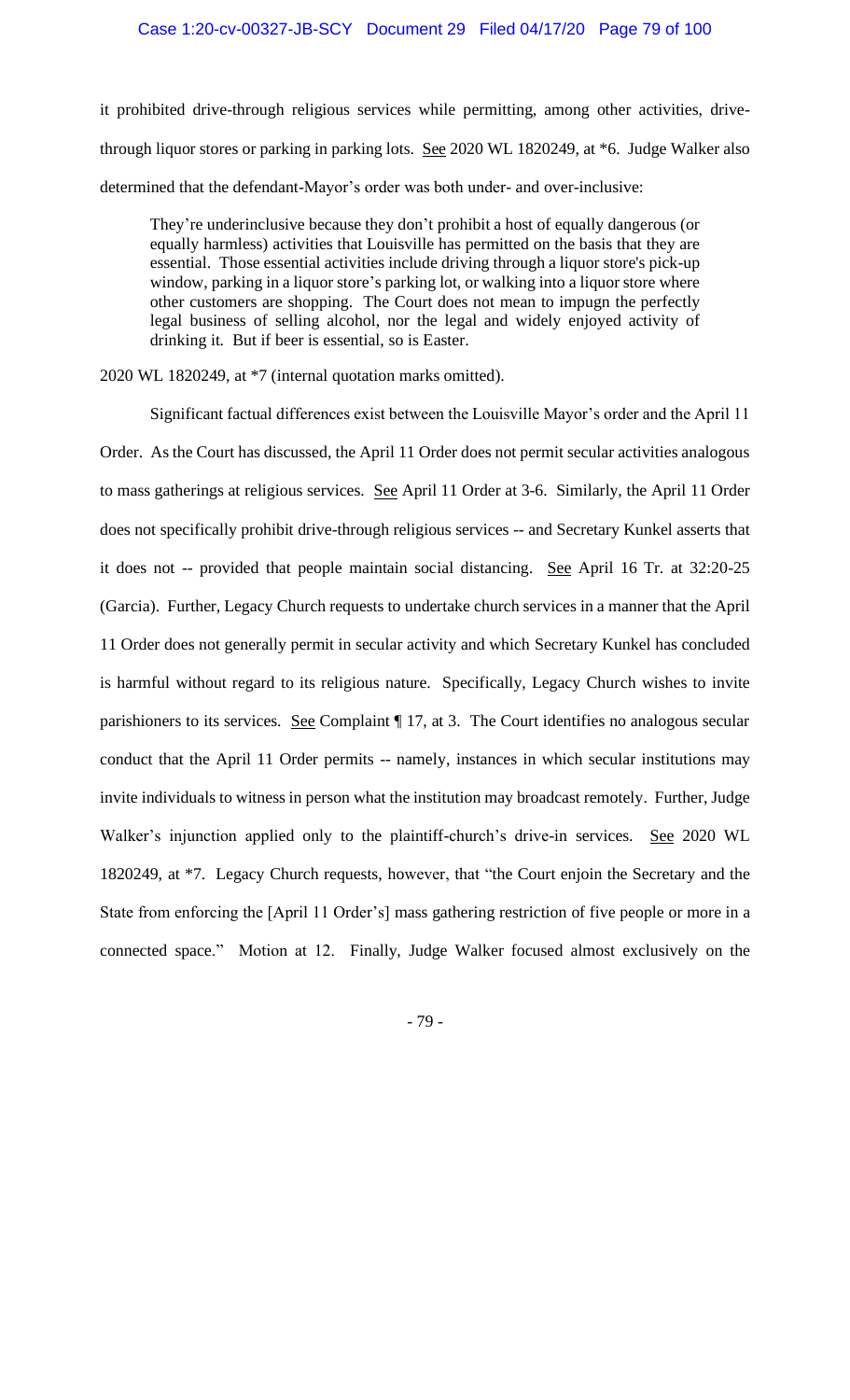### Case 1:20-cv-00327-JB-SCY Document 29 Filed 04/17/20 Page 80 of 100

defendant-Mayor's permission for liquors to continue operations, including drive-through operations. Judge Walker's analysis thus left unanswered whether the defendant-Mayor's order would be valid if it had also closed liquor stores, and so that Court has difficulty extrapolating Judge Walker's logic and applying it here. The April 6 Order and the April 11 Order permit breweries and distilleries to remain open for curbside carry-out services, see April 6 Order ¶ 2.u, at 4, April 11 Order ¶ 2.u, at 4, but both orders omit liquor stores from the list of essential businesses, effectively closing them, see April 6 Order at 2-5, April 11 Order at 2-5.<sup>11</sup> Accordingly, the April 11 Order presents the reverse situation from the Louisville Mayor's order: in Kentucky, stores remained open, but drive-in church services were prohibited; here, drive-in church services are permitted, but liquour stores are shuttered.

The Court also disagrees that strict scrutiny applies in this case. Legacy Church contends that the April 11 Order is subject to strict scrutiny. As justification, Legacy Church argues that the April 11 Order is not the least restrictive means of achieving what it concedes is New Mexico's compelling interest in protecting the public health. See April 16 Tr. at 13:14-17 (Hunter). But the generally-applicable and neutral standards cannot equal a least-restrictive-means standard, else Smith's rational basis prescription -- and its "'parade of horribles'" that would result from subjecting generally applicable, neutral laws to strict scrutiny, see Smith, 494 U.S. at 889 n.5 (quoting Smith, 494 U.S. at 902 (O'Connor, J., concurring) -- would amount to semantics. Asserting that government action that burdens religions is subject to rational basis unless it the

- 80 -

<sup>&</sup>lt;sup>11</sup>Althougn not necessary for the Motion's purposes, the Court notes that the sale of alcohol may rationally be deemed essential as necessary to prevent death from sudden alcohol withdrawal. See Scientific American, "Yes, Liqour Stores are Essential," April 7, 2020, https://blogs.scientificamerican.com/observations/yes-liquor-stores-are-essential-businesses/ (last accessed April 17, 2020)("Because so few people have access to medications for [alcohol use disorder], access to alcohol becomes a matter of life or death").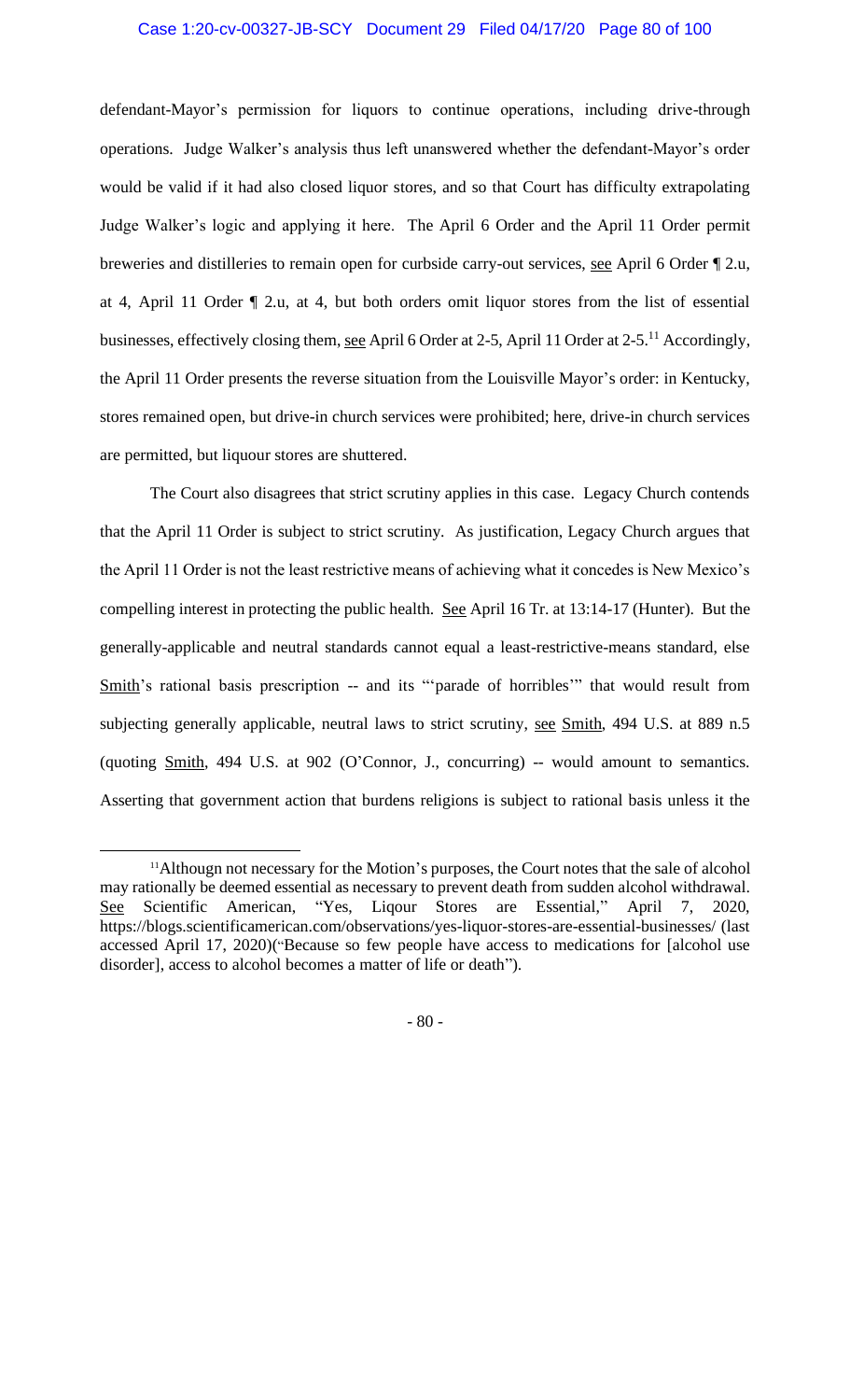action is not the least restrictive means towards achieving the government's stated end is a tautology, one that erases the distinction between the standards of review. The Court's review of governmental action's constitutionality requires that it apply the correct standard of review, and that application requires criteria beyond the test that the standard of review prescribes. For example, strict scrutiny applies when the government, among other presumptively impermissible actions, discriminates on the basis of race, and the Court asks whether that discrimination is narrowly tailored after identifying racial discrimination. See, e.g., Adarand Constructors v. Peña, 515 U.S. 200 (1995). Here, the April 11 Order is subject to rational basis review unless it is nonneutral or not generally applicable. As the Court has discussed, the April 11 Order is both neutral with respect to religion and generally applicable without regard to religion. Accordingly, the April 11 Order is subject to rational basis review.<sup>12</sup>

- 81 -

 $12$ Even if strict scrutiny were applicable, the April 11 Order is constitutional. To satisfy strict scrutiny, Secretary Kunkel must demonstrate that the April 11 Order is narrowly tailored to further a compelling government interest. See Grace United Methodist Church v. City of Cheyenne, 451 F.3d 643, 649 (10th Cir. 2006). Typically, "'a law cannot be regarded as protecting an interest of the highest order . . . when it leaves appreciable damage to that supposedly vital interest unprohibited." Lukumi, 508 U.S. at 520 (quoting Florida Star v. B.J.F., 491 U.S. 524, 541-542 (1989)(Scalia, J., concurring in part and concurring in judgment)). Here, Legacy Church concedes "without question" that the April 11 order furthers a compelling governmental interest. See April 16 Tr. at 6:5-8 (Hunter). The Court agrees. When "faced with a society-threatening epidemic," In re Abbott, WL 1685929, at \*7, state governments, pursuant to their Tenth Amendment police and public health powers, have an interest of the highest order in taking measures to protect the populace. See, e.g., C. M. v. Urbina, 640 F. App'x 825, 831 (10th Cir. 2016)(unpublished). "The right to practice religion freely does not include liberty to expose the community . . . to communicable disease or the latter to ill health or death." Prince v. Massachusetts, 321 U.S. 158, 167(1944).

The April 11 Order is narrowly tailored. First, the April 11 Order does not restrict religious activity beyond what is necessary to achieve this compelling interest. Secretary Kunkel interprets the April 11 Order as allowing religious organizations like Legacy Church to broadcast their services to followers via the internet and over television. See April 16 Tr. at 26:3-11. Legacy Church is thus free to staff its services to the extent needed to worship and broadcast its worship.

Regarding its categorization of essential and nonessential enterprises, the April 11 Order does not leave "appreciable damage to [this] vital interest unprohibited." Lukumi, 508 U.S. at 520.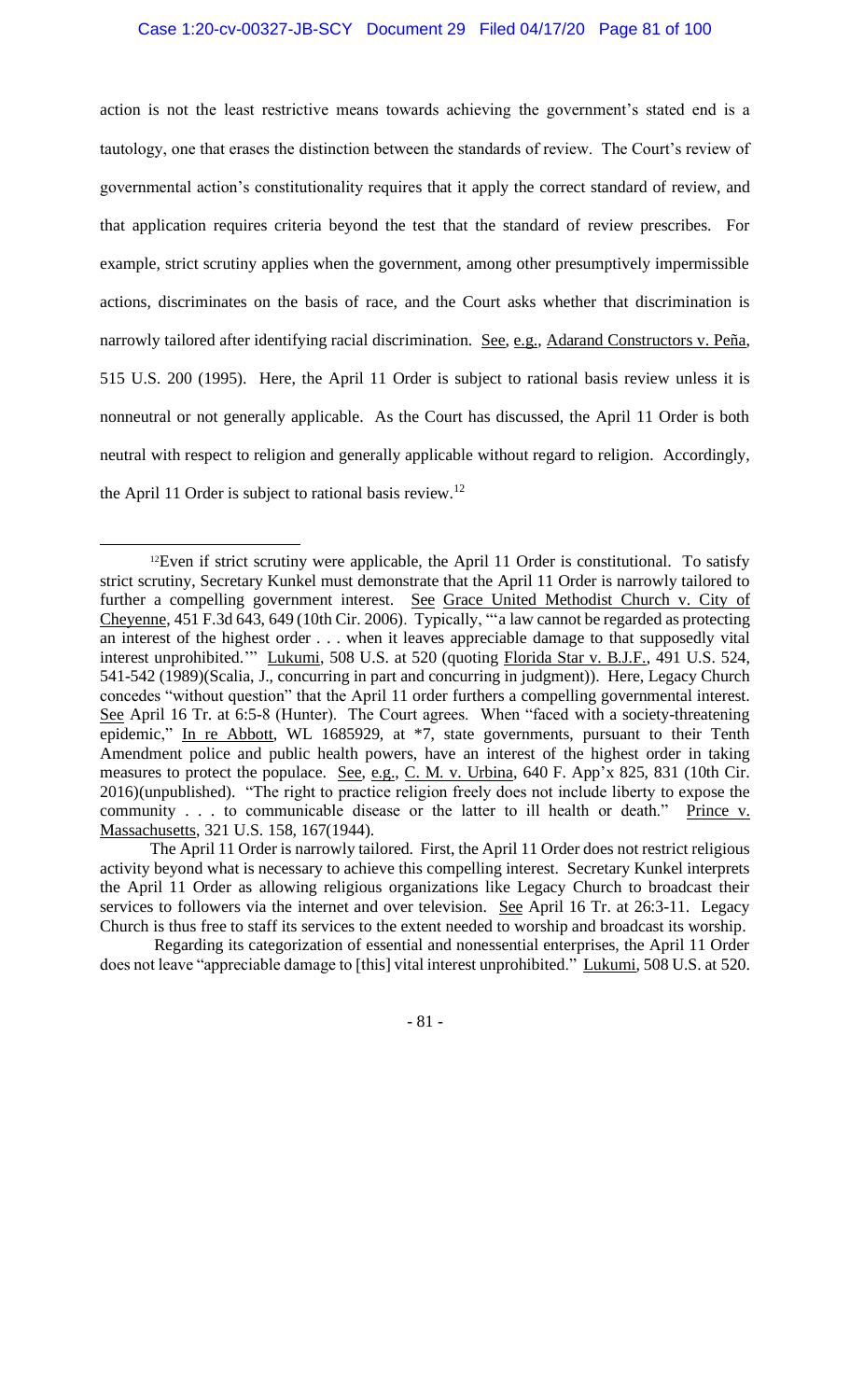Legacy Church says that the April 11 Order "discriminates equally against religions across the board." April 16 Tr. at 15:8-9 (Hunter). Accordingly, instead of arguing that the April 11 Order discriminates against Christianity, Legacy Church argues that, because the April 11 Order broadly categorizes all religious activity as nonessential, the April 11 Order is not generally applicable. See April 16 Tr. at 15:24-16:3 (Hunter). But the Establishment Clause likely prevents the government from picking religious winners and losers. Legacy Church does not assert an Establishment Clause violation, and, likely, such a claim would not be viable. Although there is no definitive test for Establishment Clause violations, the closest thing to it comes from Lemon v. Kurtzman, 403 U.S. 602 (1971). In that case, the Supreme Court concluded that the Establishment Clause requires that laws have a secular purpose, that they neither inhibit nor advance religion, and that they do not foster excessive entanglement with religion. See Lemon v. Kurtzman, 403 U.S. at 612-13. Other tests have been suggested and discarded in cases since Lemon v. Kurtzman,

First, there is no exempted activity analogous to religious mass gatherings. Although, as Legacy Church points out, the April 11 Order classifies a range of activity as essential, it does not leave that activity unregulated. Instead, the April 11 Order restricts essential businesses to the greatest extent possible while still leaving those businesses practicable. See April 11 Order at 4-5. Further, those activities are unique in that, unlike Legacy Church's services, they cannot be conducted remotely. To name a few examples, grocery store cashiers and baggers cannot do their jobs, and farmers cannot grow their crops, via teleworking. That the April 11 Order permits some enterprises to carry on -- albeit subject to restrictions -- does not render the April 11 Order too loosely restrictive. The government need not choose between doing nothing in the face of a pandemic and closing all of society. It may choose a middle ground, provided that it does so "without reference to the content of the regulated" activity. City of Renton v. Playtime Theatres, Inc., 475 U.S. 41, 48 (1986)(quoting Va. Pharmacy Bd. v. Va. Citizens Consumer Council, Inc., 425 U.S. 748, 771 (1976)). The April 11 Order satisfies that test. It prohibits mass gatherings without reference to those gatherings' content. In other words, the April 11 Order prohibits inperson religious services not because of those services' religious nature, but rather because those services entail bringing large groups of people into close proximity -- precisely the environment in which a highly contagious disease proliferates. Accordingly, even if the April 11 Order were subject to strict scrutiny, Legacy Church is nonetheless unlikely to succeed on its Free Exercise claim's merits.

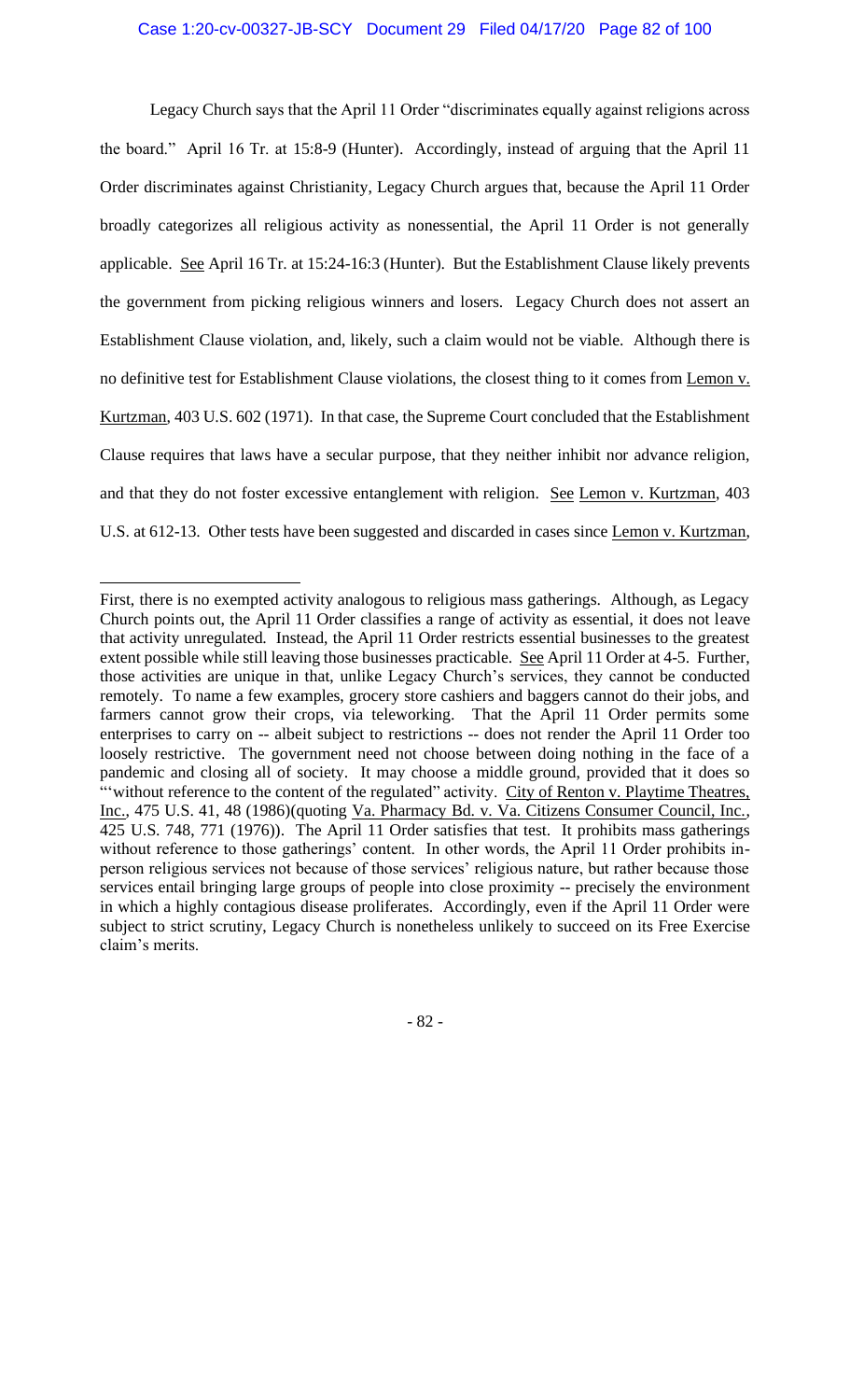such as the test that laws must not endorse or disapprove of religion, see, e.g., Lynch v. Donnelly, 465 U.S. 668, 688, (1984)(O'Connor, J., concurring), or that government may not coerce religious orthodoxy or compel financial support for particular religions, see, e.g., Lee v. Weisman, 505 U.S. 577, 641, (1992)(Scalia, J., dissenting). Nonetheless, despite broad disagreement over the Establishment Clause's meaning, Supreme Court justices over the years have typically agreed that government may not pick and choose religious winners and religious losers. See, e.g., Van Orden v. Perry, 545 U.S. 677, 685 (2005)(Breyer, J.); id. at 709-10 (Stevens, J., dissenting)("The first and most fundamental of these principles, one that a majority of this Court today affirms, is that the Establishment Clause demands religious neutrality -- government may not exercise a preference for one religious faith over another."); Zelman v. Simmons-Harris, 536 U.S. 639, 652 (2002)(Rehnquist, C.J.); Mitchell v. Helms, 530 U.S. 793, 809 (2000)(Thomas, J.); Lynch v. Donnelly, 465 U.S. at 688 (O'Connor, J., concurring); Everson v. Bd. of Ed. of Ewing Twp., 330 U.S. 1, 16 (1947)(Black, J.). Accordingly, were Secretary Kunkel to determine which religious activity is essential and which is not -- by, say, determining that Christian churches could hold Easter services but Muslim mosques could not hold Ramadan services -- such an order would violate the Establishment Clause. While fear of violating the Establishment Clause is not a compelling interest that justifies infringing Free Exercise rights, see McDaniel v. Paty, 435 U.S. at 628-29, as discussed, the April 11 Order does not run impermissibly infringe upon Legacy Church's Free Exercise rights in attempt to prevent an Establishment Clause violation. Instead, the April 11 Order is a neutral, generally applicable rule.<sup>13</sup>

- 83 -

<sup>&</sup>lt;sup>13</sup>Although Legacy Church does not assert a hybrid-rights entitlement to strict scrutiny --Legacy Church does not cite Smith in the Complaint or in the Motion -- the Court pauses to note that such an assertion would not be viable. In Smith, Justice Scalia attempted to distinguish Yoder v. Wisconsin and West Virginia Board of Education v. Barnette, among other cases, by asserting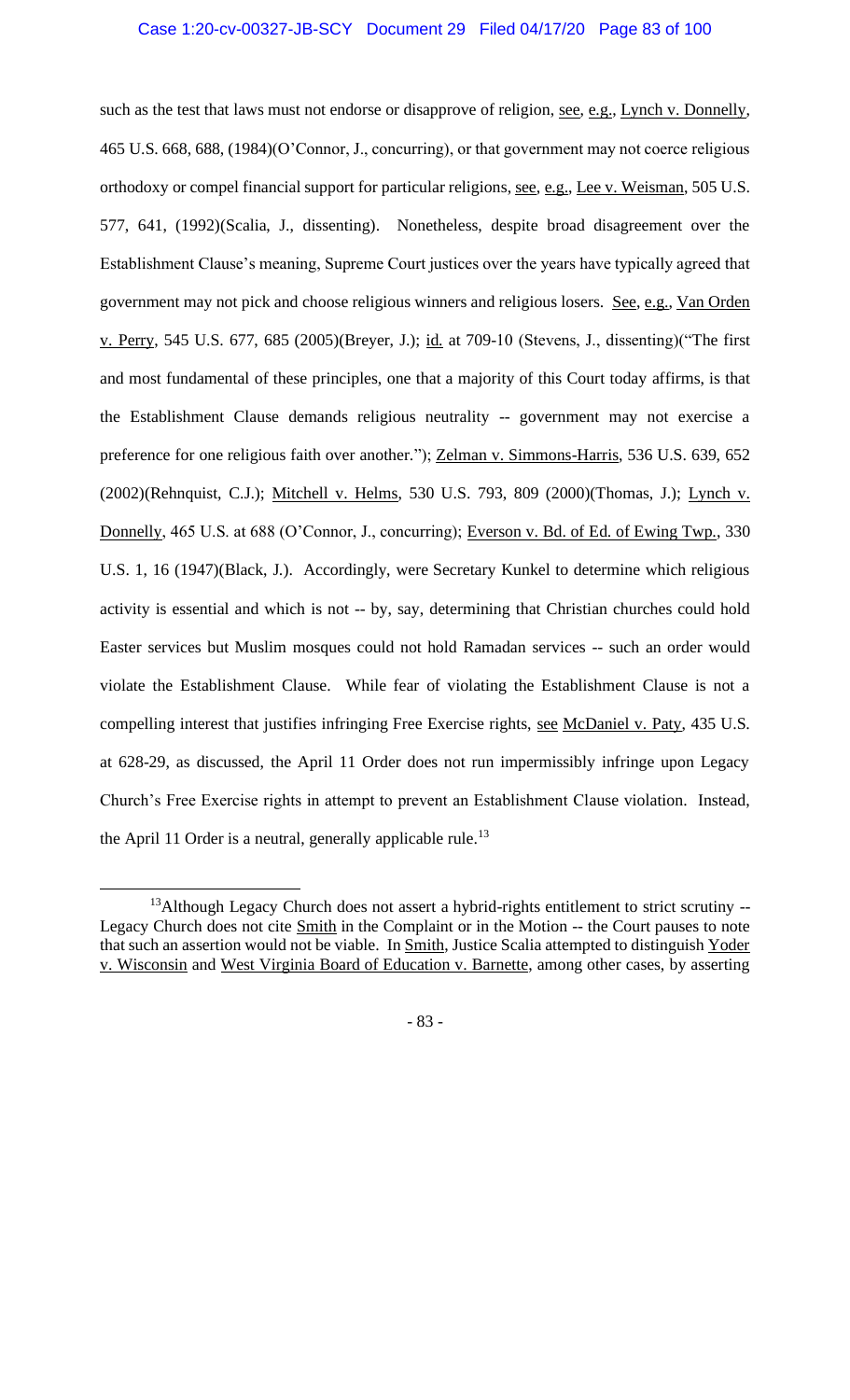that those cases involved special solicitousness to the plaintiffs' claims because the plaintiffs asserted multiple constitutional rights. See 494 U.S. at 880-81. Critics have panned the hybridrights theory, arguing, for example, that Justice Scalia's "use of precedent borders on fiction." William P. Marshall, Correspondence on Free Exercise Revisionism; In Defense of Smith and Free Exercise Revisionism, 58 U. CHI. L. REV. 308, 309 (1991). The Court agrees that, at least in some of the precedent that Justice Scalia cites in support of the hybrid-right theory, those cases contradict Justice Scalia's explanation. In Wisconsin v. Yoder, for example, the Supreme Court held that parents who belonged to the Old Order Amish faith have a constitutional right to withdraw their fourteen and fifteen-year old children from school despite a state statute compelling school attendance until the age of sixteen. See 406 U.S. at 210. The Supreme Court thus extended First Amendment protections to the broader, perhaps secular, consequences of the plaintiffs' faith. The Supreme Court noted that the Old Order Amish "religion pervades and determines the entire mode of life of its adherents," and imbued with constitutional significance the plaintiffs' refusal to educate their children beyond the eighth grade. 406 U.S. at 210. The Supreme Court also expressly refused to extend such protection to hypothetical plaintiffs whose refusal is based on political or other secular considerations. See 406 U.S. at 215 ("A way of life, however virtuous and admirable, may not be interposed as a barrier to reasonable state regulation of education if it is based on purely secular considerations; to have the protection of the Religion Clauses, the claims must be rooted in religious belief."). Accordingly, Wisconsin v. Yoder does not involve broad parental rights to "direct the education of their children," Smith, 494 U.S. at 881, but rather the narrower concept of "parental control over the religious upbringing and education of their minor children," Wisconsin v. Yoder, 406 U.S. at 231. Further, as Justice Douglas pointed out in his dissent in Wisconsin v. Yoder, the only testimony regarding the children's wishes showed that the children did not want to stay in school. See Yoder, 406 U.S. at 211; id. at 241-42 (Douglas, J., dissenting in part). The parents, as criminal defendants, thus asserted their children's free exercise rights, rather than their broader rights to direct their children's upbringing: "Our holding in no way determines the proper resolution of the competing interests of parents, children, and the State . . . ." Wisconsin v. Yoder, 406 U.S. at 231. Similarly, the language from Cantwell v. Connecticut that Justice Scalia cites in support of the hybrid-rights theory involved the Supreme Court's treatment of the plaintiff's second, separately asserted right. See Smith, 494 U.S. at 881 n. 1 (citing Cantwell v. Connecticut, 310 U.S. at 307.

The hybrid-rights theory also presents functional problems, such as whether the theory requires independently viable rights, or whether it somehow operates to produce a whole greater than its parts. Neither approach is tenable. First, if asserting multiple rights creates greater protections than individual rights on their own, then Smith's ruling itself would not make sense. As Justice Souter noted, concurring in Lukumi, if the hybrid-rights exception requires implication of multiple, although not independently viable, rights, then the exception would "swallow the *Smith* rule," because the **Smith plaintiffs**' asserted activity involved religious and associational rights. Lukumi, 508 U.S. at 567 (Souter, J., concurring). As the United States Court of Appeals for the Third Circuit noted in Salvation Army v. Department of Community Affairs, 919 F.2d 183, 185 (3d Cir. 1990), associational freedom derives from either the expression of ideas or the exercise of religion. See 919 F.2d at 199. Those two rights, the Third Circuit commented, involve "different contours." 919 F.2d at 199. As the Third Circuit explained, "[w]e would not expect a derivative right to receive greater protection than the right from which it was derived." 919 F.2d

- 84 -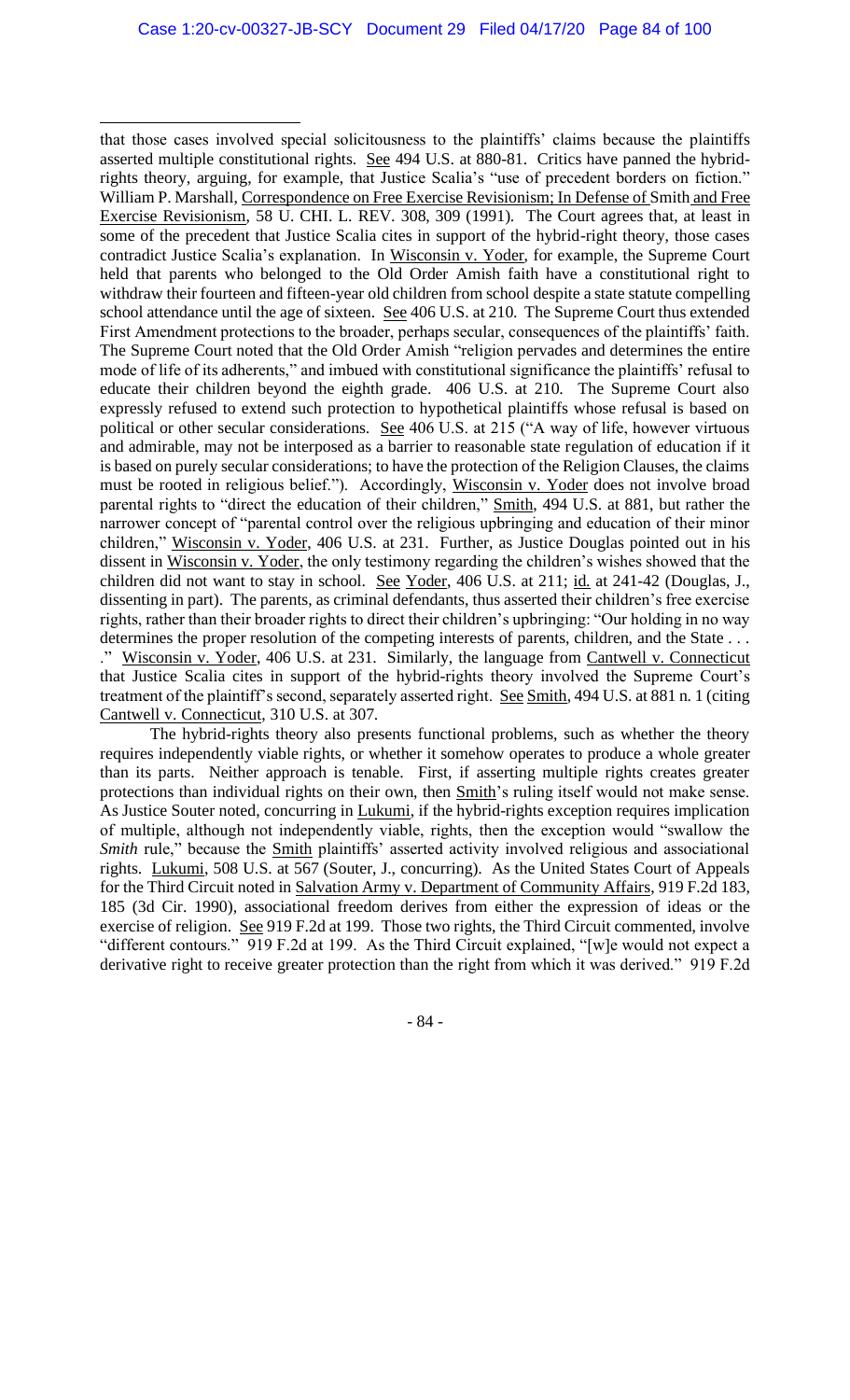As the Supreme Court noted in **Smith**, the First Amendment does not require the courts to invalidate legislation where courts would prefer more solicitous treatment of religious freedom. See Smith, 494 U.S. at 890. "But to say that a nondiscriminatory religious-practice exemption is permitted, or even that it is desirable, is not to say that it is constitutionally required, and that the appropriate occasions for its creation can be discerned by the courts." Smith, 494 U.S. at 890. The April 11 Order, in short, does not single out religious activity or impose special disability on the basis of religious status and so does not violate Legacy Church's Free Exercise rights.<sup>14</sup>

- 85 -

at 199. Alternatively, if a hybrid claim is one in which in which the plaintiff must assert an additional, independently viable right, then the Free Exercise right becomes superfluous, and the hybrid-rights theory produces no different outcome than the plaintiff would otherwise wholly receive on the alternative right. See Lukumi, 508 U.S. at 567 (Souter, J., concurring).

Here, because the Court concludes that neither of Legacy Church's asserted rights are independently viable, only the former approach could potentially save Legacy Church's claims. But, as discussed, if two separate and independently unviable rights did not win the day for the Smith plaintiffs, Legacy Church's Free Exercise and Assembly rights, working together, do not compel a different result than either produces independently. Accordingly, were Legacy Church to assert a hybrid-rights claim, it would likely not produce a result different from the Courts conclusions in this opinion.

<sup>&</sup>lt;sup>14</sup>The examination that Legacy Church's Motion requires, in a worldwide pandemic, and the differing results among three federal district judges and two state supreme courts suggest that the Supreme Court owes the nation a better free exercise jurisprudence than it has yet provided. Its occasional focus on subjective intent, balancing of competing interest, and lack of clarity on the level of scrutiny has created a lack of principled analysis and irreconcilable precedent in its own opinions. Its "modern" broad interpretation of the Free Exercise Clause has manufactured an unnecessary "conflict" with the other First Amendment religious clause, the Establishment Clause. The Supreme Court has thus created its own exemptions and invalidated Congress' exemptions. See, e.g., NLRB v. Catholic Bishops, 440 U.S. 490, 506-07 (1979)(Burger, C.J.)(holding that Church-operated schools teaching both religious and non-religious students are not within the National Labor Review Board's jurisdiction, as Congress granted it in the National Labor Relations Act, 29 U.S.C. §§ 151-169 (1976)); id. at 508-18 (Brennan, J., dissenting)(criticizing the majority for its evasive statutory construction, and arguing that the Supreme Court should have reached the constitutional issues). All that could have and can be avoided. Reynolds v. United States was the high point of free exercise analysis, and the Supreme Court's jurisprudence has resulted in confusion and muddled thinking. Justice Scalia's majority opinion in Smith was a valiant effort to right the ship. But the Supreme Court since then has not resisted its urge to focus on subjective intent and balancing interests. The Supreme Court should make clear that the Free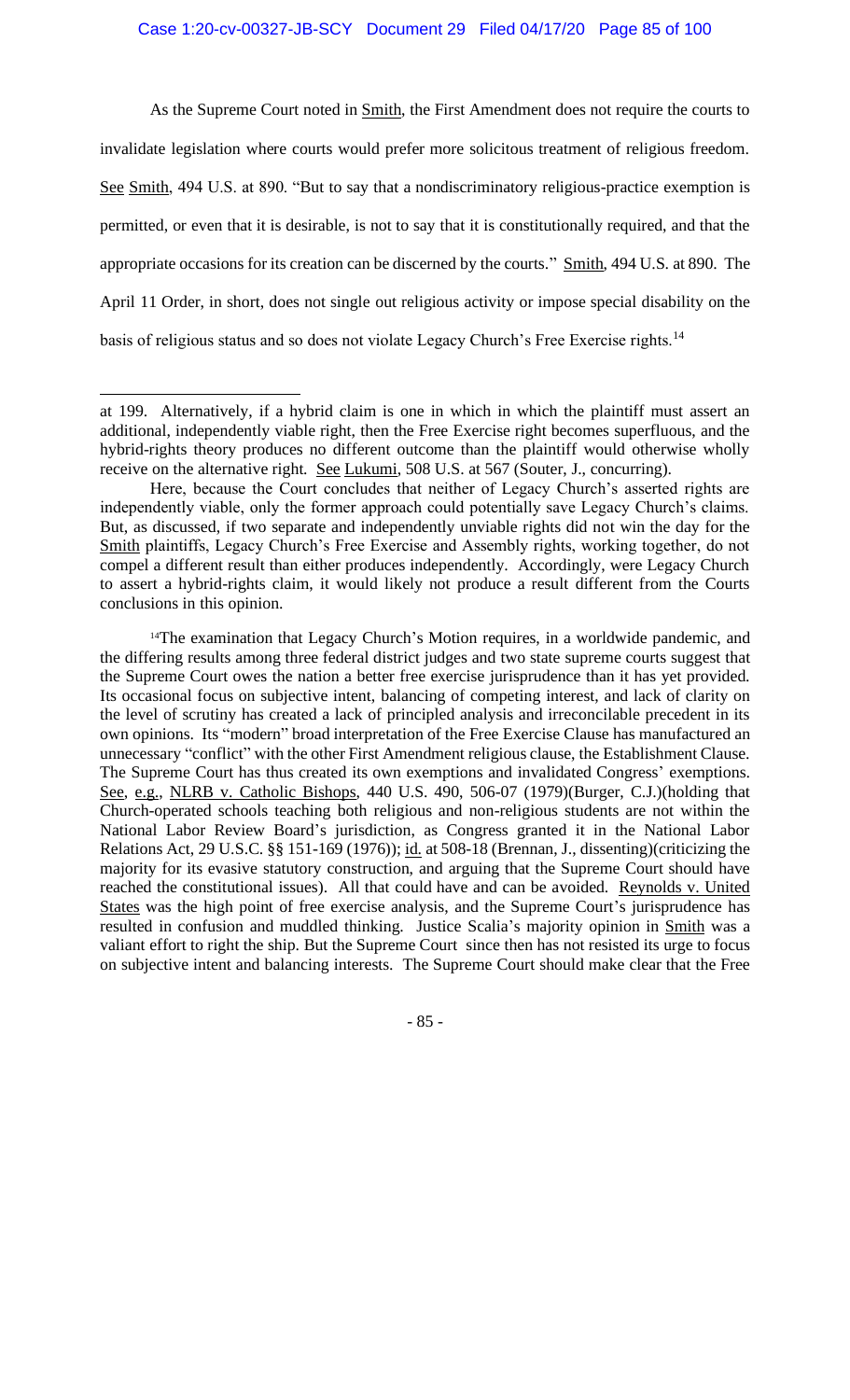# **IV. THE APRIL 11 ORDER DOES NOT VIOLATE LEGACY CHURCH'S RIGHT TO FREEDOM OF ASSEMBLY AND EXPRESSIVE ASSOCIATION.**

The Court concludes that the April 11 Order does not Legacy Church's freedom of assembly right, which it treats as a freedom of expressive association right to accord with Tenth Circuit and Supreme Court caselaw. The April 11 Order is reasonably related to the demands of the public health crisis, coronavirus. Moreover, if the April 11 Order was subject to a strict scrutiny analysis, the Court would conclude that it meets strict scrutiny and uphold the April 11 Order. Thus, the Court concludes that Legacy Church is not likely to win on the merits of its freedom of assembly, or expressive association, claim.

# **A. LEGACY CHURCH HAS A RIGHT OF EXPRESSIVE ASSOCIATION.**

Parties bringing an expressive-association claim under the First Amendment must demonstrate that they are asserting their right to associate "for the purpose of engaging in those activities protected by the First Amendment -- speech, assembly, petition for the redress of grievances, and the exercise of religion." Roberts v. United States Jaycees*,* 468 U.S. at 618. The Tenth Circuit recognizes religious gatherings in which individuals come together "'for the purpose of engaging in . . . religious activities,'" see Grace United Methodist Church v. City of Cheyenne*,* 451 F.3d at 658 (quoting Bd. of Dirs. v. Rotary Club of Duarte*,* 481 U.S. at 544), as an activity protected by the First Amendment. Legacy Church, Inc. wants the Court to allow members of its congregation, technical team, and staff to come together to "conduct[] services in accordance with

- 86 -

Exercise protects belief and thought only, and let the First Amendment's speech clauses protect speech, and let the political branches in the federalist system regulate actions and conduct. Religious organizations-- particularly the Catholic Church in New Mexico, enjoy majority support and do not lack political clout, and they do not have much to fear from New Mexico. No sound constitutional theory of majority / minority rights can support well a different interpretation of Free Exercise rights.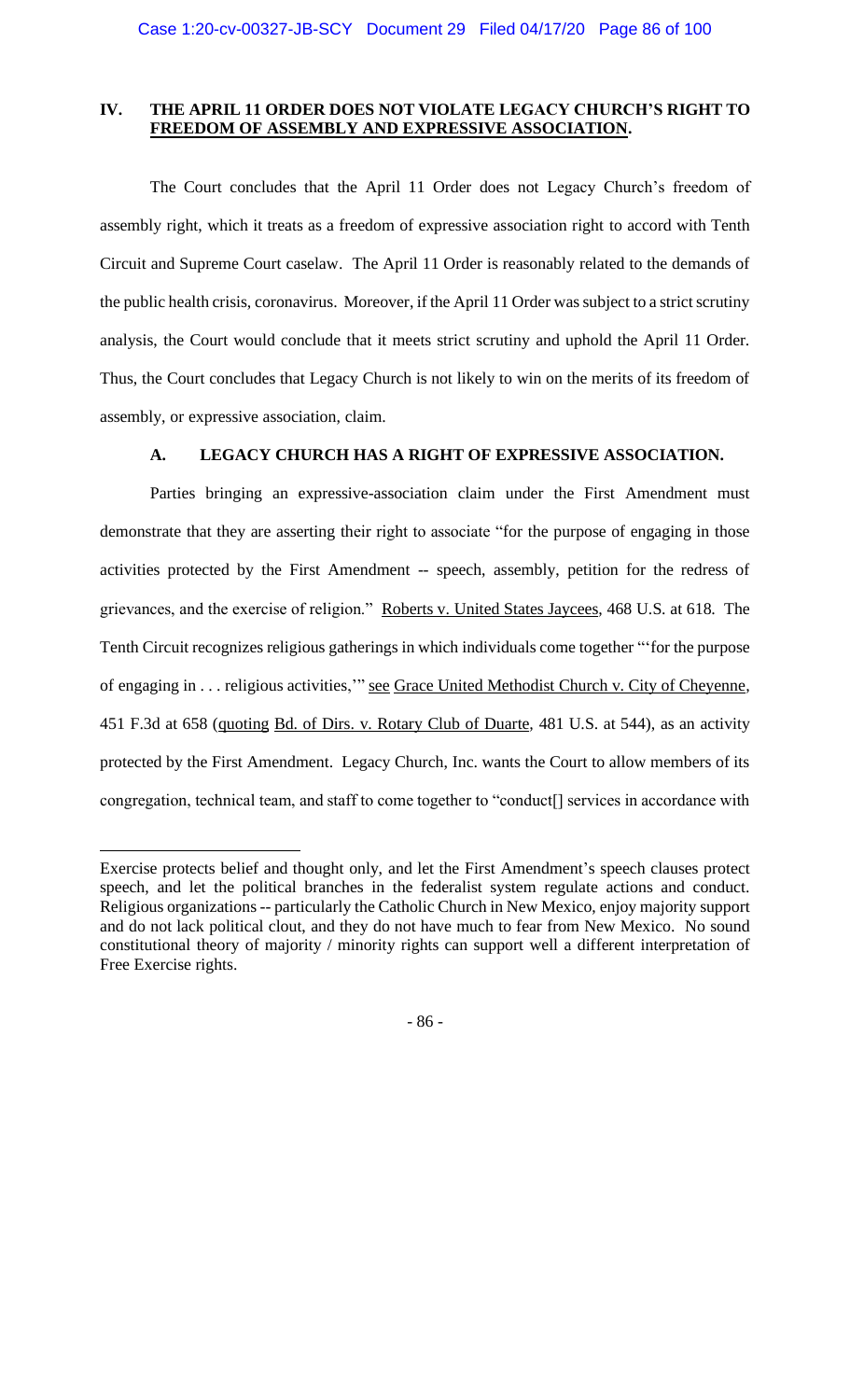its sincerely held religious beliefs." Motion at 3. Thus, Legacy Church, Inc. is asserting its right to associate for the purpose of engaging in religious exercise, which is an activity protected by the First Amendment.

# **B. THE APRIL 11 ORDER IS NOT ONLY IS RATIONALLY RELATED TO PUBLIC HEALTH DURING A TIME OF PUBLIC HEALTH CRISIS, BUT IT IS ALSO NARROWLY TAILORED TO MEET A COMPELLING GOVERNMENT INTEREST.**

The right to expressive association is not an absolute right and can be infringed upon if that infringement is (i) unrelated to the suppression of expressive association; (ii) due to a compelling government interest; and (iii) narrowly tailored . See Roberts v. United States Jaycees, 468 U.S. at 623. The Court first concludes that New Mexico's infringement on Legacy Church's right to expressive association is not related to the suppression of Legacy Church's expression of its ideas. There is no doubt that the April 11 Order infringes on the right of Legacy Church to gather together to exercise their right of expressive association -- the April 11 Order, which New Mexico announced only a day "before Legacy's most important religious holiday," Motion at 6 restricts the manner in which Legacy can worship. When announcing the April 11 Order, Governor Lujan Grisham noted that the April 11 Order, which includes the restriction on number of individuals at a gathering, would place a "tremendous social and spiritual burden . . . on New Mexicans." Press Release, Mass gathering ban expanded to include houses of worship, Office of the Governor of the State of New Mexico, https://www.governor.state.nm.us/2020/04/11/mass-gathering-banexpanded-to-include-houses-of-worship/ (last visited April 15, 2020)("Press Release"). Legacy Church's right to assemble may not have been eviscerated, because it still can assemble virtually or in cars, but the manner in which it can assemble is restricted. But see Irshad Learning Ctr. v. Cty. of DuPage, 804 F.Supp. 2d 697, 718 (N.D. Ill. 2011)(Pallmeyer, J.)("The First Amendment

- 87 -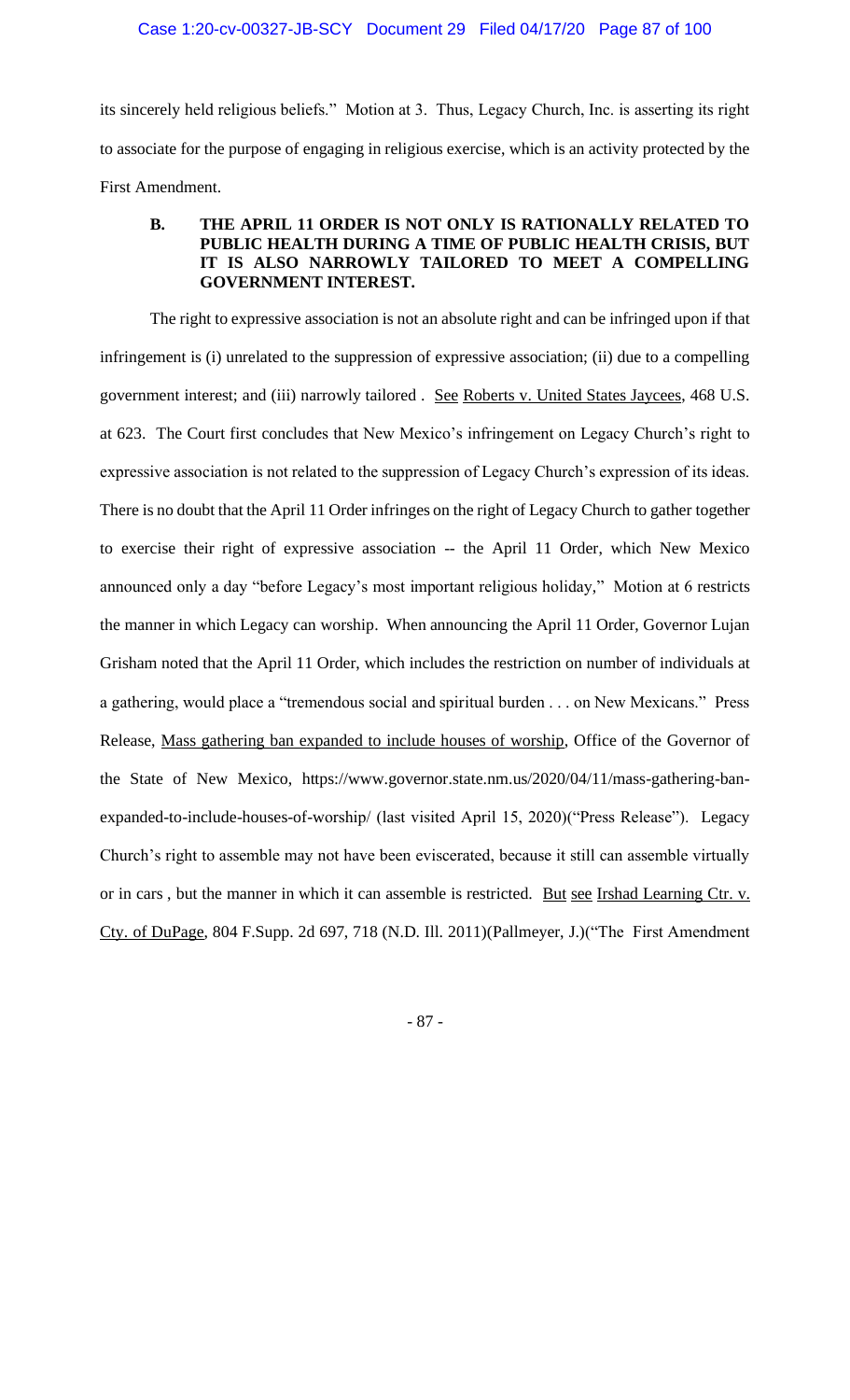right to freedom of association, however, is not abridged merely because a religious group cannot assemble at a particular location of property."). There is also no doubt, however, that New Mexico did not impose the April 11 Order to suppress the ideas Legacy Church wished to express during its Easter service gathering. Legacy Church does not contend that the April 11 Order's purpose was to suppress their message. See Motion at 7 ("Plaintiff does not dispute that the state has a compelling governmental interest in its response to COVID-19."). The April 11 Order's purpose is to "further restrict business operations and public gatherings to mitigate the spread of the Novel Coronavirus Disease 2019." April 11 Order at 1. Moreover, with the April 11 Order's announcement, New Mexico joined twenty-eight other states whose stay-at-home orders did not exempt religious gatherings from their restrictions on group-meeting size. See Press Release. The Court would be concerned if, unlike twenty-eight other states, New Mexico implemented its order to suppress religious houses' expressive association. The Court concludes that New Mexico's interest in the April 11 Order was unrelated to the suppression of religious expression.

As discussed supra, a global pandemic and its local outbreak amount to a compelling state interest. Thus, the Court must determine whether the infringement is narrowly tailored. See Roberts v. United States Jaycees, 468 U.S. at 623. Legacy Church suggests that the restriction is not narrowly tailored for two reasons: (i) a less restrictive alternative is available in which Legacy Church requires the members of its congregation that attend services to stay at a physical distance from each other; and (ii) New Mexico permits "commercial shoppers and others" to gather despite ordering churches to stop hosting gatherings. Motion at 9. Neither of these arguments is compelling.

First, the proffered "less restrictive" alternative in which congregation members attend services but stay physically distant from each other does not further the compelling state interest

- 88 -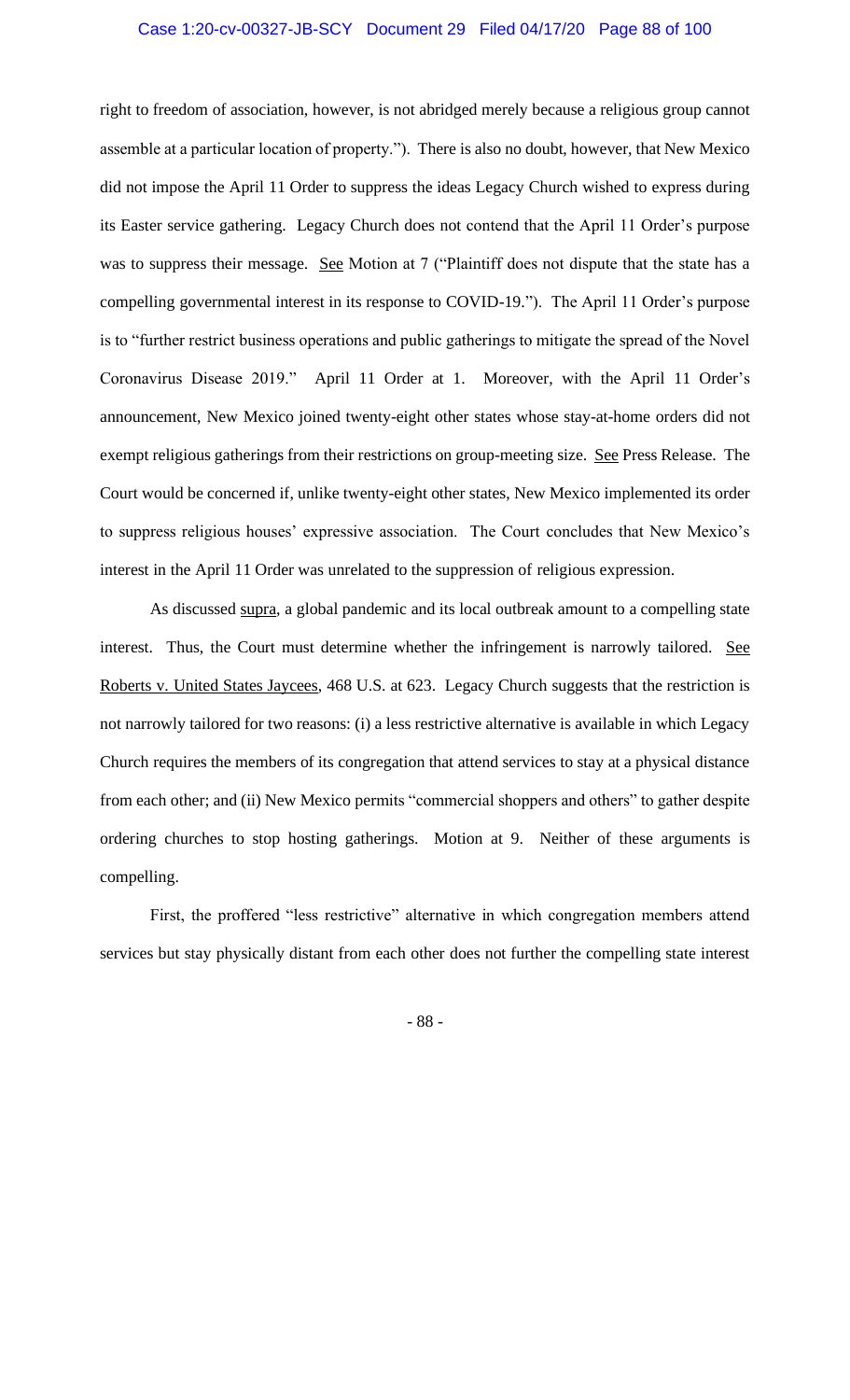#### Case 1:20-cv-00327-JB-SCY Document 29 Filed 04/17/20 Page 89 of 100

in escalating social distancing measures to mitigate COVID-19. Motion at 9. In its March 23, 2020 order, the State of New Mexico ordered all essential businesses exempt from the stay-athome order to "adhere to social distancing protocol and maintain at least a six-foot social distancing from other individuals [and] avoid person-to-person contact." March 23 Order at 4. Although the physical distancing likely helped mitigate the initial spread of disease, under these measures the number of deaths still doubled. If applied to houses of worship, this physicaldistancing restriction, under which the death rate doubled in four days, may not advance mitigation efforts further, but instead merely sustain them. With the number of deaths in New Mexico almost doubling between the April 6 Order and the April 11 Order, it is reasonable that New Mexico and the Secretary would escalate social distancing measures.<sup>15</sup> The Court concludes, therefore, that applying social distancing measures that were unable to contain the drastic increase in New Mexico COVID-19 cases is not a less restrictive alternative to the cap on gatherings, because it would sustain, rather than increase, New Mexico's social distancing measures. See Burson v. Freeman, 504 U.S. 191, 206 (1992)(concluding, in a case about restricted zones around voting areas, that the law does not require the government to select a less restrictive alternative that "fall[s] short of serving a State's compelling interests").

The Court further concludes that Legacy Church's argument that the restriction is underinclusive, because it does not ban mass gatherings at essential businesses, incorrectly equates

- 89 -

<sup>&</sup>lt;sup>15</sup>The Court declines to substitute its judgment for that of subject-area experts because "'[i]t is no part of the function of a court" to decide which measures are "likely to be the most effective for the protection of the public against disease." In re Abbott, No. 20-50264, 2020 WL 1685929, at \*1 (quoting Jacobson v. Massachusetts, 197 U.S. at 30).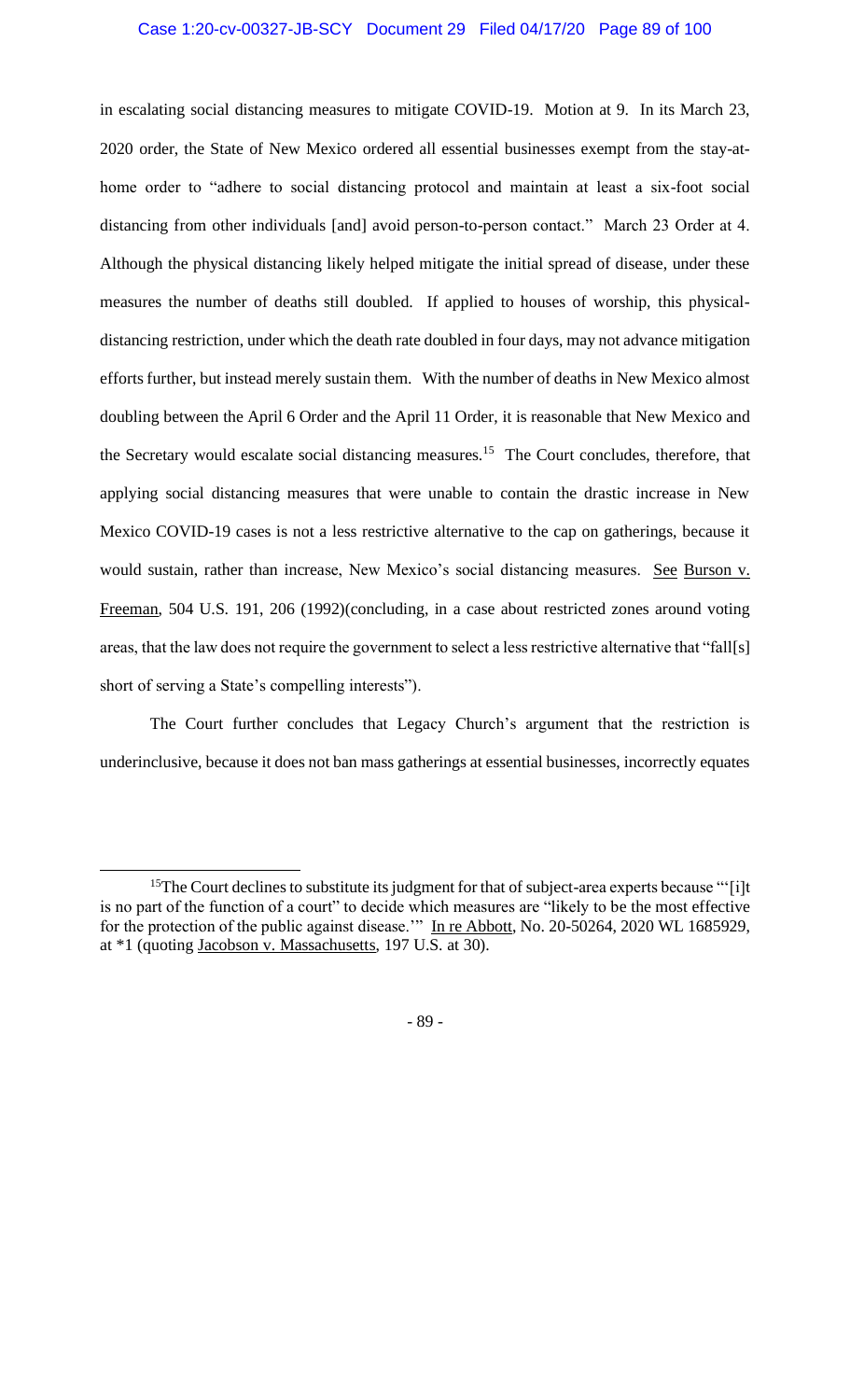### Case 1:20-cv-00327-JB-SCY Document 29 Filed 04/17/20 Page 90 of 100

its religious services,<sup>16</sup> with the essential businesses that are permitted to stay open. Legacy Church specifically draws attention to the following businesses that are permitted to stay open: media outlets, Home Depot, Wal-Mart, grocery stores, automobile repair shops, and funeral homes. See Motion at 2, 6, 9. Each and every business mentioned by Legacy Church either sells items necessary for everyday life or to facilitate the mitigation of COVID-19. While, as Legacy Church noted, some people may take advantage of the exemption and purchase frivolous items, these are open for good New Mexico citizens to use them judiciously. As the Secretary Kunkel noted, Home Depot sells items for emergency home repairs, as does Wal-Mart. See Secretary Response at 6 n.9. Wal\*mart also sells thermometers, acetaminophen, and food. Grocery stores, obviously, sell food. All these stores facilitate the purchase of necessary items that help treat ill individuals who are staying at home, or that make a house habitable, or that feed people so they can stay alive. And, of course, people will continue to die, because of COVID-19. Although the Court wishes that it could pretend these deaths would not occur, it recognizes that as long as people die, "funeral homes, crematoriums, and cemeteries" will need to stay open to take care of and give dignity to the deceased. Further, in contrast to Legacy Church's contention, nothing in the April 11 Order suggests that funeral homes can host mass gatherings. See April 11 Order at 6. Automobile repair shops are necessary so that essential workers -- emergency room physicians, grocery store workers, police officers – will be able to work on the frontlines unhampered by a broken engine. Finally, media services permit the dissemination of crucial COVID-19-related

- 90 -

<sup>&</sup>lt;sup>16</sup>The Court does not want its Memorandum Opinion to be read to minimize the importance of faith in people's lives. Certainly religion is the centerpiece of many people's lives, and many individuals may feel as if religion saved their life. But essential services focus on the public as a whole -- essential businesses are essential for the lives of everyone, because they are necessary to ensure public health and welfare.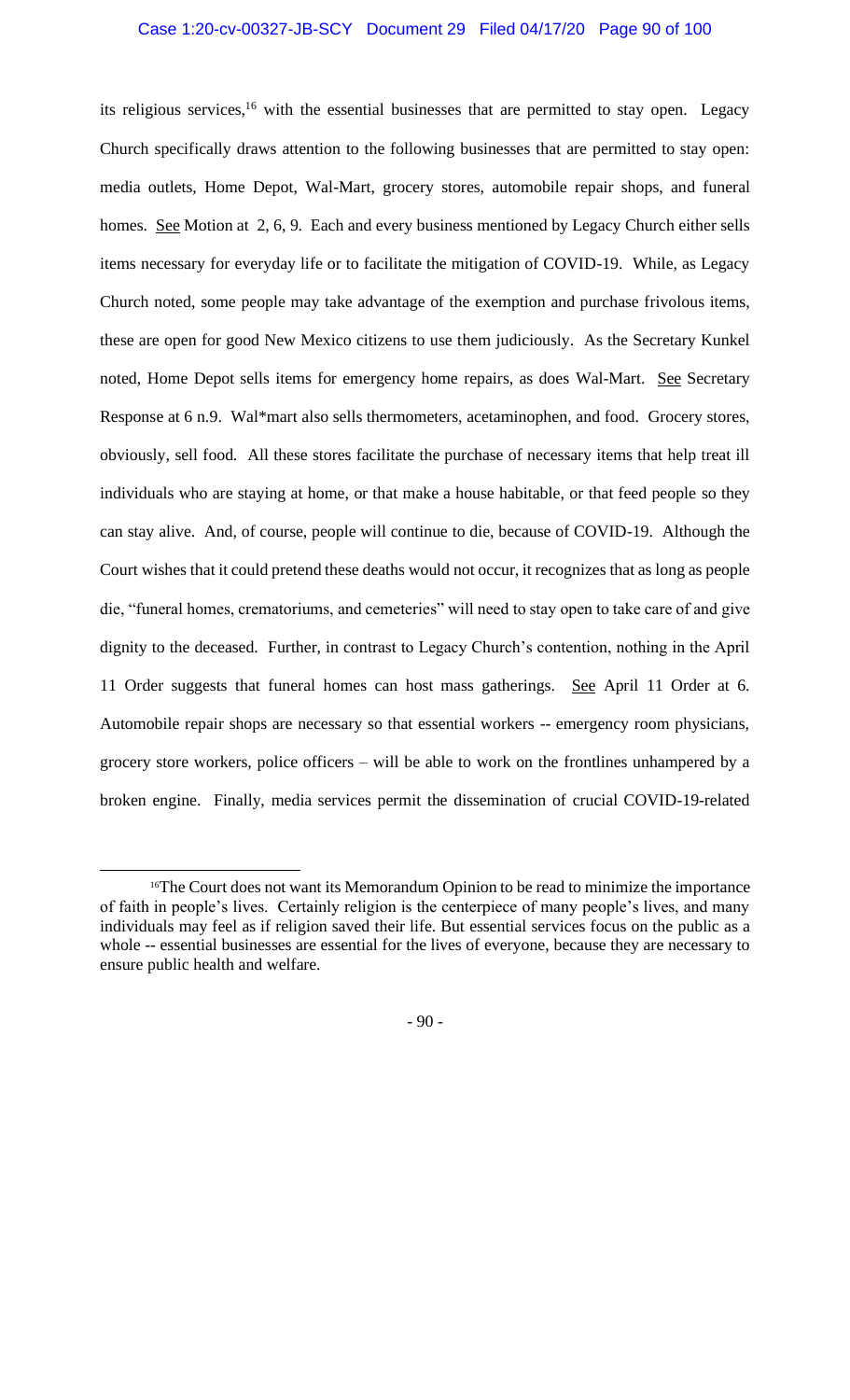#### Case 1:20-cv-00327-JB-SCY Document 29 Filed 04/17/20 Page 91 of 100

information to citizens. Secretary Kunkel has deemed these entities essential, and the Court is not in a position to second-guess expert decisions on which restrictions will be most effective at saving lives during an epidemic when those restrictions are based not on suppression of religion but suppression of a epidemic. See In re Abbott, No. 20-50264, 2020 WL 1685929, at \*1 (quoting Jacobson v. Massachusetts, 197 U.S. at 30). The Court recognizes that, to many individuals, religious worship is equally essential and important to life. See Las Cruces Resumes Public Mass Article (quoting Las Cruces Bishop Peter Baldacchino as saying that "while we run a daily count of the physical deaths, we are overlooking those who are dead interiorly."). Importantly, however, none of the April 11 Order's listed essential businesses can operate remotely, while religious services can be broadcast to congregation members. The broadcast, of course, may be dissatisfying for some parishioners, but they will still be able to access the services remotely, regardless of their satisfaction. The entities that Legacy Church named are not comparable to houses of worship; all of these services are necessary to everyday life and to fighting the epidemic, and none of these services can be done remotely, in contrast to religious worship, which, while important, does not facilitate survival of the public and has the ability to be conducted remotely.

Moreover, religious organizations have received preferential treatment relative to their closest comparators -- in terms of physical set-up and risk, not necessarily meaning. Movie theatres and concert halls are spaces where people gather and sit together for a period of time similar to Legacy Church's auditorium. On March 23, New Mexico shuttered movie theatres and concert halls See Secretary Response at 8 (citing March 23 Order at 3-4). Meanwhile, places of worship were kept open, perhaps because New Mexico acknowledge religious worship's importance to many individuals. Cf. Swanson By & Through Swanson v. Guthrie Indep. Sch. Dist. No. I-L, 135 F.3d 694, 702 (10th Cir. 1998)(stating that the Free Exercise Clause provides

- 91 -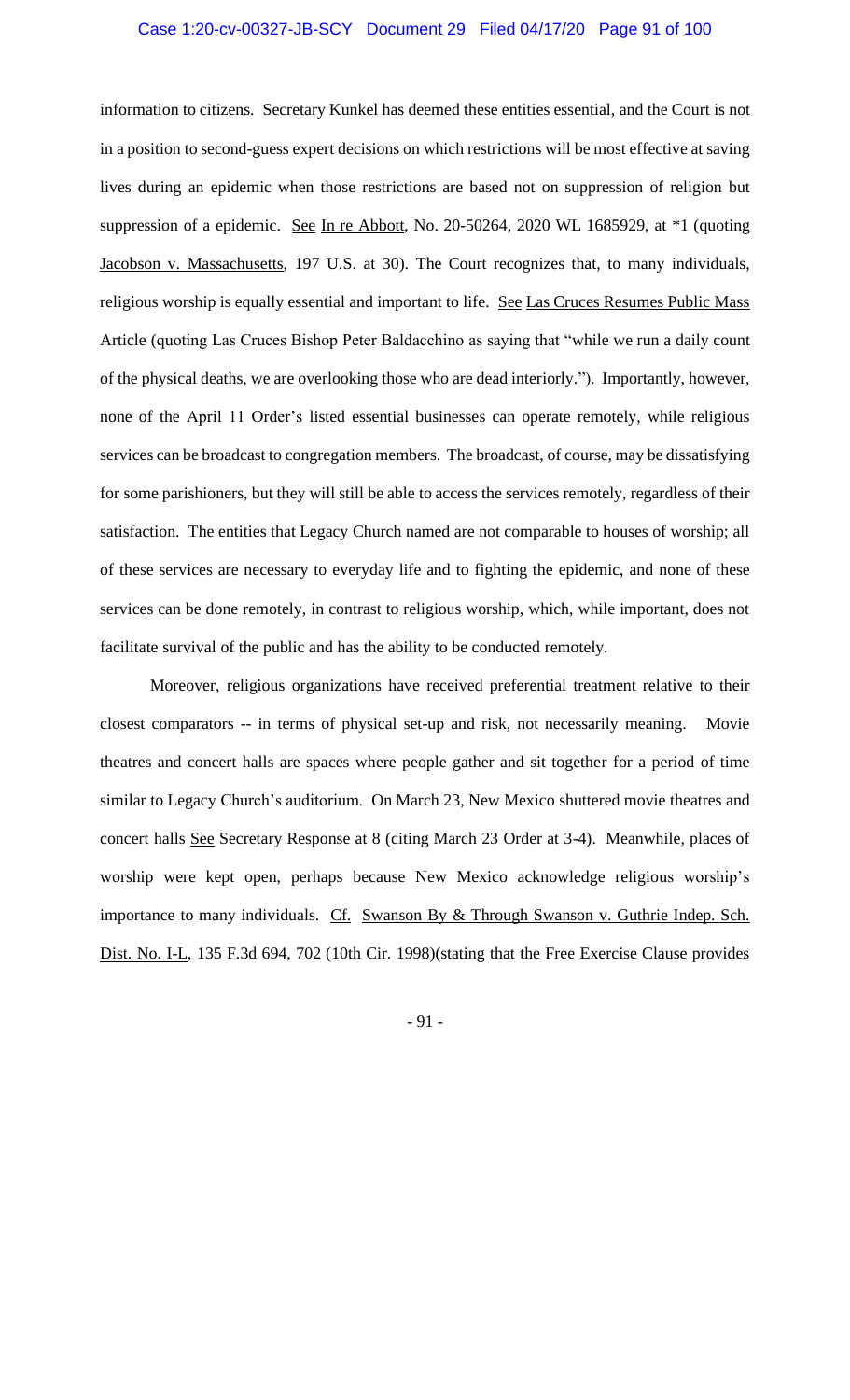protection, not special treatment)(citing Snyder v. Murray City Corp., 124 F.3d 1348, 1353 (10th Cir. 1997). Thus, the April 11 Order is not underinclusive even though it has different restrictions for places of religious worship than it does for essential services necessary for everyday life and survival that cannot be done remotely. Yellowbear v. Lampert, 741 F.3d 48, 60 (10th Cir. 2014)(stating that a law is underinclusive when it "fail[s] to cover significant tracts of conduct implicating the law's animating and putatively compelling interest").

Nor is the April 11 overbroad. It allows Legacy Church and other religious organizations to broadcast services. See April 11 Order at 6. It does not mention a ban on drive-through services. See April 11 Order at 6. See also Secretary Response at 2 (stating that the Order "has been specifically tailored to allow [places of worship] to provide services to their congregants via electronic means or through drive-in services"). Lukumi, 508 U.S. at 522. Presumably, based on the Secretary's Response, Legacy Church can still assemble for worship services, albeit in their cars in a parking lot. Thus, the Court concludes that Legacy Church likely will not succeed on the merits for its freedom-of-assembly claim.

The Court need not even go so far to determine that Legacy Church will not succeed on the merits. The Supreme Court has a "settled rule," In re Abbott, 2020 WL 1685929, at \*1, that "under the pressure of great dangers," constitutional rights may be restricted "as the safety of the general public may demand." 197 U.S. at 29. Thus, because the Court has determined that the April 11 Order meets strict scrutiny, the Court concludes that it also meets this lesser standard of being related to the safety of the general public.

- 92 -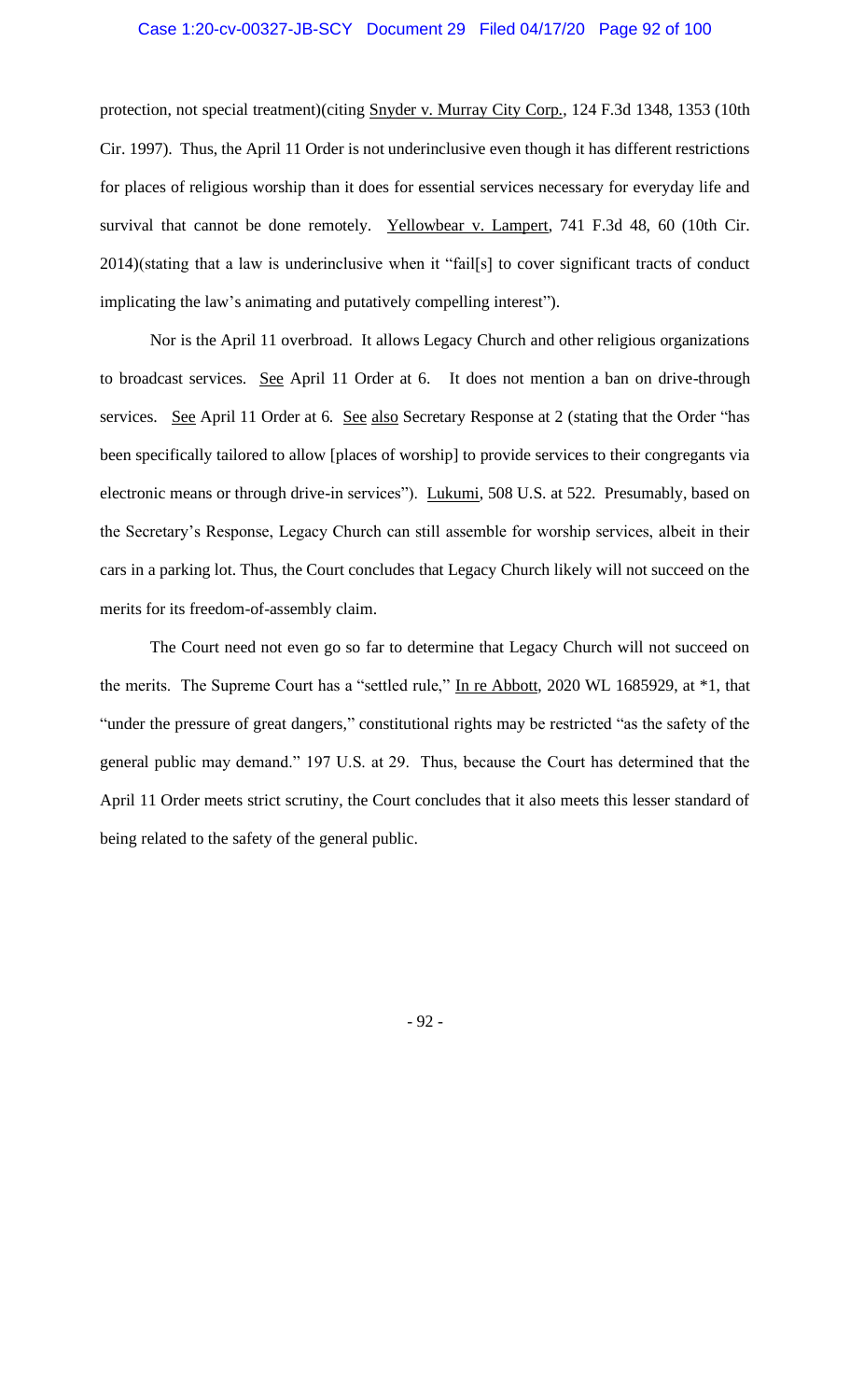# **IV. OTHER FACTORS IN THE PRELIMINARY INJUNCTION ANALYSIS DO NOT WEIGH IN LEGACY CHURCH'S FAVOR.**

Legacy Church has not established a likely success on the merits of its First Amendment claims. It must also show that it will suffer irreparable harm without the temporary restraining order, that the balace of equities weighs in its favor, and that the restraining order is in the public interest. See Winter v. Nat. Res. Def. Council, 555 U.S. at 20. Without showing a likely success on the merits, Legacy Church is unable to show any of the remaining three factors support a temporary restraining order.

#### **A. THE ORDER DOES NOT IRREPARABLY HARM LEGACY CHURCH.**

Legacy Church first argues that it faces irreparable harm, because "'[t]he loss of First Amendment freedoms, *for even minimal periods of time*, unquestionably constitutes irreparable injury."" Motion at 9 (quoting Heideman v. S. Salt Lake City, 348 F.3d at 1190 (emphasis in Motion but not in Heideman v. S. Salt Lake City)). Legacy Church also argues that the state's threatened actions "will deny Legacy and its members the right to practice their faith as they feel compelled to practice," and "prohibit Legacy from carrying out its religious mission in accordance with the manner dictated by their strictly held religious belief." Motion at 10.

The Court has concluded above that Legacy Church is unlikely to succeed in showing that Kunkel violated its First Amendment rights. The Tenth Circuit has not spoken clearly to the effect of concluding that a movant is not likely to succeed on the merits. It has stated, for example, that "when an alleged constitutional right is involved, most courts hold that no further showing of irreparable injury is necessary," suggesting that merely alleging a constitutional violation satisfies the irreparable harm factor per se. Planned Parenthood Ass'n of Utah v. Herbert, 828 F.3d 1245, 1263 (10th Cir. 2016)(citing Kikumura v. Hurley, 242 F.3d 950, 963 (10th Cir. 2001); 11A Charles

- 93 -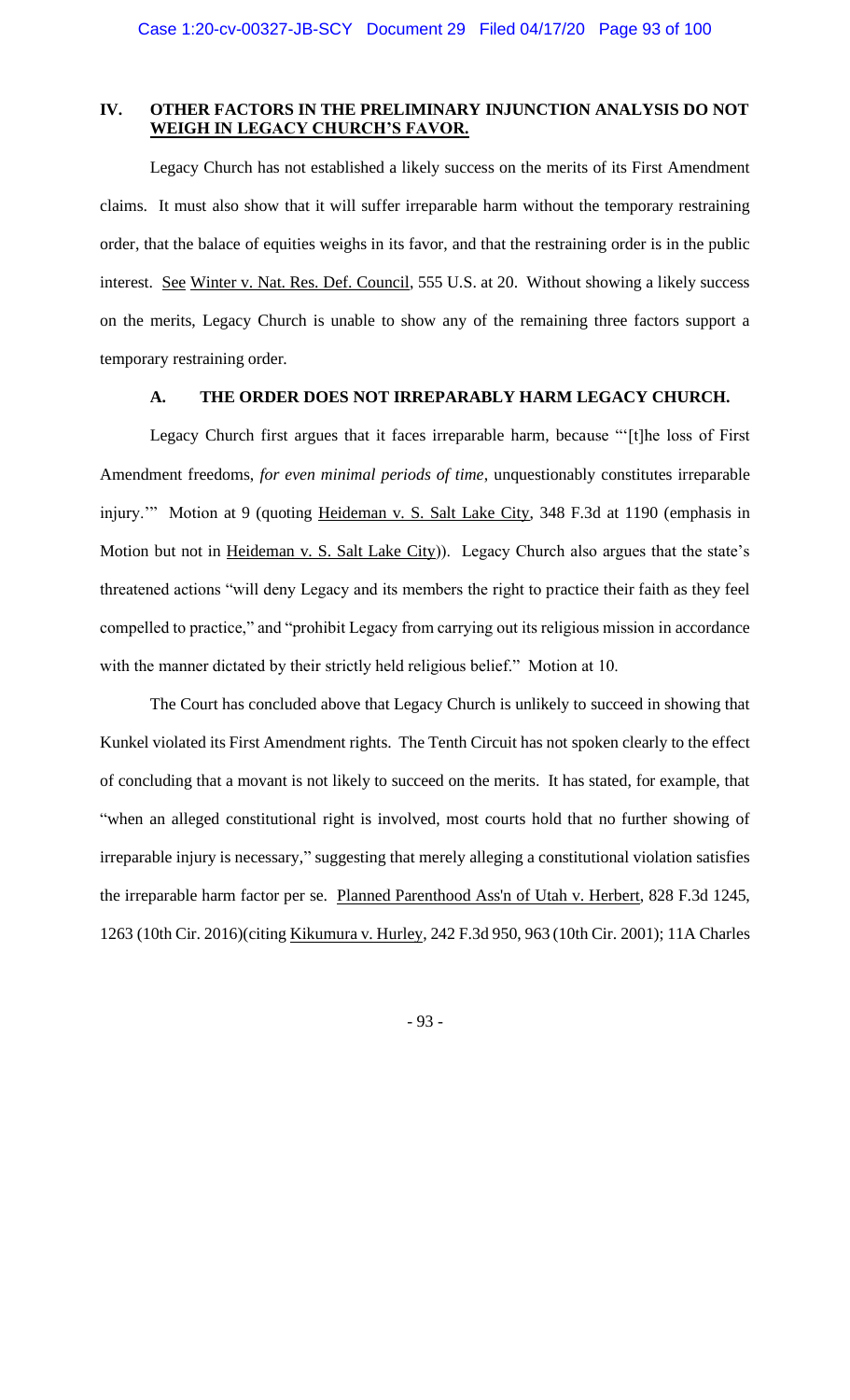Alan Wright, Arthur R. Miller & Mary Kay Kane, Federal Practice and Procedure § 2948.1 (2d ed. 1995)). See O Centro Espirita Beneficiente Uniao Do Vegetal Ashcroft, 342 F.3d 1170, 1187 (10th Cir. 2003)("Because 'a plaintiff satisfies the irreparable harm analysis by alleging a violation of RFRA,' we conclude the irreparable harm requirement for a preliminary injunction is satisfied." (quoting Kikumura v. Hurley, 242 F.3d at 963)).

On the other hand, in a 2013 case, Hobby Lobby Stores, Inc. v. Sebelius, 723 F.3d 1114 (10th Cir. 2013), aff'd sub nom. Burwell v. Hobby Lobby Stores, Inc., 573 U.S. 682 (2014), the Tenth Circuit characterized its precedent as holding "that establishing a *likely* RFRA violation satisfies the irreparable harm factor." 723 F.3d at 1146 (emphasis added)). Several other courts appear to require a plaintiff to allege a likelihood of success on the merits before concluding that it has shown irreparable harm. See, e.g., Powell v. Noble, 798 F.3d 690 (8th Cir. 2015) (concluding that the plaintiff did not show irreparable harm where he did not show that his First Amendment rights were violated); Hohe v. Casey, 868 F.2d 69, 72-73 (3d Cir. 1989)("[T]he assertion of First Amendment rights does not automatically require a finding of irreparable injury . . . . Rather the plaintiffs must show 'a chilling effect on free expression.'" (quoting Dombrowski v. Pfister, 380 U.S. 479, 487 (1965)); Myers v. Gant, 49 F. Supp. 3d 658, 668 (D.S.D. 2014)(Piersol, J.)("Once a constitutional injury has been demonstrated, the Court assumes that Myers has satisfied the irreparable harm prong."). The Tenth Circuit has also reversed district courts for failing to consider how the movant's likelihood of success affects the other three preliminary injunction factors. See Derma Pen, LLC v. 4EverYoung Ltd., 773 F.3d 1117, 1121-22 (10th Cir. 2014); Amoco Oil Co. v. Rainbow Snow*,* 748 F.2d 556, 559 (10th Cir. 1984).

The United States Court of Appeals for the District of Columbia indirectly addressed this issue in Chaplaincy of Full Gospel Churches v. England, 454 F.3d 290 (D.C. Cir. 2006). It

- 94 -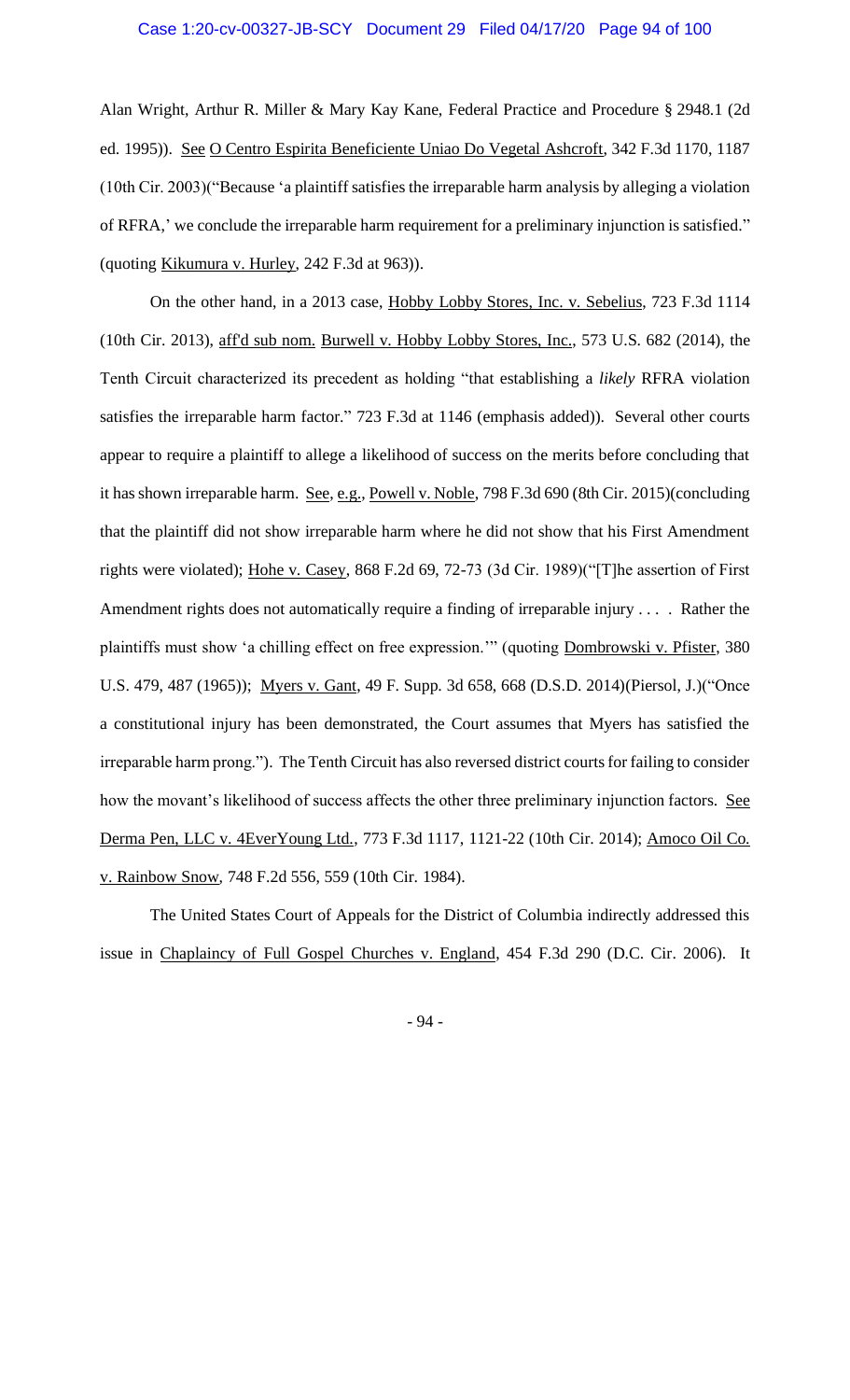#### Case 1:20-cv-00327-JB-SCY Document 29 Filed 04/17/20 Page 95 of 100

distinguished conflicting caselaw in the area as it noted that, although in freedom-of-expression cases, the plaintiffs must "also establish they are or will be engaging in constitutionally protected behavior to demonstrate that the allegedly impermissible government action would chill allowable individual conduct," 454 F.3d at 301, the law does not impose the same requirement when alleging Establishment Clause violations, because the constitutional violation occurs at the moment the government acts "without any concomitant protected conduct on the movants' part," 454 F.3d at 302. The D.C. Circuit noted that irreparable harm analysis assumes that the movant has demonstrated a likelihood that the non-movant violated the law and only asks whether "that violation, if true, inflicts irremediable injury." 454 F.3d at 303 (citing Elrod v. Burns, 427 U.S. at 373).

Winter v. Natural Resources Defense Council supersedes the D.C. Circuit's analysis. The Supreme Court stated that the preliminary injunction standard "requires plaintiffs seeking preliminary relief to demonstrate that irreparable injury is *likely* in the absence of an injunction" and that "[i]ssuing a preliminary injunction based only on a possibility of irreparable harm is inconsistent with our characterization of injunctive relief as an extraordinary remedy that may only be awarded upon a clear showing that the plaintiff is entitled to such relief." Winter v. Nat. Res. Def. Council, Inc., 555 U.S. at 22 (citing Mazurek v. Armstrong*,* 520 U.S. 968, 972 (1997))(emphasis in original). The Supreme Court's reasoning, therefore, suggests that courts should interpret the "irreparable harm" factor in conjunction with whether the movant is likely to succeed on the merits. See also Hobby Lobby Stores, Inc. v. Sebelius, 723 F.3d at 1145 ("In addition, 'in First Amendment cases, the likelihood of success on the merits will often be the determinative factor.'" (quoting ACLU of Illinois v. Alvarez*,* 679 F.3d 583, 589 (7th Cir. 2012)). This test has entirely reversed course from earlier Tenth Circuit doctrine that allowed movants to

- 95 -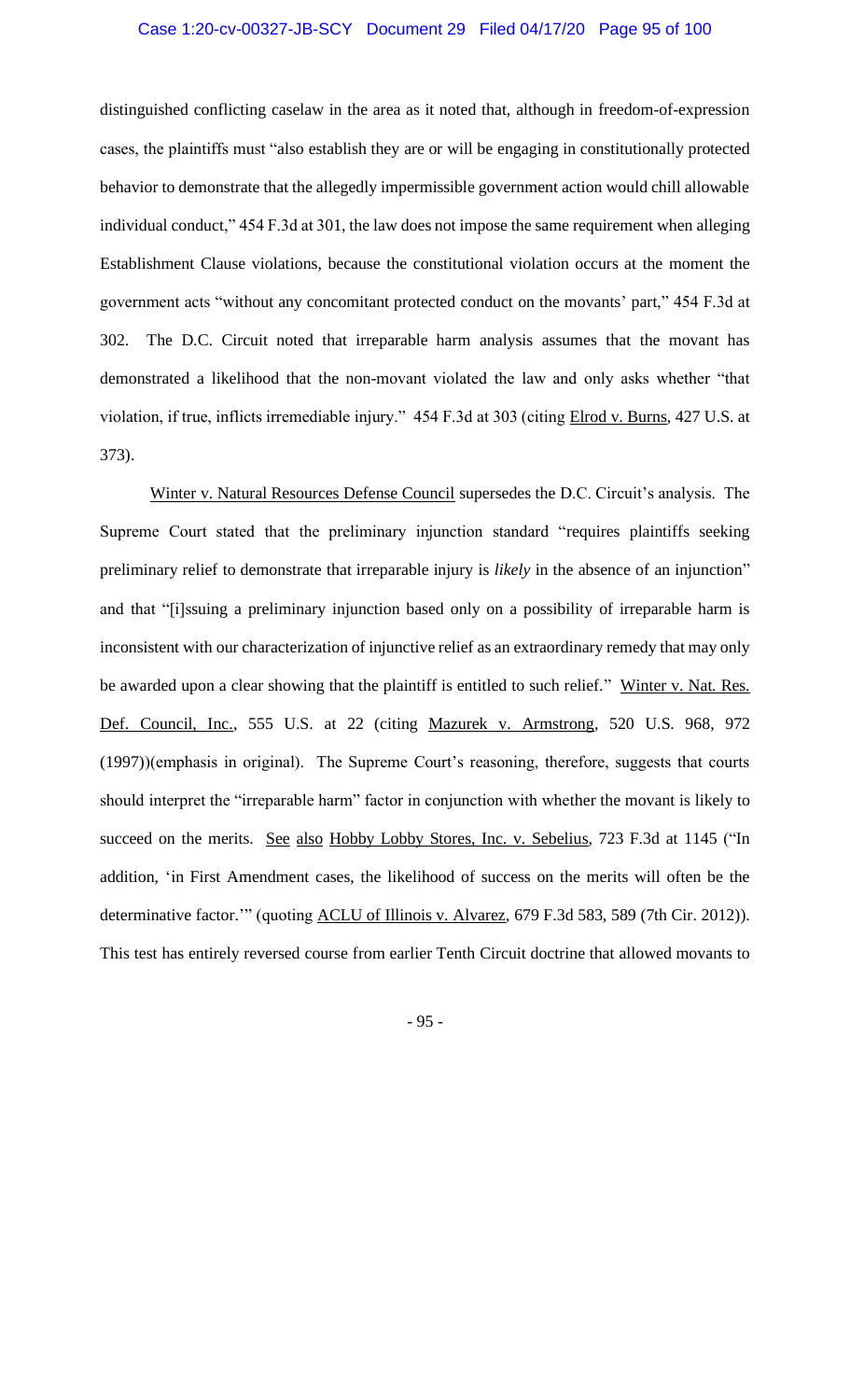#### Case 1:20-cv-00327-JB-SCY Document 29 Filed 04/17/20 Page 96 of 100

make a lesser showing of their likely success when the other preliminary injunction factors strongly weighed in their favor. See Dine Citizens Against Ruining Our Environment v. Jewell, 839 F.3d 1276 (10th Cir. 1276)(overruling Davis v. Mineta, 302 F.3d 1104, 1111 (10th Cir. 2002)); Dine Citizens Against Ruining Our Environment v. Jewell, No. CIV 15-0209 JB/SCY, 2015 WL 4997207, at \*35-38 (D.N.M. Aug. 14, 2015)(Browning, J.).

The harms Legacy Church alleges are incapable of calculation and not redressable with money damages, but are also not likely to rise to constitutional violations. Without a constitutional violation to point to, Legacy Church has not presented "actual or significant" injury. See Schrier v. Univ. of Colo., 427 F.3d 1253, 1267 (10th Cir. 2005). The Court concludes, therefore, that the church has not demonstrated that "irreparable injury is *likely* in the absence of an injunction," Winter v. Nat. Res. Def. Council, Inc., 555 U.S. at 22 (emphasis in original).

#### **B. THE BALANCE OF EQUITIES WEIGHS IN NEW MEXICO'S FAVOR.**

The third factor to consider is whether the "balance of equities tips in [the movant's] favor." Winter v. Nat. Res. Def. Council, Inc., 555 U.S. at 20. In analyzing whether a movant satisfies this fact, he or she must show that the "threatened injury outweighs any injury to [non-movants] caused by granting the injunction." Awad v. Ziriax, 670 F.3d 1111, 1131 (10th Cir. 2012). Legacy Church relies on its claims' constitutional nature; it argues that the balance of equities weighs in its favor, because "[w]here the government's perception of harm is speculative and when the state permits the same speculative harm in other places, as it does here, such speculative harm cannot outweigh an injury to the First Amendment rights of plaintiffs who have established a substantial likelihood of success on the merits." Motion at 10. It argues that the Defendants "will not suffer more than speculative harm if an injunction is granted, and the Plaintiffs will suffer certain harm

- 96 -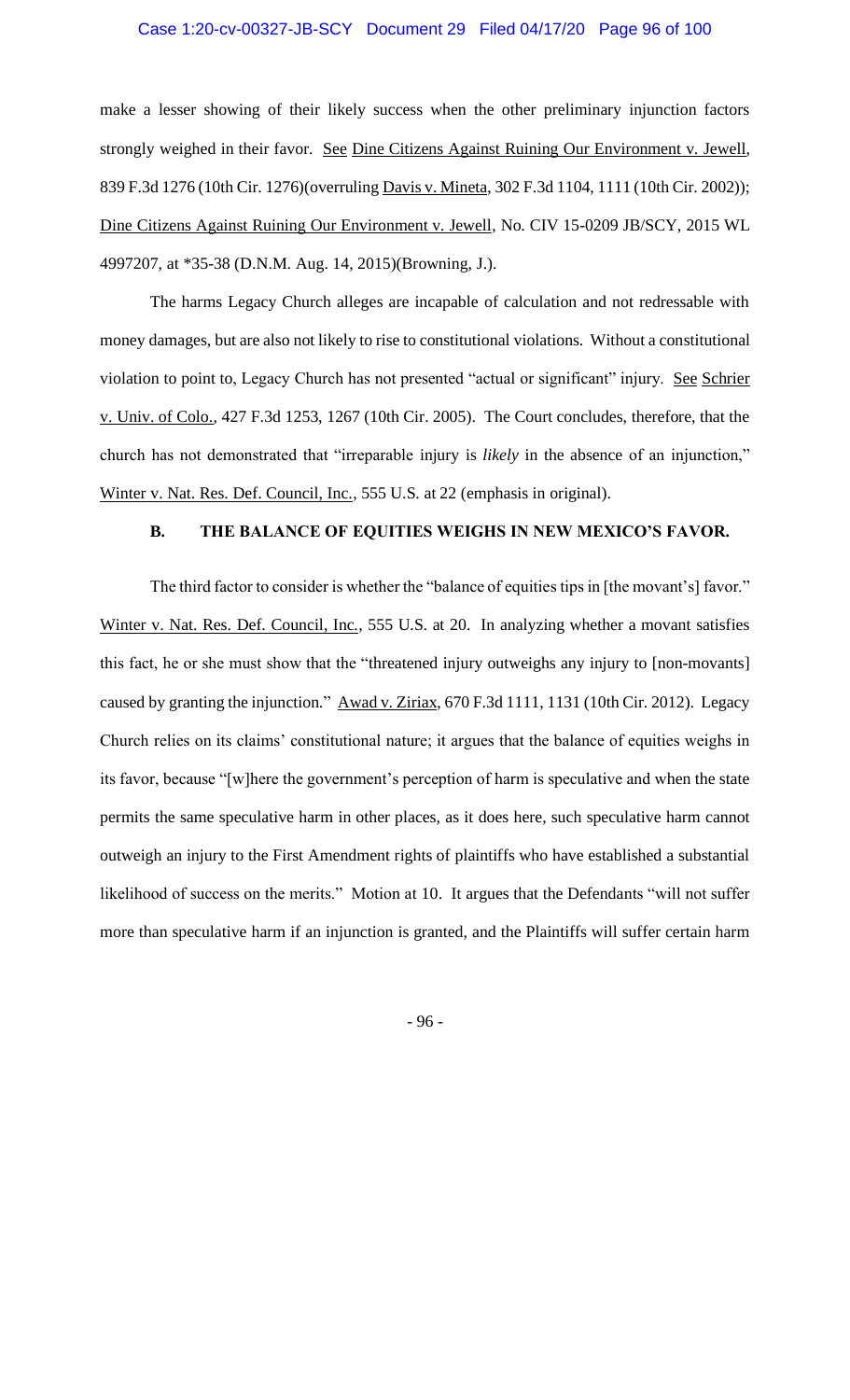in the absence of injunctive relief." Motion at 11. Finally, it asserts that the Court should presume that the balance of harms weighs in its favor, because it has raised First Amendment issues. See Motion at 11 (citing Sammartano v. First Judicial District Court, 303 F.3d 959, 973 (9th Cir. 2002).

New Mexico's Secretary of State argues that there is nothing speculative "about the harms caused by COVID-19" and "the possibility of substantially increasing the number of infections through public gatherings simultaneously bringing together hundreds of people in a public space." Motion at 14-15. The Secretary of State instead argues that Legacy Church's asserted injuries are speculative, because it "has never received a citation under a public health order or otherwise been prevented from delivering religious services to its congregants." Motion at 15.

As in the irreparable harm analysis, district courts in the Tenth Circuit must consider the likelihood of success when analyzing potential harm. See Planned Parenthood Ass'n of Utah v. Herbert, 828 F.3d at 1265 ("The threshold, and ultimately critical, flaw in the district court's [balance of equities] analysis is that it failed to take into account PPAU's likelihood of success on the merits of its unconstitutional conditions claim and the resulting likelihood of irreparable harm to PPAU."). In First Amendment cases in the Tenth Circuit, likelihood of success on the merits "will often be . . . determinative" in this analysis. See Hobby Lobby Stores, Inc. v. Sebelius, 723 F.3d at 1145 (citing Awad v. Ziriax, 670 F.3d at 1114). The Court has already concluded that Legacy Church is not likely to succeed on the merits of its First Amendment claims, and Legacy Church framed the harms it suffered for this fact exclusively in terms of a First Amendment violation. Without a likely First Amendment violation, Legacy Church has alleged no harm. New Mexico's stated harms -- a potential escalation in COVID-19 cases are not insignificant. Accordingly, when weighed against each other, the balance of equities favors New Mexico.

- 97 -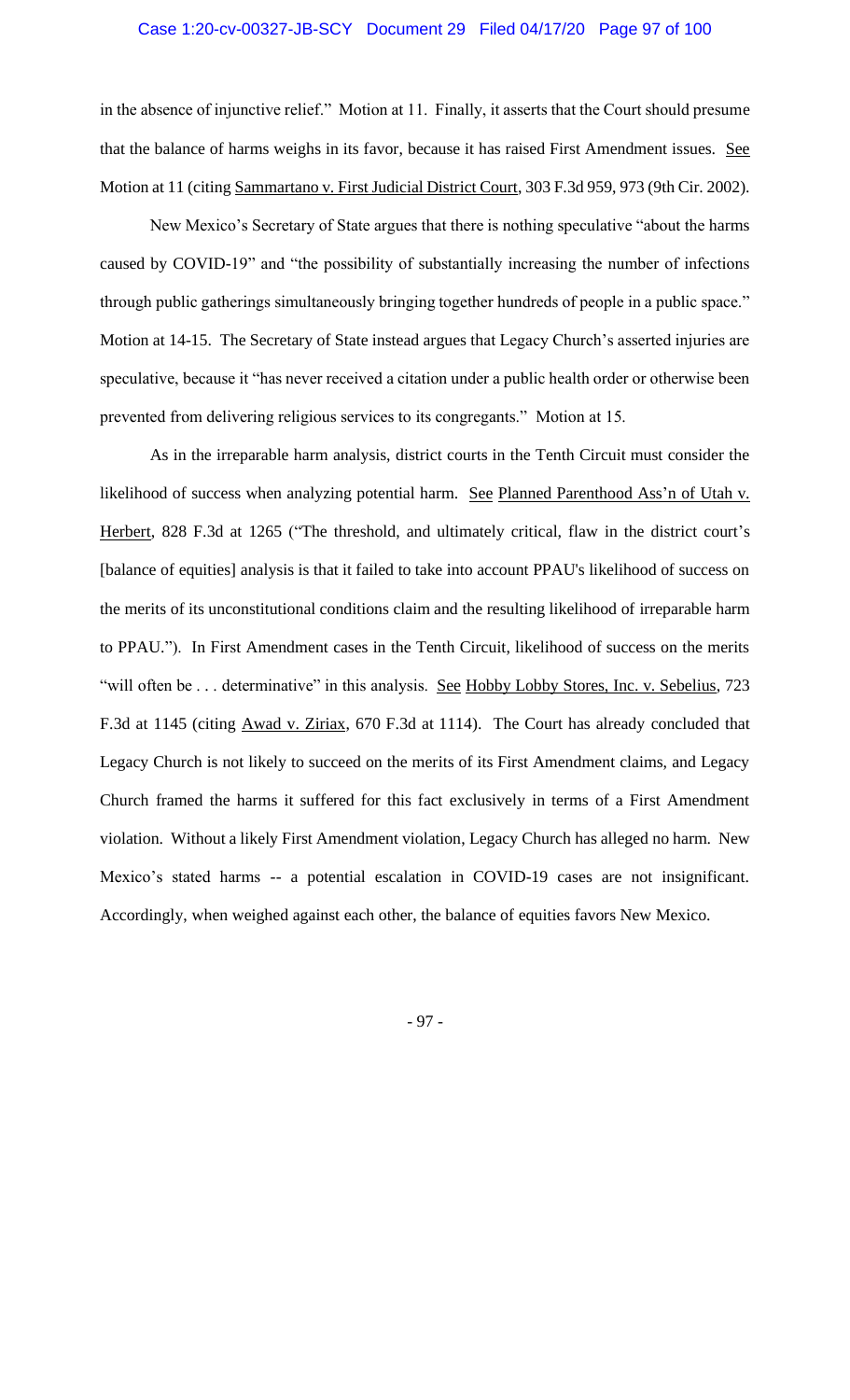### **C. THE PUBLIC'S INTEREST IN DENYING THE PRELIMINARY INJUNCTION IS STRONG.**

The last issue to consider is whether the preliminary injunction is in the public's interest. Winter v. Nat. Res. Def. Council, Inc., 555 U.S. at 20. This factor "is another way of inquiring whether there are policy considerations that bear on whether the order should issue." 11A Fed. Prac. & Proc. Civ., § 2948.4 Grounds for Granting or Denying a Preliminary Injunction -- Public Interest, (3d ed.). Legacy Church argues that an injunction is in the public's interest, because the Tenth Circuit "recognizes that '[v]indicating First Amendment freedoms is clearly in the public interest." Motion at 11 (quoting Pac. Frontier v. Pleasant Grove City, 414 F.3d 1221, 1237 (10th Cir. 2005) and citing Utah Licensed Bev., 256 F.3d 1061, 1076 (10th Cir. 2001); Elam Constr., Inc. v. Regional Transp. Dist., 129 F.3d 1343, 1347 (10th Cir. 1997)). Legacy Church also argues that its "religious exercise and the right to assemble -- and the rights of others like them in the State of New Mexico -- are burdened beyond the narrowly tailored means the Constitution requires." Motion at 11. New Mexico argues in response that the state is "in the midst of a public health crisis of a scale and severity unprecedented in modern times," and that "the most potent weapon that the State and local communities can wield against this significant health threat is through individuals choosing to stay in their homes as much as possible and avoiding physical proximity to other people and to public spaces." Motion at 16.

In evaluating the public's interest, the Court must consider whether the movant has demonstrated a likelihood of success on the merits. Planned Parenthood Ass'n of Utah v. Herbert, 828 F.3d at 1265-66. Where a movant has demonstrated that the non-movant has violated the law, Coal. of Concerned Citizens To Make Art Smart v. Fed. Transit Admin. of U.S. Dep't of Transportation, 843 F.3d 886, 915 (10th Cir. 2016), or constitutional rights, Verlo v. Martinez, 820

- 98 -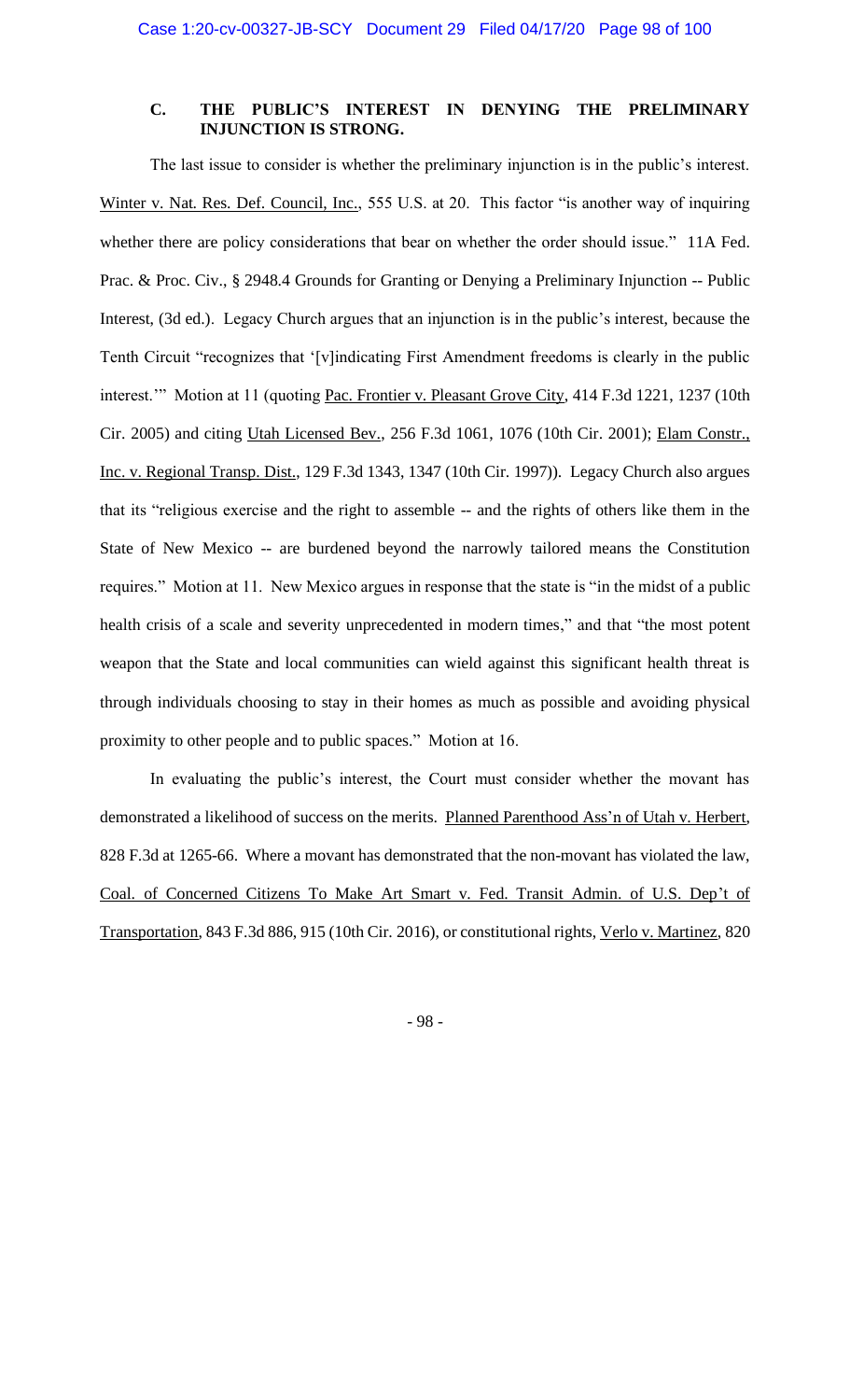F.3d 1113, 1127-28 (10th Cir. 2016), the public interest weighs in favor of granting an injunction. See Hobby Lobby Stores, Inc. v. Sebelius, 723 F.3d at 1147. Awad v. Ziriax, 670 F.3d 1111, 1132 (10th Cir. 2012)(stating that "'it is always in the public interest to prevent the violation of a party's constitutional rights.'" (quoting G&V Lounge, Inc. v Mich. Liquor Control Comm'n 23 F.3d 1071, 1079 (6th Cir. 1994)). Again, Legacy Church relies on vindicating its constitutional rights as the interest at stake. See Motion at 11. Had it demonstrated likely success on the merits of its constitutional claims, Legacy Church could point to weighty public interests that could overcome the public's interests in enforcing social distancing. It has not demonstrated likely success, however. Without a constitutional right to rely on, Legacy Church must therefore rely on the public interest inherent in bringing together members and staff within its doors, and in this light, the law views Legacy Church's Easter service as just another gathering with as much right to protection as any other. The public's interest in limiting the COVID-19 outbreak in the state, a compelling interest, outweighs the right to gather. As this factor and the three discussed before all weigh in favor of the Defendants and against Legacy Church, the Court will not grant the requested relief.

**IT IS ORDERED** that (i) the Plaintiff's Complaint, Requrest for Temporary Restraining Order, and Permanent Injunction, filed April 11, 2020 (Doc. 1), is dismissed as to Defendant State of New Mexico; and (ii) the Verified Emergency Motion for a Temporary Restraining Order, Preliminary Injunction, and Permanent Injunctive Relief, April 14, 2020 (Doc. 9), is denied.

 $\bigcup_{\text{rows}}$   $\bigcirc$   $\bigcirc$   $\bigcirc$   $\bigcirc$   $\bigcirc$   $\bigcirc$   $\bigcirc$   $\bigcirc$   $\bigcirc$   $\bigcirc$   $\bigcirc$   $\bigcirc$   $\bigcirc$   $\bigcirc$   $\bigcirc$   $\bigcirc$   $\bigcirc$   $\bigcirc$   $\bigcirc$   $\bigcirc$   $\bigcirc$   $\bigcirc$   $\bigcirc$   $\bigcirc$   $\bigcirc$   $\bigcirc$   $\bigcirc$   $\bigcirc$   $\bigcirc$   $\bigcirc$   $\bigcirc$   $\bigcirc$   $\bigcirc$   $\bigcirc$   $\bigcirc$ UNITED STATES DISTRICT JUDGE

- 99 -